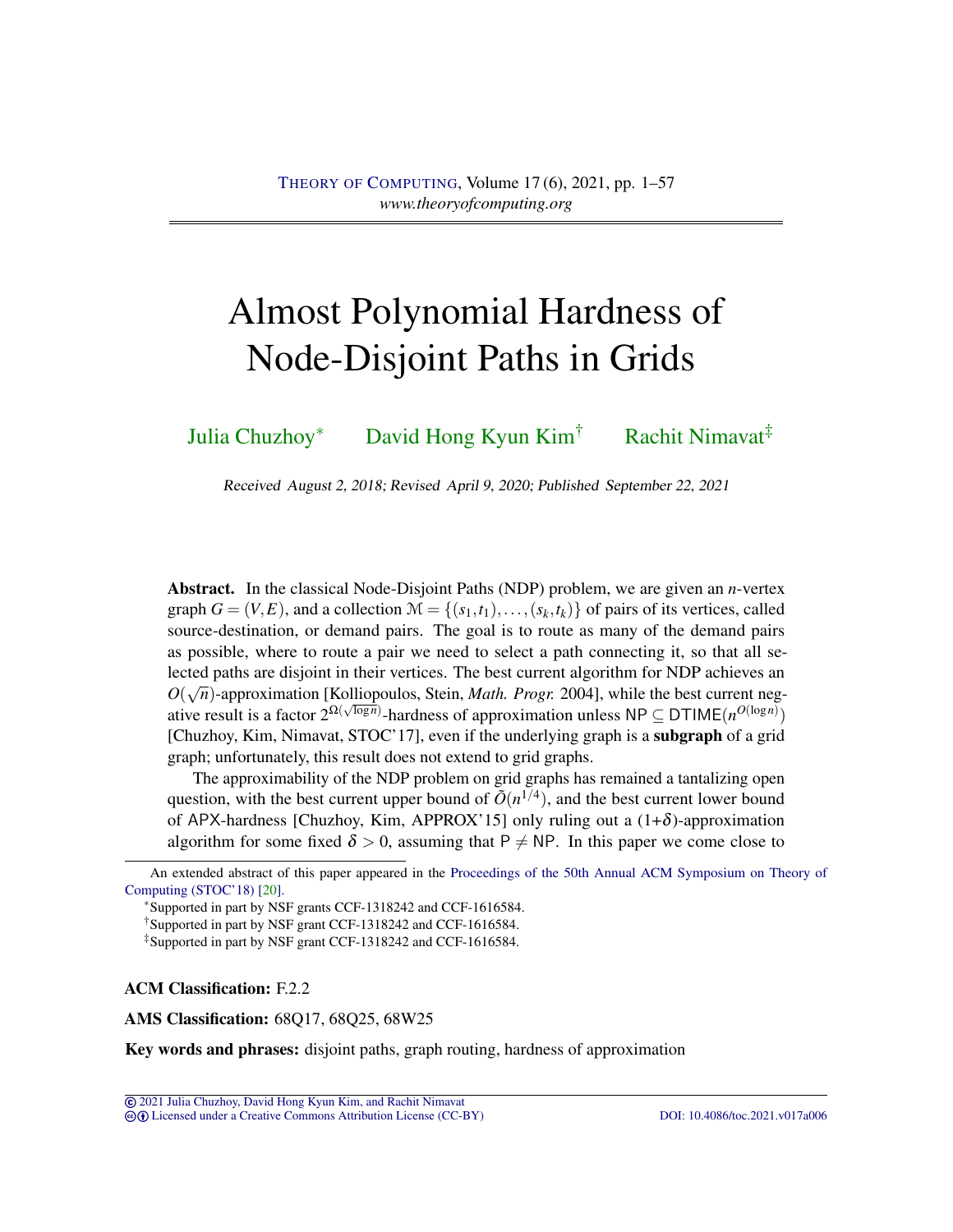resolving the approximability of NDP in general, and of NDP in grids in particular. Our main result is that NDP is  $2^{\Omega(\log^{1-\epsilon} n)}$ -hard to approximate for any constant  $\epsilon$ , assuming that NP  $\nsubseteq$  DTIME( $n^{\text{polylog }n}$ ), and that it is  $n^{\Omega(1/(\log \log n)^2)}$ -hard to approximate, assuming that for some constant  $\delta > 0$ , NP  $\nsubseteq$  DTIME( $2^{n^{\delta}}$ ). These results hold even for grid graphs and wall graphs, and extend to the closely related Edge-Disjoint Paths problem, even in wall graphs.

Our hardness proof performs a reduction from the 3COL(5) problem to NDP, using a new graph partitioning problem as a proxy. Unlike the more standard approach of employing Karp reductions to prove hardness of approximation, our proof is a Cook-type reduction, where, given an input instance of 3COL(5), we produce a large number of instances of NDP, and apply an approximation algorithm for NDP to each of them.

# **Contents**

| 1            |                                                                 | <b>Introduction</b>                                                                                                       | 3              |  |  |
|--------------|-----------------------------------------------------------------|---------------------------------------------------------------------------------------------------------------------------|----------------|--|--|
| $\mathbf{2}$ | <b>Preliminaries</b>                                            |                                                                                                                           |                |  |  |
| 3<br>4       | <b>The <math>(r, h)</math>-Graph Partitioning problem</b><br>13 |                                                                                                                           |                |  |  |
|              |                                                                 | <b>Tools for the hardness proof</b>                                                                                       | 15             |  |  |
|              | 4.1                                                             |                                                                                                                           | 15             |  |  |
|              | 4.2                                                             | From $(r,h)$ -GPwB to NDP $\ldots \ldots \ldots \ldots \ldots \ldots \ldots \ldots \ldots \ldots \ldots \ldots \ldots 17$ |                |  |  |
|              | 4.3                                                             |                                                                                                                           | 18             |  |  |
| 5            | The hardness proof                                              |                                                                                                                           |                |  |  |
|              | 5.1                                                             |                                                                                                                           | 23             |  |  |
| 6            | Reduction from (r,h)-GPwB to NDP-Grid                           |                                                                                                                           |                |  |  |
|              | 6.1                                                             |                                                                                                                           | 28             |  |  |
|              | 6.2                                                             | The construction $\ldots \ldots \ldots \ldots \ldots \ldots \ldots \ldots \ldots \ldots \ldots \ldots$                    | 30             |  |  |
|              | 6.3                                                             |                                                                                                                           | 34             |  |  |
|              |                                                                 | 6.3.1                                                                                                                     | 36             |  |  |
|              |                                                                 | 6.3.2                                                                                                                     |                |  |  |
|              | 6.4                                                             |                                                                                                                           | 40             |  |  |
|              |                                                                 | THEORY OF COMPUTING, Volume 17(6), 2021, pp. 1-57                                                                         | $\overline{c}$ |  |  |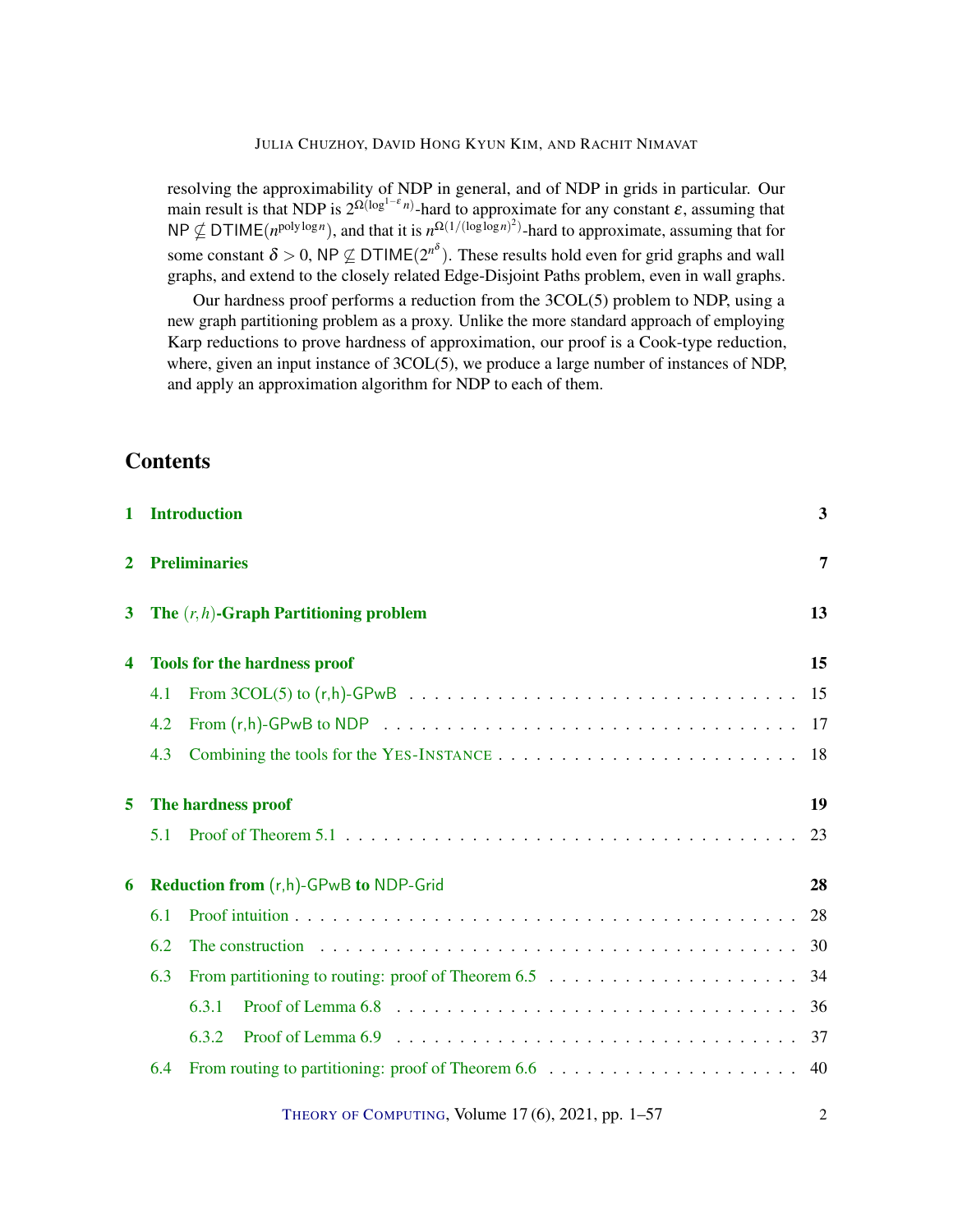<span id="page-2-1"></span>

| 7 Hardness of NDP and EDP on wall graphs | 46 |  |
|------------------------------------------|----|--|
| A Proof of Theorem 2.6                   | 48 |  |
| <b>B</b> Proof of Observation 6.4        | 49 |  |
| C Proof of Claim 6.13                    | 49 |  |
| D Acknowledgment                         | 52 |  |

# <span id="page-2-0"></span>1 Introduction

We study the Node-Disjoint Paths (NDP) problem: given an undirected *n*-vertex graph *G* and a collection  $\mathcal{M} = \{(s_1, t_1), \ldots, (s_k, t_k)\}\$  of pairs of its vertices, called *source-destination*, or *demand* pairs, we are interested in *routing* the demand pairs: in order to route a pair  $(s_i, t_i)$ , we need to select a path connecting  $s_i$  to  $t_i$ . The goal is to route as many of the pairs as possible, subject to the constraint that the selected routing paths are mutually disjoint in their vertices and their edges. We let  $S = \{s_1, \ldots, s_k\}$  be the set of the source vertices,  $T = \{t_1, \ldots, t_k\}$  the set of the destination vertices, and we refer to the vertices of  $S \cup T$ as *terminals*. We denote by NDP-Planar the special case of the problem where the graph *G* is planar; by NDP-Grid the special case where *G* is a square grid; and by NDP-Wall the special case where *G* is a wall (see [Figure](#page-4-0) [1](#page-4-0) for an illustration of a wall and [Section](#page-6-0) [2](#page-6-0) for its formal definition).

NDP is a fundamental problem in the area of graph routing, that has been studied extensively. Robertson and Seymour [\[49,](#page-55-2) [50\]](#page-55-3) showed, as part of their famous Graph Minors Series, an efficient algorithm for solving the problem if the number *k* of the demand pairs is bounded by a constant. However, when *k* is a part of input, the problem becomes NP-hard [\[30,](#page-53-1) [23\]](#page-53-2), and it remains NP-hard even for planar graphs [\[41\]](#page-54-0), and for grid graphs [\[38\]](#page-54-1). The best current upper bound on the approximability of NDP is  $O(\sqrt{n})$ , obtained by a simple greedy algorithm [\[37\]](#page-54-2). Until recently, the best known lower bound was an Ω(log1/2−<sup>ε</sup> *n*)-hardness of approximation for any constant ε, unless NP ⊆ ZPTIME(*n* polylog*n* ) [\[5,](#page-51-1) [4\]](#page-51-2). For the special cases of NDP-Planar and NDP-Grid [\[17\]](#page-52-0), the best known lower bound was APX-hardness, so that they do not have a  $(1+\delta)$ -approximation algorithm, for some fixed  $\delta > 0$ , unless P = NP. In a recent paper [\[19\]](#page-52-1), the authors have shown an improved  $2^{\Omega(\sqrt{\log n})}$ -hardness of approximation for NDP, assuming that NP  $\nsubseteq$  DTIME( $n^{O(\log n)}$ ). This result holds even for planar graphs with maximum vertex degree 3, where all source vertices lie on the boundary of a single face, and for **subgraphs** of grid graphs, with all source vertices lying on the boundary of the grid. We note that for general planar graphs, the  $O(\sqrt{n})$ -approximation algorithm of [\[37\]](#page-54-2) was recently slightly improved to an  $\tilde{O}(n^{9/19})$ -approximation [\[18\]](#page-52-2).

The approximability status of NDP-Grid—the special case of NDP where the underlying graph is a square grid—remained a tantalizing open question. The study of this problem dates back to the 70's, and was initially motivated by applications to VLSI design. As grid graphs are extremely well-structured, one would expect that good approximation algorithms can be designed for them, or that, at the very least,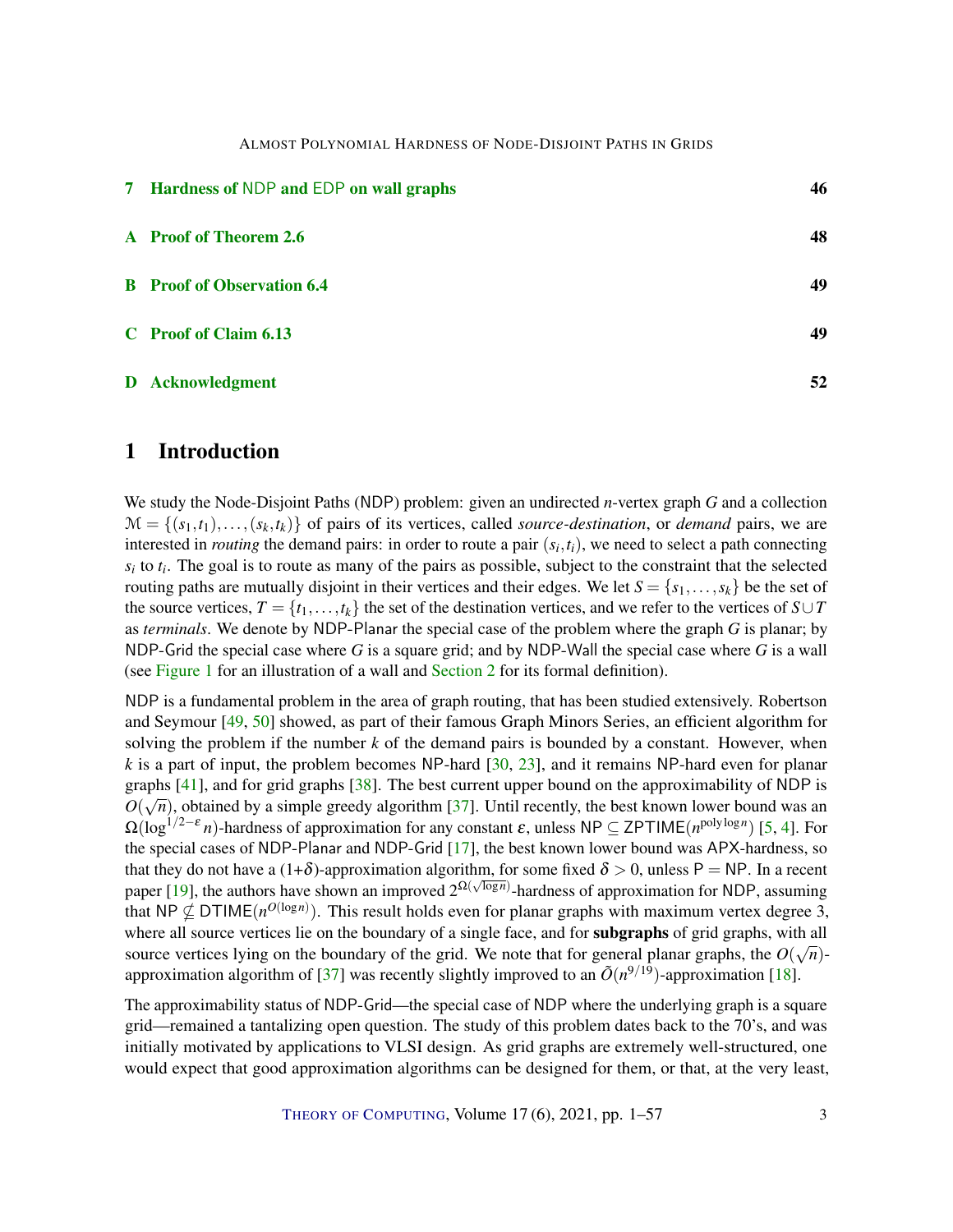<span id="page-3-0"></span>they should be easy to understand. However, establishing the approximability of NDP-Grid has been elusive so far. The simple greedy  $O(\sqrt{n})$ -approximation algorithm of [\[37\]](#page-54-2) was only recently improved to a  $\tilde{O}(n^{1/4})$ -approximation for NDP-Grid [\[17\]](#page-52-0), while on the negative side only APX-hardness is known. In a very recent paper [\[21\]](#page-53-3), the authors designed a  $2^{O(\sqrt{\log n} \cdot \log \log n)}$ -approximation algorithm for a special case of NDP-Grid, where the source vertices appear on the grid boundary. This result can be seen as √ complementing the 2<sup>Ω( $\sqrt{\log n}$ )</sup>-hardness of approximation of NDP on subgraphs of grids with all sources lying on the grid boundary [\[19\]](#page-52-1).<sup>1</sup> Furthermore, this result can be seen as suggesting that subpolynomial approximation algorithms may be achievable for NDP-Grid.

In this paper we show that this is unlikely to be the case, and come close to resolving the approximability status of NDP-Grid, and of NDP in general, by showing that NDP-Grid is 2<sup>Ω(log<sup>1−ε n)</sup>-hard to approximate</sup> for any constant  $\varepsilon$ , unless<sup>2</sup> NP  $\subseteq$  DTIME( $n^{\text{polylog }n}$ ). We further show that it is  $n^{\Omega(1/(\log \log n)^2)}$ -hard to approximate, assuming that for some constant  $\delta > 0$ , NP  $\nsubseteq$  DTIME( $2^{n^{\delta}}$ ). The same hardness results also extend to NDP-Wall. These hardness results are stronger than the best currently known hardness for the general NDP problem, and should be contrasted with the  $2^{O(\sqrt{\log n} \cdot \log \log n)}$ -approximation algorithm for NDP-Grid with all sources lying on the grid boundary [\[21\]](#page-53-3).

Another basic routing problem that is closely related to NDP is Edge-Disjoint Paths (EDP). The input to this problem is the same as before: an undirected graph  $G = (V, E)$  and a set  $\mathcal{M} = \{(s_1, t_1), \ldots, (s_k, t_k)\}\$  of demand pairs. The goal, as before, is to route the largest number of the demand pairs via paths. However, we now allow the paths to share vertices, and only require that they are mutually edge-disjoint. In general, it is easy to see that EDP is a special case of NDP. Indeed, given an EDP instance  $(G, M)$ , computing the line graph of the input graph *G* transforms it into an equivalent instance of NDP. However, this transformation may inflate the number of the graph vertices, and so approximation factors that depend on  $|V(G)|$  may no longer be preserved. Moreover, this transformation does not preserve planarity, and no such relationship is known between NDP and EDP in planar graphs. The approximability status of EDP is very similar to that of NDP: the best current approximation algorithm achieves an  $O(\sqrt{n})$ -approximation factor [\[13\]](#page-52-3), and the recent  $2^{\Omega(\sqrt{\log n})}$ -hardness of approximation of [\[19\]](#page-52-1), under the assumption that  $NP \nsubseteq DTIME(n^{O(log n)})$ , extends to EDP. Interestingly, EDP appears to be relatively easy on grid graphs, and has a constant-factor approximation for this special case [\[6,](#page-51-3) [36,](#page-54-3) [35\]](#page-54-4). The analogue of the grid graph in the setting of EDP seems to be the wall graph (see [Figure](#page-4-0) [1\)](#page-4-0): the approximability status of EDP on wall graphs is similar to that of NDP on grid graphs, with the best current upper bound of  $\tilde{O}(n^{1/4})$ , and the best lower bound of APX-hardness [\[17\]](#page-52-0). The results of [\[19\]](#page-52-1) extend to a  $2^{\Omega(\sqrt{\log n})}$ -hardness of approximation for EDP on subgraphs of wall graphs, with all source vertices lying on the wall boundary, under the same complexity assumption. We denote by EDP-Wall the special case of the EDP problem where the underlying graph is a wall. We show that our new almost polynomial hardness-of-approximation results also hold for EDP-Wall and for NDP-Wall.

<sup>&</sup>lt;sup>1</sup>Note that the results are not strictly complementary: the algorithm only works for grid graphs, while the hardness result is only valid for subgraphs of grids.

<sup>&</sup>lt;sup>2</sup>The original version of this paper contained a randomized reduction, with a somewhat stronger complexity assumptions that NP  $\nsubseteq$  RTIME(*n*<sup>polylog*n*</sup>) and NP  $\nsubseteq$  RTIME(2<sup>*n*§</sup>), respectively. The derandomization strategy that we have used was proposed to us by a reviewer.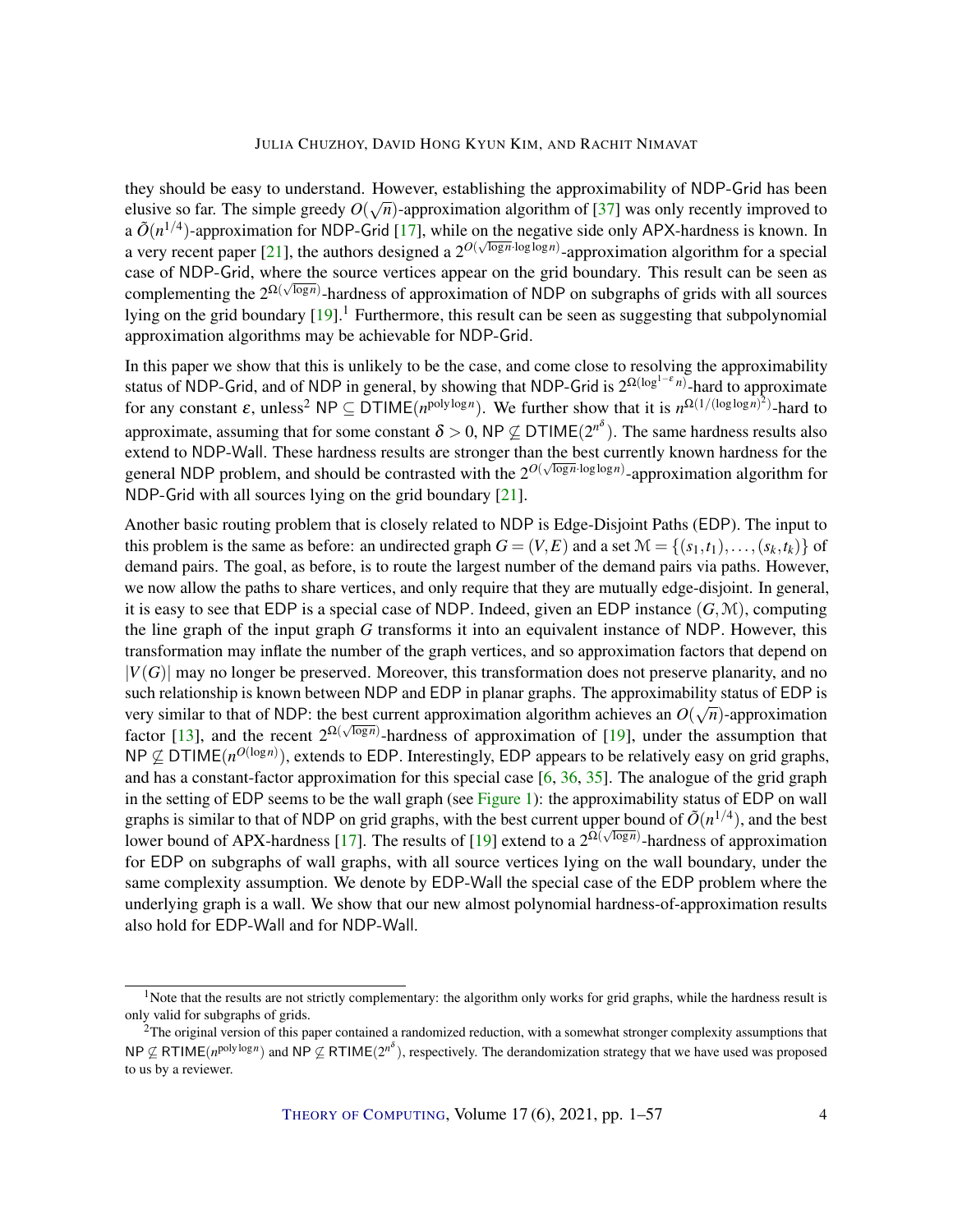<span id="page-4-2"></span>

<span id="page-4-0"></span>Figure 1: A wall graph.

Other related work. Several other special cases of EDP are known to have reasonably good approxi-mation algorithms. For example, for the special case of Eulerian planar graphs, Kleinberg [\[33\]](#page-54-5) showed an  $O(\log^2 n)$ -approximation algorithm, while Kawarabayashi and Kobayashi [\[31\]](#page-53-4) provide an improved *O*(log*n*)-approximation for both Eulerian and 4-connected planar graphs. Polylogarithmic approximation algorithms are also known for bounded-degree expander graphs [\[39,](#page-54-6) [10,](#page-52-4) [9,](#page-52-5) [34,](#page-54-7) [27\]](#page-53-5), and constant-factor approximation algorithms are known for trees [\[28,](#page-53-6) [15\]](#page-52-6), and grids and grid-like graphs [\[6,](#page-51-3) [7,](#page-51-4) [36,](#page-54-3) [35\]](#page-54-4). Rao and Zhou [\[47\]](#page-55-4) showed an efficient randomized *O*(polylog*n*)-approximation algorithm for the special case of EDP where the value of the global minimum cut in the input graph is Ω(log<sup>5</sup> *n*). Recently, Fleszar et al. [\[26\]](#page-53-7) designed an *O*(  $\sqrt{r} \cdot \log(kr)$ )-approximation algorithm for EDP, where *r* is the feedback vertex set number of the input graph  $G = (V, E)$ —the smallest number of vertices that need to be deleted from *G* in order to turn it into a forest.

A natural variation of NDP and EDP that relaxes the disjointness constraint by allowing a small vertexor edge-congestion has been a subject of extensive study. In the NDP with Congestion (NDPwC) problem, the input consists of an undirected graph and a set of demand pairs as before, and additionally a non-negative integer *c*. The goal is to route a maximum number of the demand pairs with congestion *c*, that is, each vertex may participate in at most *c* paths in the solution. The EDP with Congestion problem (EDPwC) is defined similarly, except that now the congestion is measured on the graph edges and not vertices. The famous result of Raghavan and Thompson [\[44\]](#page-54-8), that introduced the randomized LP-rounding technique, obtained a constant-factor approximation for NDPwC and EDPwC, for a congestion value  $c = \Theta(\log n / \log \log n)$ . A long sequence of work [\[12,](#page-52-7) [43,](#page-54-9) [3,](#page-51-5) [47,](#page-55-4) [16,](#page-52-8) [22,](#page-53-8) [11\]](#page-52-9) has led to an  $O(poly \log k)$ -approximation for EDPwC with congestion bound  $c = 2$ , and for NDPwC with constant congestion. These results are essentially optimal, since it is known that for every constant  $\varepsilon$ , and for every congestion value  $c = o(\log \log n / \log \log \log n)$ , both problems are hard to approximate to within a factor Ω((log*n*)<sup> $\frac{1-\varepsilon}{c+1}$ ), unless NP ⊆ ZPTIME(*n*<sup>polylog*n*</sup>) [\[4\]](#page-51-2). When the input graph is planar, Seguin-</sup> Charbonneau and Shepherd [\[51\]](#page-55-5), improving on the result of Chekuri, Khanna and Shepherd [\[14\]](#page-52-10), have shown a constant-factor approximation for EDPwC with congestion 2.

Our results and techniques. Our main result is the proof of the following two theorems.

<span id="page-4-1"></span>**Theorem 1.1.** For every constant  $\varepsilon > 0$ , there is no  $2^{O(\log^{1-\varepsilon} n)}$ -approximation polynomial-time algorithm *for* NDP, assuming that NP  $\nsubseteq$  DTIME( $n^{\text{poly}\log n}$ ). Moreover, there is no  $n^{O(1/(\log \log n)^2)}$ -approximation polynomial-time algorithm for NDP, assuming that for some constant  $\delta$   $>$  0, NP  $\nsubseteq$  DTIME(2<sup>n8</sup>). These

THEORY OF C[OMPUTING](http://dx.doi.org/10.4086/toc), Volume  $17(6)$ ,  $2021$ , pp.  $1-57$  5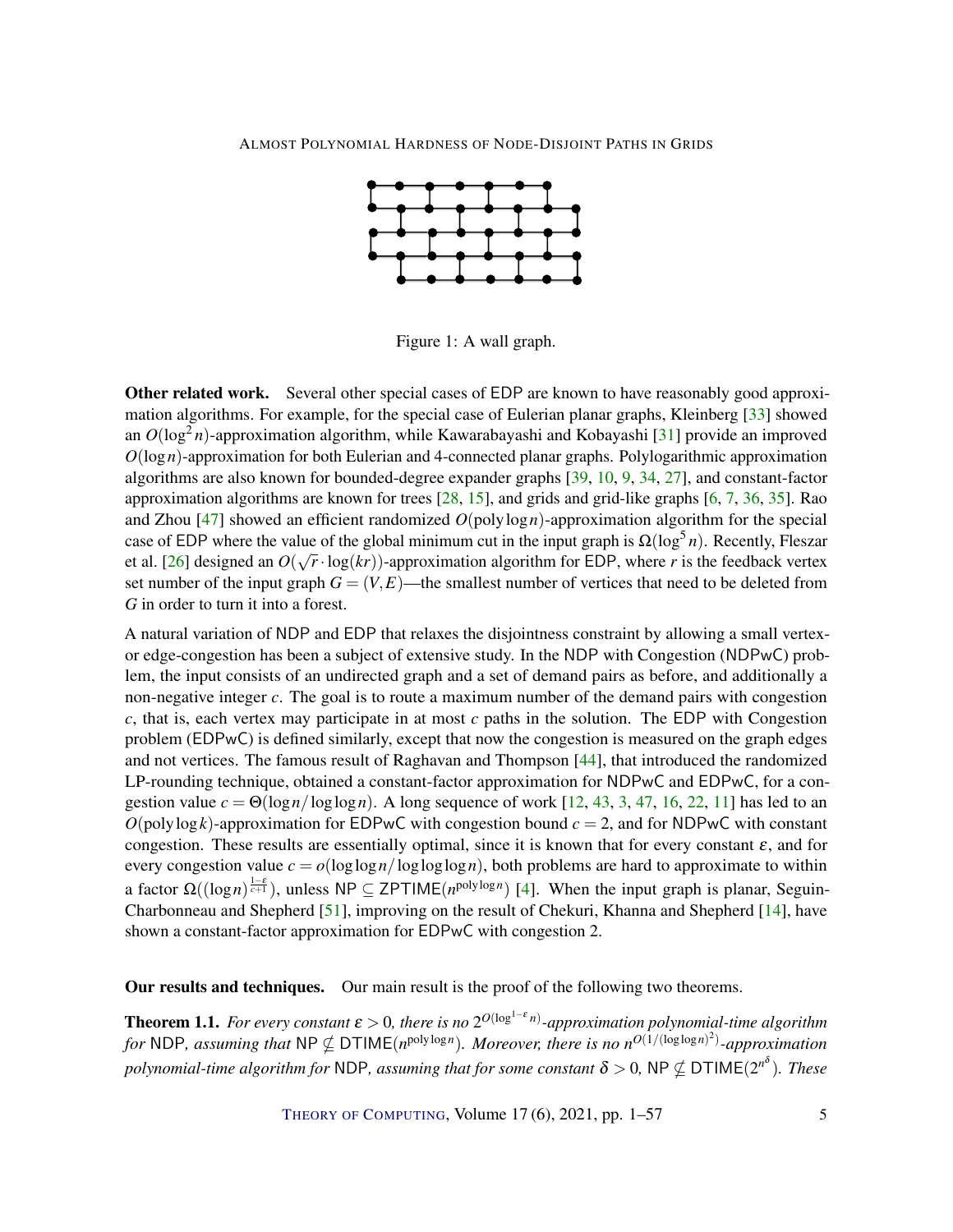<span id="page-5-1"></span>*results hold even when the input graph is a grid graph or a wall graph.*

<span id="page-5-0"></span>**Theorem 1.2.** For every constant  $\varepsilon > 0$ , there is no  $2^{O(\log^{1-\varepsilon} n)}$ -approximation polynomial-time algorithm *for* EDP, assuming that NP  $\nsubseteq$  DTIME( $n^{\text{poly}\log n}$ ). Moreover, there is no  $n^{O(1/(\log \log n)^2)}$ -approximation polynomial-time algorithm for EDP, assuming that for some constant  $\delta$  > 0, NP  $\nsubseteq$  DTIME(2<sup>n8</sup>). These *results hold even when the input graph is a wall graph.*

We now provide a high-level overview of our techniques. The starting point of our hardness-ofapproximation proof is 3COL(5)—a special case of the 3-coloring problem, where the underlying graph is 5-regular. We define a new graph partitioning problem, that we refer to as (*r*,*h*)-Graph Partitioning, and denote by  $(r,h)$ -GP. In this problem, we are given a bipartite graph  $\tilde{G} = (V_1, V_2, E)$  and two integral parameters  $r, h > 0$ . A solution to the problem is a partition  $(W_1, W_2, \ldots, W_r)$  of  $V_1 \cup V_2$  into *r* subsets, and for each  $1 \le i \le r$ , a subset  $E_i \subseteq E(W_i)$  of edges, so that  $|E_i| \le h$  holds, and the goal is to maximize  $\sum_{i=1}^{r} |E_i|$ . A convenient intuitive way to think about this problem is that we would like to partition  $\tilde{G}$  into a large number of subgraphs, in a roughly balanced way (with respect to the number of edges), so as to preserve as many of the edges as possible. We show that NDP-Grid is at least as hard to approximate as the  $(r,h)$ -GP problem (to within polylogarithmic factors). Our reduction exploits the fact that routing in grids is closely related to graph drawing, and that graphs with small crossing number have small balanced separators. The  $(r,h)$ -GP problem itself appears similar in flavor to the Densest *k*-Subgraph problem (DkS). In the DkS problem, we are given a graph  $G = (V, E)$  and a parameter *k*, and the goal is to find a subset  $U \subseteq V$  of  $k$  vertices, that maximizes the number of edges in the induced graph  $G[U]$ . Intuitively, in the  $(r,h)$ -GP problem, the goal is to partition the graph into many dense subgraphs, and so in order to prove that  $(r,h)$ -GP is hard to approximate, it is natural to employ techniques used in hardness-of-approximation proofs for DkS. The best current approximation algorithm for DkS achieves a  $n^{1/4+\varepsilon}$ -approximation for any constant  $\varepsilon$  [\[8\]](#page-52-11). Even though the problem appears to be very hard to approximate, its hardness-of-approximation proof has been elusive until recently: only constant-factor hardness results were known for DkS under various worst-case complexity assumptions, and 2<sup>Ω(log<sup>2/3</sup><sup>n)</sup>-hardness</sup> under average-case assumptions [\[24,](#page-53-9) [1,](#page-51-6) [32,](#page-53-10) [45\]](#page-54-10). In a recent breakthrough, Manurangsi [\[42\]](#page-54-11) has shown that for some constant *c*, DkS is hard to approximate to within a factor  $n^{1/(\log \log n)^c}$ , under the Exponential Time Hypothesis. Despite our feeling that  $(r,h)$ -GP is somewhat similar to DkS, we were unable to extend the techniques of [\[42\]](#page-54-11) to this problem, or to prove its hardness of approximation via other techniques.

We overcome this difficulty as follows. First, we define a graph partitioning problem that is slightly more general than (r,h)-GP. The definition of this problem is somewhat technical and is deferred to [Section](#page-12-0) [3.](#page-12-0) This problem is specifically designed so that the reduction to NDP-Grid still goes through, but it is somewhat easier to control its solutions and prove hardness of approximation for it. Furthermore, instead of employing a standard Karp-type reduction (where an instance of 3COL(5) is reduced to a single instance of NDP-Grid, while using the graph partitioning problem as a proxy), we employ a sequential Cook-type reduction. We assume for contradiction that an  $\alpha$ -approximation algorithm A for NDP-Grid exists, where  $\alpha$  is the hardness-of-approximation factor we are trying to prove. Our reduction is iterative. In every iteration *j*, we reduce the 3COL(5) instance to a collection  $\mathcal{I}_i$  of instances of NDP-Grid, and apply the algorithm  $\beta$  to each of them. If the 3COL(5) instance is a YES-INSTANCE, then we are guaranteed that each resulting instance of NDP-Grid has a large solution, and so all solutions returned by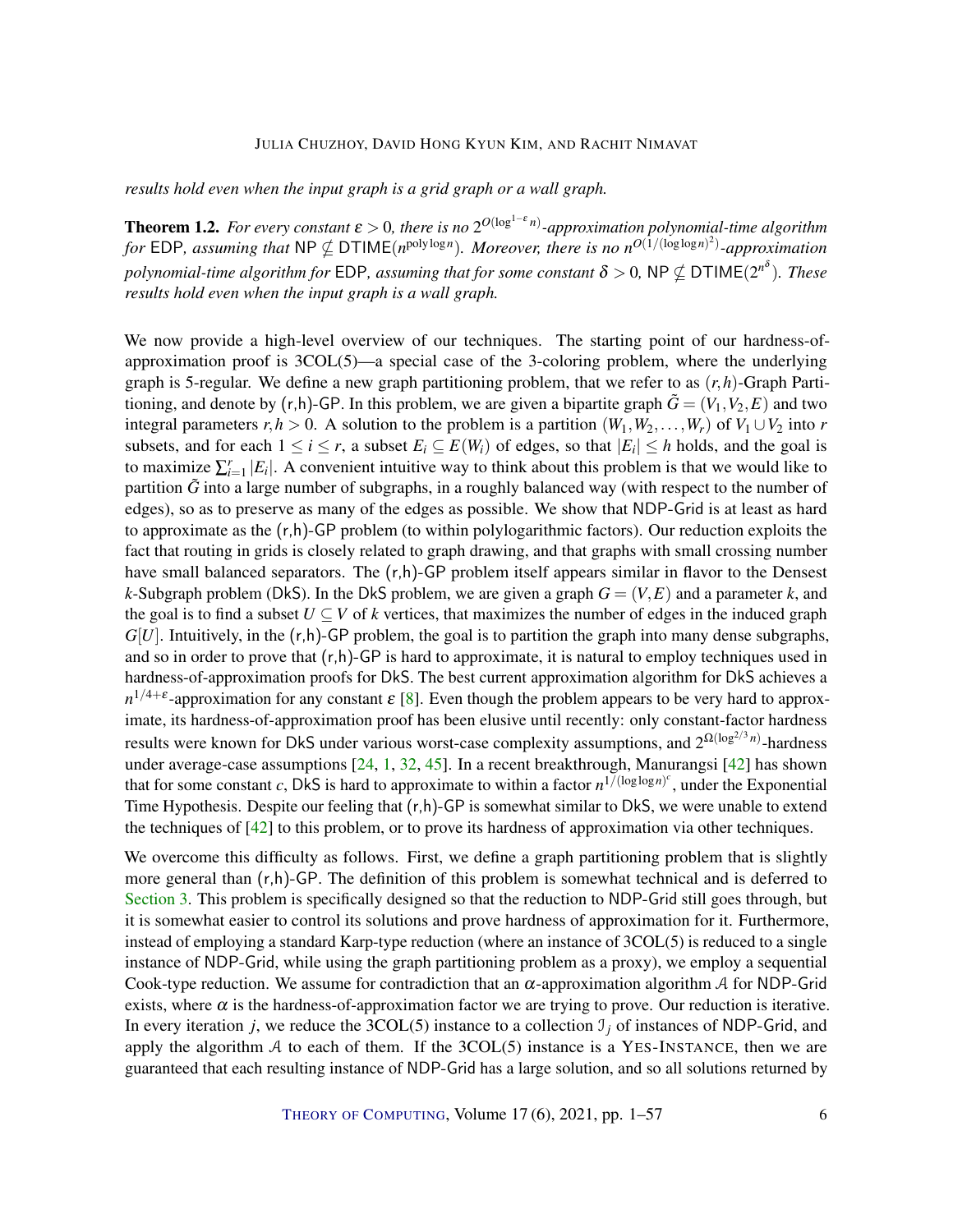<span id="page-6-1"></span>A are large. If the 3COL(5) instance is a NO-INSTANCE, then unfortunately it is still possible that the resulting instances of NDP-Grid will have large solutions. However, we can use these resulting solutions in order to further refine our reduction, and construct a new collection  $\mathcal{I}_{j+1}$  of instances of NDP-Grid. While in the YES-INSTANCE case we will continue to obtain large solutions to all NDP-Grid instances that we construct, we can show that in the NO-INSTANCE case, in some iteration of the algorithm, we will fail to find such a large solution. Our reduction is crucially sequential, and we exploit the solutions returned by algorithm A in previous iterations in order to construct new instances of NDP-Grid for subsequent iterations. It is interesting whether these techniques may be helpful in obtaining new hardness-of-approximation results for DkS.

We note that our approach is completely different from the previous hardness-of-approximation proof of [\[19\]](#page-52-1). The proof in [\[19\]](#page-52-1) proceeded by performing a reduction from 3SAT(5). Initially, a simple reduction from 3SAT(5) to the NDP problem on a subgraph of the grid graph is used in order to produce a constant hardness gap. The resulting instance of NDP is called a level-1 instance. The reduction then employs a boosting technique, that, in order to obtain a level-*i* instance, combines a number of level-(*i*−1) instances with a single level-1 instance. The hardness gap grows by a constant factor from iteration to iteration, until the desired hardness-of-approximation bound is achieved. All source vertices in the constructed instances appear on the grid boundary, and a large number of vertices are carefully removed from the grid in order to create obstructions to routing, and to force the routing paths to behave in a prescribed way. The reduction itself is a Karp-type reduction, and eventually produces a single instance of NDP with a large gap between the YES-INSTANCE and NO-INSTANCE solutions.

Organization. We start with Preliminaries in [Section](#page-6-0) [2,](#page-6-0) and introduce the new graph partitioning problems in [Section](#page-12-0) [3.](#page-12-0) We introduce two main tools that we use in the hardness-of-approximation proof in [Section](#page-14-0) [4.](#page-14-0) The tools are a reduction from 3COL to the graph partitioning problem, and a reduction from the graph partitioning problem to NDP-Grid. The hardness-of-approximation proof for NDP-Grid appears in [Section](#page-18-0) [5,](#page-18-0) with the details of the reduction from the graph partitioning problem to NDP-Grid deferred to [Section](#page-27-0) [6.](#page-27-0) Finally, we extend our hardness results to NDP-Wall and EDP-Wall in [Section](#page-45-0) [7.](#page-45-0)

# <span id="page-6-0"></span>2 Preliminaries

All graphs in this paper are simple. We use standard graph-theoretic notation. Given a graph *G* and a subset  $W \subseteq V(G)$  of its vertices,  $E(W)$  denotes the set of all edges of *G* that have both their endpoints in *W*. Given a path *P* and a subset *U* of vertices of *G*, we say that *P* is *internally disjoint* from *U* if every vertex in  $P \cap U$  is an endpoint of *P*. Similarly, we say that *P* is internally disjoint from a subgraph *G*<sup> $\prime$ </sup> of *G* if *P* is internally disjoint from *V*(*G*<sup> $\prime$ </sup>). Given a subset  $\mathcal{M}' \subseteq \mathcal{M}$  of the demand pairs in *G*, we denote by  $S(\mathcal{M}')$  and  $T(\mathcal{M}')$  the sets of the source and the destination vertices of the demand pairs in  $\mathcal{M}'$ , respectively. We let  $\mathcal{T}(\mathcal{M}') = S(\mathcal{M}') \cup T(\mathcal{M}')$  denote the set of all terminals participating as a source or a destination in M'. Given a graph *G* and a vertex  $v \in V(G)$ , we denote by  $d_G(v)$  the degree of *v* in *G*. All logarithms in this paper are to the base of 2.

THEORY OF C[OMPUTING](http://dx.doi.org/10.4086/toc), Volume 17(6), 2021, pp. 1–57 7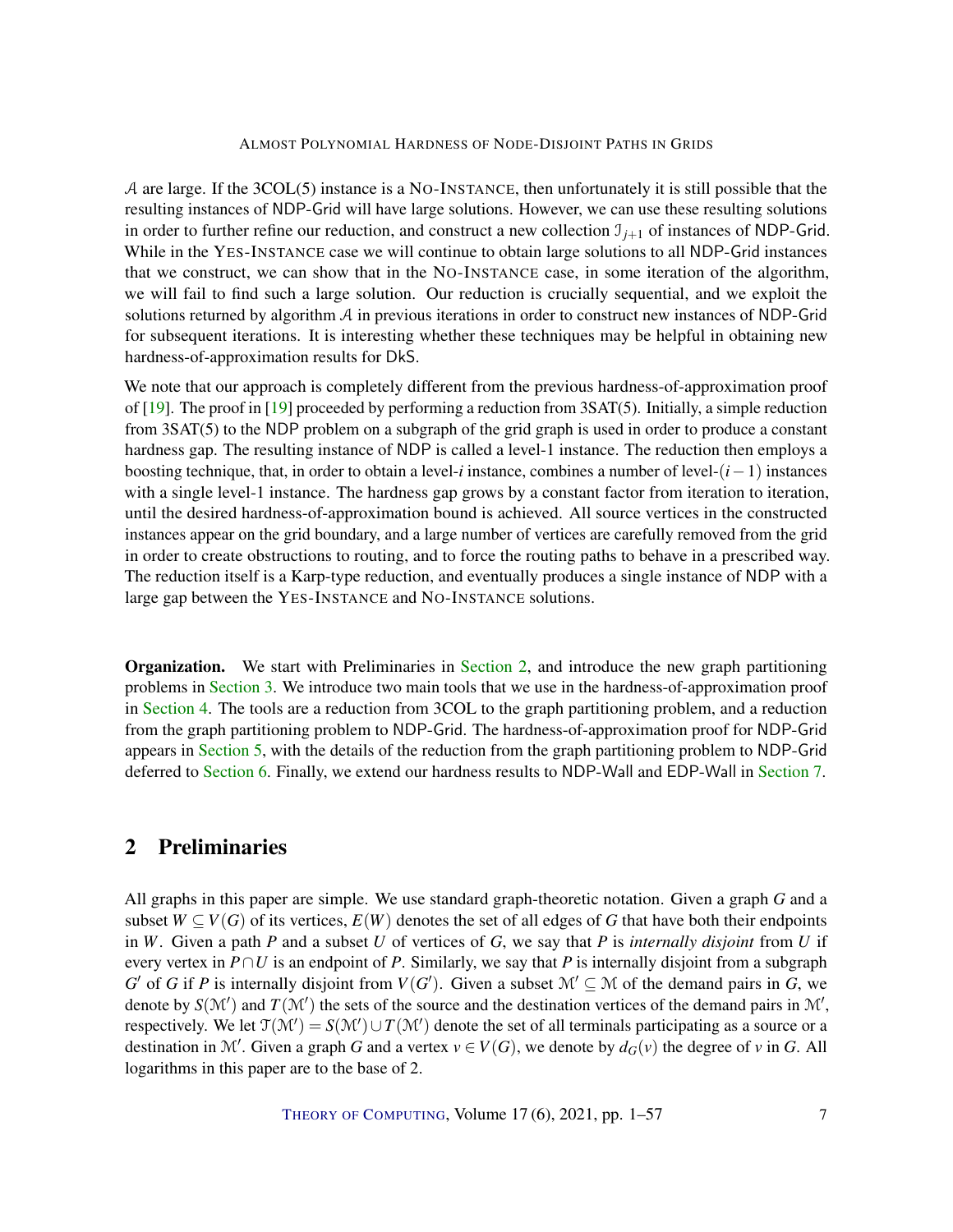**Grid graphs.** For a pair  $h, \ell > 0$  of integers, we let  $G^{h, \ell}$  denote the grid of height *h* and length  $\ell$ . The set of its vertices is  $V(G^{h,\ell}) = \{v(i,j) | 1 \le i \le h, 1 \le j \le \ell\}$ , and the set of its edges is the union of two subsets: the set  $E^H = \{ (v(i, j), v(i, j+1)) \mid 1 \le i \le h, 1 \le j < \ell \}$  of horizontal edges and the set  $E^V = \{ (v(i, j), v(i+1, j)) \mid 1 \le i < h, 1 \le j \le \ell \}$  of vertical edges. The subgraph of  $G^{h, \ell}$  induced by the edges of  $E^H$  consists of *h* paths, that we call the *rows* of the grid; for  $1 \le i \le h$ , the *i*th row  $R_i$  is the row containing the vertex  $v(i,1)$ . Similarly, the subgraph induced by the edges of  $E^V$  consists of  $\ell$  paths that we call the *columns* of the grid, and for  $1 \le j \le \ell$ , the *j*th column  $W_j$  is the column containing  $v(1, j)$ . We think of the rows as ordered from top to bottom and the columns as ordered from left to right. Given a vertex  $v = v(i, j)$  of the grid, we denote by row(*v*) and col(*v*) the row and the column of the grid, respectively, that contain *v*. We say that  $G^{h,\ell}$  is a *square grid* if  $h = \ell$ . The *boundary of the grid* is  $R_1 \cup R_h \cup W_1 \cup W_\ell$ . We sometimes refer to  $R_1$  and  $R_h$  as the top and the bottom boundary edges of the grid respectively, and to  $W_1$  and  $W_\ell$  as the left and the right boundary edges of the grid.

Given a subset  $\mathbb{R}'$  of consecutive rows of *G* and a subset  $\mathbb{W}'$  of consecutive columns of *G*, the *subgrid of G spanned by the rows in*  $\mathbb{R}'$  *and the columns in*  $\mathbb{W}'$  is the subgraph of *G* induced by the set  $\{v \mid row(v) \in \mathcal{R}', col(v) \in \mathcal{W}'\}$  of its vertices.

Given two vertices  $u = v(i, j)$  and  $u' = v(i', j')$  of a grid *G*, the shortest-path distance between them is denoted by  $d(u, u')$ . Given two vertex subsets  $X, Y \subseteq V(G)$ , the distance between them is  $d(X, Y) =$  $\min_{u \in X, u' \in Y} \{d(u, u')\}$ . When  $H, H'$  are subgraphs of G, we use  $d(H, H')$  to denote  $d(V(H), V(H'))$ .

**Wall graphs.** Let  $G = G^{\ell,h}$  be a grid of length  $\ell$  and height *h*. Assume that  $\ell > 0$  is an even integer, and that  $h > 0$ . For every column  $W_j$  of the grid, let  $e_1^j$  $j_1, \ldots, e_h^j$  $_{h-1}^{J}$  be the edges of  $W_j$  indexed in their top-to-bottom order. Let  $E^*(G) \subseteq E(G)$  contain all edges  $e^j_z$ , where  $z \neq j \mod 2$ , and let  $\hat{G}$  be the graph obtained from  $G \backslash E^*(G)$ , by deleting all degree-1 vertices from it. Graph  $\hat{G}$  is called a *wall of length*  $\ell/2$ *and height h* (see [Figure](#page-4-0) [1\)](#page-4-0). Consider the subgraph of  $\hat{G}$  induced by all horizontal edges of the grid  $G$ that belong to  $\hat{G}$ . This graph is a collection of *h* node-disjoint paths, that we refer to as the *rows* of  $\hat{G}$ , and denote them by  $R_1, \ldots, R_h$  in this top-to-bottom order; notice that  $R_j$  is also the *j*th row of the grid *G* for all *j*. Graph  $\hat{G}$  contains a unique collection W of  $\ell/2$  node-disjoint paths that connect vertices of  $R_1$  to vertices of  $R_h$  and are internally disjoint from  $R_1$  and  $R_h$ . We refer to the paths in W as the *columns* of  $\hat{G}$ , and denote them by  $W_1, \ldots, W_{\ell/2}$  in this left-to-right order. Paths  $W_1, W_{\ell/2}, R_1$  and  $R_h$  are called the left, right, top and bottom boundary edges of  $\hat{G}$ , respectively, and their union is the boundary of  $\hat{G}$ .

Semiregular bipartite graphs. We will use the following notion of semiregular bipartite graphs.

**Definition 2.1.** Let  $G = (A, B, E)$  be a bipartite graph. We say that *G* is  $(d, d')$ -semiregular, for integers  $d, d' > 0$  if the following hold:

- For every vertex  $v \in A$ ,  $d \leq d_G(v) < 2d$ ;
- For every vertex  $u \in B$ ,  $d_G(u) < 2d'$ ; and
- $|E| \ge d'|B|/(4\log|B|)$  if  $|B| > 1$ , and  $|E| = d'$  otherwise.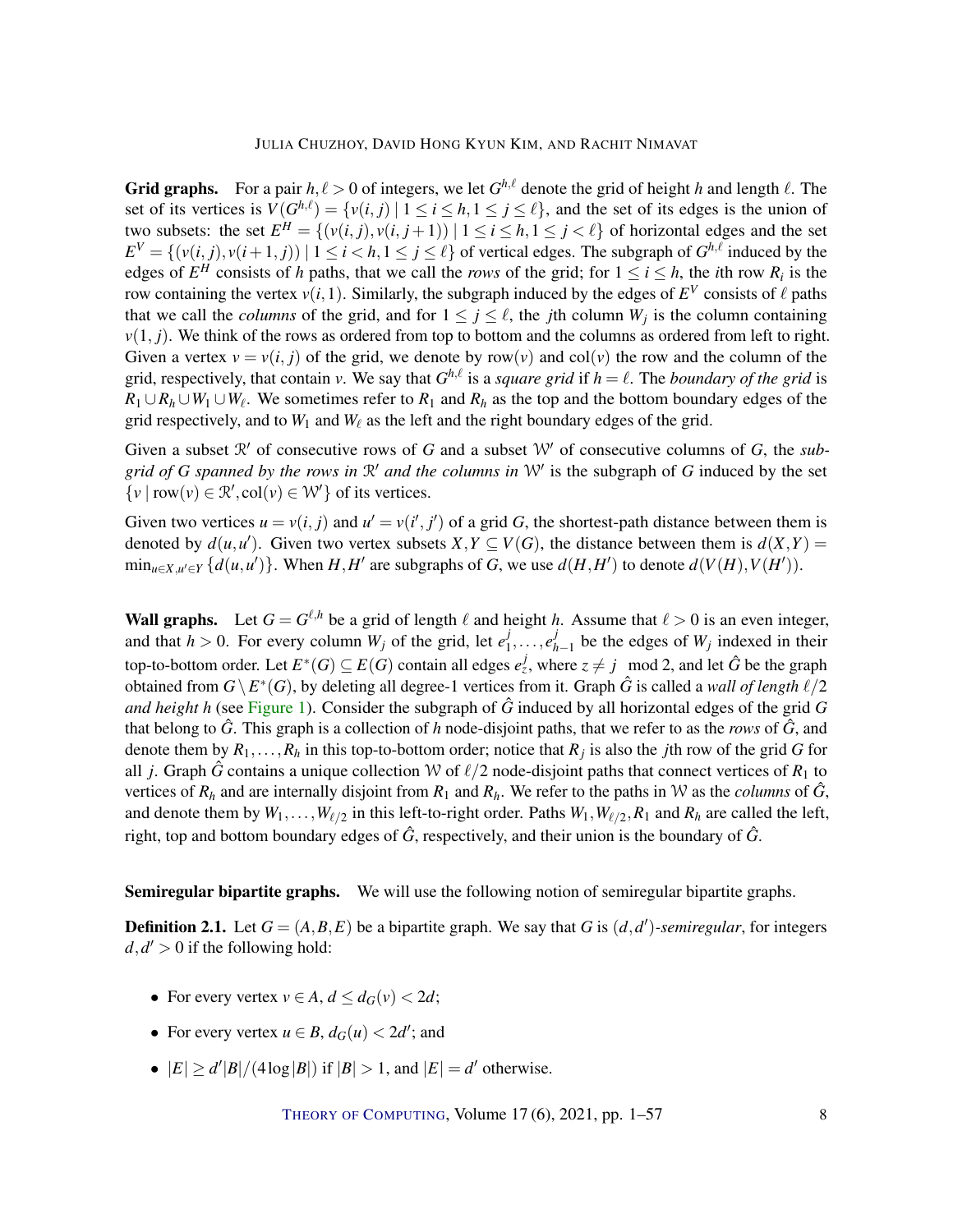<span id="page-8-1"></span>We say that *G* is *semiregular* if it is  $(d, d')$ -semiregular for any integers  $d, d' > 0$ .

<span id="page-8-0"></span>**Claim 2.2.** *There is a polynomial-time algorithm, that, given any bipartite graph*  $G = (A, B, E)$  *with*  $|A|, |B| > 1$ , computes a semiregular subgraph  $G' = (A', B', E')$  of G, with  $A' \subseteq A$ ,  $B' \subseteq B$ , and  $|E'| \ge$  $\Omega(|E|/(\log|A|\log|B|)).$ 

(We note that, if  $|A| = 1$  or  $|B| = 1$ , then the graph is semiregular by definition.)

*Proof.* We transform the graph *G* into a semiregular graph *G'* in two steps. In the first step, we regularize the degrees of the vertices of *B*. We partition the vertices in *B* into  $r = \lfloor \log |A| \rfloor + 1$  groups  $Y_1, \ldots, Y_r$ , as follows: group  $Y_i$  contains all vertices  $u \in B$  with  $2^i \leq d_G(u) < 2^{i+1}$ . If a vertex  $u \in B$  belongs to group  $Y_i$ , then we say that all edges that are incident to *u* also belong to group  $Y_i$ . Clearly, there is some index  $1 \le i \le r$ , such that at least  $|E|/r = \Omega(|E|/\log|A|)$  edges of *E* belong to group  $Y_i$ . We let  $d' = 2^i$ , and we define a new bipartite graph  $\hat{G}$ . The set of vertices consists of the set *A*, and of a set  $B' \subseteq B$ , containing all vertices that belong to group  $Y_i$ . The set of edges, that we denote by  $\hat{E}$ , contains all edges of  $E$  that are incident to the vertices of *B*<sup> $\prime$ </sup>. Notice that  $|\hat{E}| \ge d^{\prime} |B^{\prime}|$ .

In the second step, we similarly regularize the degrees of the vertices in *A*. We partition the vertices of *A* into  $r' = \lfloor \log |B'| \rfloor + 1$  groups  $X_1, \ldots, X_{r'}$ , as follows: group  $X_i$  contains all vertices  $v \in A$  with  $2^{j} \leq d_{\hat{G}}(v) < 2^{j+1}$ . If a vertex  $v \in A$  belongs to group  $X_j$ , then we say that all edges that are incident to *v* in  $\hat{G}$  also belong to group  $X_j$ . Clearly, there is some index  $1 \leq j \leq r'$ , such that at least

$$
\frac{|\hat{E}|}{r'} \ge \frac{d'|B'|}{\lceil \log |B'| \rceil + 1} \ge \frac{d'B'}{4\log |B'|} \ge \Omega\left(\frac{|E|}{\log |A| \log |B|}\right)
$$

edges of  $\hat{E}$  belong to group  $X_j$ . We set  $d = 2^j$ . We now define the final bipartite graph  $G' = (A', B', E')$ . The set  $B'$  of vertices remains the same as before. The set  $A'$  of vertices contains every vertex of  $A$  that belongs to class  $X_j$ . The set  $E'$  of edges contains every edge of  $\hat{E}$  that is incident to a vertex in A'. It is now immediate to verify that for every vertex  $v \in A'$ ,  $d \leq d_{G'}(v) < 2d$ , and for every vertex  $u \in B'$ ,  $d_{G'}(u) <$ 2*d'*. From the above discussion,  $|E'| \ge \Omega(|E|/\log|A|\log|B|)$ . Moreover,  $|E'| \ge d'|B'|/(4\log|B'|)$  as required.  $\Box$ 

The 3COL(5) problem. The starting point of our reduction is the 3COL(5) problem. In this problem, we are given a 5-regular graph  $G = (V, E)$ . Note that, if  $n = |V|$  and  $m = |E|$ , then  $m = 5n/2$ . We are also given a set  $C = \{r, b, g\}$  of 3 colors. A *coloring*  $\chi : V \to C$  is an assignment of a color in C to every vertex in *V*. We say that an edge  $e = (u, v)$  is *satisfied* by the coloring  $\chi$  if  $\chi(u) \neq \chi(v)$ . We say that the coloring  $\chi$  is *valid* if it satisfies every edge. We say that *G* is a YES-INSTANCE if there is a valid coloring  $\chi: V \to \mathcal{C}$ . We say that it is a NO-INSTANCE with respect to some given parameter  $\varepsilon$  if for every coloring  $\chi: V \to \mathcal{C}$ , at most a  $(1-\varepsilon)$ -fraction of the edges are satisfied by  $\chi$ . We use the following theorem of Feige et al. [\[25\]](#page-53-11):

Theorem 2.3 (Proposition 15 in [\[25\]](#page-53-11)). *There is some constant* ε*, such that distinguishing between the* YES-INSTANCES *and the* NO-INSTANCES *(with respect to* ε*) of 3COL(5) is* NP*-hard.*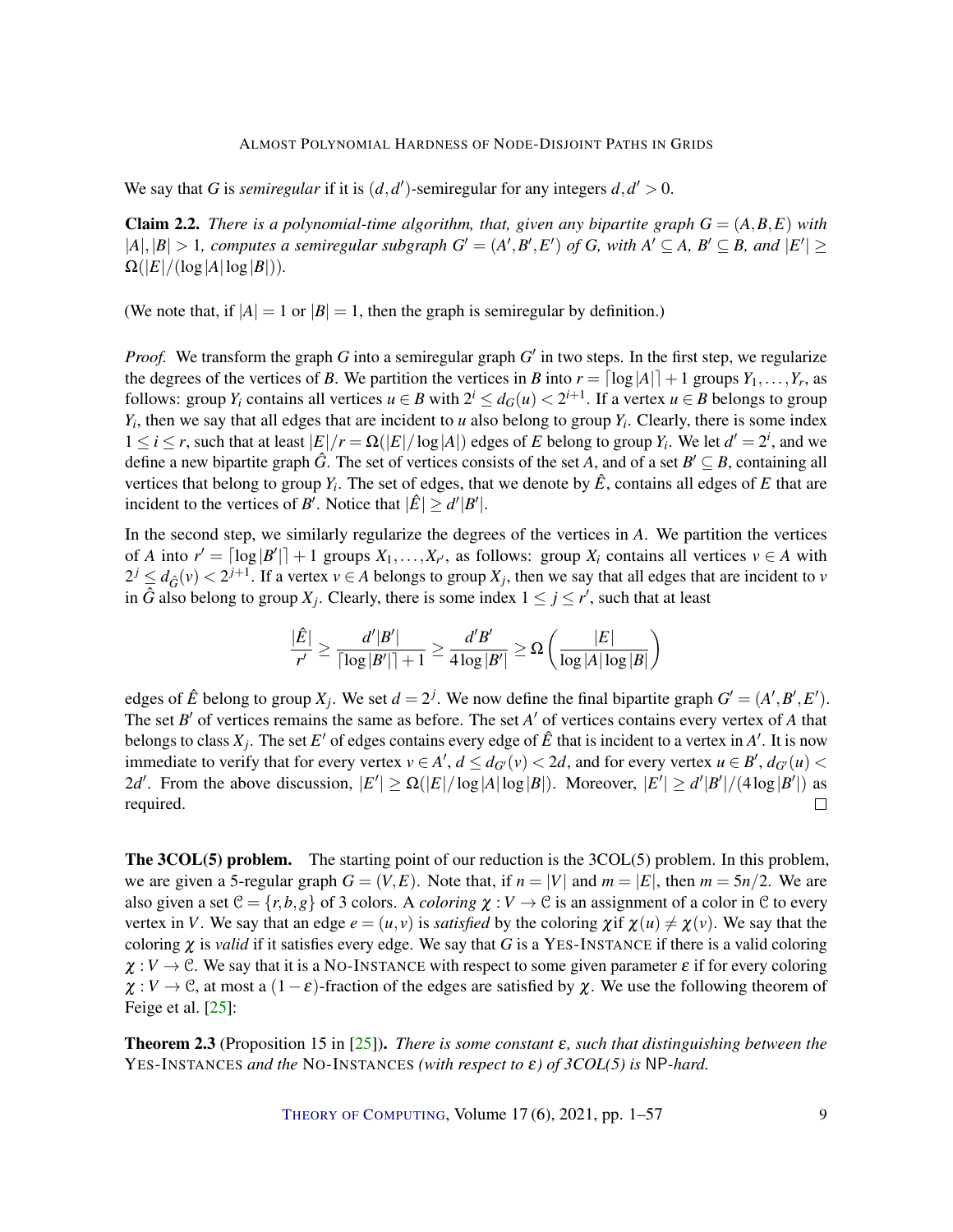A two-prover protocol. We use the following two-prover protocol. The two provers are called an *edge-prover* and a *vertex-prover*. Given a 5-regular graph *G*, the verifier selects an edge  $e = (u, v)$  of *G* uniformly at random, and then selects a random endpoint (say *v*) of this edge. It then sends edge *e* to the edge-prover and vertex *v* to the vertex-prover. The edge-prover must return an assignment of colors from  $C$  to  $u$  and  $v$ , such that the two colors are distinct; the vertex-prover must return an assignment of a color from C to *v*. The verifier accepts iff both provers assign the same color to *v*. Given a 2-prover game G, its *value* is the maximum acceptance probability of the verifier over all possible strategies of the provers.

Notice that, if *G* is a YES-INSTANCE, then there is a strategy for both provers that guarantees acceptance with probability 1: the provers fix a valid coloring  $\chi : V \to \mathcal{C}$  of *G* and respond to the queries according to this coloring.

We claim that if *G* is a NO-INSTANCE, then for any strategy of the two provers, the verifier accepts with probability at most  $(1 - \varepsilon/2)$ . Note first that we can assume without loss of generality that the strategies of the provers are deterministic. Indeed, if the provers have a probability distribution over the answers to each query  $Q$ , then the edge-prover, given a query  $Q'$ , can return an answer that maximizes the acceptance probability of the verifier under the random strategy of the vertex-prover. This defines a deterministic strategy for the edge-prover that does not decrease the acceptance probability of the verifier. The vertexprover in turn, given any query *Q*, can return an answer that maximizes the acceptance probability of the verifier, under the new deterministic strategy of the edge-prover. The acceptance probability of this final deterministic strategy of the two provers is at least as high as that of the original randomized strategy. The deterministic strategy of the vertex-prover defines a coloring of the vertices of *G*. This coloring must dissatisfy at least ε*m* edges. The probability that the verifier chooses one of these edge is at least ε. The response of the edge-prover on such an edge must differ from the response of the vertex-prover on at least one endpoint of the edge. The verifier chooses this endpoint with probability at least  $1/2$ , and so overall the verifier rejects with probability at least  $\varepsilon/2$ . Therefore, if *G* is a YES-INSTANCE, then the value of the corresponding game is 1, and if it is a NO-INSTANCE, then the value of the game is at most  $(1 - \varepsilon/2)$ .

**Parallel repetition.** We perform  $\ell$  rounds of parallel repetition of the above protocol, for some integer  $\ell > 0$ , that may depend on  $n = |V(G)|$ . Specifically, the verifier chooses a sequence  $(e_1, \ldots, e_\ell)$  of  $\ell$  edges, where each edge  $e_i$  is selected independently uniformly at random from  $E(G)$ . For each chosen edge  $e_i$ , one of its endpoints  $v_i$  is then chosen independently at random. The verifier sends  $(e_1, \ldots, e_\ell)$  to the edge-prover, and  $(v_1, \ldots, v_\ell)$  to the vertex-prover. The edge-prover returns a coloring of both endpoints of each edge  $e_i$ . This coloring must satisfy the edge (so the two endpoints must be assigned different colors), but it need not be consistent across different edges. In other words, if two edges  $e_i$  and  $e_j$  share the same endpoint *v*, the edge-prover may assign different colors to each occurrence of *v*. The vertex-prover returns a coloring of the vertices in  $(v_1, \ldots, v_\ell)$ . Again, if some vertex  $v_i$  repeats twice, the coloring of the two occurrences need not be consistent. The verifier accepts iff for each  $1 \le i \le \ell$ , the coloring of the vertex *v<sup>i</sup>* returned by both provers is consistent. (No verification of consistency is performed across different *i*'s. So, for example, if  $v_i$  is an endpoint of  $e_j$  for  $i \neq j$ , then it is possible that the two colorings do not agree and the verifier still accepts.) We say that a pair  $(A, A')$  of answers to the two queries  $(e_1, \ldots, e_\ell)$  and  $(v_1,..., v_\ell)$  is *matching*, or *consistent*, if it causes the verifier to accept. We let  $\mathcal{G}^{\ell}$  denote this 2-prover protocol with  $\ell$  repetitions.

THEORY OF C[OMPUTING](http://dx.doi.org/10.4086/toc), Volume 17(6), 2021, pp. 1–57 10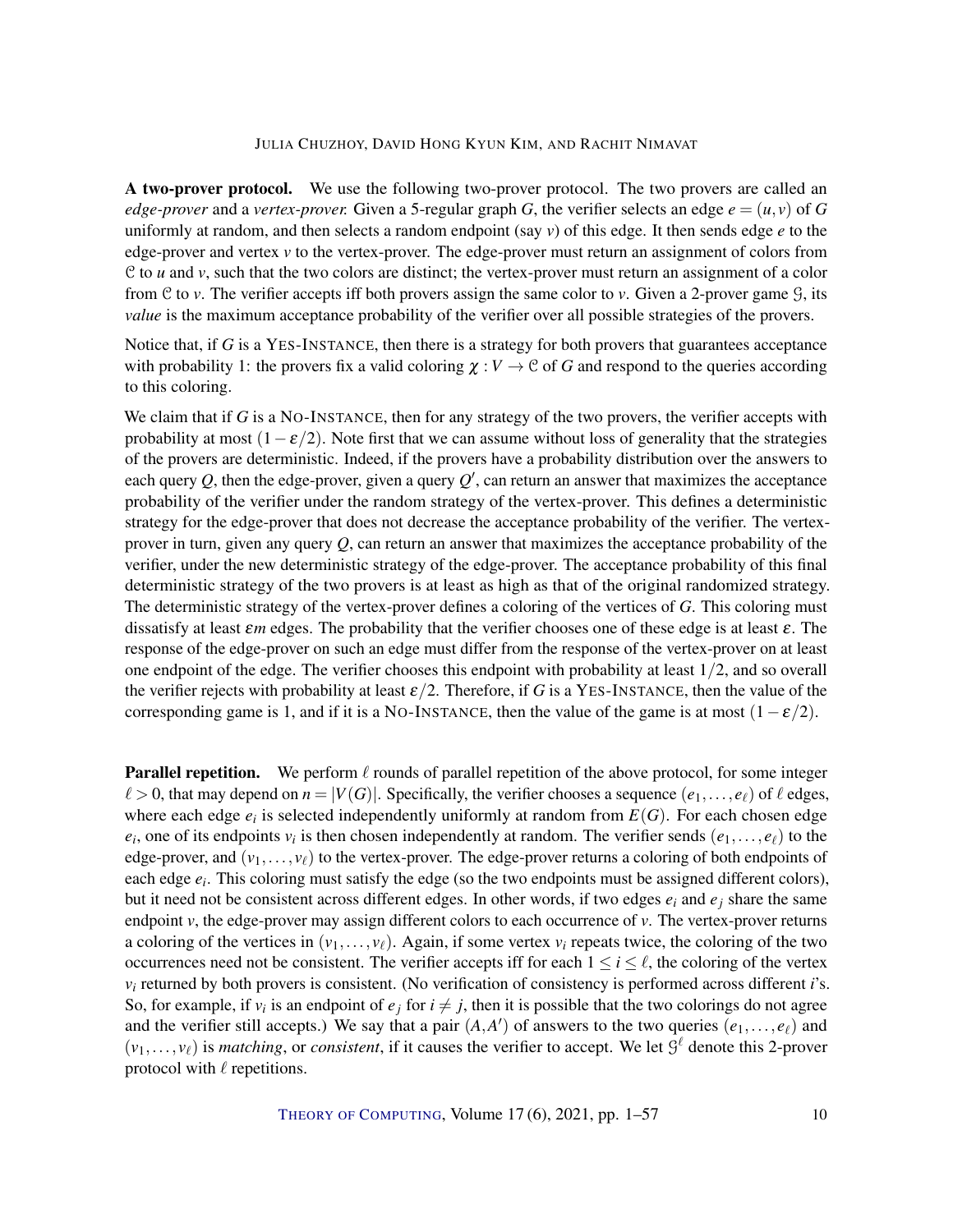<span id="page-10-2"></span>**Theorem 2.4** (Parallel Repetition, [\[48,](#page-55-6) [29,](#page-53-12) [46\]](#page-54-12)). *There is some constant*  $0 < \gamma' < 1$ , such that for each 2-prover game  $\tilde{S}$ , if the value of  $\tilde{S}$  is x, then the value of the game  $\tilde{S}^{\ell}$ , obtained from  $\ell > 0$  parallel *repetitions of*  $\tilde{S}$ *, is at most*  $x^{\gamma \ell}$ *.* 

<span id="page-10-1"></span>**Corollary 2.5.** *There is some constant*  $0 < \gamma < 1$ *, such that, if G is a* YES-INSTANCE*, then*  $\mathcal{G}^{\ell}$  *has value* 1, and if G is a NO-INSTANCE, then  $\mathcal{G}^{\ell}$  has value at most  $2^{-\gamma\ell}$ .

We now summarize the parameters and introduce some basic notation.

- Let  $\mathbb{Q}^E$  denote the set of all possible queries to the edge-prover, so each query is an  $\ell$ -tuple of edges. Then  $|\mathcal{Q}^E| = m^{\ell} = (5n/2)^{\ell}$ . Each query has  $6^{\ell}$  possible answers—6 colorings per edge. The set of feasible answers is the same for each edge-query, and we denote it by A*<sup>E</sup>* .
- Let  $\mathbb{Q}^V$  denote the set of all possible queries to the vertex-prover, so each query is an  $\ell$ -tuple of vertices, and  $|Q^V| = n^{\ell}$ . Each query has  $3^{\ell}$  feasible answers – 3 colorings per vertex. The set of feasible answers is the same for each vertex-query, and we denote it by  $A<sup>V</sup>$ .
- We think about the verifier as choosing a number of random bits, that determine the choices of the queries  $Q \in \mathcal{Q}^E$  and  $Q' \in \mathcal{Q}^V$  that it sends to the provers. We sometimes call each such random choice a "random string." The set of all such choices is denoted by  $\mathcal{R}$ , where for each  $R \in \mathcal{R}$ , we denote  $R = (Q, Q')$ , with  $Q \in \mathbb{Q}^E$ ,  $Q' \in \mathbb{Q}^V$ —the two queries sent to the two provers when the verifier chooses R. Then  $|\mathcal{R}| = (2m)^{\ell} = (5n)^{\ell}$ , and each random string  $R \in \mathcal{R}$  is chosen with the same probability.
- It is important to note that each query  $Q = (e_1, \ldots, e_\ell) \in \mathbb{Q}^E$  of the edge-prover participates in exactly  $2^{\ell}$  random strings (one random string for each choice of one endpoint per edge of  $\{e_1,\ldots,e_\ell\}$ ), while each query  $Q'=(v_1,\ldots,v_\ell)$  of the vertex-prover participates in exactly  $5^\ell$ random strings (one random string for each choice of an edge incident to each of  $v_1, \ldots, v_\ell$ ).

A function  $f: \Omega^E \cup \Omega^V \to \mathcal{A}^E \cup \mathcal{A}^V$  is called a *global assignment of answers to queries* if for every query  $Q \in \mathcal{Q}^E$  to the edge-prover,  $f(Q) \in \mathcal{A}^E$ , and for every query  $Q' \in \mathcal{Q}^V$  to the vertex-prover,  $f(Q') \in \mathcal{A}^V$ . We say that *f* is a *perfect global assignment* if for every random string  $R = (Q^E, Q^V)$ ,  $(f(Q^E), f(Q^V))$ is a matching pair of answers. The following simple theorem, whose proof appears in [Section](#page-47-0) [A](#page-47-0) of the Appendix, shows that in the YES-INSTANCE case, there are many perfect global assignments, that neatly partition all answers to the edge-queries.

<span id="page-10-0"></span>Theorem 2.6. *Assume that G is a* YES-INSTANCE*. Then there are* 6 ` *perfect global assignments*  $f_1, \ldots, f_{6^{\ell}}$  *of answers to queries, such that:* 

- $\bullet$  *for each query*  $Q \in \mathcal{Q}^E$  to the edge-prover, for each possible answer  $A \in \mathcal{A}^E$ , there is exactly one  $index\ 1 \leq i \leq 6^{\ell}$  with  $f_i(Q) = A$ ; and
- *for each query*  $Q' \in Q^V$  to the vertex-prover, for each possible answer  $A' \in A^V$  to  $Q'$ , there are *exactly*  $2^{\ell}$  *indices*  $1 \leq i \leq 6^{\ell}$ *, for which*  $f_i(Q') = A'$ *.*

THEORY OF C[OMPUTING](http://dx.doi.org/10.4086/toc), Volume 17(6), 2021, pp. 1–57 11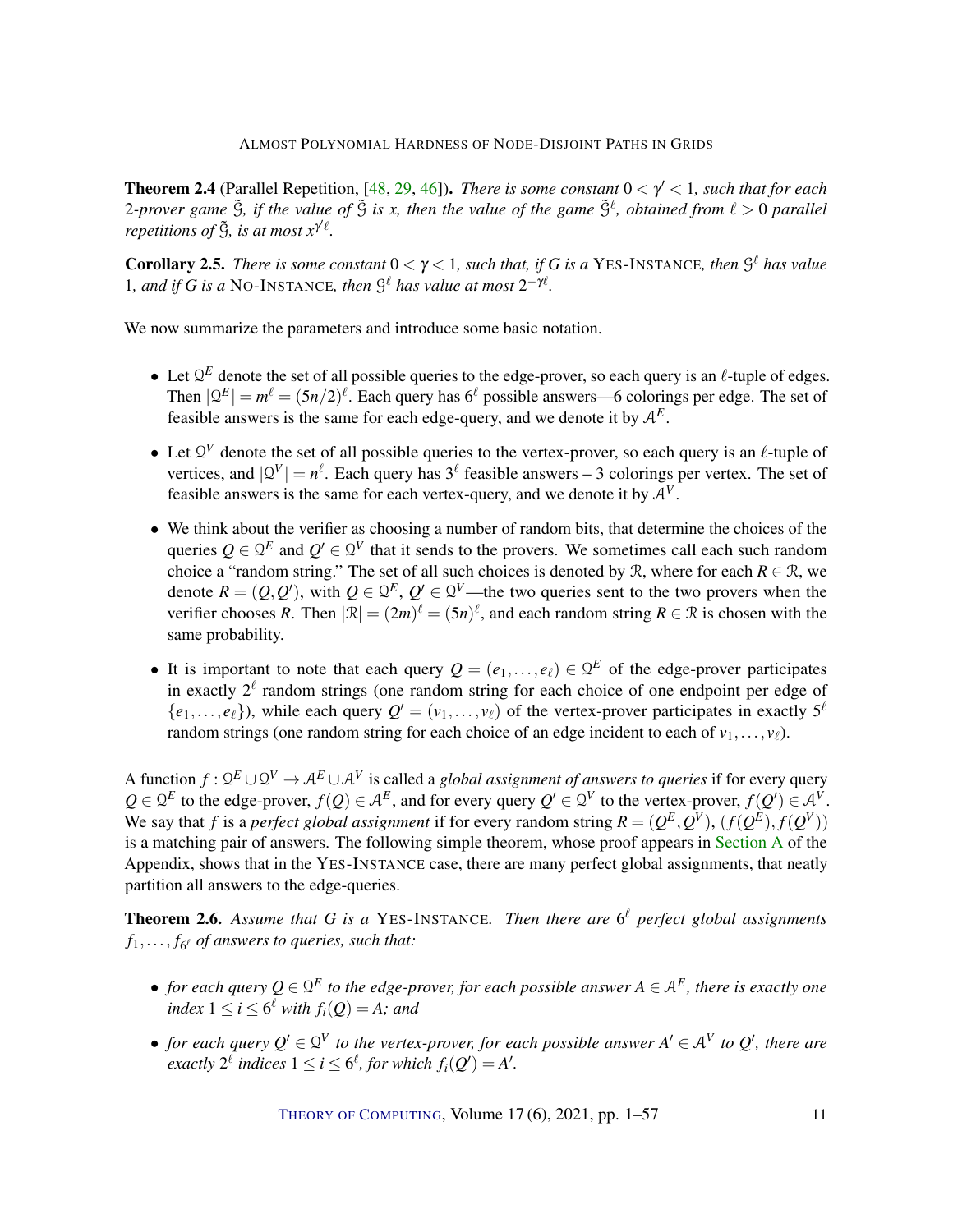**Constraint graph** *H***.** Given a 3COL(5) instance *G* with  $|V(G)| = n$ , and an integer  $\ell > 0$ , we associate a graph *H*, that we call the *constraint graph*, with it. For every query  $Q \in \mathcal{Q}^E \cup \mathcal{Q}^V$ , there is a vertex  $v(Q)$ in *H*, while for each random string  $R = (Q, Q')$ , there is an edge  $e(R) = (v(Q), v(Q'))$ . Notice that *H* is a bipartite graph. We denote by  $U^E$  the set of its vertices corresponding to the edge-queries, and by  $U^V$  the set of its vertices corresponding to the vertex-queries. Recall that  $|U^E| = (5n/2)^{\ell}$ ,  $|U^V| = n^{\ell}$ ; the degree of every vertex in  $U^E$  is  $2^{\ell}$ ; the degree of every vertex in  $U^V$  is  $5^{\ell}$ , and  $|E(H)| = |\mathcal{R}| = (5n)^{\ell}$ .

Assignment graphs  $L(H')$ . Assume now that we are given some subgraph  $H' \subseteq H$  of the constraint graph. We build a bipartite graph  $L(H')$  associated with it (this graph takes into account the answers to the queries; it may be convenient for now to think that  $H' = H$ , but later we will use smaller subgraphs of *H*). The vertices of  $L(H')$  are partitioned into two subsets:

• For each edge-query  $Q \in \mathbb{Q}^E$  with  $v(Q) \in H'$ , for each possible answer  $A \in \mathcal{A}^E$  to  $Q$ , we introduce a vertex  $v(Q, A)$ . We denote by  $S(Q)$  the set of these  $6^\ell$  vertices corresponding to  $Q$ , and we call them a *group representing Q*. We denote by  $\hat{U}^E$  the resulting set of vertices:

$$
\hat{U}^E = \{ v(Q, A) \mid (Q \in \mathcal{Q}^E \text{ and } v(Q) \in H'), A \in \mathcal{A}^E \}.
$$

• For each vertex-query  $Q' \in Q^V$  with  $v(Q') \in H'$ , for each possible answer  $A' \in A^V$  to  $Q'$ , we introduce  $2^{\ell}$  vertices  $v_1(Q', A'), \ldots, v_{2^{\ell}}(Q', A')$ . We call all these vertices *the copies of answer A' to query Q*<sup>'</sup>. We denote by  $S(Q')$  the set of all vertices corresponding to  $Q'$ :

$$
S(Q') = \left\{ v_i(Q', A') \mid A' \in \mathcal{A}^V, 1 \leq i \leq 2^{\ell} \right\},\
$$

so  $|S(Q')| = 6^{\ell}$ . We call  $S(Q')$  the group representing Q'. We denote by  $\hat{U}^V$  the resulting set of vertices:

$$
\hat{U}^V = \left\{ v_i(Q', A') \mid (Q' \in \mathcal{Q}^V \text{ and } v(Q') \in H'), A' \in \mathcal{A}^V, 1 \leq i \leq 2^{\ell} \right\}.
$$

The final set of vertices of  $L(H')$  is  $\hat{U}^E \cup \hat{U}^V$ . We define the set of edges of  $L(H')$  as follows. For each random string  $R = (Q^E, Q^V)$  whose corresponding edge  $e(R)$  belongs to  $H'$ , for every answer  $A \in \mathcal{A}^E$  to  $Q^E$ , let  $A' \in A^V$  be the unique answer to  $Q^V$  consistent with *A*. For each copy  $v_i(Q^V, A')$  of answer *A'* to query  $Q^V$ , we add an edge  $(\nu(Q^E, A), \nu_i(Q^V, A'))$ . Let

$$
E(R) = \left\{ (v(Q^E, A), v_i(Q^V, A')) \mid A \in A^E, A' \in A^V, A \text{ and } A' \text{ are consistent answers to } R, 1 \le i \le 2^{\ell} \right\}
$$

be the set of the resulting edges, so  $|E(R)| = 6^{\ell} \cdot 2^{\ell} = 12^{\ell}$ . We denote by  $\hat{E}$  the set of all edges of *L*(*H*<sup> $\prime$ </sup>)—the union of the sets *E*(*R*) for all random strings *R* with  $e(R) \in H'$ .

Recall that we have defined a partition of the set  $\hat{U}^E$  of vertices into groups  $S(Q)$ —one group for each query  $Q \in \mathcal{Q}^E$  with  $v(Q) \in H'$ . We denote this partition by  $\mathcal{U}_1$ . Similarly, we have defined a partition of  $\hat{U}^V$  into groups, that we denote by  $\mathcal{U}_2 = \{ S(Q') \mid Q' \in \mathcal{Q}^V \text{ and } v(Q') \in H' \}$ . Recall that for each group  $U \in \mathcal{U}_1 \cup \mathcal{U}_2$ ,  $|U| = 6^{\ell}$ .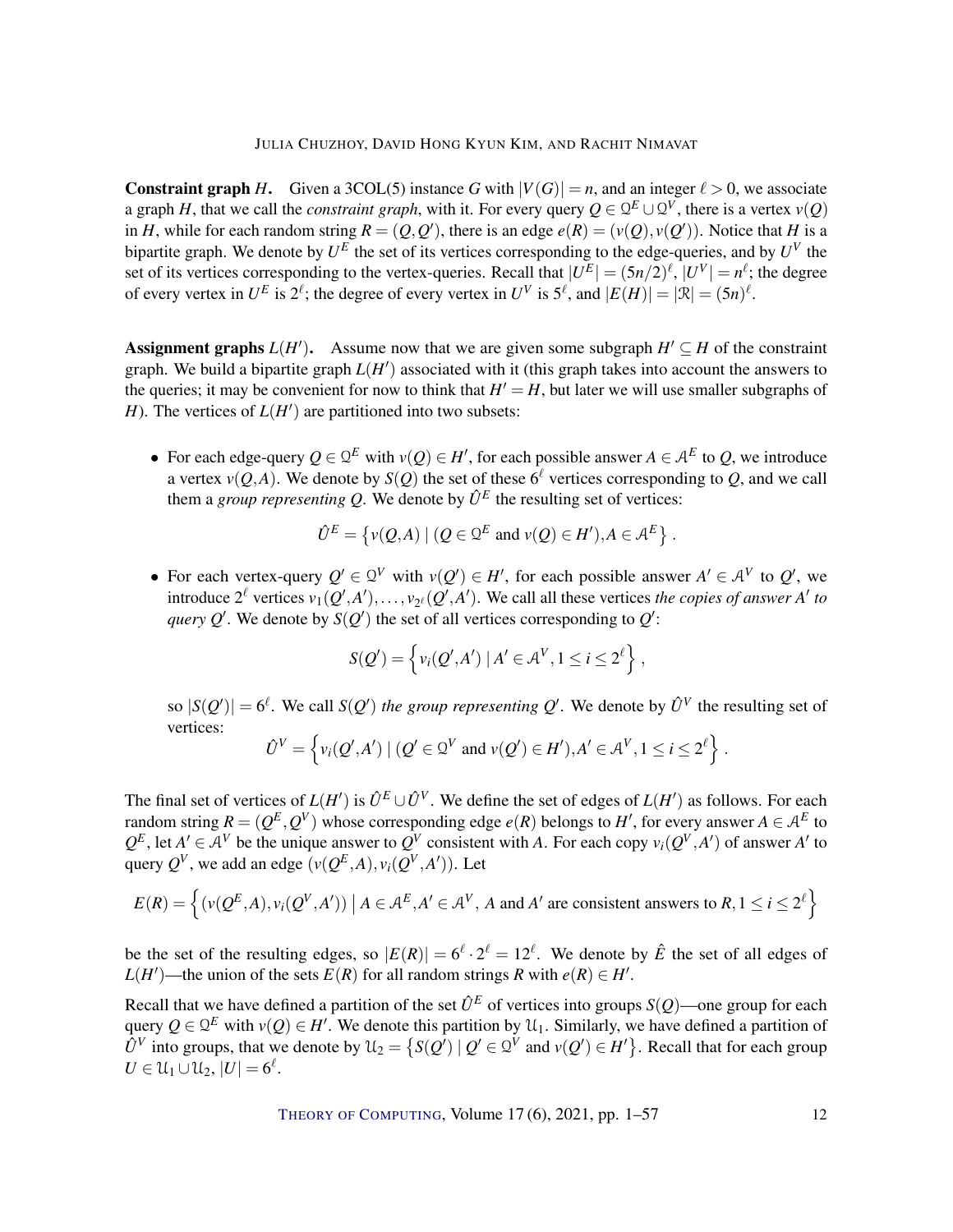Finally, we need to define bundles of edges in the graph  $L(H')$ . For every vertex  $v \in \hat{U}^E \cup \hat{U}^V$ , we define a partition  $B(v)$  of the set of all edges incident to *v* in  $L(H')$  into bundles, as follows. Fix some group  $U \in \mathcal{U}_1 \cup \mathcal{U}_2$  that we have defined. If there is at least one edge of  $L(H')$  connecting *v* to the vertices of *U*, then we define a bundle containing all edges connecting  $\nu$  to the vertices of  $U$ , and add this bundle to B(*v*). Therefore, if  $v \in S(Q)$ , then for each random string R in which Q participates, with  $e(R) \in H'$ , we have defined one bundle of edges in  $B(v)$ . For each vertex  $v \in \hat{U}^E \cup \hat{U}^V$ , the set of all edges incident to *v* is thus partitioned into a collection of bundles, that we denote by  $\mathcal{B}(v)$ , and we denote  $\beta(v) = |\mathcal{B}(v)|$ . Note that, if  $v \in S(Q)$  for some query  $Q \in Q^E \cup Q^V$ , then  $\beta(v)$  is exactly the degree of the vertex  $v(Q)$  in graph *H'*. Note also that  $\bigcup_{v \in V(H')} B(v)$  does not define a partition of the edges of  $\hat{E}$ , as each such edge belongs to two bundles. However, each of  $\bigcup_{v \in \hat{U}^E} B(v)$  and  $\bigcup_{v \in \hat{U}^V} B(v)$  does define a partition of  $\hat{E}$ . It is easy to verify that every bundle that we have defined contains exactly  $2^{\ell}$  edges. We use this fact later.

# <span id="page-12-0"></span>3 The (*r*,*h*)-Graph Partitioning problem

We will use a graph partitioning problem as a proxy in order to reduce the 3COL(5) problem to NDP-Grid. The specific graph partitioning problem is somewhat complex. We first define a simpler variant of this problem, and then provide the intuition and the motivation for the more complex variant that we eventually use.

In the basic  $(r, h)$ -Graph Partitioning problem, that we denote by  $(r, h)$ -GP, we are given a bipartite graph  $\tilde{G} = (V_1, V_2, E)$ , and two integral parameters  $h, r > 0$ . A solution consists of a partition  $(W_1, \ldots, W_r)$  of *V*<sub>1</sub> ∪ *V*<sub>2</sub> into *r* subsets, and for each  $1 \le i \le r$ , a subset  $E_i \subseteq E(W_i)$  of edges, such that  $|E_i| \le h$ . The goal is to maximize  $\sum_i |E_i|$ .

One intuitive way to think about the  $(r,h)$ -GP problem is that we would like to partition the vertices of  $\tilde{G}$ into *r* clusters, that are roughly balanced (in terms of the number of edges in each cluster). However, unlike the standard balanced partitioning problems, that attempt to minimize the number of edges connecting the different clusters, our goal is to maximize the total number of edges that remain in the clusters. We suspect that the (r,h)-GP problem is very hard to approximate; in particular it appears to be somewhat similar to the Densest *k*-Subgraph problem (DkS). Like in the DkS problem, we are looking for dense subgraphs of  $\tilde{G}$  (the subgraphs  $\tilde{G}[W_i]$ ), but unlike DkS, where we only need to find one such dense subgraph, we would like to partition all vertices of  $\tilde{G}$  into a prescribed number of dense subgraphs. We can prove that NDP-Grid is at least as hard as  $(r,h)$ -GP (to within polylogarithmic factors; see below), but unfortunately we could not prove strong hardness-of-approximation results for  $(r,h)$ -GP. In particular, known hardness proofs for DkS do not seem to generalize to this problem. To overcome this difficulty, we define a slightly more general problem, and then use it as a proxy in our reduction. Before defining the more general problem, we start with intuition.

Intuition: Given a 3COL(5) instance *G*, we can construct the constraint graph *H*, and the assignment graph  $L(H)$ , as described in [Section](#page-6-0) [2.](#page-6-0) We can then view  $L(H)$  as an instance of  $(r,h)$ -GP, with  $r = 6^{\ell}$  and  $h = |\mathcal{R}|$ . Assume that *G* is a YES-INSTANCE. Then we can use the perfect global assignments  $f_1, \ldots, f_r$ of answers to the queries, given by [Theorem](#page-10-0) [2.6,](#page-10-0) in order to partition the vertices of  $L(H)$  into  $r = 6^{\ell}$ 

THEORY OF C[OMPUTING](http://dx.doi.org/10.4086/toc), Volume 17(6), 2021, pp. 1–57 13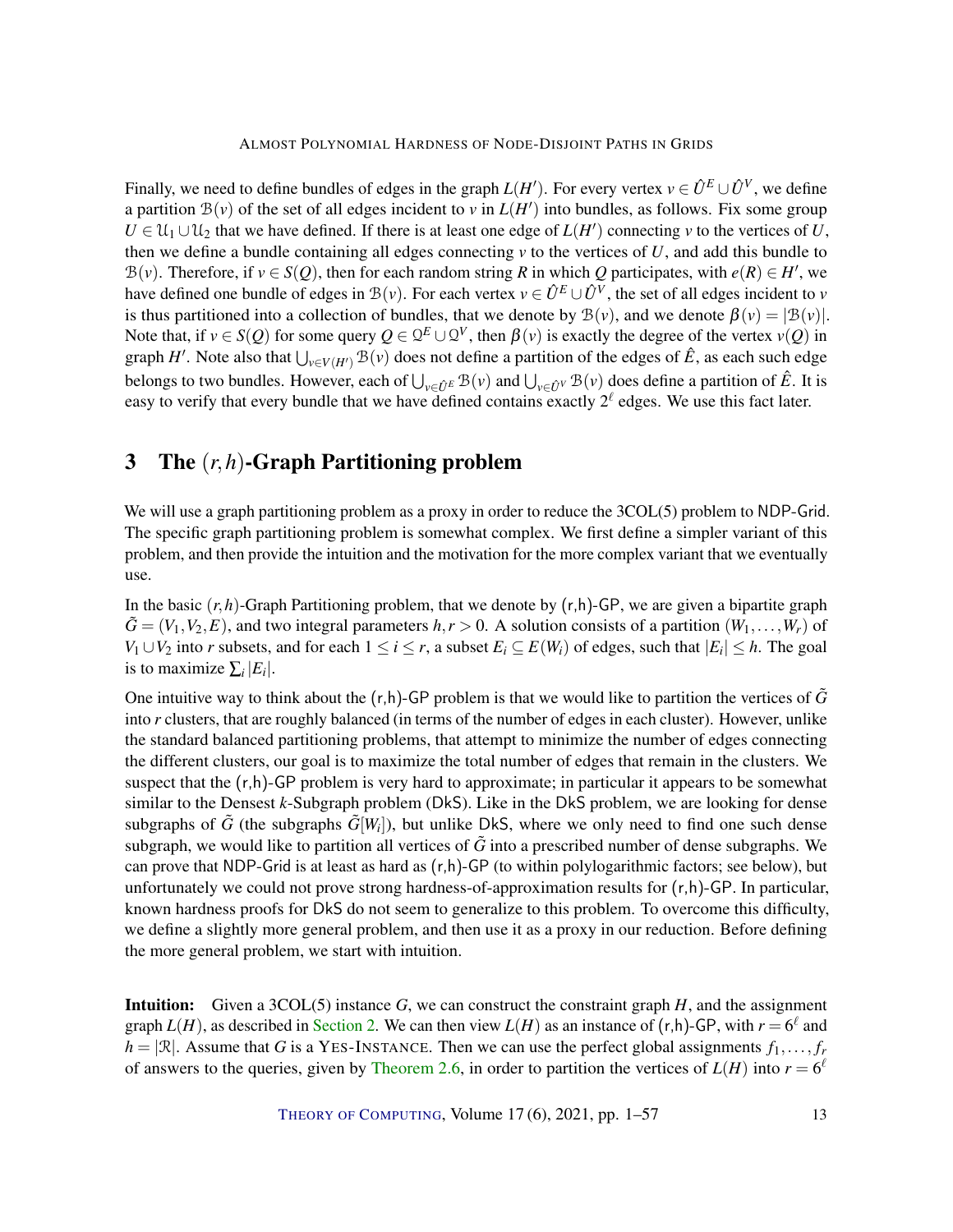clusters  $W_1, \ldots, W_r$ , as follows. Fix some  $1 \leq i \leq r$ . For each query  $Q \in \mathcal{Q}^E$  to the edge-prover, set  $W_i$ contains a single vertex  $v(Q, A) \in S(Q)$ , where  $A = f_i(Q)$ . For each query  $Q' \in Q^V$  to the vertex-prover, set  $W_i$  contains a single vertex  $v_j(Q', A')$ , where  $A' = f_i(Q')$ , and the indices *j* are chosen so that every vertex  $v_j(Q', A')$  participates in exactly one cluster  $W_i$ . From the construction of the assignment graph  $L(H)$  and the properties of the assignments  $f_i$  guaranteed by [Theorem](#page-10-0) [2.6,](#page-10-0) we indeed obtain a partition  $W_1, \ldots, W_r$  of the vertices of  $L(H)$ . For each  $1 \leq i \leq r$ , we then set  $E_i = E(W_i)$ . Notice that for every query  $Q \in \Omega^E \cup \Omega^V$ , exactly one vertex of  $S(Q)$  participates in each cluster  $W_i$ . Therefore, for each group  $U \in \mathcal{U}_1 \cup \mathcal{U}_2$ , each cluster  $W_i$  contains exactly one vertex from this group. It is easy to verify that for each  $1 \le i \le r$ , for each random string  $R \in \mathcal{R}$ , set  $E_i$  contains exactly one edge of  $E(R)$ , and so  $|E_i| = |\mathcal{R}| = h$ , and the solution value is  $h \cdot r$ . Unfortunately, in the NO-INSTANCE, we may still obtain a solution of a high value, as follows: instead of distributing, for each query  $Q \in \mathcal{Q}^E \cup \mathcal{Q}^V$ , the vertices of  $S(Q)$  to different clusters *W<sup>i</sup>* , we may put all vertices of *S*(*Q*) into a single cluster. While in our intended solution to the (r,h)-GP problem instance each cluster can be interpreted as an assignment of answers to the queries, and the number of edges in each cluster is bounded by the number of random strings satisfied by this assignment, we may no longer use this interpretation with this new type of solutions.<sup>3</sup> Moreover, unlike in the YES-INSTANCE solutions, if we now consider some cluster *W<sup>i</sup>* , and some random string  $R \in \mathcal{R}$ , we may add several edges of  $E(R)$  to  $E_i$ , which will further allow us to accumulate a high solution value. One way to get around this problem is to impose additional restrictions on the feasible solutions to the (r,h)-GP problem, which are consistent with our YES-INSTANCE solution, and thereby obtain a more general (and hopefully more difficult) problem. But while doing so we still need to ensure that we can prove that NDP-Grid remains at least as hard as the newly defined problem. Recall the definition of bundles in graph  $L(H)$ . It is easy to verify that in our intended solution to the YES-INSTANCE, every bundle contributes at most one edge to the solution. This motivates our definition of a slight generalization of the (r,h)-GP problem, that we call (*r*,*h*)-Graph Partitioning with Bundles, or (r,h)-GPwB.

The input to  $(r,h)$ -GPwB problem is almost the same as before: we are given a bipartite graph  $\tilde{G}$  =  $(V_1, V_2, E)$ , and two integral parameters  $h, r > 0$ . Additionally, we are given a partition  $\mathcal{U}_1$  of  $V_1$  into groups, and a partition  $\mathcal{U}_2$  of  $V_2$  into groups, so that for each group  $U \in \mathcal{U}_1 \cup \mathcal{U}_2$ ,  $|U| = r$ . Using these groups, we define bundles of edges as follows: for every vertex  $v \in V_1$ , for each group  $U \in \mathcal{U}_2$ , such that some edge of  $E$  connects  $\nu$  to a vertex of  $U$ , the set of all edges that connect  $\nu$  to the vertices of  $U$  defines a single bundle. Similarly, for every vertex  $v \in V_2$ , for each group  $U \in \mathcal{U}_1$ , such that some edge of E connects  $\nu$  to a vertex of *U*, all edges that connect  $\nu$  to the vertices of *U* define a bundle. We denote, for each vertex  $v \in V_1 \cup V_2$ , by  $\mathcal{B}(v)$  the set of all bundles into which the edges incident to *v* are partitioned, and we denote by  $\beta(v) = |\mathcal{B}(v)|$  the number of such bundles. We also denote by  $\mathcal{B} = \bigcup_{v \in V_1 \cup V_2} \mathcal{B}(v)$ —the set of all bundles. Note that as before, B is not a partition of *E*, but every edge of *E* belongs to exactly two bundles: one bundle in  $\bigcup_{v \in V_1} \mathcal{B}(v)$ , and one bundle in  $\bigcup_{v \in V_2} \mathcal{B}(v)$ . As before, we need to compute a partition  $(W_1, \ldots, W_r)$  of  $V_1 \cup V_2$  into *r* subsets, and for each  $1 \le i \le r$ , select a subset  $E_i \subseteq E(W_i)$  of edges, such that  $|E_i| \leq h$ . But now there is an additional restriction: we require that for each  $1 \leq i \leq r$ , for every bundle  $B \in \mathcal{B}$ ,  $E_i$  contains at most one edge  $e \in B$ . As before, the goal is to maximize  $\sum_i |E_i|$ .

<sup>&</sup>lt;sup>3</sup>We note that a similar problem arises if one attempts to design naive hardness-of-approximation proofs for DkS.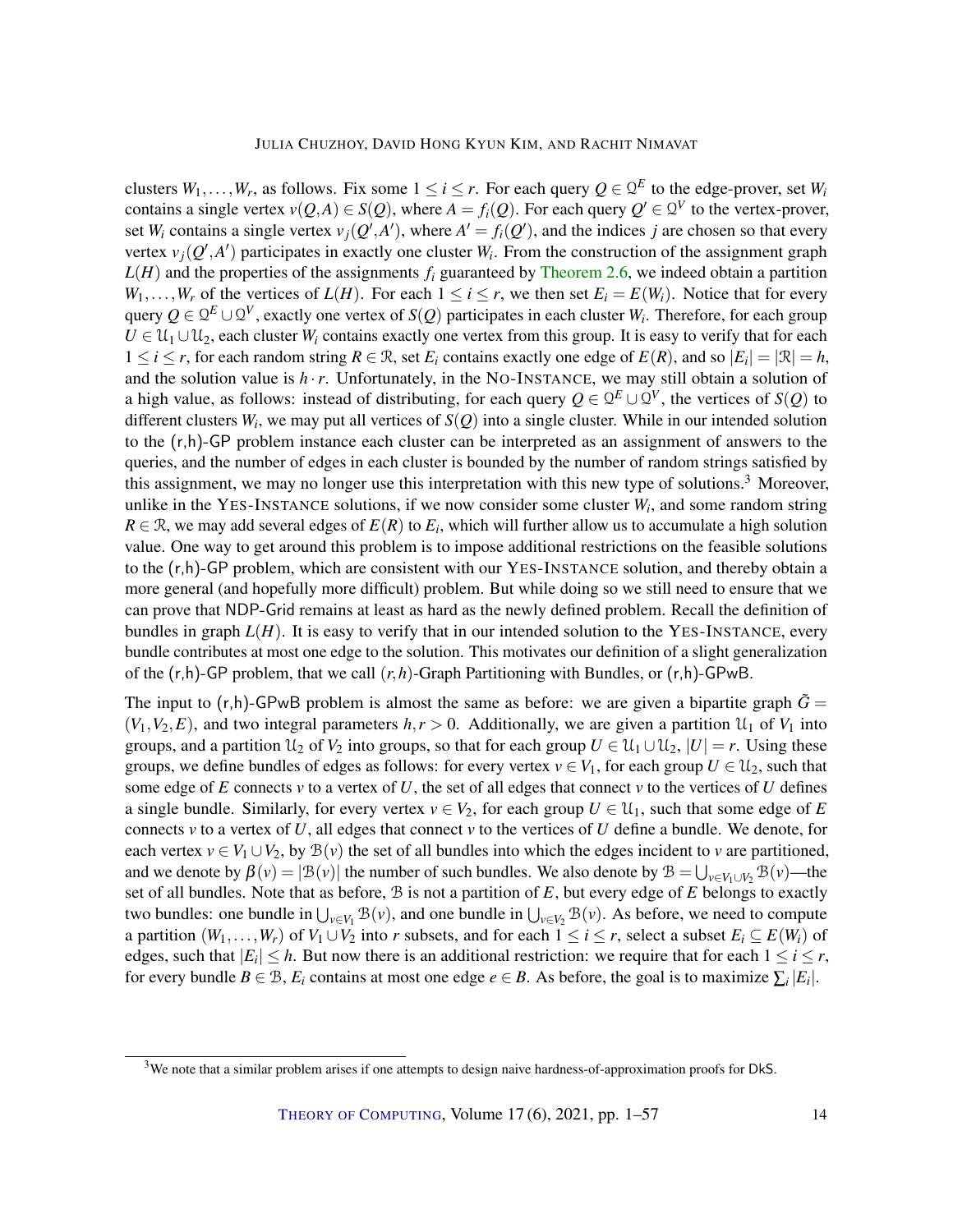#### Valid instances, regular instances, and perfect solutions. Given an instance

$$
\mathcal{I} = (\tilde{G} = (V_1, V_2, E), \mathcal{U}_1, \mathcal{U}_2, h, r)
$$

of  $(r,h)$ -GPwB, let  $\beta^*(\mathcal{I}) = \sum_{v \in V_1} \beta(v)$ . Note that for any solution to  $\mathcal{I}$ , the solution value must be bounded by  $\beta^*(1)$ , since for every vertex  $v \in V_1$ , for every bundle  $B \in \mathcal{B}(v)$ , at most one edge from the bundle may contribute to the solution value. In all instances of (r,h)-GPwB that we consider, we always set  $h = \beta^*(\mathcal{I})/r$ . Next, we define valid instances; they are defined so that the instances that we obtain when reducing from  $3COL(5)$  are always valid, as we show later.

**Definition 3.1.** We say that instance  $\Im$  of  $(r,h)$ -GPwB is *valid* if  $h = \beta^*(\Im)/r$  and  $h \ge \max_{v \in V_1 \cup V_2} {\beta(v)}$ .

Recall that for every group  $U \in \mathcal{U}_1 \cup \mathcal{U}_2$ ,  $|U| = r$ . We now define perfect solutions to the  $(r,h)$ -GPwB problem. We will ensure that our intended solutions in the YES-INSTANCE are always perfect, as we show later.

**Definition 3.2.** We say that a solution  $((W_1, \ldots, W_r), (E_1, \ldots, E_r))$  to a valid  $(r, h)$ -GPwB instance J is *perfect* iff:

- for each group  $U \in \mathcal{U}_1 \cup \mathcal{U}_2$ , exactly one vertex of *U* belongs to each cluster  $W_i$ ; and
- for each  $1 \le i \le r$ ,  $|E_i| = h$ .

Note that the value of a perfect solution to a valid instance  $\Im$  is  $h \cdot r = \beta^*(\Im)$ , and this is the largest value that any solution can achieve.

Lastly, we say that an instance  $\mathcal{I} = (\tilde{G} = (V_1, V_2, E), \mathcal{U}_1, \mathcal{U}_2, h, r)$  of the  $(r, h)$ -GPwB problem is  $(d_1, d_2, b)$ *regular* if the graph  $\tilde{G}$  is ( $d_1, d_2$ )-semiregular, and for every vertex  $v \in V_1 \cup V_2$ , every bundle  $B \in \mathcal{B}(v)$ has cardinality exactly *b*.

# <span id="page-14-0"></span>4 Tools for the hardness proof

In this section we provide two basic tools that will be used in the hardness-of-approximation proof: a reduction from the  $3COL(5)$  problem to the  $(r,h)$ -GPwB problem, and a reduction from the  $(r,h)$ -GPwB problem to the NDP-Grid problem. We also establish some properties of these reductions that will be used later.

#### <span id="page-14-1"></span>4.1 From  $3COL(5)$  to  $(r,h)$ -GPwB

Suppose we are given an instance *G* of the 3COL(5) problem, and an integral parameter  $\ell > 0$  (the number of repetitions). Consider the corresponding constraint graph *H*, and suppose we are given some connected subgraph  $H' \subseteq H$ . We define an instance  $\mathfrak{I}(H')$  of  $(r,h)$ -GPwB, as follows. First, we use [Claim](#page-8-0) [2.2](#page-8-0)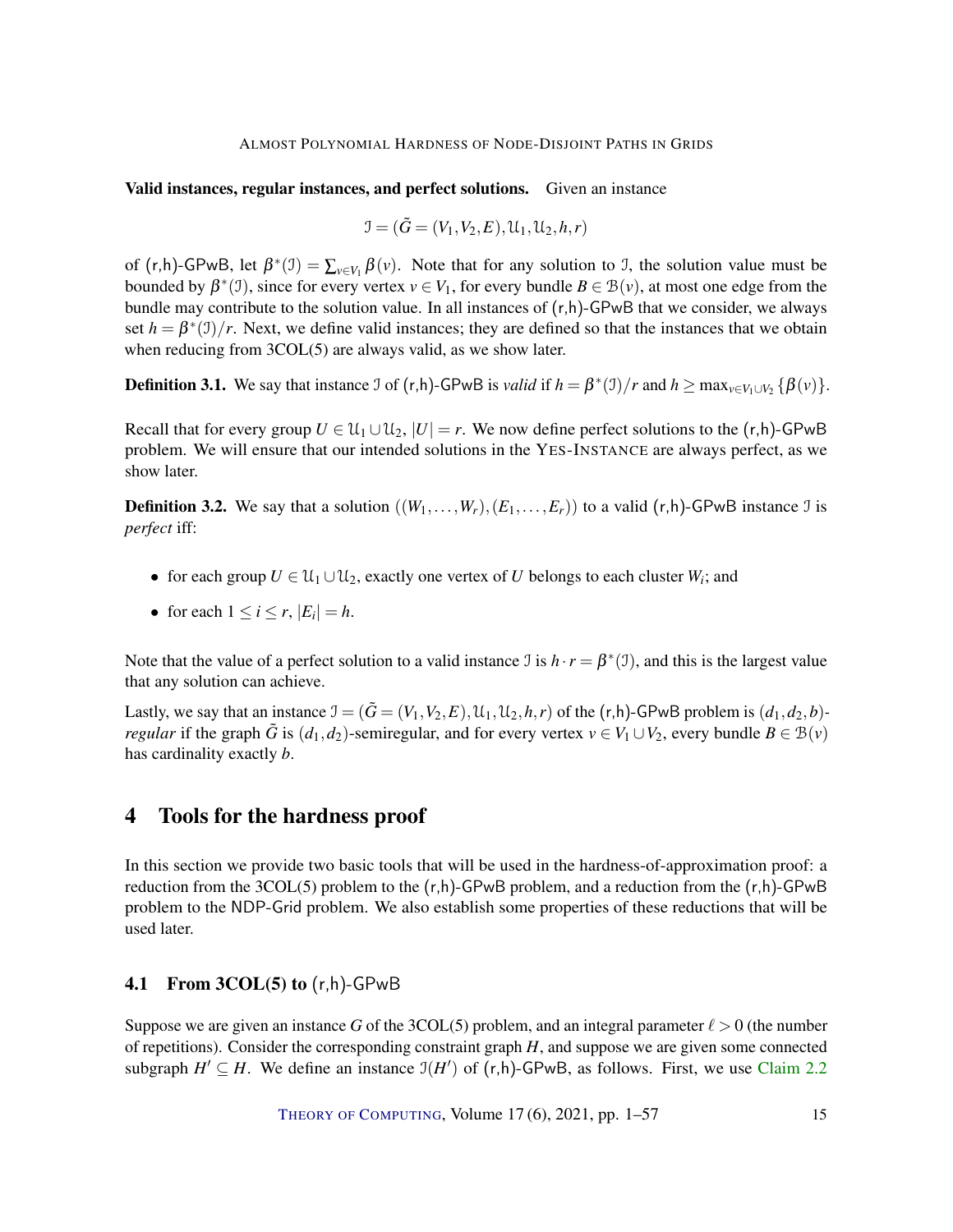in order to compute a semiregular subgraph  $H'' \subseteq H'$ , with  $|E(H'')| \ge \Omega(|E(H')|/\log^2|E(H'|)$ . In our reduction, we will work with the graph  $H''$  instead of the graph  $H'$  from now on. We now define the instance  $\mathfrak{I}(H')$  of  $(r,h)$ -GPwB.

- The underlying graph is  $L(H'') = (\hat{U}^E, \hat{U}^V, \hat{E})$ ;
- the parameters are  $r = 6^{\ell}$  and  $h = |E(H'')|$ ;
- the partition  $\mathcal{U}_1$  of  $\hat{U}^E$  is the same as before: the vertices of  $\hat{U}^E$  are partitioned into groups  $S(Q)$  one group for each query  $Q \in \Omega^E$  with  $v(Q) \in V(H'')$ . Similarly, the partition  $\mathfrak{U}_2$  of  $\hat{U}^V$  into groups is also defined exactly as before, and contains, for each query  $Q' \in Q^V$  with  $v(Q') \in V(H'')$ , a group *S*(*Q*<sup>'</sup>). (Recall that for all  $Q \in \mathbb{Q}^E \cup \mathbb{Q}^V$  with  $v(Q) \in H'$ ,  $|S(Q)| = 6^{\ell}$ .)

<span id="page-15-0"></span>**Claim 4.1.** Let G be an instance of the 3COL(5) problem,  $\ell > 0$  an integral parallel repetition parameter, *and H* <sup>0</sup> ⊆ *H a connected subgraph of the corresponding constraint graph. Consider the corresponding instance* I(*H* 0 ) *of* (r,h)-GPwB*. Then* I(*H* 0 ) *is a valid instance, it is a* (*d* 0 ,*d* 00 ,*b*)*-regular instance for some*  $d', d'' > 0$  and  $b = 2^{\ell}$ , and moreover, if G is a YES-INSTANCE, then there is a perfect solution to  $\mathfrak{I}(H').$ 

*Proof.* We first verify that  $\mathfrak{I}(H')$  is a valid instance of  $(r,h)$ -GPwB. Recall that for a query  $Q \in \mathfrak{Q}^E$  to the edge-prover and an answer  $A \in \mathcal{A}^E$ , the number of bundles incident to vertex  $v(Q, A)$  in  $L(H')$  is exactly the degree of the vertex  $v(Q)$  in graph  $H''$ . The total number of bundles incident to the vertices of  $S(Q)$ is then the degree of  $v(Q)$  in  $H''$  times  $|A^E|$ . Therefore,  $\beta^*(\mathcal{I}) = \sum_{v(Q,A) \in \hat{U}^E} |\beta(v)| = |E(H'')| \cdot |A^E|$ *h* · *r*. It is now immediate to verify that  $h = \beta^*(1)/r$ . Similarly, for a vertex  $v = v_j(Q', A') \in U^V$ , the number of bundles incident to *v* is exactly the degree of  $v(Q')$  in *H*<sup>n</sup>. Since  $h = |E(H'')|$ , we get that  $h \ge \max_{v \in V_1 \cup V_2} {\{\beta(v)\}}$ , and so  $\mathfrak{I}(H')$  is a valid instance.

Next, we show that  $\mathcal{I}(H')$  is a  $(d', d'', b)$ -regular instance, for some  $d', d'' > 0$  and  $b = 2^{\ell}$ . Denote  $\mathfrak{I}(H') = (\tilde{G} = (V_1, V_2, E), \mathfrak{U}_1, \mathfrak{U}_2, h, r)$ . Recall that we have defined a graph  $H'' \subseteq H'$ , that is  $(d_1, d_2)$ semiregular, for some  $d_1$ ,  $d_2 > 0$ . Recall also that, from the discussion at the end of [Section](#page-6-0) [2,](#page-6-0) for every vertex  $v \in V_1 \cup V_2$ , every bundle  $B \in \mathcal{B}(v)$  contains exactly  $2^{\ell}$  edges. Moreover, if  $v \in S(Q)$  for any query *Q*, then the number of its bundles  $\beta(v)$  is exactly the degree of the vertex  $v(Q)$  in graph  $H''$ . Therefore,  $d_{\tilde{G}}(v) = 2^{\ell} \cdot d_{H''}(v(Q))$ . It follows that for every vertex  $v \in V_1$ ,  $d_1 \cdot 2^{\ell} \leq d_{\tilde{G}}(v) < 2d_1 \cdot 2^{\ell}$ , and for every vertex  $v' \in V_2$ ,  $d_{\tilde{G}}(v') < 2d_2 \cdot 2^{\ell}$ . Moreover,  $|E(\tilde{G})| = 12^{\ell} \cdot |E(H'')|$ .

Recall that  $V(H') = U^E \cup U^V$ , where the vertices of  $U^E$  represent the edge-queries, and the vertices of  $U^V$  represent the vertex-queries. Since, from the definition of semiregular graphs, we are guaranteed that  $|E(H'')| \ge d_2 |U^V \cap V(H'')|/(4 \log |U^V \cap V(H'')|)$ , and  $|V_2| = 6^{\ell} \cdot |U^V \cap V(H'')|$ , we get that:

$$
|E(\tilde{G})| = 12^{\ell} \cdot |E(H'')| \ge \frac{12^{\ell} \cdot d_2 |U^V \cap V(H'')|}{4 \log |U^V \cap V(H'')|}
$$
  
 
$$
\ge \frac{(d_2 \cdot 2^{\ell}) \cdot |V_2|}{4 \log |U^V \cap V(H'')|} \ge \frac{(d_2 \cdot 2^{\ell}) \cdot |V_2|}{4 \log |V_2|}.
$$

We conclude that instance  $\mathcal{I}(H')$  is  $(d', d'', b)$ -regular, for  $d' = 2^{\ell} \cdot d_1$ ,  $d'' = 2^{\ell} \cdot d_2$ , and  $b = 2^{\ell}$ .

THEORY OF C[OMPUTING](http://dx.doi.org/10.4086/toc), Volume 17(6), 2021, pp. 1–57 16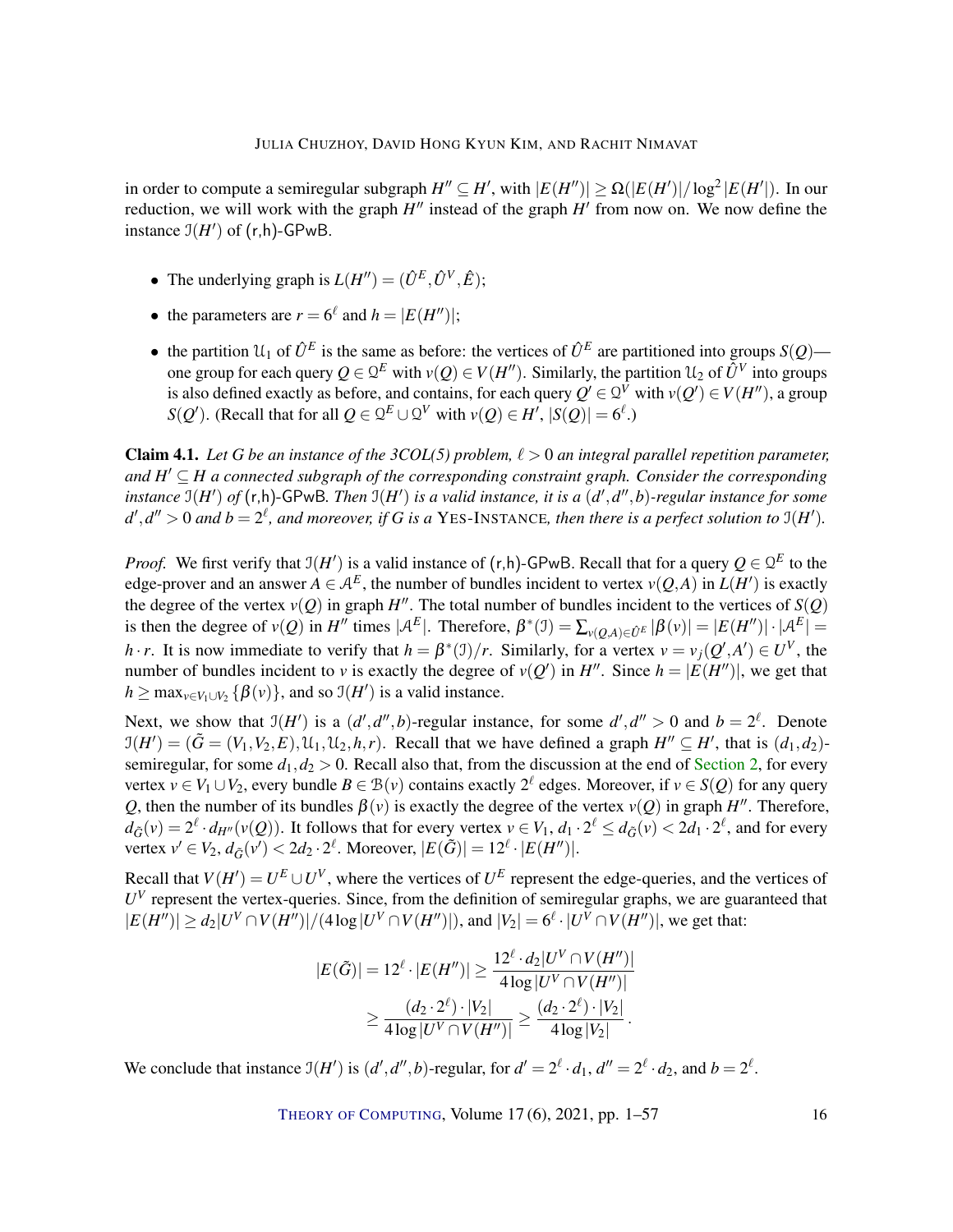Assume now that *G* is a YES-INSTANCE. We define a perfect solution  $((W_1, \ldots, W_r), (E_1, \ldots, E_r))$  to instance  $\mathfrak{I}(H')$  of the  $(r,h)$ -GPwB problem. Let  $\{f_1, f_2, \ldots, f_{6^{\ell}}\}$  be the collection of perfect global assign-ments of answers to the queries, given by [Theorem](#page-10-0) [2.6.](#page-10-0) Recall that  $\mathcal{U}_1 = \{ S(Q) \mid Q \in \mathcal{Q}^E, v(Q) \in H'' \}$ and  $\mathcal{U}_2 = \{ S(Q') \mid Q' \in \mathcal{Q}^V, v(Q') \in H'' \}$ , where each group in  $\mathcal{U}_1 \cup \mathcal{U}_2$  has cardinality  $r = 6^{\ell}$ . We now fix some  $1 \le i \le r$ , and define the set  $W_i$  of vertices. For each query  $Q \in \mathcal{Q}^E$  to the edge-prover with  $v(Q) \in V(H'')$ , if  $A = f_i(Q)$ , then we add the vertex  $v(Q, A)$  to  $W_i$ . For each query  $Q' \in \mathcal{Q}^V$  to the vertex-prover with  $v(Q') \in V(H'')$ , if  $A' = f_i(Q')$ , then we select some index  $1 \le j \le 2^{\ell}$ , and add the vertex  $v_j(Q', A')$  to  $W_i$ . The indices *j* are chosen so that every vertex  $v_j(Q', A')$  participates in at most one cluster  $W_i$ . From the construction of the graph  $L(H'')$  and the properties of the assignments  $f_i$  guaranteed by [Theorem](#page-10-0) [2.6,](#page-10-0) it is easy to verify that  $W_1, \ldots, W_r$  partition the vertices of  $L(H'')$ , and moreover, for each group  $S(Q) \in \mathcal{U}_1 \cup \mathcal{U}_2$ , each set  $W_i$  contains exactly one vertex of  $S(Q)$ .

Finally, for each  $1 \le i \le r$ , we set  $E_i = E(W_i)$ . We claim that for each bundle  $B \in \mathcal{B}$ , set  $E_i$  may contain at most one edge of *B*. Indeed, let  $v \in W_i$  be some vertex, let  $U \in U_1 \cup U_2$  be some group, and let *B* be the bundle containing all edges that connect  $\nu$  to the vertices of U. Since  $W_i$  contains exactly one vertex of *U*, at most one edge of *B* may belong to *E<sup>i</sup>* .

It now remains to show that  $|E_i| = h$  for all *i*. Fix some  $1 \le i \le r$ . It is easy to verify that for each random string  $R = (Q, Q')$  with  $e(R) \in H''$ , set  $W_i$  contains a pair of vertices  $v(Q, A)$ ,  $v_j(Q', A')$ , where A and A' are matching answers to  $Q$  and  $Q'$  respectively, and so the corresponding edge connecting this pair of vertices in  $L(H'')$  belongs to  $E_i$ . Therefore,  $|E_i| = |E(H'')| = h$ .  $\Box$ 

[Claim](#page-15-0) [4.1](#page-15-0) shows that, if an instance *G* of the 3COL(5) problem is a YES-INSTANCE, then the corresponding instance  $\mathfrak{I}(H)$  of  $(r,h)$ -GPwB has a solution of a high value (a perfect solution). Ideally, we would like to show that, if *G* is a NO-INSTANCE, then any solution to the corresponding (r,h)-GPwB instance has a low value. Unfortunately, we cannot do this directly, and this is the reason that our hardness-ofapproximation proof, provided in [Section](#page-18-0) [5,](#page-18-0) employs a Cook reduction and not a Karp reduction. As we will show in [Section](#page-18-0) [5,](#page-18-0) if instance *G* of 3COL(5) is a NO-INSTANCE, but the corresponding instance of  $(r,h)$ -GPwB has a high solution value, then we can exploit the solution to the  $(r,h)$ -GPwB problem instance in order to compute a partition of the constraint graph *H* into smaller subgraphs, and then employ the same reduction on each one of the resulting subgraphs; see [Section](#page-18-0) [5](#page-18-0) for more details.

### <span id="page-16-0"></span>4.2 From (r,h)-GPwB to NDP

The following definition will be useful for us later, when we extend our results to NDP and EDP on wall graphs.

**Definition 4.2.** Let  $\mathcal{P}$  be a set of paths in a grid  $\hat{G}$ . We say that  $\mathcal{P}$  is a *spaced-out* set if for each pair  $P, P' \in \mathcal{P}$  of paths,  $d(V(P), V(P')) \geq 2$ , and all paths in  $\mathcal{P}$  are internally disjoint from the boundaries of the grid  $\hat{G}$ .

Note that if  $P$  is a set of paths that is spaced-out, then all paths in  $P$  are mutually node-disjoint. The following theorem is central to our hardness-of-approximation proof.

THEORY OF C[OMPUTING](http://dx.doi.org/10.4086/toc), Volume 17 (6), 2021, pp. 1–57 17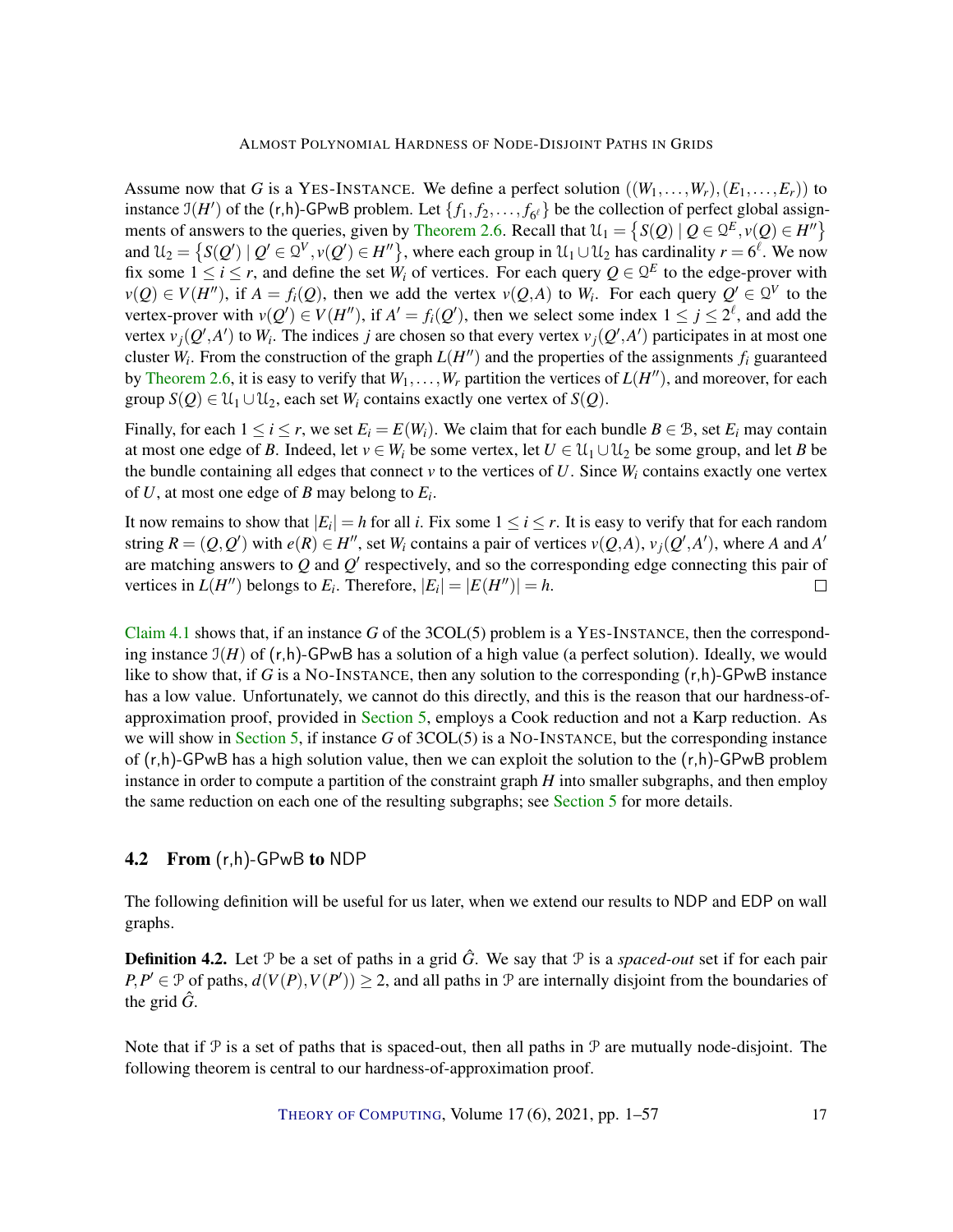<span id="page-17-1"></span>**Theorem 4.3.** There is a constant  $c^* > 0$ , and there is an algorithm, that, given a valid and a  $(d, d', b)$ *regular instance*  $\mathfrak{I} = (\tilde{G},\mathfrak{U}_1,\mathfrak{U}_2,h,r)$  *of* (r,h)-GPwB, for some  $d,d',b>0$ , with  $|V(\tilde{G})|=N$  and  $|E(\tilde{G})|=$ *M, in time*  $\text{poly}(NM)$  *constructs an instance*  $\hat{\theta} = (\hat{G}, \mathcal{M})$  *of <code>NDP-Grid</code> with*  $|V(\hat{G})| = O(M^4 \log^2 M)$ *, such that the following hold:*

- *if* I has a perfect solution (of value  $\beta^* = \beta^*(1)$ ), then instance  $\hat{1}$  has a solution  $\hat{P}$  that routes at  $least = \frac{\beta^*}{\beta^*}$ *c* ∗ log<sup>2</sup> *M demand pairs, such that the paths in* P *are spaced-out; and*
- *there is an algorithm with running time* poly(*NM*)*, that, given a solution* P ∗ *to the* NDP-Grid *problem instance*  $\hat{J}$ , constructs a solution to the  $(r,h)$ -GPwB instance I, of value at least  $\frac{|\mathcal{P}^*|}{r^* \log^2 n}$  $\frac{|J'|}{c^*\cdot \log^3 M}$ .

We note that the theorem is slightly stronger than what is needed in order to prove hardness of approximation of NDP-Grid: if I has a perfect solution, then it is sufficient to ensure that the set P of paths in the corresponding NDP-Grid instance  $\hat{J}$  is node-disjoint. But we will use the stronger guarantee that it is spaced-out when extending our results to NDP and EDP in wall graphs. Note that in the second assertion we are only guaranteed that the paths in  $\mathcal{P}^*$  are node-disjoint. The proof of the theorem is somewhat technical and is deferred to [Section](#page-27-0) [6.](#page-27-0)

### <span id="page-17-0"></span>4.3 Combining the tools for the YES-INSTANCE

Assume now that we are given an instance *G* of 3COL(5), an integral parallel repetitions parameter  $\ell > 0$ , and a connected subgraph  $H' \subseteq H$  of the corresponding constraint graph. Recall that we have constructed a corresponding instance  $J(H')$  of  $(r,h)$ -GPwB that is valid and  $(d,d',b)$ -regular for some  $d,d',b>0$ . We can then use [Theorem](#page-17-1) [4.3](#page-17-1) to construct an instance of NDP-Grid, that we denote by  $\hat{J}(H')$ . Note that  $|E(L(H''))| \leq 2^{O(\ell)} \cdot |E(H)| \leq n^{O(\ell)}$ . Let  $\hat{c}$  be a constant, such that  $|E(L(H''))| \leq n^{\hat{c}\ell}$  for any connected subgraph  $H' \subseteq H$ ; we can assume w.l.o.g. that  $\hat{c} > 1$ . We can also assume w.l.o.g. that  $c^* \geq 1$ , where  $c^*$  is the constant from [Theorem](#page-17-1) [4.3,](#page-17-1) and we assume that the algorithm from [Claim](#page-8-0) [2.2](#page-8-0) returns a subgraph  $G' = (A', B', E')$  of *G* with  $|E'| \ge |E(G)|/(c^* \log^2 |E(G)|)$ , if *G* is a connected graph. Lastly, we denote  $c_{\text{YI}} = (\hat{c} \cdot c^*)^4$ . We obtain the following immediate corollary of [Theorem](#page-17-1) [4.3:](#page-17-1)

<span id="page-17-2"></span>Corollary 4.4. *Suppose we are given 3COL(5) instance G that is a* YES-INSTANCE*, an integral parallel repetition parameter*  $\ell > 0$ , and a connected subgraph  $H' \subseteq H$  of the corresponding constraint graph. *Then instance*  $\hat{\mathfrak{I}}(H')$  *of* NDP-Grid *has a solution of value at least* 

$$
\frac{|E(H')|\cdot 6^{\ell}}{c_{\text{YI}}\ell^4\log^4 n},
$$

*where*  $n = |V(G)|$ *.* 

*Proof.* From [Claim](#page-15-0) [4.1,](#page-15-0) instance  $\mathcal{I}(H') = (L(H''), \mathcal{U}_1, \mathcal{U}_2, r, h)$  of  $(r, h)$ -GPwB is a valid instance, it is a  $(d', d'', b)$ -regular instance for some  $d', d'', b > 0$ , and it has a perfect solution, whose value is  $\beta^* = \beta^*(\mathfrak{I}(H'')) = h \cdot r = |E(H'')| \cdot 6^{\ell}$ . Recall that  $H''$  is a semiregularized graph, that was obtained from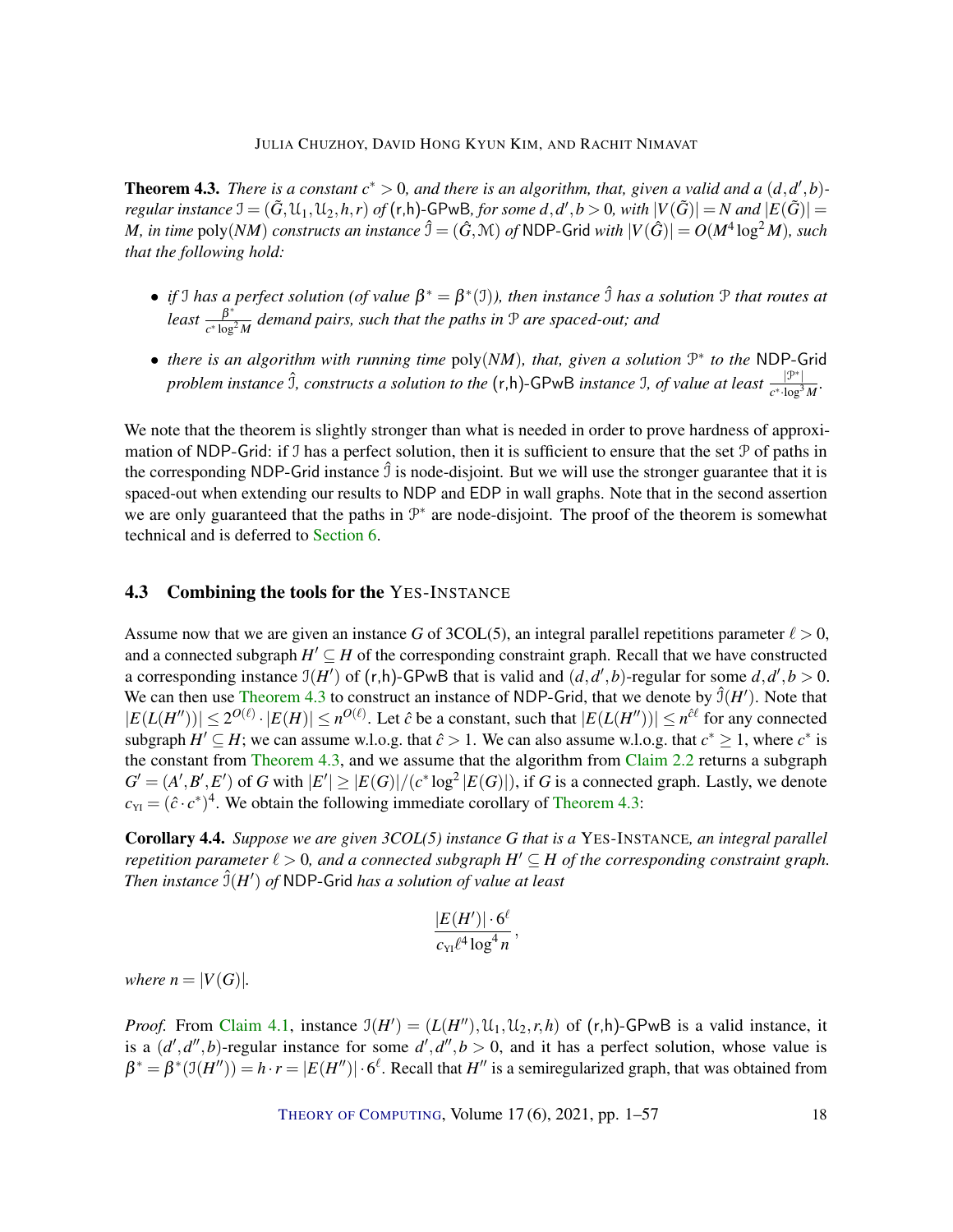*H*<sup> $\prime$ </sup> by applying [Claim](#page-8-0) [2.2](#page-8-0) to it, so  $|E(H'')| \ge |E(H')|/(c^* \log^2 |E(H')|)$ . From [Theorem](#page-17-1) [4.3,](#page-17-1) instance  $\hat{J}(H')$  of NDP-Grid has a solution of value at least

$$
\frac{|E(H'')|\cdot 6^\ell}{c^*\log^2|E(H'')|} \geq \frac{|E(H')|\cdot 6^\ell}{(c^*)^2\log^4 M},
$$

where  $M = |E(L(H''))|$ . Since  $\log M \leq \hat{c} \ell \log n$ , the corollary follows.

As already mentioned before, if *G* is a NO-INSTANCE, it is still possible that the corresponding instance of (r,h)-GPwB, and hence the resulting instance of NDP-Grid, will have a high solution value. We get around this problem by employing a Cook reduction, as shown in [Section](#page-18-0) [5.](#page-18-0)

# <span id="page-18-0"></span>5 The hardness proof

Let *G* be an input instance of 3COL(5). Recall that  $\gamma$  is the absolute constant from the Parallel Repetition Theorem [\(Corollary](#page-10-1) [2.5\)](#page-10-1). We will set the value of the parallel repetition parameter  $\ell$  later, ensuring that  $\ell > \log^2 n$ , where  $n = |V(G)|$ . Let  $\alpha^* = 2^{\Theta(\ell/\log n)}$  be the hardness-of-approximation factor that we are trying to achieve.

Given the tools developed in the previous sections, a standard way to prove hardness of NDP-Grid would work as follows. Given an instance G of  $3COL(5)$  and the chosen parameter  $\ell$ , construct the corresponding graph *H* (the constraint graph), together with the assignment graph  $L(H)$ . We then construct an instance  $\mathfrak{I}(H)$  of  $(r,h)$ -GPwB as described in the previous section, and convert it into an instance  $\hat{\mathcal{I}}(H)$  of NDP-Grid.

Note that, if *G* is a YES-INSTANCE, then from [Corollary](#page-17-2) [4.4,](#page-17-2) there is a solution to  $\hat{J}(H)$  of value at least  $\frac{|\mathcal{R}| \cdot 6^\ell}{\mathcal{R} - \ell^4 \log 6}$  $\frac{|X| \cdot 6^{\circ}}{c_{YI} \ell^4 \log^4 n}$ . Assume now that *G* is a NO-INSTANCE. If we could show that any solution to the corresponding  $(r,h)$ -GPwB instance  $\mathcal{I}(H)$  has value less than  $\frac{|\mathcal{R}|\cdot 6^{\ell}|}{\sigma^2 \sigma^* \ell^2}$  $\frac{|X| \cdot 6^{\circ}}{c_{\text{YI}}^2 \cdot \alpha^* \ell^7 \log^7 n}$ , we would be done. Indeed, in such a case, from [Theorem](#page-17-1) [4.3,](#page-17-1) every solution to the NDP-Grid instance  $\hat{J}(H)$  routes fewer than  $|\mathcal{R}| \cdot 6^\ell$  $\frac{|\mathcal{R}|\cdot6^t}{c_{\text{YI}}\alpha^*\ell^4\log^4 n}$  demand pairs. If we assume for contradiction that an  $\alpha^*$ -approximation algorithm exists for NDP-Grid, then, if *G* is a YES-INSTANCE, the algorithm would have to return a solution to  $\hat{\mathcal{I}}(H)$  routing at least  $\frac{|\mathcal{R}| \cdot 6^\ell}{\alpha \sqrt{6}}$  $\frac{|X| \cdot 6^2}{c_{Y1} \alpha^* \ell^4 \log^4 n}$  demand pairs, while, if *G* is a NO-INSTANCE, no such solution would exist. Therefore, we could use the  $\alpha^*$ -approximation algorithm for NDP-Grid to distinguish between the YES-INSTANCES and the NO-INSTANCES of 3COL(5).

Unfortunately, we are unable to prove this directly. For simplicity, assume that *H* is a semiregular graph. Our intended solution to the  $(r,h)$ -GPwB instance  $\mathcal{I}(H)$ , defined over the graph  $L(H)$ , for each query  $Q \in \mathcal{Q}^E \cup \mathcal{Q}^V$ , places every vertex of *S*(*Q*) into a distinct cluster. Any such solution will indeed have a low value in the NO-INSTANCE. But a cheating solution may place many vertices from the same set *S*(*Q*) into some cluster *W<sup>j</sup>* . Such a solution may end up having a high value, but it may not translate into a good strategy for the two provers, that satisfies a large fraction of the random strings. In an extreme case, for each query *Q*, we may place all vertices of *S*(*Q*) into a single cluster *W<sup>j</sup>* . The main idea in our

THEORY OF C[OMPUTING](http://dx.doi.org/10.4086/toc), Volume 17 (6), 2021, pp. 1–57 19

 $\Box$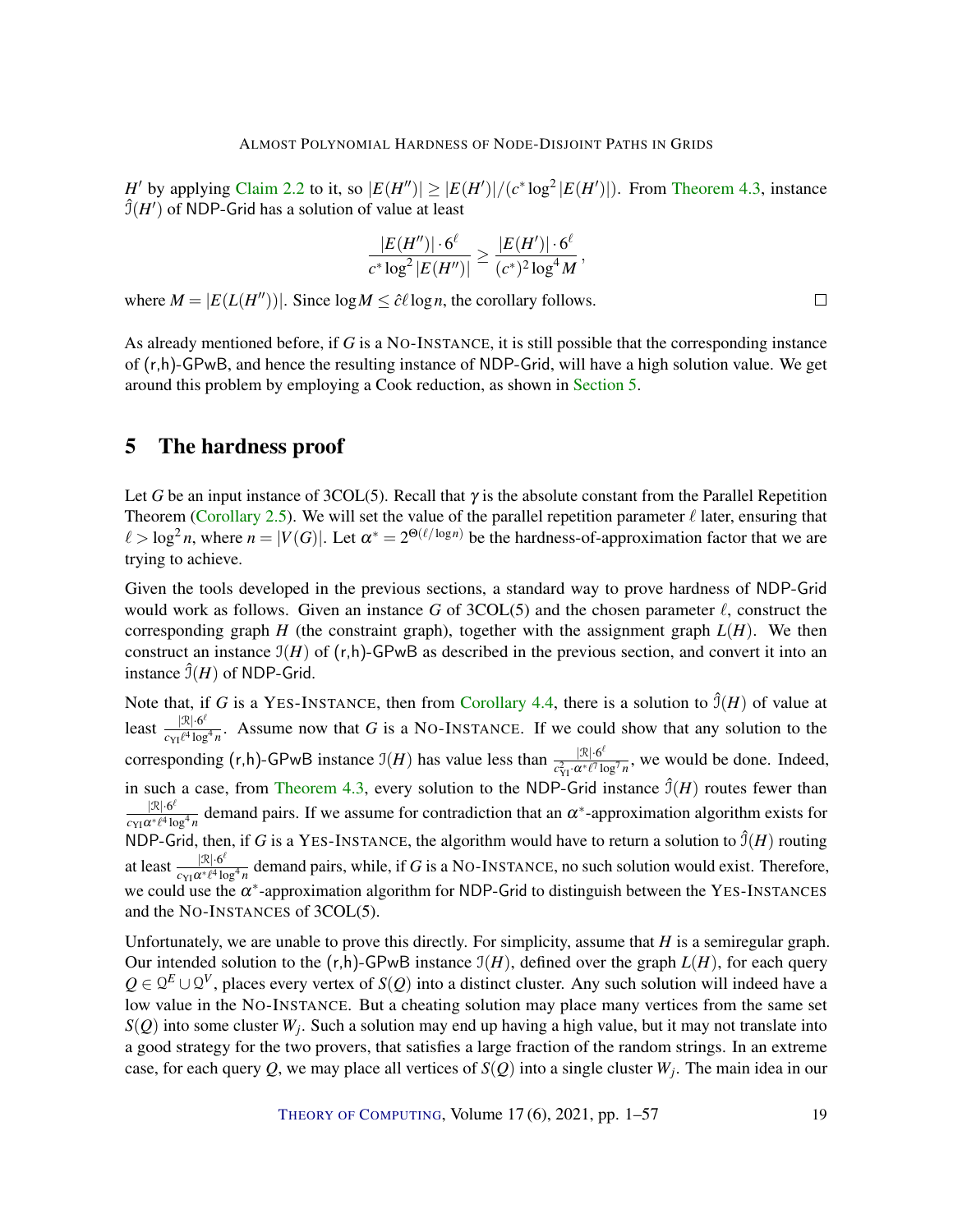reduction is to overcome this difficulty by noting that such a cheating solution can be used to compute a partition of the constraint graph *H*. The graph is partitioned into as many as  $6^\ell$  pieces, each of which is significantly smaller than the original graph *H*. At the same time, a large fraction of the edges of *H* will survive the partitioning procedure. Intuitively, if we now restrict ourselves to only those random strings  $R \in \mathcal{R}$ , whose corresponding edges have survived the partitioning procedure, then the problem does not become significantly easier, and we can recursively apply the same argument to the resulting subgraphs of *H*. We make a significant progress in each such iteration, since the sizes of the resulting subgraphs of *H* decrease very fast. The main tool that allows us to execute this plan is the following theorem.

<span id="page-19-0"></span>**Theorem 5.1.** Suppose we are given an instance G of the 3COL(5) problem with  $|V(G)| = n$ , and an integral parallel repetition parameter  $\ell > \log^2 n$ , together with some connected subgraph  $H' \subseteq H$ *of the corresponding constraint graph H. Consider the corresponding instance* I(*H* 0 ) *of* (r,h)-GPwB*, and assume that we are given a solution to this instance of value at least*  $|E(H')|\cdot 6^{\ell}/\alpha$ *, where*  $\alpha=$  $c_{\rm YI}^2\cdot\alpha^*\cdot\ell^7\log^7n.$  Then there is an algorithm, whose running time is  $O\big(n^{O(\ell)}\big)$ , that returns one of the *following:*

- Either a strategy for the two provers that satisfies more than a 2<sup>-γℓ/2</sup>-fraction of the constraints  $R \in \mathcal{R}$  *with*  $e(R) \in E(H')$ *; or*
- *a collection*  $H$  *of disjoint connected subgraphs of*  $H'$ *, such that for each*  $\tilde{H} \in H$ *,*  $|E(\tilde{H})| \le$  $|E(H')|/2^{\gamma\ell/16}$ , and  $\sum_{\tilde{H}\in\mathcal{H}}|E(\tilde{H})|\geq c'|E(H')|/(\ell^2\alpha^2)$ , for some universal constant  $c'$ .

We postpone the proof of the theorem to the following subsection, after we complete the hardness proof for NDP-Grid. We assume for contradiction that we are given a factor- $\alpha^*$  approximation algorithm A for NDP-Grid (recall that  $\alpha^* = 2^{\Theta(\ell/\log n)}$ ). We will use this algorithm to distinguish between the YES-INSTANCES and the NO-INSTANCES of 3COL(5) with  $|V(G)| = n$ . Suppose we are given an instance *G* of 3COL(5).

For an integral parallel repetition parameter  $\ell > \log^2 n$ , let *H* be the constraint graph corresponding to *G* and  $\ell$ . We next show an algorithm, that uses A as a subroutine, in order to determine whether G is a YES-INSTANCE or a NO-INSTANCE. The running time of the algorithm is  $n^{O(\ell)}$ .

Throughout the algorithm, we maintain a collection  $H$  of disjoint connected subgraphs of  $H$ , that we sometimes call *clusters*. Set  $H$  is in turn partitioned into two subsets: set  $H_1$  of *active* clusters, and set  $\mathcal{H}_2$  of *inactive* clusters. Consider now some inactive cluster  $H' \in \mathcal{H}_2$ . This cluster defines a 2-prover game  $\mathcal{G}(H')$ , where the queries to the two provers are  $\{Q^E \in \mathcal{Q}^E \mid v(Q^E) \in V(H')\}$ , and  $\{Q^V \in \mathbb{Q}^V \mid v(Q^V) \in V(H')\}$  respectively, and the constraints of the verifier are:

$$
\mathcal{R}(H') = \{ R \in \mathcal{R} \mid e(R) \in E(H') \}.
$$

For each inactive cluster  $H' \in \mathcal{H}_2$ , we will store a strategy of the two provers for game  $\mathcal{G}(H')$ , that satisfies at least a  $2^{-\gamma\ell/2}$ -fraction of the constraints in  $\mathcal{R}(H')$ .

At the beginning, the clusters in  $H$  are the connected components of  $H$ , and every cluster is active. The algorithm is executed while  $\mathcal{H}_1 \neq \emptyset$ , and its execution is partitioned into phases. In every phase, we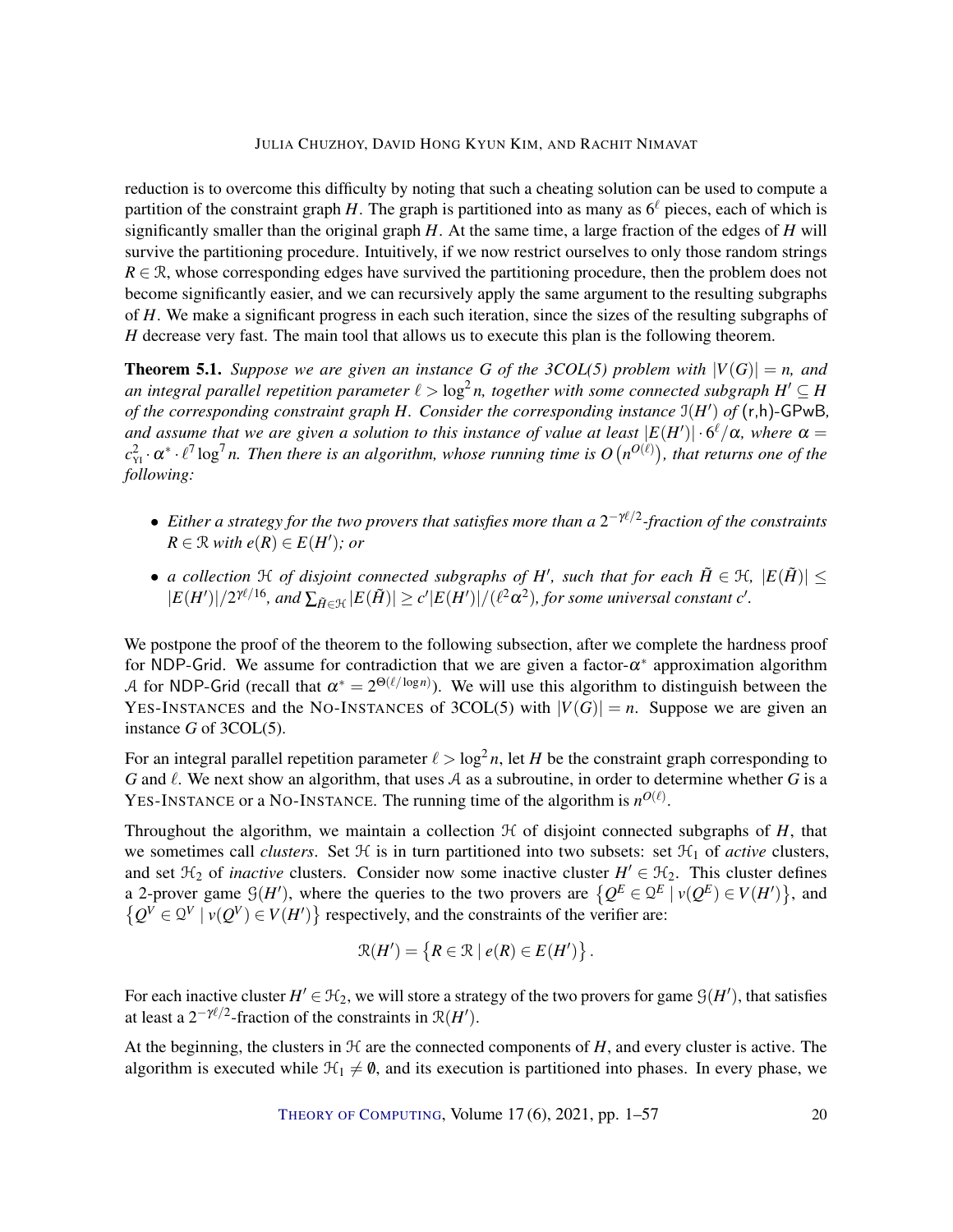process each of the clusters that belongs to  $\mathcal{H}_1$  at the beginning of the phase. Each phase is then in turn is partitioned into iterations, where in every iteration we process a distinct active cluster  $H' \in \mathcal{H}_1$ . We describe an iteration when an active cluster  $H' \in \mathcal{H}_1$  is processed in [Figure](#page-20-0) [2](#page-20-0) (see also the flowchart in [Figure](#page-21-0) [3\)](#page-21-0).

Iteration for Processing a Cluster  $H' \in \mathcal{H}_1$ 

- 1. Construct an instance  $\mathfrak{I}(H')$  of  $(r,h)$ -GPwB.
- 2. Use [Theorem](#page-17-1) [4.3](#page-17-1) to construct an instance  $\hat{J}(H')$  of the NDP-Grid problem.
- <span id="page-20-1"></span>3. Run the  $\alpha^*$ -approximation algorithm A on this instance. If the resulting solution routes fewer than  $\frac{|E(H')|6^{\ell}}{2mQ^* \ell^4 \log^2}$  $\frac{|E(H)||^6}{c_{\text{YI}} \alpha^* \ell^4 \log^4 n}$  demand pairs, halt and return "*G* is a NO-INSTANCE."
- 4. Otherwise, consider the returned solution routing at least  $\frac{|E(H')|6^{\ell}}{\sqrt{2\pi}}$  $rac{|E(H)|^{10}}{c_{\text{YI}}\alpha * l^4 \log^4 n}$  demand pairs. Denote  $|E(L(H''))| = M$ , and recall that  $M \leq n^{\hat{c}\hat{c}}$ . Use [Theorem](#page-17-1) [4.3](#page-17-1) to compute a solution  $((W_1, \ldots, W_r), (E_1, \ldots, E_r))$  to the instance  $\mathfrak{I}(H')$  of the  $(r, h)$ -GPwB problem, of value at least:

$$
\frac{|E(H')|\cdot 6^\ell}{(c_{\scriptscriptstyle {\it Y1}}\alpha^\ast\ell^4\log^4n)(c^\ast\log^3M)}\geq \frac{|E(H')|\cdot 6^\ell}{c_{\scriptscriptstyle {\it Y1}}c^\ast\ell^3\alpha^\ast\ell^7\log^7n}\geq \frac{|E(H')|\cdot 6^\ell}{c_{\scriptscriptstyle {\it Y1}}^2\alpha^\ast\ell^7\log^7n}=\frac{|E(H')|\cdot 6^\ell}{\alpha}.
$$

- 5. Apply the algorithm from [Theorem](#page-19-0) [5.1](#page-19-0) to this solution.
	- (a) If the outcome is a strategy for the provers satisfying more than a  $2^{-\gamma\ell/2}$ -fraction of constraints  $R \in \mathcal{R}$  with  $e(R) \in E(H')$ , then declare cluster *H'* inactive and move it from  $\mathcal{H}_1$  to  $\mathcal{H}_2$ . Store the resulting strategy of the provers.
	- (b) Otherwise, let  $\tilde{\mathcal{H}}$  be the collection of subgraphs of  $H'$  returned by the algorithm. Remove *H'* from  $\mathcal{H}_1$  and add all graphs of  $\tilde{\mathcal{H}}$  to  $\mathcal{H}_1$ .

#### <span id="page-20-0"></span>Figure 2: Description of an iteration

If the algorithm terminates with  $H$  containing only inactive clusters, then we return " $G$  is a YES-INSTANCE."

Correctness. We establish the correctness of the algorithm in the following two lemmas.

Lemma 5.2. *If G is a* YES-INSTANCE*, then the algorithm always returns "G is a* YES-INSTANCE*."*

Proof. Consider an iteration of the algorithm when an active cluster *H'* is processed. Notice that the algorithm may only determine that *G* is a NO-INSTANCE in Step [\(3\)](#page-20-1).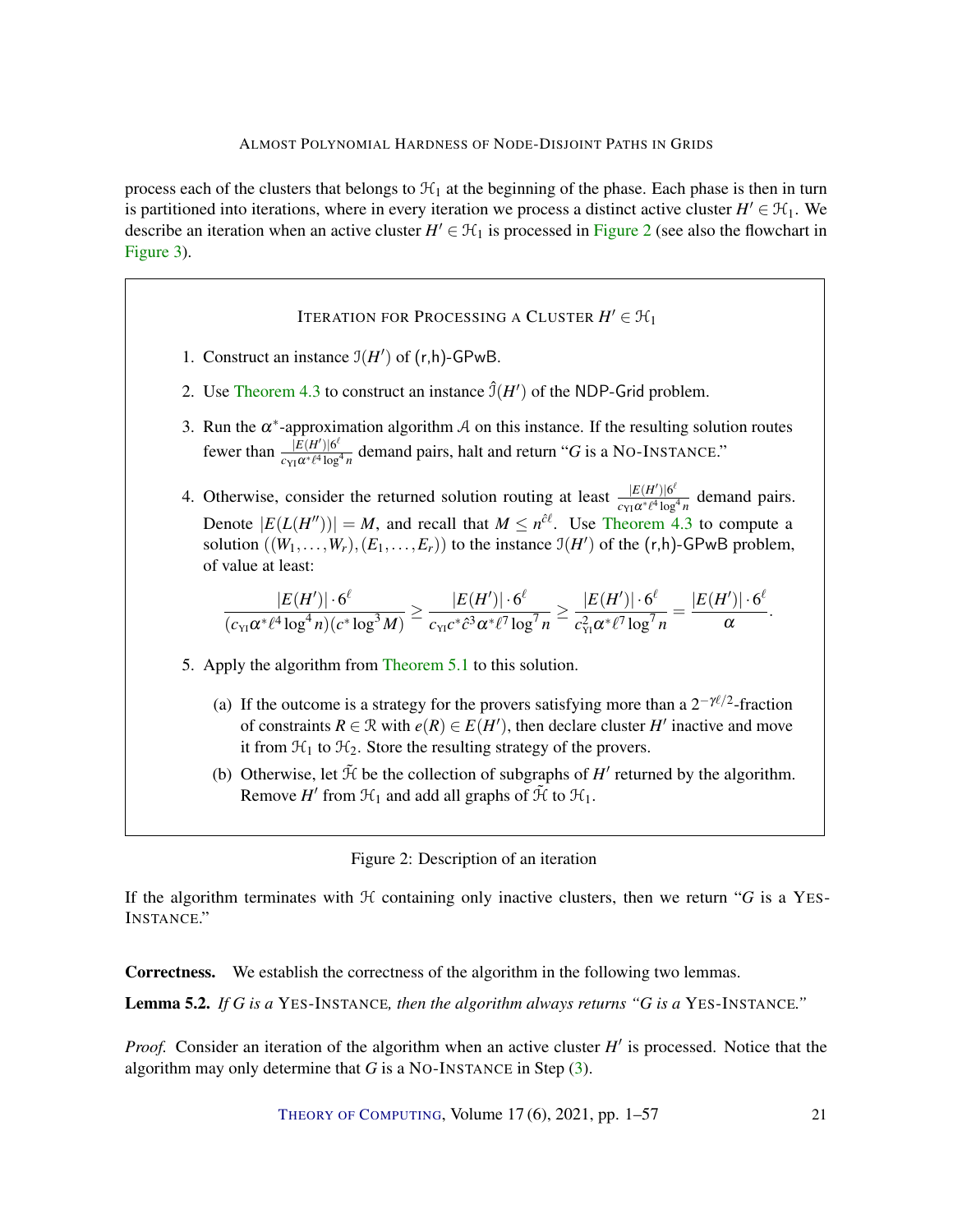



<span id="page-21-0"></span>Figure 3: Flowchart for the execution of an iteration

From [Corollary](#page-17-2) [4.4,](#page-17-2) an instance  $\hat{\mathcal{I}}(H')$  of NDP-Grid is guaranteed to have a solution of value at least

$$
\psi := \frac{|E(H')| \cdot 6^{\ell}}{c_{\text{VI}} \ell^4 \log^4 n},
$$

and our  $\alpha^*$ -approximation algorithm to NDP-Grid must then return a solution of value at least  $\psi/\alpha^*$ . Therefore, our algorithm will never return "*G* is a NO-INSTANCE."  $\Box$ 

Lemma 5.3. *If G is a* NO-INSTANCE*, then the algorithm always returns "G is a* NO-INSTANCE*."*

*Proof.* From [Corollary](#page-10-1) [2.5,](#page-10-1) it is enough to show that, whenever the algorithm classifies *G* as a YES-INSTANCE, there is a strategy for the two provers, that satisfies more than a  $2^{-\gamma\ell}$ -fraction of the constraints in R.

Note that the original graph *H* has at most  $n^{\hat{c}\ell}$  edges. In every phase, the number of edges in each active graph decreases by a factor of at least  $2^{\gamma \ell/16}$ . Therefore, the number of phases is bounded by  $O(\log n)$ . If the algorithm classifies *G* as a YES-INSTANCE, then it must terminate when no active clusters remain. In every phase, the number of edges in  $\bigcup_{H'\in\mathcal{H}}E(H')$  goes down by at most a factor  $\ell^2\alpha^2/c'.$  Therefore, at the end of the algorithm:

$$
\sum_{H'\in\mathfrak{H}_2}|E(H')|\geq \frac{|\mathfrak{R}|}{(\ell^2\alpha^2/c')^{O(\log n)}}=\frac{|\mathfrak{R}|}{(\ell^{16}\cdot(\alpha^*)^2\cdot\log^{14}n)^{O(\log n)}}=\frac{|\mathfrak{R}|}{(\alpha^*)^{O(\log n)}}.
$$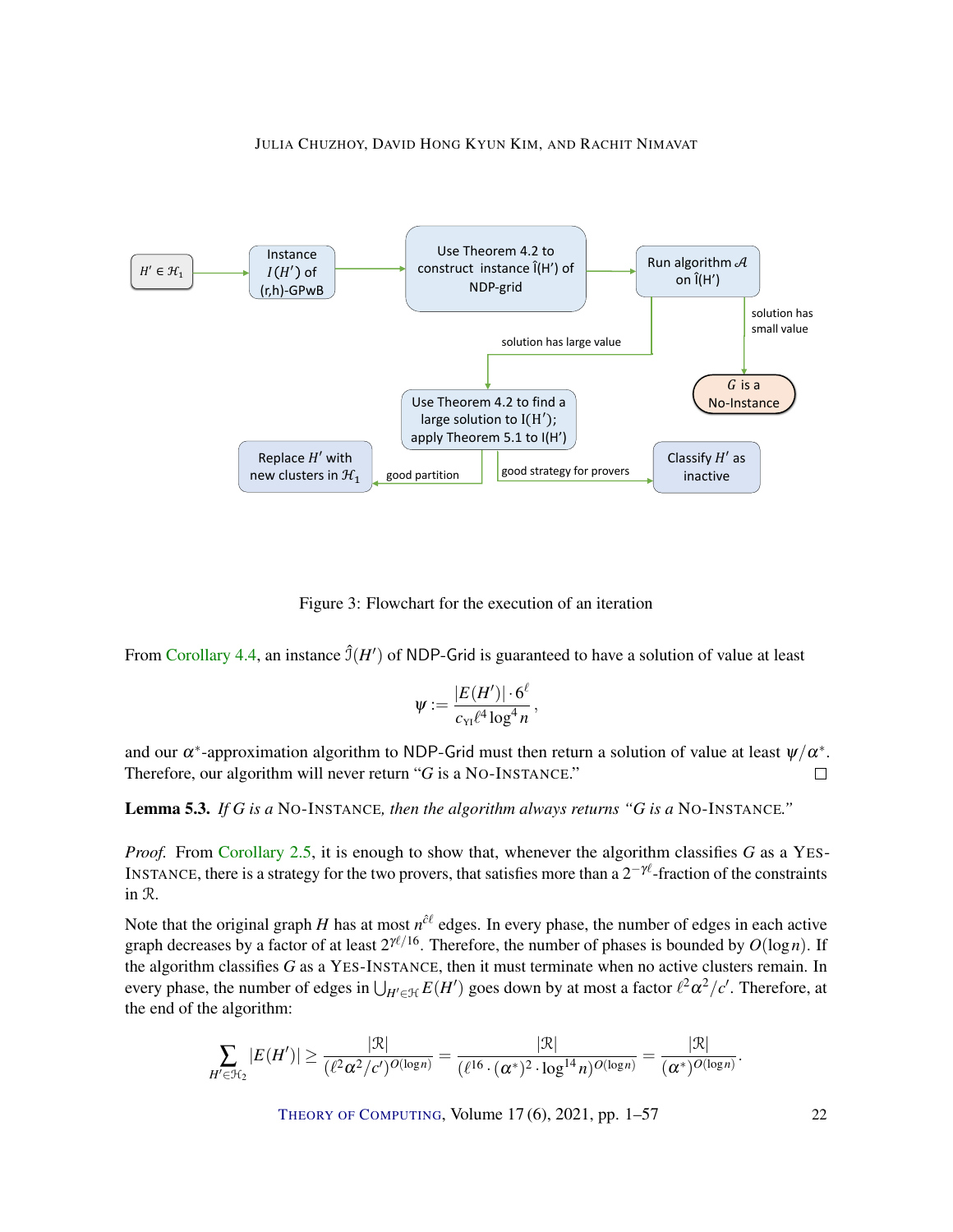By appropriately setting  $\alpha^* = 2^{\Theta(\ell/\log n)}$ , we will ensure that the number of edges remaining in the inactive clusters  $H' \in H_2$  is at least  $|\mathcal{R}|/2^{\gamma\ell/4}$ . Each such edge corresponds to a distinct random string  $R \in \mathcal{R}$ . Recall that for each inactive cluster *H*<sup> $\prime$ </sup>, there is a strategy for the provers in the corresponding game  $\mathcal{G}(H')$  that satisfies at least  $|E(H')|/2^{\gamma\ell/2}$  of its constraints. Taking the union of all these strategies, we can satisfy more than  $|\mathcal{R}|/2^{\gamma\ell}$  constraints of  $\mathcal{R}$ , contradicting the fact that *G* is a NO-INSTANCE.

**Running time and the hardness factor.** It is easy to see that the algorithm has at most  $n^{O(\ell)}$  iterations, where in every iteration it processes a distinct active cluster  $H' \subseteq H$ . The corresponding graph  $L(H'')$ has at most  $n^{O(\ell)}$  edges, and so the resulting instance of NDP-Grid contains at most  $n^{O(\ell)}$  vertices. Therefore, the overall running time of the algorithm is  $n^{O(\ell)}$ . From the above analysis, the algorithm always correctly classifies *G* as a YES-INSTANCE or as a NO-INSTANCE. The hardness factor that we obtain is  $\alpha^* = 2^{\Theta(\ell/\log n)}$ , while we only apply our approximation algorithm to instances of NDP-Grid containing at most  $N = n^{O(\ell)}$  vertices.

Setting  $\ell = \log^p n$  for a large enough integer p, we obtain  $\alpha^* = 2^{\Theta((\log N)^{1-2/(p+1)})}$ , giving us a  $2^{(\log n)^{(1-\epsilon)}}$ . hardness of approximation for NDP-Grid for any constant  $\varepsilon$ , assuming NP  $\not\subseteq$  DTIME $(n^{\text{poly}\log n})$ .

Setting  $\ell = n^{\delta}$  for some constant  $\delta$ , we get that  $N = 2^{O(n^{\delta} \log n)}$  and  $\alpha^* = 2^{\Theta(n^{\delta}/\log n)}$ , giving us a *n*<sup>2(1/(loglog*n*)<sup>2</sup>)-hardness of approximation for NDP-Grid, assuming that NP ⊈ DTIME(2<sup>*n*</sub><sup>δ</sup>) for some</sup></sup> constant  $\delta > 0$ .

Note that the approximation factor  $\alpha^*$  is in fact eventually expressed as a function of the size of the NDP-Grid instance, and that we apply the approximation algorithm to instances of NDP-Grid of various sizes. However, the size of each resulting instance of NDP-Grid is bounded by *N*, and so the approximation factor achieved for each such instance should be at most  $\alpha^*$  (as defined with respect to *N*).

### <span id="page-22-0"></span>5.1 Proof of [Theorem](#page-19-0) [5.1](#page-19-0)

Recall that each edge of graph *H*<sup> $\prime$ </sup> corresponds to some constraint  $R \in \mathcal{R}$ . Let  $\mathcal{R}' \subseteq \mathcal{R}$  be the set of all constraints *R* with  $e(R) \in E(H')$ . Let  $\mathcal{R}'' \subseteq \mathcal{R}'$  be the set of all constraints *R* with  $e(R) \in E(H'')$ . Denote the solution to the  $(r,h)$ -GPwB instance  $\mathfrak{I}(H')$  by  $((W_1,\ldots,W_r),(E_1,\ldots,E_r))$ , and let  $E'=\bigcup_{i=1}^r E_i$ . Recall that for each random string  $R \in \mathbb{R}^n$ , there is a set  $E(R)$  of  $12^{\ell}$  edges in graph  $L(H'')$  representing R. Due to the way these edges are partitioned into bundles, at most  $6^\ell$  edges of  $E(R)$  may belong to  $E'$ . We say that a random string  $R \in \mathbb{R}^n$  is good if  $E'$  contains at least  $6^{\ell}/(2\alpha)$  edges of  $E(R)$ , and we say that it is bad otherwise.

**Observation 5.4.** At least  $\left|\mathcal{R}'\right|/(2\alpha)$  random strings of  $\mathcal{R}''$  are good.

*Proof.* A good random string contributes at most  $6^\ell$  edges to  $E'$ , while a bad random string contributes at most  $6^{\ell}/(2\alpha)$  edges. If the number of good random strings is less than  $\frac{1}{2}$ ( $\frac{1}{2}\alpha$ ), then a simple accounting shows that  $|E'| < |\mathcal{R}'| \cdot 6^{\ell}/\alpha = |E(H')| \cdot 6^{\ell}/\alpha$ , a contradiction.  $\Box$ 

Consider some random string  $R \in \mathbb{R}^n$ , and assume that  $R = (Q^E, Q^V)$ . We denote by  $E'(R) = E(R) \cap E'$ .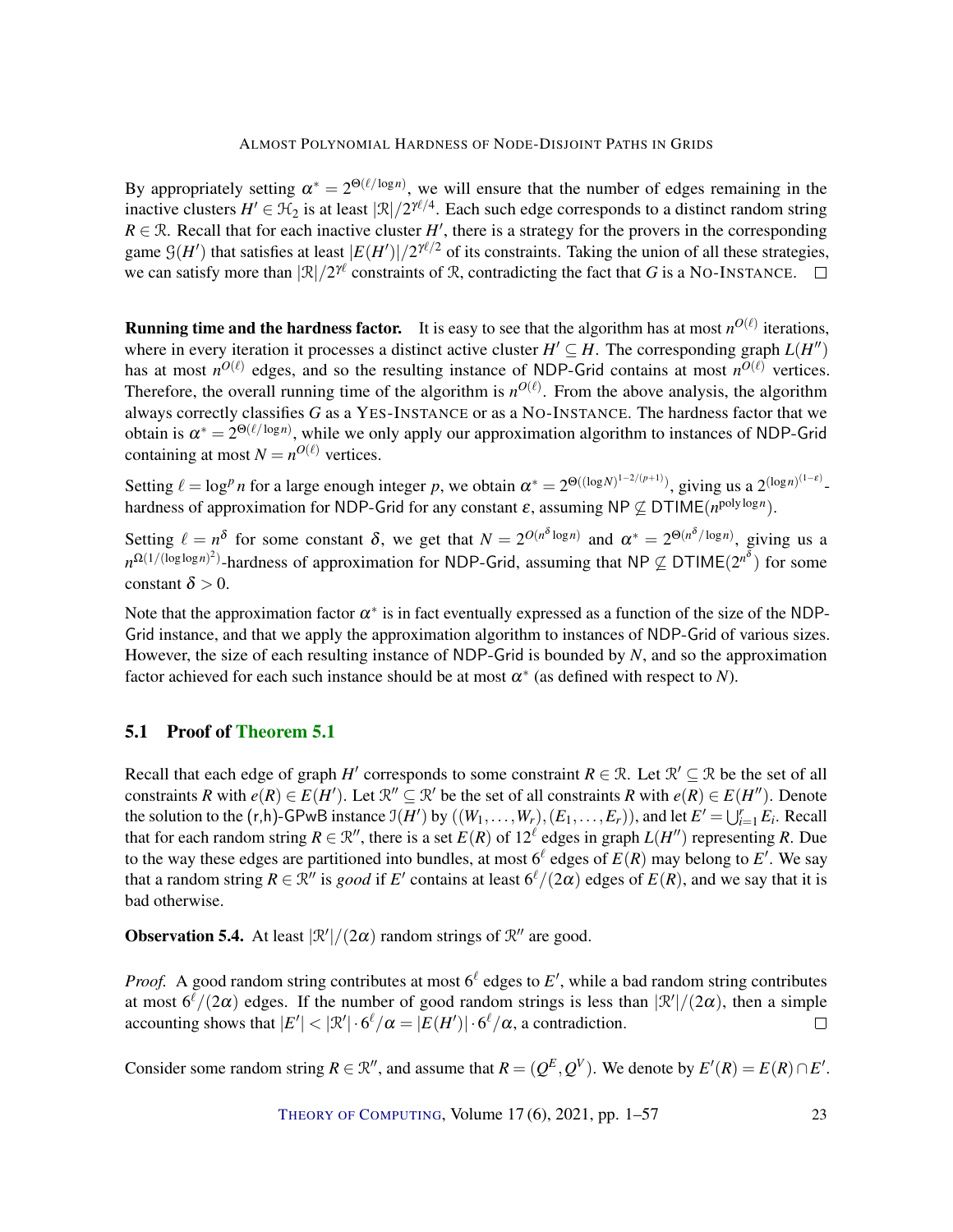Intuitively, say that a cluster  $W_i$  is a *terrible cluster* for  $R$  if the number of edges of  $E(R)$  that lie in  $E_i$  is much smaller than  $|Q^E \cap W_i|$  or  $|Q^V \cap W_i|$ . We now give a formal definition of a terrible cluster.

**Definition 5.5.** Given a random string  $R \in \mathbb{R}^n$  and an index  $1 \le i \le 6^\ell$ , we say that a cluster  $W_i$  is a *terrible cluster* for *R*, if:

- either  $|E'(R) \cap E_i| < |W_i \cap S(Q^V)|/(8\alpha)$ ; or
- $\bullet$  |*E'*(*R*)∩*E<sub>i</sub>*|  $\lt |W_i \cap S(Q^E)|/(8α)$ .

We say that an edge  $e \in E'(R)$  is a *terrible edge* if it belongs to the set  $E_i$ , where  $W_i$  is a terrible cluster for *R*.

**Observation 5.6.** For each good random string  $R \in \mathbb{R}^n$ , at most  $6^{\ell}/(4\alpha)$  edges of  $E'(R)$  are terrible.

*Proof.* Assume for contradiction that more than  $6^{\ell}/(4\alpha)$  edges of  $E'(R)$  are terrible. Denote  $R =$  $(Q^E, Q^V)$ . Consider some such terrible edge  $e \in E'(R)$ , and assume that  $e \in E_i$  for some cluster  $W_i$ , that is terrible for *R*. We say that *e* is a *type-*1 *terrible edge* if  $|E'(R) \cap E_i| < |W_i \cap S(Q^V)|/(8\alpha)$ , and it is a *type-*2 *terrible edge* otherwise, in which case  $|E'(R) \cap E_i| < |W_i \cap S(Q^E)|/(8\alpha)$  must hold. Let  $E^1(R)$  and  $E^2(R)$ be the sets of all terrible edges of  $E'(R)$  of types 1 and 2, respectively. Then either  $|E^1(R)| > 6^{\ell}/(8\alpha)$ , or  $|E^2(R)| > 6^{\ell}/(8\alpha)$  must hold.

Assume first that  $|E^1(R)| > 6^{\ell}/(8\alpha)$ . Fix some index  $1 \le i \le 6^{\ell}$ , such that  $W_i$  is a cluster that is terrible for *R*, and  $|E(R) \cap E_i| < |W_i \cap S(Q^V)|/(8\alpha)$ . We assign, to each edge  $e \in E_i \cap E^1(R)$ , a set of 8 $\alpha$  vertices of  $W_i \cap S(Q^V)$  arbitrarily, so that every vertex is assigned to at most one edge; we say that the corresponding edge is *responsible* for the vertex. Every edge of  $E_i \cap E^1(R)$  is now responsible for 8 $\alpha$  distinct vertices of  $W_i \cap S(Q^V)$ . Once we finish processing all such clusters  $W_i$ , we will have assigned, to each edge of  $E^1(R)$ , a set of 8 $\alpha$  distinct vertices of  $S(Q^V)$ . We conclude that  $|S(Q^V)| \geq 8\alpha|E^1(R)| > 6^\ell.$  But  $|S(Q^V)| = 6^\ell,$  a contradiction.

The proof for the second case, where  $|E^2(R)| > 6^{\ell}/(8\alpha)$  is identical, and relies on the fact that  $|S(Q^E)| =$  $6^\ell.$  $\Box$ 

We will use the following simple observation.

<span id="page-23-0"></span>**Observation 5.7.** Let  $R \in \mathbb{R}^n$  be a good random string, with  $R = (Q^E, Q^V)$ , and let  $1 \le i \le 6^\ell$  be an index, such that  $W_i$  is not terrible for R. Then  $|W_i \cap S(Q^V)| \ge |W_i \cap S(Q^E)|/(8\alpha)$  and  $|W_i \cap S(Q^E)| \ge$  $|W_i \cap S(Q^V)|/(8\alpha).$ 

*Proof.* Assume first for contradiction that  $|W_i \cap S(Q^V)| < |W_i \cap S(Q^E)|/(8\alpha)$ . Consider the edges of  $E(R) \cap E_i$ . Each such edge must be incident to a distinct vertex of  $S(Q^V)$ . Indeed, if two edges  $e, e' \in E(R) \cap E_i$  are incident to the same vertex  $v_j(Q^V, A) \in S(Q^V)$ , then, since the other endpoint of each such edge lies in  $S(Q^E)$ , the two edges belong to the same bundle, a contradiction. Therefore,  $|E_i \cap E(R)| \le |W_i \cap S(Q^V)| < |W_i \cap S(Q^E)|/(8\alpha)$ , contradicting the fact that  $W_i$  is not a terrible cluster for *R*.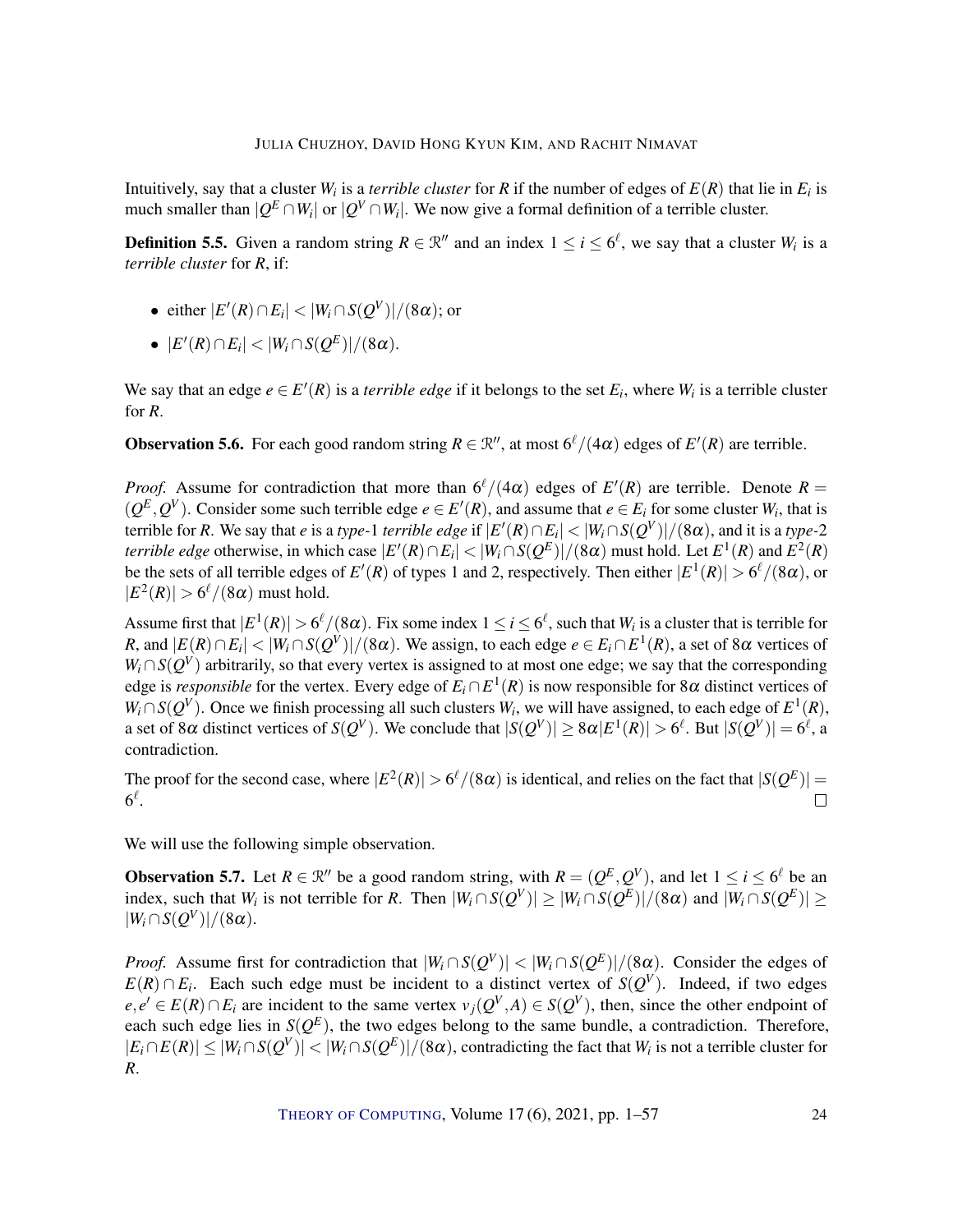The proof for the second case, where  $|W_i \cap S(Q^E)| < |W_i \cap S(Q^V)|/(8\alpha)$  is identical. As before, each edge of  $E(R) \cap E_i$  must be incident to a distinct vertex of  $S(Q^E)$ , as otherwise, a pair  $e, e' \in E(R)$ of edges that are incident on the same vertex  $v(Q^E, A) \in S(Q^E)$  belong the same bundle. Therefore,  $|E_i \cap E(R)| \le |W_i \cap S(Q^E)| < |W_i \cap S(Q^V)|/(8\alpha)$ , contradicting the fact that  $W_i$  is not a terrible cluster for *R*.  $\Box$ 

For each good random string  $R \in \mathbb{R}^n$ , we discard the terrible edges from set  $E'(R)$ , so  $|E'(R)| \geq 6^{\ell}/(4\alpha)$ still holds.

Let  $z = 2^{\gamma \ell/8}$ . We say that cluster  $W_i$  is *heavy* for a random string  $R = (Q^E, Q^V) \in \mathbb{R}''$  if  $|W_i \cap S(Q^E)|, |W_i \cap S(Q^E)|$  $|S(Q^V)| > z$ . We say that an edge  $e \in E'(R)$  is *heavy* if it belongs to set  $E_i$ , where  $W_i$  is a heavy cluster for *R*. Finally, we say that a random string  $R \in \mathbb{R}^n$  is *heavy* if at least half of the edges in  $E'(R)$  are heavy. Random strings and edges that are not heavy are called *light*. We now consider two cases. The first case happens if at least half of the good random strings are light. In this case, we compute a strategy for the provers to choose assignments to the queries, so that at least a  $2^{-\gamma\ell/2}$ -fraction of the constraints in  $\mathcal{R}'$ are satisfied. In the second case, at least half of the good random strings are heavy. We then compute a partition  $\mathcal H$  of  $H'$  as desired. We now analyze the two cases. Note that if  $|E(H')| < z/(8\alpha)$ , then Case 2 cannot happen. This is since  $h = |E(H')| < z/(8\alpha)$  in this case. Therefore, for all  $1 \le i \le r$ ,  $|E'_i| \leq h \lt z/(8\alpha)$  must hold, and so no random strings may be heavy. Therefore, if *H*' is small enough, we will return a strategy of the provers that satisfies a large fraction of the constraints in  $\mathcal{R}'$ .

**Case 1.** This case happens if at least half of the good random strings are light. Let  $\mathcal{L} \subseteq \mathbb{R}^n$  be the set of the good light random strings, so  $|\mathcal{L}| \geq |\mathcal{R}'|/(4\alpha)$ . For each such random string  $R \in \mathcal{L}$ , we let  $E^L(R) \subseteq E'(R)$  be the set of all light edges corresponding to *R*, so  $|E^L(R)| \ge 6^{\ell}/(8\alpha)$ . We now describe a randomized algorithm to choose an answer to every query  $Q \in \mathcal{Q}^E \cup \mathcal{Q}^V$  with  $v(Q) \in H'$ . Our algorithm chooses a random index  $1 \le i \le r$ . For every query  $Q \in \mathcal{Q}^E \cup \mathcal{Q}^V$  with  $v(Q) \in H'$ , we consider the set  $A(Q)$  of all answers *A*, such that some vertex  $v(Q, A)$  belongs to  $W_i$  (for the case where  $Q \in \mathcal{Q}^V$ , the vertex is of the form  $v_j(Q, A)$ ). We then choose one of the answers from  $A(Q)$  uniformly at random, and assign it to *Q*. If  $A(O) = \emptyset$ , then we choose an arbitrary answer to *Q*.

We claim that the expected number of satisfied constraints of  $\mathcal{R}'$  is at least  $|\mathcal{R}'|/2^{\gamma\ell/2}$ . Since  $\mathcal{L} \geq |\mathcal{R}'|/(4\alpha)$ , it is enough to show that the expected fraction the good light constraints that are satisfied is at least  $4\alpha |\mathcal{L}|/2^{\gamma\ell/2},$  and for that it is sufficient to show that each light constraint  $R\in\mathcal{L}$  is satisfied with probability at least  $4\alpha/2^{\gamma\ell/2}$ .

Fix one such constraint  $R = (Q^E, Q^V) \in \mathcal{L}$ , and consider an edge  $e \in E^L(R)$ . Assume that *e* connects a vertex  $v(Q^E, A)$  to a vertex  $v_j(Q^V, A')$ , and that  $e \in E_i$ . We say that edge *e* is happy if our algorithm chose the index *i*, the answer *A* to query  $Q^E$ , and the answer *A'* to query  $Q^V$ . Notice that due to our construction of bundles, at most one edge  $e \in E^L(R)$  may be happy with any choice of the algorithm; moreover, if any edge  $e \in E^L(R)$  is happy, then the constraint R is satisfied. The probability that a fixed edge  $e$  is happy is at least  $1/(8\cdot6^\ell z^2\alpha)$ . Indeed, we choose the correct index *i* with probability  $1/6^\ell$ . Since *e* belongs to  $E_i$ ,  $W_i$  is a light cluster for  $R$ , and so either  $|S(Q^E)\cap W_i|\leq z$ , or  $|S(Q^V)\cap W_i|\leq z$ . Assume without loss of generality that it is the former; the other case is symmetric. Then, since *e* is not terrible, from [Observation](#page-23-0) [5.7,](#page-23-0)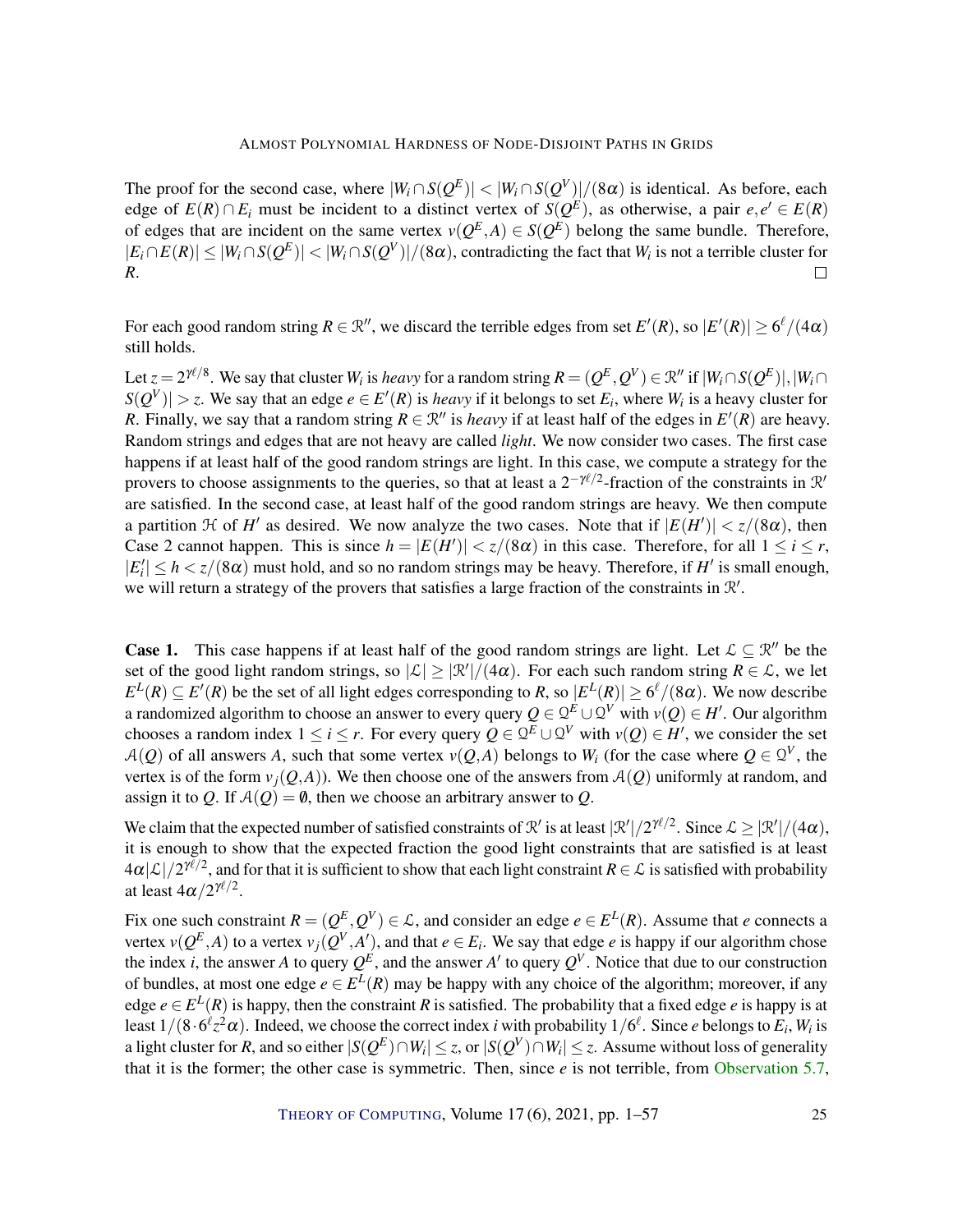$|S(Q^V) \cap W_i| \leq 8\alpha z$ , and so  $|A(Q^V)| \leq 8\alpha z$ , while  $|A(Q^E)| \leq z$ . Therefore, the probability that we choose answer *A* to  $Q^E$  and answer *A'* to  $A^V$  is at least  $1/(8\alpha z^2)$ , and overall, the probability that a fixed constraint  $R \in \mathcal{L}$  is satisfied is at least  $|E^L(R)|/(8 \cdot 6^{\ell} z^2 \alpha) \ge 1/(64z^2 \alpha^2) \ge 4\alpha/2^{\gamma \ell/2}$ , since  $z = 2^{\gamma \ell/8}$ , and  $\alpha < 2^{\gamma \ell / 32}$ .

So far, we have defined a randomized strategy for the provers that satisfies at least a  $2^{-\gamma\ell/2}$ -fraction of the constraints in  $\mathcal{R}'$  in expectation. We can turn this strategy into a deterministic one, that satisfies at least a  $2^{-\gamma\ell/2}$ -fraction of the constraints in  $\mathcal{R}'$ , using standard techniques: first, for every cluster  $W_i$ , we can compute the expected number of satisfied constraints if the index *i* is chosen, and then fix the cluster  $W_i$  that maximizes this expectation. The randomized strategy of the provers outlined above can then be turned into a deterministic one using the method of conditional expectation, as sketched in [Section](#page-6-0) [2.](#page-6-0)

**Case 2.** This case happens if at least half of the good random strings are heavy. Let  $\mathbb{R}^H \subseteq \mathbb{R}^V$  be the set of all random strings that are good and heavy, so  $|\mathcal{R}^H| \geq |\mathcal{R}'|/(4\alpha)$ . For each such random string  $R \in \mathcal{R}^H$ , we let  $E^H(R) \subseteq E'(R)$  be the set of all heavy edges corresponding to *R*. Recall that  $|E^H(R)| \ge 6^{\ell}/(8\alpha)$ .

Fix some heavy random string  $R \in \mathbb{R}^H$  and assume that  $R = (Q^E, Q^V)$ . For each  $1 \le i \le r$ , let  $E_i(R)$  =  $E^H(R) \cap E_i$ . Recall that, if  $E_i(R) \neq \emptyset$ , then  $|W_i \cap S(Q^E)|, |W_i \cap S(Q^V)| \geq z$  must hold, and, from the definition of terrible clusters,  $|E_i(R)| \ge z/(8\alpha)$ . It is also immediate that  $|E_i(R)| \le |E'(R)| \le 6^{\ell}$ .

In the remainder of the algorithm and its analysis, it would be convenient for us if the values  $|E_i(R)|$ were roughly the same for all indices  $1 \le i \le r$  and random strings  $R \in \mathbb{R}^H$  with  $E_i(R) \ne \emptyset$ . This can be achieved by discarding all but a polylogarithmic fraction of edges in  $\bigcup_{R\in\mathcal{R}^H}E^H(R)$ , using standard geometric grouping and averaging techniques, which we do next.

Consider some heavy random string  $R \in \mathbb{R}^H$ . We partition the set  $\{1,\ldots,6^\ell\}$  of indices into at most  $\log(|E^H(R)|)$  ≤  $\log(6^{\ell})$  classes, where index 1 ≤ *y* ≤ 6<sup> $\ell$ </sup> belongs to class  $\mathcal{C}_j(R)$  iff 2<sup>*j*−1</sup> <  $|E^H(R) \cap E_y|$  ≤ 2<sup>*j*</sup>. Then there is some index *j<sub>R</sub>*, so that  $\sum_{y \in \mathcal{C}_{j_R}(R)} |E^H(R) \cap E_y| \ge |E^H(R)| / \log(6^{\ell})$ . We say that *R chooses* the index *jR*. Notice that:

$$
\sum_{y \in \mathcal{C}_{j_R}(R)} |E^H(R) \cap E_y| \geq \frac{|E^H(R)|}{\log(6^{\ell})} \geq \frac{6^{\ell}}{8 \ell \alpha \log 6}.
$$

Moreover,

<span id="page-25-0"></span>
$$
|\mathcal{C}_{j_R}(R)| \ge \frac{|E^H(R)|}{\log(6^\ell) \cdot 2^{j_R}} \ge \frac{6^\ell}{8 \cdot 2^{j_R} \cdot \ell \alpha \log 6}.
$$
\n
$$
(5.1)
$$

Let *j*<sup>\*</sup> be the index that was chosen by at least  $|\mathcal{R}^H|/\log(6^\ell)$  random strings, and let  $\mathcal{R}^* \subseteq \mathcal{R}^H$  be the set of all random strings that chose *j* ∗ .

We now proceed in two steps. In the first step, we show a randomized algorithm for computing a collection  $H$  of subgraphs of  $H'$ . In the second step, we derandomize this algorithm using the method of conditional expectation.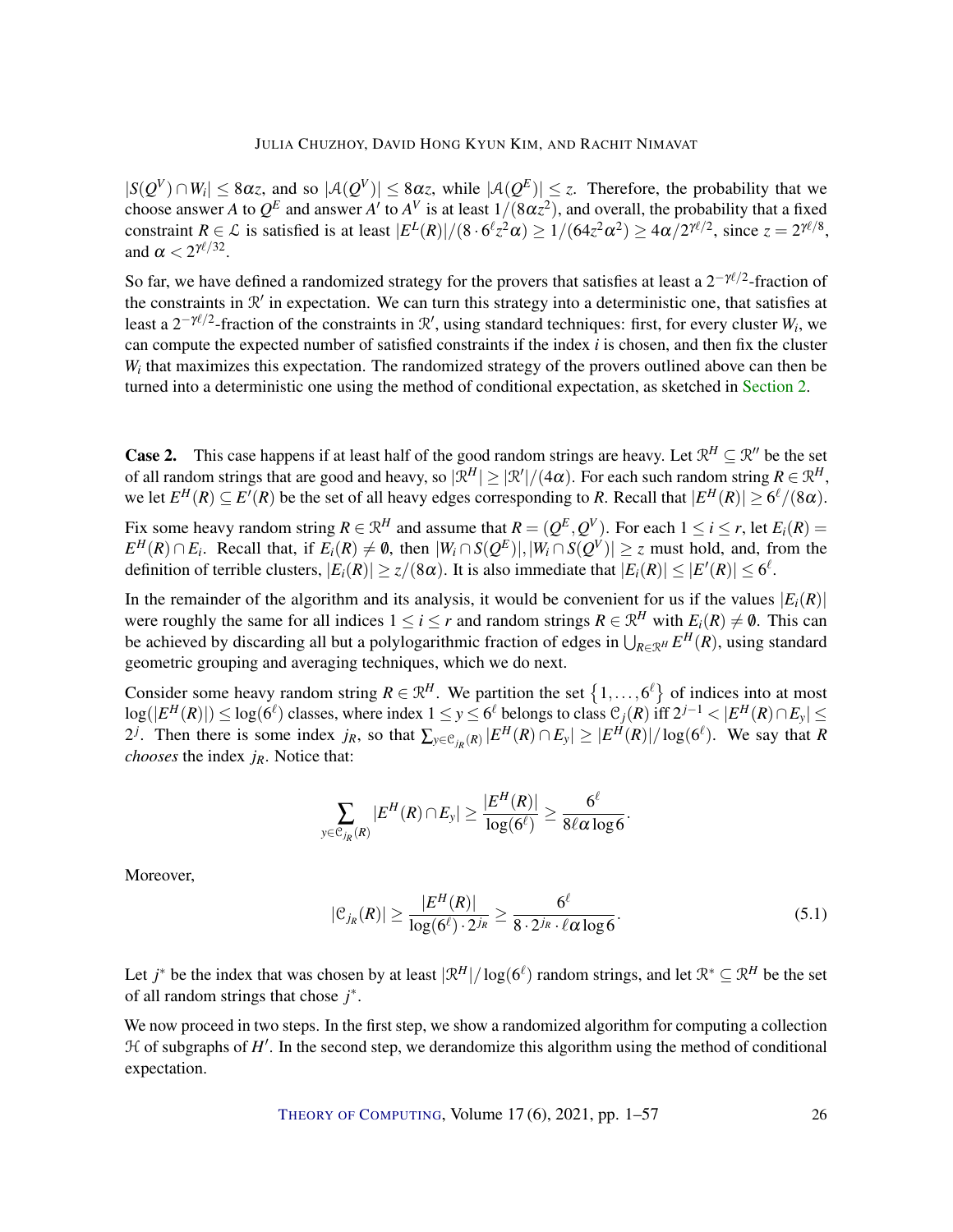Randomized algorithm. We now show a randomized algorithm to construct a collection

$$
\mathcal{H} = \{H_1, \ldots, H_{6^{\ell}}\}
$$

of subgraphs of *H'*. We first define the sets of vertices in these subgraphs, and then the sets of edges. Choose a random ordering of the clusters  $W_1, \ldots, W_{6}$ ; re-index the clusters according to this ordering. For each query  $Q \in \mathcal{Q}^E \cup \mathcal{Q}^V$  with  $v(Q) \in H''$ , add the vertex  $v(Q)$  to set  $V(H_i)$ , where *i* is the smallest index for which  $W_i$  contains at least  $2^{j^*-1}$  vertices of  $S(Q)$ ; if no such index *i* exists, then we do not add  $v(Q)$  to any set.

In order to define the edges of each graph  $H_i$ , for every random string  $R = (Q^E, Q^V) \in \mathbb{R}^*$ , if  $i \in \mathbb{C}_{j^*}(R)$ , and both  $v(Q^E)$  and  $v(Q^V)$  belong to  $V(H_i)$ , then we add the corresponding edge  $e(R)$  to  $E(H_i)$ . This completes the definition of the family  $\mathcal{H} = \{H_1, \ldots, H_{6^{\ell}}\}$  of subgraphs of *H'*. We now analyze their properties. It is immediate to verify that the graphs in  $H$  are disjoint.

<span id="page-26-0"></span>**Claim 5.8.** For each  $1 \le i \le 6^{\ell}$ ,  $|E(H_i)| \le |E(H')|/2^{\gamma \ell/16}$ .

*Proof.* Fix some index  $1 \le i \le 6^{\ell}$ . An edge  $e(R)$  may belong to  $H_i$  only if  $R \in \mathbb{R}^*$ , and  $i \in \mathcal{C}_{j^*}(R)$ . In that case,  $E_i$  contained at least  $z/(8\alpha)$  edges of  $E(R)$  (since  $W_i$  must be heavy for  $R$  and it is not terrible for *R*). Therefore, the number of edges in  $H_i$  is bounded by  $|E_i|\cdot 8\alpha/z \leq 8\alpha h/z \leq 8\alpha |E(H'')|/2^{\gamma\ell/8} \leq$  $8\alpha |E(H')| / 2^{\gamma \ell/8} \le |E(H')| / 2^{\gamma \ell/16}$ , since  $\alpha \le 2^{\gamma \ell/32}$ .  $\Box$ 

<span id="page-26-1"></span>**Claim 5.9.**  $\mathbf{E} \left[ \sum_{i=1}^r |E(H_i)| \right] \ge \frac{|E(H')|}{128\ell^2 \alpha^2 \log^2 n}$  $\frac{|E(H)|}{128\ell^2\alpha^2\log^2 6}$ 

*Proof.* Recall that  $|\mathcal{R}^*| \geq |\mathcal{R}^H|/\log(6^\ell) \geq |\mathcal{R}'|/(4\alpha \log(6^\ell))$ . We now fix  $R \in \mathcal{R}^*$  and analyze the probability that  $e(R) \in \bigcup_{i=1}^{r} E(H_i)$ . Assume that  $R = (Q^E, Q^V)$ . Let *J* be the set of indices  $1 \le y \le 6^{\ell}$ , such that  $|W_y \cap S(Q^V)| \ge 2^{j^*-1}$ . Clearly,  $|J| \le 6^{\ell}/2^{j^*-1}$ , and  $v(Q^V)$  may only belong to graph  $H_i$  if  $i \in J$ . Similarly, let *J'* be the set of indices  $1 \le y \le 6^\ell$ , such that  $|W_y \cap S(Q^E)| \ge 2^{j^*-1}$ . As before,  $|J'| \le 6^\ell / 2^{j^*-1}$ , and  $\nu(Q^E)$  may only belong to graph *H<sub>i</sub>* if *i* ∈ *J*. Observe that every index  $y \in C_{j^*}(R)$  must belong to  $J \cap J'$ , and, since  $j^* = j_R$ , from Equation [\(5.1\)](#page-25-0),

$$
|\mathfrak{C}_{j^*}(R)|\geq \frac{6^\ell}{8\cdot 2^{j^*}\cdot \ell\alpha\log 6}\,.
$$

Let  $y \in J \cup J'$  be the first index that occurs in our random ordering. If  $y \in C_{j^*}(R)$ , then edge  $e(R)$  is added to  $H<sub>y</sub>$ . The probability of this happening is:

$$
\frac{|\mathcal{C}_{j^*}(R)|}{|J \cup J'|} \ge \frac{6^{\ell}/(8 \cdot 2^{j^*} \cdot \ell \alpha \log 6)}{2 \cdot 6^{\ell}/2^{j^* - 1}} = \frac{1}{32 \ell \alpha \log 6}.
$$

Overall, the expectation of  $\sum_{i=1}^{r} |E(H_i)|$  is at least:

$$
\frac{|\mathcal{R}^*|}{32\ell\alpha\log 6} \ge \frac{|\mathcal{R}'|}{128\ell^2\alpha^2\log^2 6} = \frac{|E(H')|}{128\ell^2\alpha^2\log^2 6}.
$$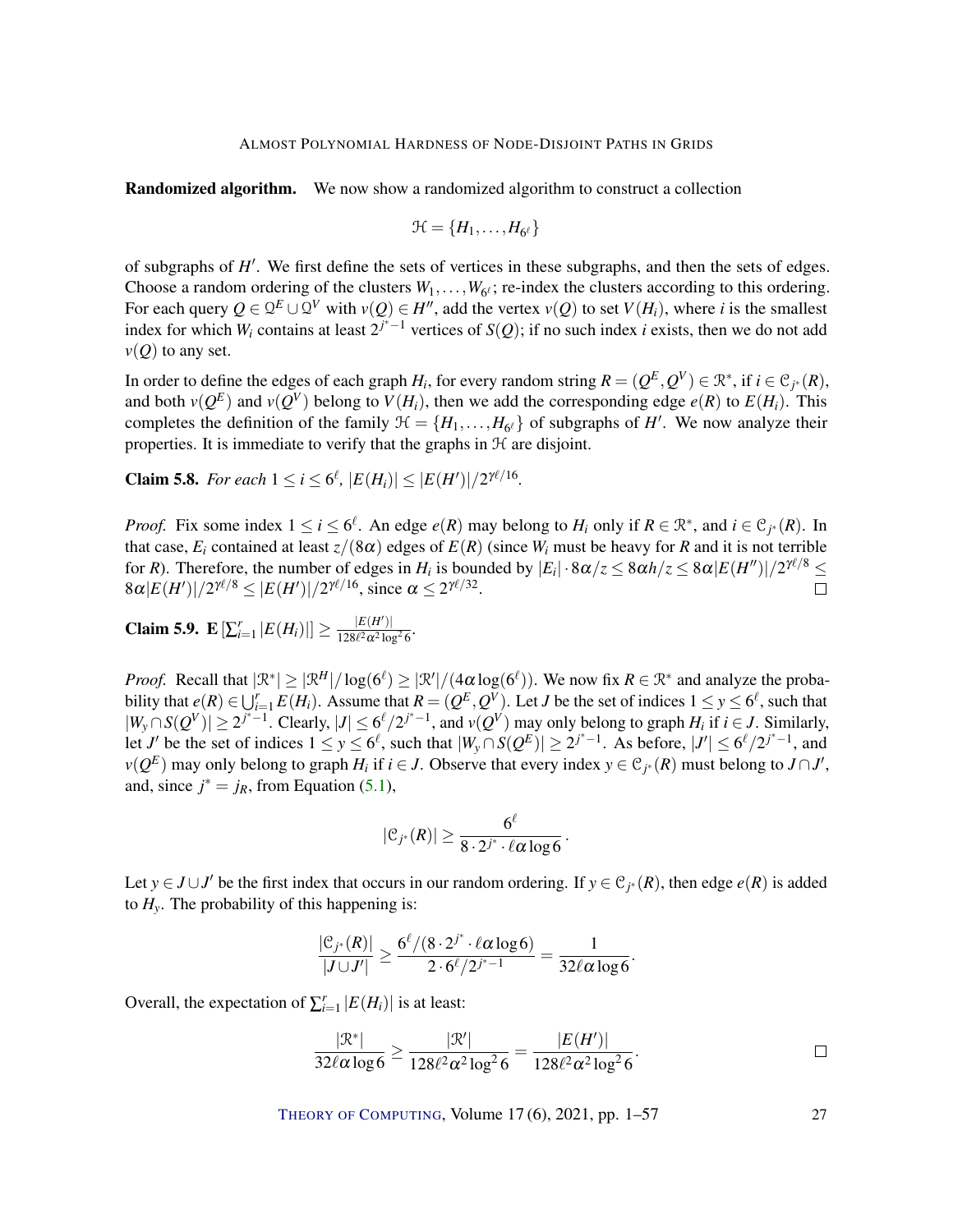**Deterministic algorithm.** We obtain a deterministic algorithm for computing a collection  $H$  of subgraphs of *H'* with the desired properties, by applying the method of conditional expectation. Specifically, we perform *r* iterations, where in the *i*th iteration we choose one of the clusters  $W_j$ , for  $1 \le j \le r$ , to be the *i*th cluster in the ordering. Notice that [Claim](#page-26-0) [5.8](#page-26-0) holds regardless of the ordering of the clusters that we choose. Therefore, it is sufficient to choose the ordering in such a way that, for the resulting subgraphs  $H_1,\ldots,H_r$ 

$$
\sum_{i=1}^r |E(H_i)| \ge \frac{|E(H')|}{128\ell^2 \alpha^2 \log^2 6}
$$

.

Consider the first iteration. We process every cluster  $W_j$  in turn, and compute the expected value of  $\sum_{i=1}^r |E(H_i)|$ , if  $W_j$  is chosen to be the first cluster in the ordering, and the order of the remaining clusters is random. Once  $W_j$  is chosen to be the first cluster, the graph  $H_1$  if fixed, so we can compute  $|E(H_1)|$ directly. For every random string  $R \in \mathbb{R}^*$  with  $e(R) \notin E(H_1)$ , we can calculate the probability that  $e(R)$  is included in  $\bigcup_{i>1} E(H_i)$  using the same analysis as in [Claim](#page-26-1) [5.9.](#page-26-1) We then choose a cluster  $W_j$  that gives the largest expectation of  $\sum_{i=1}^{r} |E(H_i)|$ , make  $W_j$  the first cluster in the ordering, and continue to the next iteration. It is easy to verify that, if  $\{H_1, \ldots, H_r\}$  is the final collection of subgraphs of  $H'$ , then

$$
\sum_{i=1}^r |E(H_i)| \ge \frac{|E(H')|}{128\ell^2 \alpha^2 \log^2 6}.
$$

Lastly, the final set  $\mathcal{H}$  of clusters contains all connected components of every graph in  $\{H_1, \ldots, H_r\}$ . It is now easy to verify that  $H$  has all required properties.

# <span id="page-27-0"></span>**6 Reduction from** (r,h)-GPwB **to** NDP-Grid

In this section we prove [Theorem](#page-17-1) [4.3,](#page-17-1) by providing a reduction from  $(r,h)$ -GPwB to NDP-Grid. We assume that we are given an instance  $\mathcal{I} = (\tilde{G} = (V_1 \cup V_2, E), \mathcal{U}_1, \mathcal{U}_2, h, r)$  of (r,h)-GPwB. Let  $|V_1|$  $N_1, |V_2| = N_2, |E| = M$ , and  $N = N_1 + N_2$ . We assume that I is a valid instance, so, if we denote by  $\beta^* = \beta^*(\mathcal{I}) = \sum_{v \in V_1} \beta(v)$ , then  $h = \beta^*/r$ , and  $h \ge \max_{v \in V_1 \cup V_2} {\beta(v)}$ . We also assume that  $\mathcal{I}$  is a  $(d, d', b)$ -regular instance, for some  $d, d', b > 0$ , so for every vertex  $v \in V_1 \cup V_2$ , every bundle  $B \in \mathcal{B}(v)$  has cardinality *b*, and graph  $\tilde{G}$  is  $(d, d')$ -semiregular. We start by describing the construction of the NDP-Grid instance from the instance  $\mathcal{I}$  of  $(r,h)$ -GPwB.

#### <span id="page-27-1"></span>6.1 Proof intuition

In this section, we assume that we are given an instance  $\mathcal I$  of  $(r,h)$ -GPwB as described above, and we show how to construct a corresponding instance of the NDP-Grid problem. Before we provide a formal description of the construction, we provide intuition for it. In our construction, the graph *G*ˆ associated with the NDP-Grid instance that we are constructing is simply a large enough square grid. We select two rows of this grid, denoted by  $R'$  and  $R''$ , that are far enough from each other and from the top and bottom grid boundaries. Consider now the graph  $\tilde{G} = (V_1 \cup V_2, E)$  associated with the input instance J of the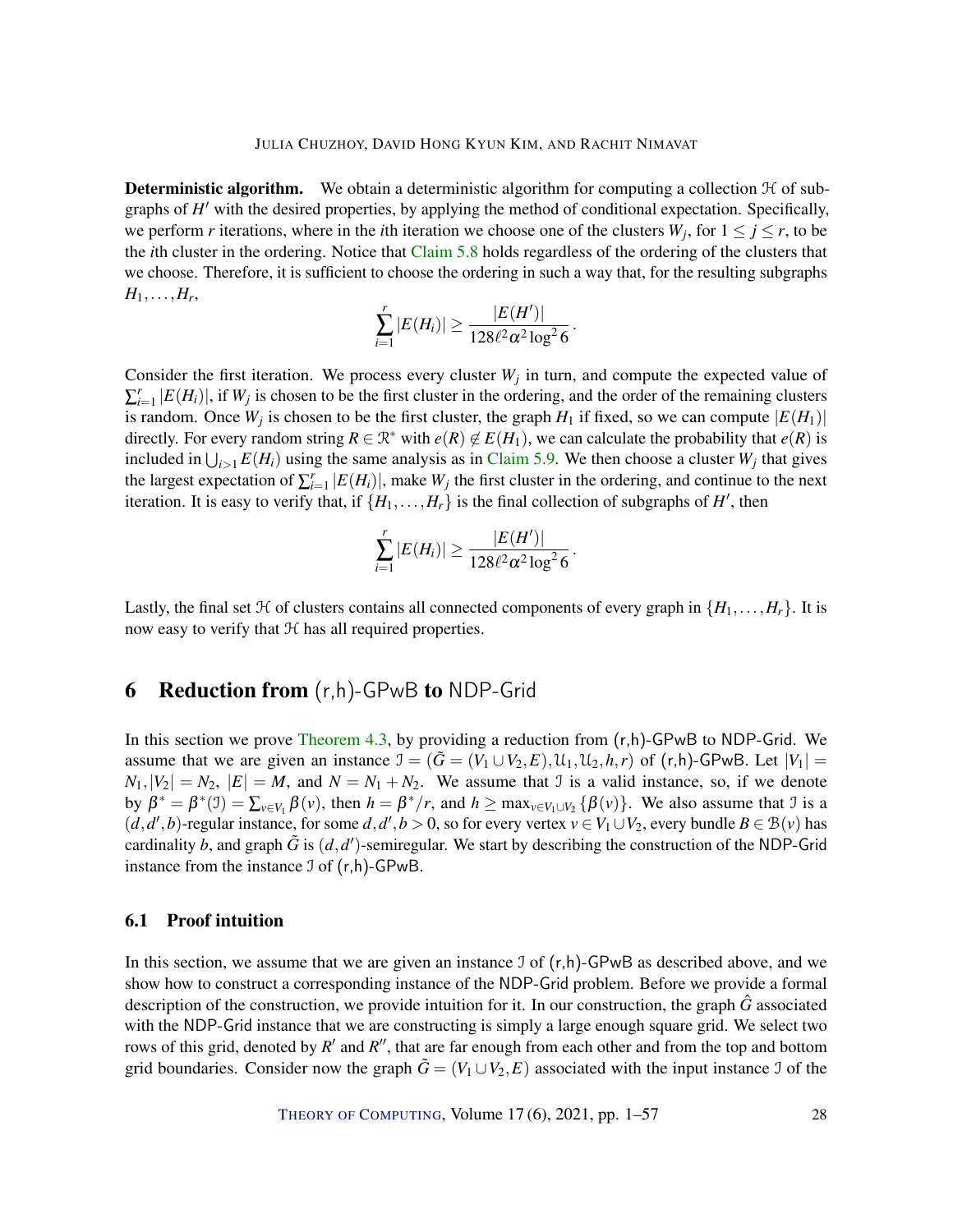$(r,h)$ -GPwB problem. We will associate, with every vertex  $v_i \in V_1$ , a contiguous subpath  $K_i$  of the row  $R'$ , that we call a *block representing*  $v_i$ , such that all resulting subpaths  $K_i$  are far from each other, and far from the grid boundaries. Similarly, we associate, with every vertex  $v'_j \in V_2$ , a subpath  $K'_j$  of row  $R''$ , such that all resulting subpaths  $K_j'$  are far from each other and far from the grid boundaries. Intuitively, for every edge  $e = (v_i, v'_j) \in E$  of graph  $\tilde{G}$ , with  $v_i \in V_1$  and  $v'_j \in V_2$ , we would like to create a demand pair  $s(e)$ , *t*(*e*), where  $s(e)$  is a vertex lying on  $K_i$ , and  $t(e)$  is a vertex lying on  $K'_j$ . Let us assume for now that we create these demand pairs in such a way that they do not share source or destination vertices. If we now consider some block  $K_i$  corresponding to some vertex  $v_i \in V_1$ , then we need to designate some of its vertices as the source vertices  $s(e)$  for all edges  $e \in E(\tilde{G})$  that are incident to  $v_i$ . For convenience, denote the set of all edges incident to  $v_i$  in  $\tilde{G}$  by  $\{e_1,\ldots,e_z\}$ . Notice that for each such edge  $e_{z'}$ , its destination vertex  $t(e_z)$  lies in a distinct block  $K'_{j_z}$ . Therefore, the ordering of the destination vertices is fixed, once we fix the ordering of the blocks  $\{K'_j\}_{j=1}^{N_2}$  along the row *R*''. In order to make the routing of these demand pairs easier, it is convenient to place the source vertices  $s(e_1),...,s(e_z)$  on the path  $K_i$  in exactly the same order as the order of their destination vertices on the row  $R''$ . Also, we need to select the spacing between these source vertices carefully: if the sources are too far apart, then it is easy to show that we can always route all demand pairs, regardless of whether the corresponding (r,h)-GPwB instance has a high-value solution or not. On the other hand, if the source vertices are too close to each other, then routing the demand pairs, in the case where (r,h)-GPwB has a perfect solution can be challenging. The placement of the destination vertices in blocks  $K'_j$  is done similarly.

At a high level, if we assume that the resulting NDP-Grid instance has a large solution value, then we can define a large subgraph  $G' \subseteq \tilde{G}$  that can be drawn in the plane with relatively few crossings. Graph  $G'$  will contain all edges  $e \in E(\tilde{G})$ , whose corresponding demand pair is routed by the solution to the NDP-Grid problem instance. It is well known that graphs that can be drawn in the plane with few crossings have balanced cuts of a small value (that is, a partition of the vertices of the graph into two subsets of similar size with only a small number of vertices in each subset that have a neighbor in the other subset). We exploit this in order to iteratively compute balanced cuts in  $G'$ , until we obtain a partition of  $G'$  into  $r$ clusters, thus obtaining a solution to the underlying  $(r,h)$ -GPwB problem. There are two subtleties with this part of the proof. First, we can only ensure that a drawing of  $G'$  with few crossings exists if the distances between the source vertices within each block  $K_i$  are small enough, and the same holds for the destination vertices. Second, we are not guaranteed that the resulting solution to the  $(r,h)$ -GPwB problem obeys the bundle condition: that is, it is possible that several edges that belong to the same bundle are added to the solution. In order to overcome the latter problem, we slightly modify the construction of the NDP-Grid instance, by unifying some source vertices and some destination vertices, so that, whenever two edges lie in the same bundle, their corresponding demand pairs share their source or destination vertex. This ensures that no two edges of the graph  $G'$  induced by the solution to the NDP-Grid problem instance lie in the same bundle, and that the final solution to the  $(r,h)$ -GPwB problem instance is indeed a feasible solution.

Lastly, we show that, if the instance  $\Im$  of  $(r,h)$ -GPwB has a perfect solution, then there is a solution to the NDP-Grid problem that routes a large enough number of demand pairs. Intuitively, given a perfect solution  $((W_1, \ldots, W_r), (E_1, \ldots, E_r))$  to the  $(r, h)$ -GPwB problem instance, we will route a large subset of the demand pairs corresponding to the edges in the sets  $E_1, \ldots, E_r$ . Due to the large distances between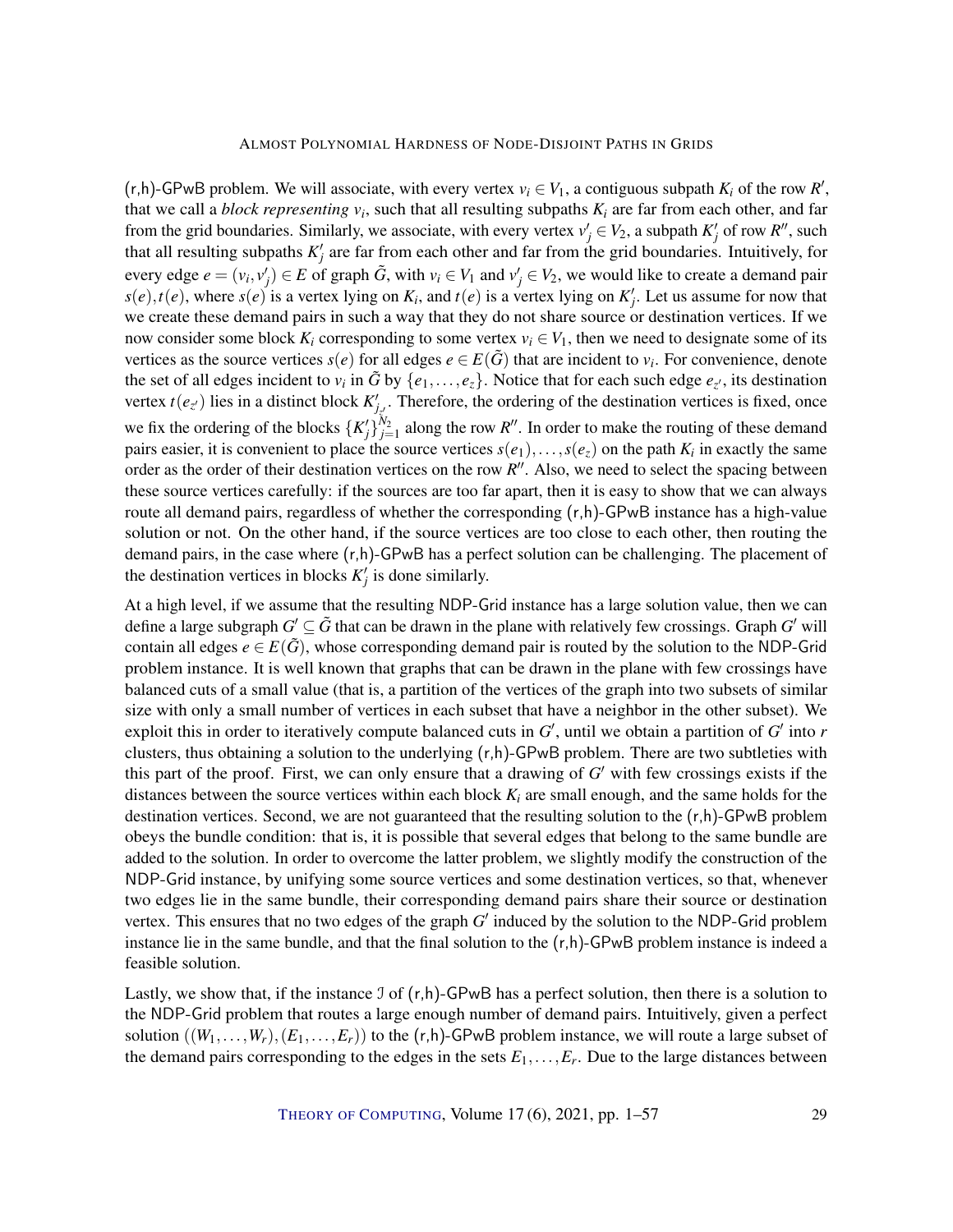the blocks  $\{K_i\}_{i \in V_1}$  and between the blocks  $\{K'_j\}_{v'_j \in V_2}$ , in a sense, we can think about routing *r* different sets of demand pairs (where each set corresponds to the edges in a distinct set  $E_i$ ) independently, and exploit the large distances between the blocks in order to combine these routings together. There are two crucial properties that the routing uses. First, we use the fact that within each block *K<sup>i</sup>* , the source vertices are ordered in the same order as their corresponding destination vertices on row  $R''$ , and the same holds for each block  $K'_j \subseteq R''$ . Second, we exploit a "distance property," that, intuitively (though somewhat imprecisely) says that, if  $\mathcal{M}'$  is the set of the demand pairs that we attempt to route, then for any pair  $(s(e),t(e)),(s(e'),t(e')) \in M'$  of demand pairs, the total number of destination vertices of the pairs in M' lying between  $t(e)$  and  $t(e')$  is at most the distance between  $s(e)$  and  $s(e')$  on row R'. In order to achieve this distance property, we will carefully select an ordering of the blocks  $K'_1, \ldots, K'_{N_2}$  that correspond to the vertices of  $V_2$  along the row *R*<sup>"</sup>. More precisely, we will fix an arbitrary ordering  $\rho$  of the groups in  $\mathcal{U}_1$ , and we will carefully select an ordering  $\rho'$  of the groups in  $\mathcal{U}_2$ . The former will be used in order to select an ordering of the blocks  $K_i$  along the row  $R'$ , while the latter will be used to determine an ordering of the blocks  $K'_j$  along the row  $R''$ .

### <span id="page-29-0"></span>6.2 The construction

We now proceed to describe the reduction formally. We assume for now that we are given some ordering  $\rho$ of the groups in  $\mathcal{U}_1$ , and some ordering  $\rho'$  of the groups in  $\mathcal{U}_2$ ; we show later how to select these orderings. Using the ordering  $\rho$ , we define an ordering  $\sigma$  of the vertices of  $V_1$ , as follows. The vertices that belong to the same group  $U \in \mathcal{U}_1$  are placed consecutively in the ordering  $\sigma$ , in an arbitrary order. The ordering between the groups in  $\mathcal{U}_1$  is the same as their ordering in  $\rho$ . We assume that  $V_1 = \{v_1, v_2, \dots, v_{N_1}\}\,$ , where the vertices are indexed according to their order in  $\sigma$ . We then define an ordering  $\sigma'$  of the vertices of  $V_2$ in exactly the same manner, using the ordering  $\rho'$  of  $\mathfrak{U}_2$ . We assume that  $V_2 = \{v'_1, v'_2, \dots, v'_{N_2}\}\,$ , where the vertices are indexed according to their ordering in  $\sigma'$ .

Consider some vertex  $v \in V_1$ . Recall that  $\mathcal{B}(v)$  denotes the partition of the edges incident to *v* in  $\tilde{G}$  into bundles, where every bundle is a non-empty subsets of edges, and that  $\beta(v) = |\mathcal{B}(v)|$ . Recall also that, since graph  $\tilde{G}$  is  $(d, d')$ -semiregular,  $d \leq d_{\tilde{G}}(v) < 2d$ . Moreover, since every bundle has cardinality *b*, we get that for every vertex  $v \in V_1$ :

<span id="page-29-1"></span>
$$
d/b \le \beta(v) < 2d/b. \tag{6.1}
$$

Recall also that, since instance J is valid,  $\sum_{v \in V_1} \beta(v) = \beta^*(\mathcal{I}) = hr$ . As every bundle contains exactly *b* edges, we get that:

<span id="page-29-2"></span>
$$
|E(\tilde{G})| = \sum_{v \in V_1} d(v) = \sum_{v \in V_1} \beta(v) \cdot b = hrb.
$$
 (6.2)

Consider again some vertex  $v \in V_1$ . Recall that each bundle  $B \in \mathcal{B}(v)$  corresponds to a single group  $U(B) \in U_2$ , and contains all edges that connect *v* to the vertices of  $U(B)$ . For every bundle  $B \in \mathcal{B}(v)$ , we say that the corresponding group  $U(B) \in \mathcal{U}_2$  *covers v*.

The ordering  $\rho'$  of the groups in  $\mathcal{U}_2$  naturally induces an ordering of the bundles in  $\mathcal{B}(v)$ , where *B* appears before *B'* in the ordering iff  $U(B)$  appears before  $U(B')$  in  $\rho'$ . We denote

$$
\mathcal{B}(v) = \left\{ B_1(v), B_2(v), \ldots, B_{\beta(v)}(v) \right\},\,
$$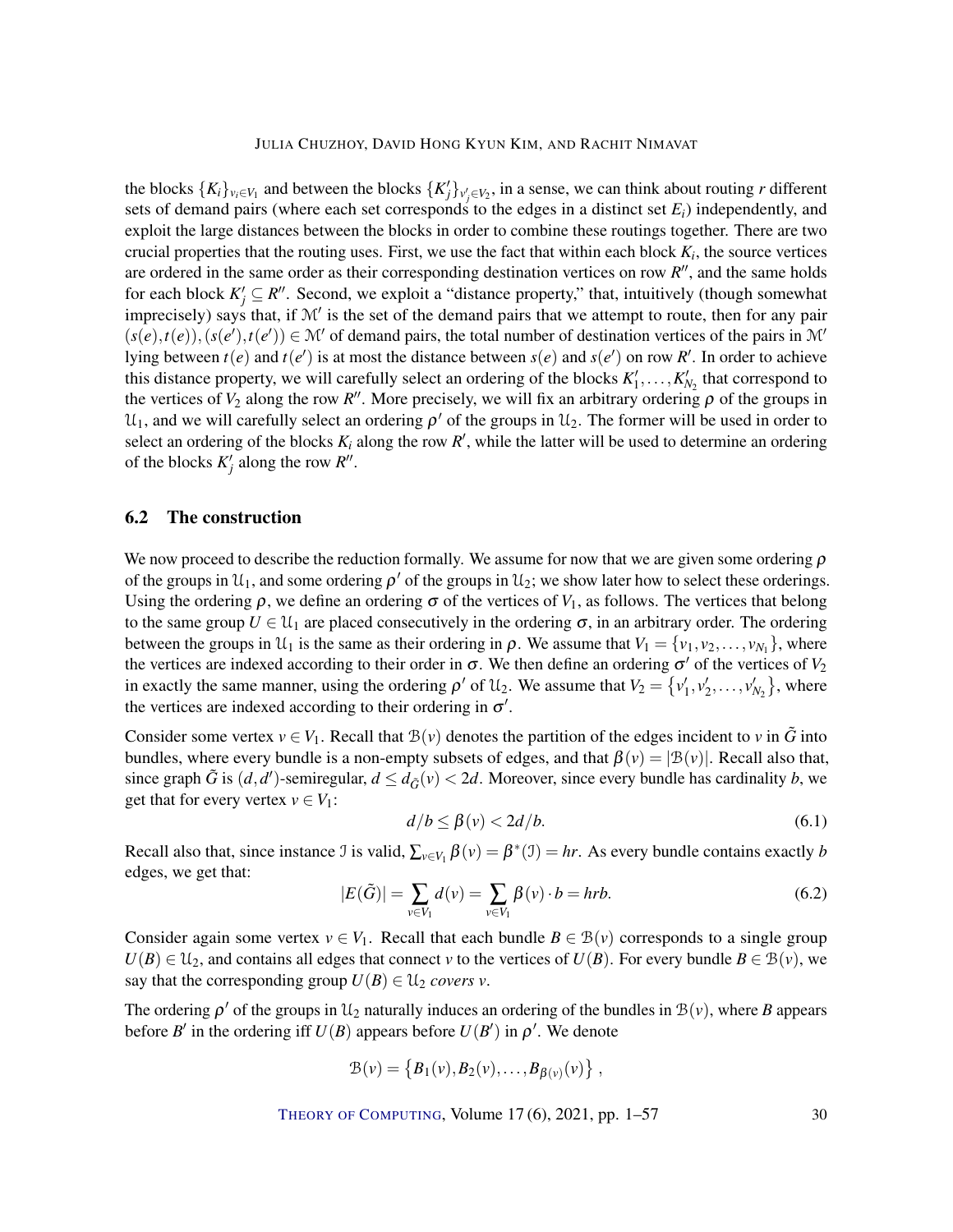where the bundles are indexed according to this ordering.

Similarly, for a vertex  $v' \in V_2$ , every bundle  $B \in B(v')$  corresponds to a group  $U(B) \in \mathcal{U}_1$ , and contains all edges that connect  $v'$  to the vertices of  $U(B)$ . As before, the ordering  $\rho$  of the groups in  $\mathcal{U}_1$  naturally defines an ordering of the bundles in  $B(v')$ . We denote  $B(v') = \{B_1(v'), B_2(v'), \ldots, B_{\beta(v')}(v')\}$ , and we assume that the bundles are indexed according to this ordering.

Lastly, since graph  $\tilde{G}$  is  $(d,d')$ -semiregular, we get that  $|E(\tilde{G})| \ge d'N_2/(4\log N_2) \ge d'N_2/(4\log M)$ . Since every group in  $\mathcal{U}_2$  contains exactly *r* vertices of  $V_2$ , we get that:

<span id="page-30-0"></span>
$$
|\mathcal{U}_2| = \frac{N_2}{r} \le \frac{4|E(\tilde{G})|\log M}{d'r}.
$$
\n(6.3)

We are now ready to define the instance  $\hat{J} = (\hat{G}, \mathcal{M})$  of NDP-Grid, from the input instance  $(\tilde{G} =$  $(V_1, V_2, E), U_1, U_2, h, r)$  of  $(r, h)$ -GPwB. Let  $\lambda = 2048 \cdot [M^2 \cdot \log M]$ . The graph  $\hat{G}$  is simply the  $(\lambda \times \lambda)$ grid, so  $V(\hat{G}) = O(M^4 \log^2 M)$  as required. We now turn to define the set M of the demand pairs. We first define the set  $M$  itself, without specifying the locations of the corresponding vertices in  $\hat{G}$ , and later specify a mapping of all vertices participating in the demand pairs to  $V(\hat{G})$ .

Consider the underlying graph  $\tilde{G} = (V_1, V_2, E)$  of the (r,h)-GPwB problem instance. Initially, for every edge  $e = (u, v) \in E$ , with  $u \in V_1, v \in V_2$ , we define a demand pair  $(s(e), t(e))$  representing *e*, and add it to M, so that the vertices participating in the demand pairs are all distinct. Next, we process the vertices *v* ∈ *V*<sub>1</sub> ∪ *V*<sub>2</sub> one-by-one. Consider first some vertex *v* ∈ *V*<sub>1</sub>, and some bundle *B* ∈ *B*(*v*). Assume that  $B = \{e_1, \ldots, e_z\}$ . Recall that for each  $1 \leq i \leq z$ , set M currently contains a demand pair  $(s(e_i), t(e_i))$ representing  $e_i$ . We unify all vertices  $s(e_1), \ldots, s(e_z)$  into a single vertex  $s_B$ . We then replace the demand pairs  $(s(e_1), t(e_1)), \ldots, (s(e_{\overline{z}}), t(e_{\overline{z}}))$  with the demand pairs  $(s_B, t(e_1)), \ldots, (s_B, t(e_{\overline{z}}))$ . Once we finish processing all vertices in  $V_1$ , we perform the same procedure for every vertex of  $V_2$ : given a vertex  $v' \in V_2$ , for every bundle  $B' \in B(v')$ , we unify all destination vertices  $t(e)$  with  $e \in B'$  into a single destination vertex, that we denote by  $t_{B}$ , and we update M accordingly. This completes the definition of the set M of the demand pairs.

Observe that each edge of  $e \in E$  still corresponds to a unique demand pair in M, that we will denote by  $(s_{B(e)}, t_{B'(e)})$ , where  $B(e)$  and  $B'(e)$  are the two corresponding bundles containing *e*. Given a subset  $E' \subseteq E$ of edges of  $\tilde{G}$ , we denote by  $\mathcal{M}(E') = \{(s_{B(e)}, t_{B'(e)}) \mid e \in E'\}$  the set of all demand pairs corresponding to the edges of  $E'$ .

In order to complete the reduction, we need to show a mapping of all source and all destination vertices of M to the vertices of  $\hat{G}$ . Let  $R'$  and  $R''$  be two rows of the grid  $\hat{G}$ , lying at a distance at least  $\lambda/4$  from each other and from the top and the bottom boundaries of the grid, with  $R'$  lying above  $R''$ . We will map all vertices of  $S(\mathcal{M})$  to  $R'$ , and all vertices of  $T(\mathcal{M})$  to  $R''$ , as follows.

**Locations of the sources.** Let  $K_1, K_2, \ldots, K_{N_1}$  be a collection of  $N_1$  disjoint subpaths of  $R'$ , where each subpath contains  $1024 \cdot [h \cdot \log M]$  vertices; the subpaths are indexed according to their left-to-right ordering on *R'*, and every consecutive pair of the paths is separated by at least 10*M* vertices from each other and from the left and the right boundaries of  $\hat{G}$ . Observe that the width  $\lambda$  of the grid is large enough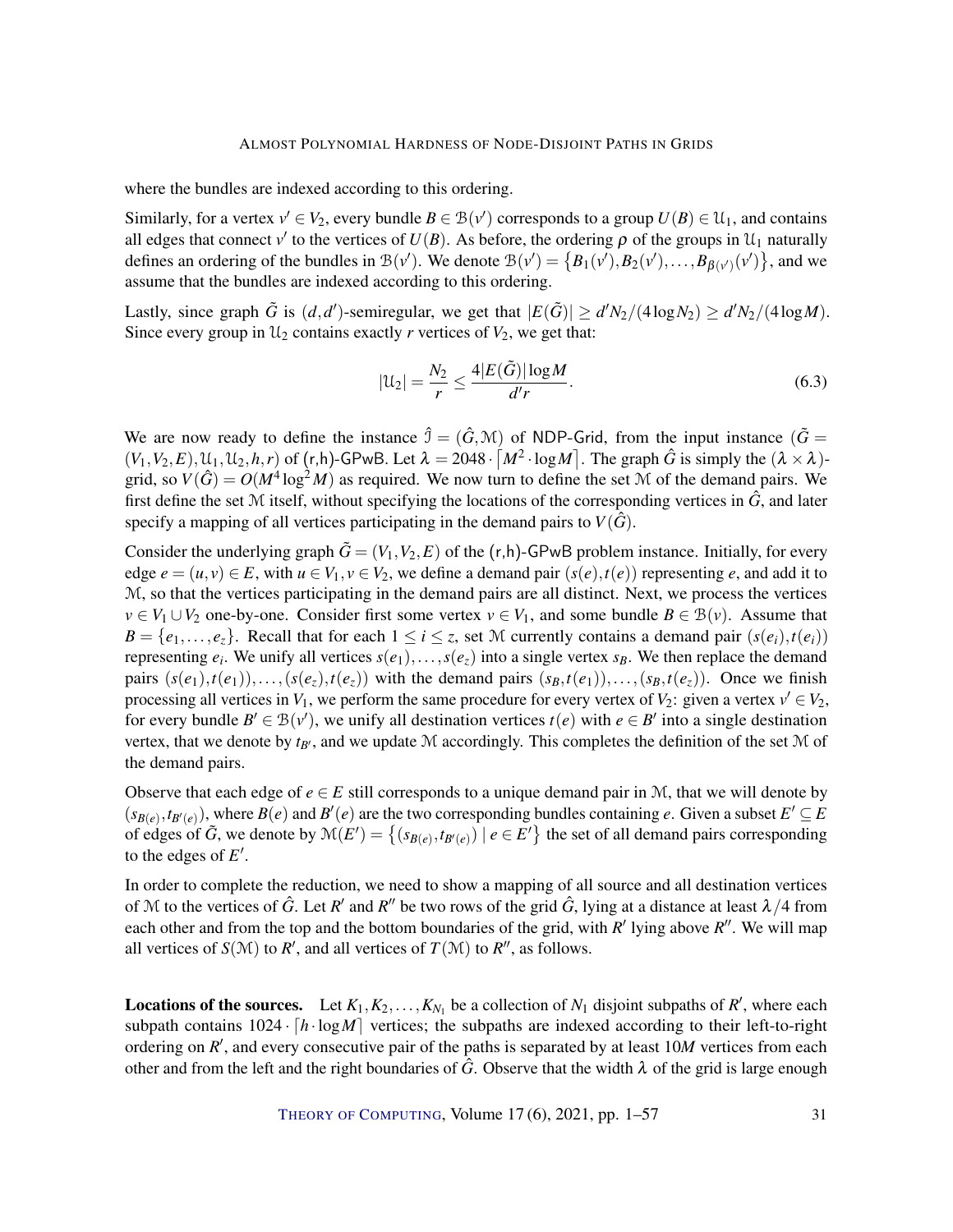to allow this, as  $h \leq M$  must hold. For all  $1 \leq i \leq N_1$ , we call  $K_i$  the *block representing the vertex*  $v_i \in V_1$ . We now fix some  $1 \le i \le N_1$  and consider the block  $K_i$  representing the vertex  $v_i$ . We map the source vertices  $s_{B_1(v_i)}, s_{B_2(v_i)}, \ldots, s_{B_{\beta(v_i)}(v_i)}$  to vertices of  $K_i$ , so that they appear on  $K_i$  in this order, and every consecutive pair of sources is separated by exactly  $512 \cdot [h \cdot \log M/\beta(v_i)]$  vertices.

**Locations of the destinations.** Similarly, we let  $K'_1, K'_2, \ldots, K'_{N_2}$  be a collection of  $N_2$  disjoint subpaths of  $R''$ , each of which contains  $1024 \cdot [h \cdot \log M]$  vertices, so that the subpaths are indexed according to their left-to-right ordering on  $R''$ , and every consecutive pair of the paths is separated by at least 10*M* vertices from each other and from the left and the right boundaries of  $\hat{G}$ . We call  $K_i'$  the *block representing the vertex*  $v'_i \in V_2$ . We now fix some  $1 \le i \le N_2$  and consider the block  $K'_i$  representing the vertex  $v'_i$ . We map the destination vertices

$$
t_{B_1(v'_i)}, t_{B_2(v'_i)}, \ldots, t_{B_{\beta(v'_i)}(v'_i)}
$$

to vertices of  $K_i'$ , so that they appear on  $K_i'$  in this order, and every consecutive pair of destinations is separated by exactly  $512 \cdot [h \cdot \log M/\beta(v_i')]$  vertices.

This concludes the definition of the instance  $\hat{\mathcal{I}} = (\hat{G}, \mathcal{M})$  of NDP-Grid, except for the procedure for selecting the orderings  $\rho$  and  $\rho'$  of the groups in  $\mathcal{U}_1$  and  $\mathcal{U}_2$ , respectively. The following immediate observation will be useful to us.

<span id="page-31-0"></span>**Observation 6.1.** Consider a vertex  $v_j \in V_1$ , and let  $\mathcal{N}_j \subseteq \mathcal{M}$  be any subset of demand pairs, whose sources are all distinct and lie on  $K_j$ . Assume that  $\mathcal{N}_j = \{(s_1,t_1), \ldots, (s_y,t_y)\}$ , where the demand pairs are indexed according to the left-to-right ordering of their source vertices on *K<sup>j</sup>* . Then *t*1,...,*t<sup>y</sup>* appear in this left-to-right order on  $R''$ .

**Choosing the orderings of the groups.** We now show an algorithm for selecting the ordering  $\rho$  of  $\mathcal{U}_1$ and  $\rho'$  of  $\mathfrak{U}_2$  that are used in the reduction. We let  $\rho$  be an arbitrary ordering of the groups in  $\mathfrak{U}_1$ . Before we describe an algorithm for computing the ordering  $\rho'$  of  $\mathfrak{U}_2$ , we first define the properties that we need from it.

Assume that we are given some ordering  $\rho'$  over the groups in  $\mathcal{U}_2$ . Consider first some vertex  $v_i \in V_1$ , and recall that we have denoted its bundles by  $B_1(v_i), \ldots, B_{\beta(v_i)}$ . Recall that every bundle  $B_j(v_i)$  contains all edges connecting  $v_i$  to a single group of  $\mathcal{U}_2$ , that we denote, for convenience, by  $U_j^i$ . We assume that the bundles are indexed so that  $U_1^i, \ldots, U_{\beta_i(v_i)}^i$  appear in  $\rho'$  in this order. Recall that, from [Equation](#page-29-1) [\(6.1\)](#page-29-1),  $d/b \leq \beta(v_i) < 2d/b$ . Intuitively, we will only focus on the first  $\lceil d/(2b) \rceil$  bundles of  $v_i$ , and we will never attempt to route demand pairs that correspond to the remaining bundles. We say that vertex *v<sup>i</sup>* is *happy* with the ordering  $\rho'$  of  $\mathfrak{U}_2$ , if, for all  $1 \leq j < \lceil d/(2b) \rceil$ , the total number of groups that appear strictly between  $U_j^i$  and  $U_j^{i+1}$  in  $\rho'$  is at most

$$
O\left(\frac{|\mathfrak{U}_2|b\log^2 M}{d}\right)
$$

(notice that the indexing of the bundles  $B_j(v_i)$  and of the corresponding groups  $U_j^i$  depends on  $\rho'$ ). We say that ordering  $\rho'$  is *good* if every vertex  $v_i \in V_1$  is happy with this ordering. Intuitively, choosing an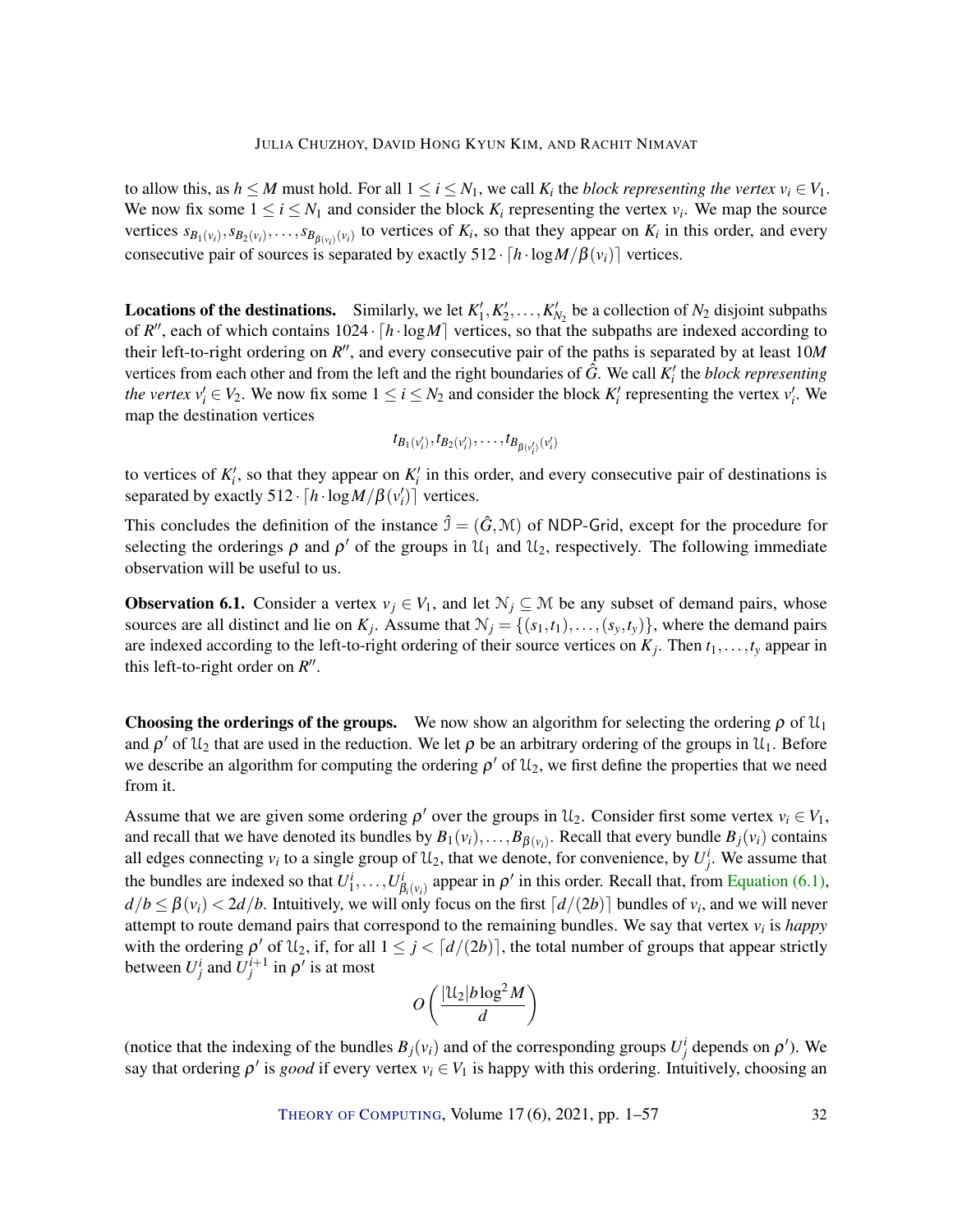ordering  $\rho'$  that is good will ensure that the distance property mentioned above holds, which will allow us to route a large set of the demand pairs in the case where there is a perfect solution to the (r,h)-GPwB instance. We now show that we can compute such an ordering  $\rho'$  efficiently.

**Lemma 6.2.** *There is an algorithm whose running time is polynomial in*  $|V(\tilde{G})|$ *, that computes a good ordering*  $\rho'$  *of*  $\mathfrak{U}_2$ *.* 

*Proof.* The algorithm will compute a partition  $\mathcal{U}^1, \mathcal{U}^2, \ldots, \mathcal{U}^q$  of  $\mathcal{U}_2$  into subsets, each of which has cardinality  $O\left(\frac{|\mathcal{U}_2|b\log^2 M}{d}\right)$  $\frac{\log^2 M}{d}$ ). In the final ordering  $\rho'$ , groups of  $\mathcal{U}_2$  that lie within a single set  $\mathcal{U}^i$  are placed consecutively, in an arbitrary order, while groups lying in different sets are ordered according to the ordering  $\mathcal{U}^1, \mathcal{U}^2, \ldots, \mathcal{U}^q$  of these sets.

The algorithm consists of a number of iterations, where in the *i*th iteration we compute the subset  $\mathcal{U}^i \subseteq \mathcal{U}_2$ of groups. We now describe a single iteration. Recall that for every vertex  $v \in V_1$ , we have defined a collection of groups that cover *v*—these are all groups  $U \in \mathcal{U}_2$  such that there is a bundle  $B \in \mathcal{B}(v)$ , connecting *v* to vertices of *U*. The total number of groups that cover *v* is  $\beta(v) \ge d/b$  from Equation [6.1.](#page-29-1) We say that vertex *v* is *active* in iteration *i* if the number of groups that cover *u* and belong to  $\mathcal{U}^1 \cup \cdots \cup \mathcal{U}^{i-1}$  is less than  $\lceil d/(2b) \rceil$ . Let  $\mathcal{U}' = \mathcal{U}_2 \setminus (\mathcal{U}^1 \cup \cdots \cup \mathcal{U}^{i-1})$ , and let  $V' \subseteq V_1$  be the set of all vertices that are active in iteration *i*. Recall that by the definition of active vertices, for each  $v \in V'$ , there are at least  $d/(2b)$  groups in  $\mathcal{U}'$  that cover *v*. We next show that we can efficiently compute a subset  $\mathcal{U}^i \subseteq \mathcal{U}_2$  of  $O\left(\frac{|\mathcal{U}_2| b \log^2 M}{d}\right)$  $\frac{\log^2 M}{d}$  groups, such that for every active vertex  $v \in \mathcal{U}'$ , at least one group in  $\mathcal{U}^i$  covers *v*. Note that, if we manage to select the groups  $\mathcal{U}^1, \mathcal{U}^2, \dots, \mathcal{U}^q$  with this property, such that  $\bigcup_i \mathcal{U}^i = \mathcal{U}_2$ , then it is immediate to verify that the resulting ordering  $\rho'$  of  $\mathfrak{U}_2$  is a good ordering. This is since, for every vertex  $v \in V_1$ , if *v* was active for *i* iterations, then  $\mathcal{U}^1 \cup \cdots \cup \mathcal{U}^i$  contain at least  $\lceil d/(2b) \rceil$  groups that cover *v*, and every set  $\mathcal{U}^{i'}$  for  $1 \leq i' \leq i$  contains at least one such group. The following claim will then complete the proof of the lemma.

<span id="page-32-1"></span>**Claim 6.3.** There is an efficient algorithm, that, given an integer  $i > 0$ , collections  $\mathcal{U}^1, \ldots, \mathcal{U}^{i-1}$  of subsets *of*  $\mathfrak{U}_2$ , and the set  $V' \subseteq V_1$  of vertices that are active in iteration i, such that  $V' \neq \emptyset$ , computes a collection  $\mathcal{U}^i \subseteq \mathcal{U}_2 \setminus (\mathcal{U}^1 \cup \cdots \cup \mathcal{U}^{i-1})$  of  $O\left(\frac{|\mathcal{U}_2| b \log M}{d}\right)$  $\left(\frac{d\log M}{d}\right)$  groups, such that for every active vertex  $v\in \mathcal{U}'$ , at least one *group in* U *i covers v.*

*Proof.* For convenience, we denote  $\mathcal{U}' = \mathcal{U}_2 \setminus (\mathcal{U}^1 \cup \cdots \cup \mathcal{U}^{i-1})$ . The algorithm exploits the Set Cover problem. In this problem, we are given as input a collection  $\{1, \ldots, n\}$  of elements, and a collection  $S = \{S_1, \ldots, S_m\}$  of subsets of elements, so for all  $1 \le j \le m$ ,  $S_j \subseteq \{1, \ldots, m\}$ . The goal is to compute a minimum cardinality collection  $S' \subseteq S$  of subsets, such that every element in  $\{1,\ldots,n\}$  belongs to at least one subset in S'. We use the following observation, whose proof appears in the Appendix.<sup>4</sup>

<span id="page-32-0"></span>Observation 6.4. There is an efficient algorithm, that, given an instance of the Set Cover problem with *n* elements and *m* sets, such that every element belongs to at least  $m/t$  sets, computes a solution containing at most  $O(t \log n)$  sets.

<sup>&</sup>lt;sup>4</sup>This proof was suggested to us by one of the reviewers of the paper. A previous version of the paper contained a slightly weaker proof.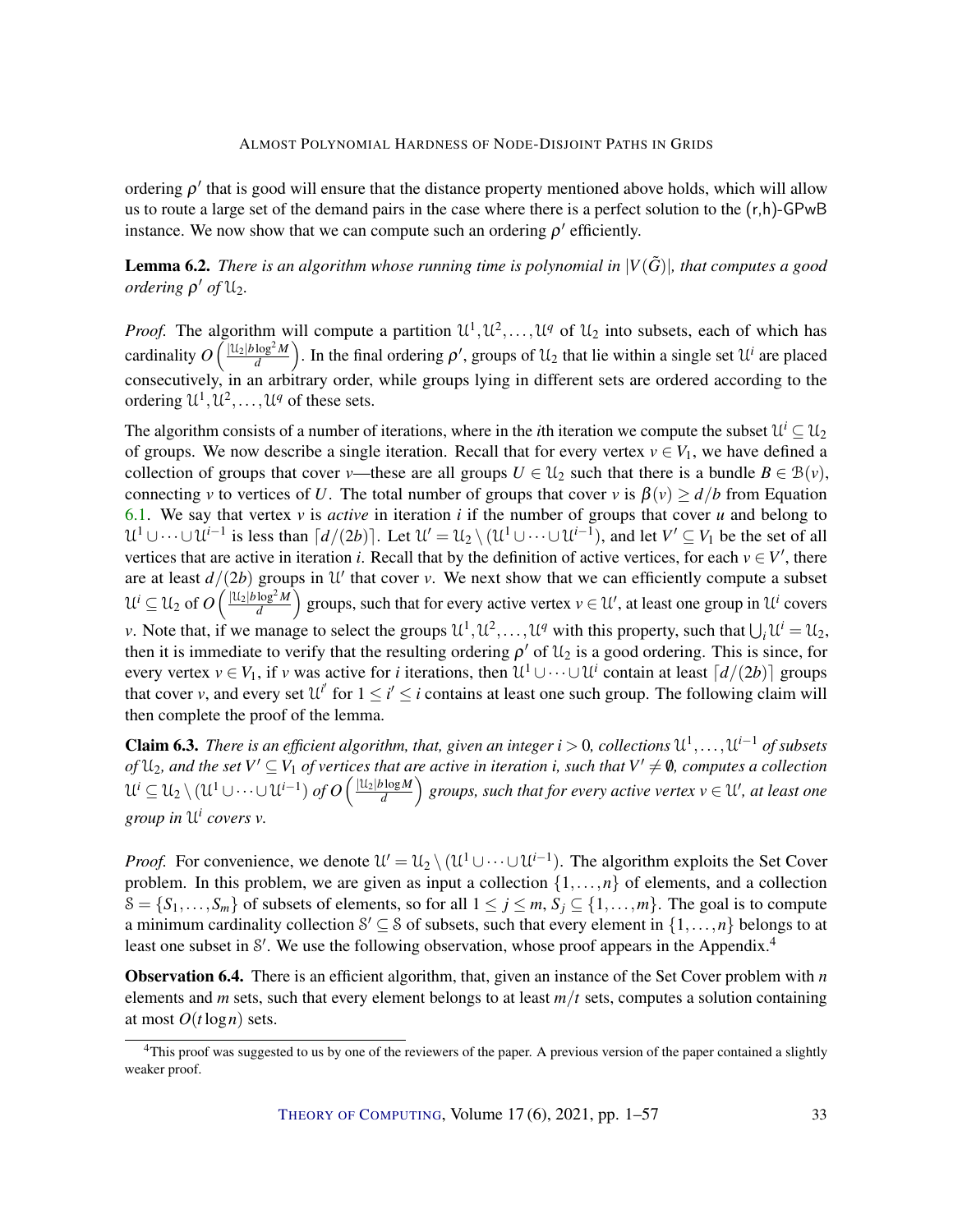In order to complete the proof of [Claim](#page-32-1) [6.3,](#page-32-1) we set up an instance of the Set Cover problem, where every group in  $\mathcal{U}'$  represents a set, every vertex in  $V'$  is an element, and element  $v \in V'$  belongs to a set  $S_U$ representing a group  $U \in \mathcal{U}'$  if and only if *U* covers *v*. Recall that we are guaranteed that every element belongs to at least  $d/(2b)$  sets. Setting  $t = |\mathcal{U}'| \cdot (2b)/d$ , and using the algorithm from [Observation](#page-32-0) [6.4,](#page-32-0) we obtain a solution to the resulting instance of the Set Cover problem of value

$$
O\left(\frac{|\mathcal{U}_2|b\log N_1}{d}\right) \leq O\left(\frac{|\mathcal{U}_2|b\log M}{d}\right),
$$

which immediately defines the desired set  $\mathcal{U}^i \subseteq \mathcal{U}'$  of groups.

Our algorithm employs [Claim](#page-32-1) [6.3](#page-32-1) to construct the sets  $\mathcal{U}^1, \mathcal{U}^2, \dots$  of groups, until the set V' of vertices that are active becomes empty. Each subsequent set  $\mathcal{U}^i$  then contains an arbitrary subset of  $O\left(\frac{|\mathcal{U}_2| b \log M}{d}\right)$  $\frac{\partial \log M}{d}$ groups of  $\mathcal{U}_2 \setminus (\mathcal{U}^1 \cup \dots \cup \mathcal{U}^{i-1}).$  $\Box$ 

This concludes the description of the reduction from  $(r,h)$ -GPwB to NDP-Grid. In order to complete the proof of [Theorem](#page-17-1) [4.3,](#page-17-1) it is now enough to prove the following two theorems, which is done in the next two subsections.

<span id="page-33-1"></span>**Theorem 6.5.** Let  $\mathfrak{I} = (\tilde{G} = (V_1, V_2, E), \mathfrak{U}_1, \mathfrak{U}_2, h, r)$  be a valid and  $(d, d', b)$ -regular instance of  $(\mathsf{r}, \mathsf{h})$ -GPwB *such that* I has a perfect solution. Then there is a solution to instance  $\hat{J}$  of NDP-Grid, routing  $\Omega(\beta^*(\mathfrak{I})/\log^2 M)$  demand pairs via a set of spaced-out paths.

<span id="page-33-2"></span>**Theorem 6.6.** *There is an efficient algorithm, that, given a valid and*  $(d, d', b)$ *-regular instance*  $\mathcal{I} =$  $(\tilde{G} = (V_1, V_2, E), \mathcal{U}_1, \mathcal{U}_2, h, r)$  of the  $(r, h)$ -GPwB problem with  $|E| = M$ , the corresponding instance  $\hat{\mathcal{I}}$  of NDP-Grid*, and a solution* P ∗ *to* ˆI*, computes a solution to the* (r,h)-GPwB *instance* I *of value at least*  $\Omega(|\mathcal{P}^*|/\log^3 M).$ 

### <span id="page-33-0"></span>6.3 From partitioning to routing: proof of [Theorem](#page-33-1) [6.5](#page-33-1)

The goal of this subsection is to prove [Theorem](#page-33-1) [6.5.](#page-33-1)

Let  $((W_1, \ldots, W_r), (E_1, \ldots, E_r))$  be a perfect solution to instance J of  $(r,h)$ -GPwB. Recall that by the definition of a perfect solution, for each group  $U \in \mathcal{U}_1 \cup \mathcal{U}_2$ , every set  $W_i$  contains exactly one vertex of *U*, and moreover, for each  $1 \le i \le r$ ,  $|E_i| = h = \beta^*(\mathcal{I})/r$ .

We let  $E^0 = \bigcup_{i=1}^r E_i$ , so  $|E^0| = \beta^*(\mathfrak{I}) = hr$ . Let  $\mathfrak{M}^0 \subseteq \mathfrak{M}$  be the set of all demand pairs corresponding to the edges of  $E^0$ . Note that we are guaranteed that no two demand pairs in  $\mathcal{M}^0$  share a source or a destination, since no two edges of *E* <sup>0</sup> belong to the same bundle. We now define a slightly smaller subset  $E^1 \subseteq E^0$  of edges, and a corresponding set  $\mathcal{M}^1 \subseteq \mathcal{M}^0$  of demand pairs. Since the value of the solution  $((W_1,\ldots,W_r),(E_1,\ldots,E_r))$  of the  $(r,h)$ -GPwB problem instance is  $hr = \beta^*(\mathcal{I}) = \sum_{v \in V_1} \beta(v)$ , for every vertex  $v \in V_1$ , there are exactly  $\beta(v)$  edges in  $E^0$ —one edge from each bundle  $B \in \mathcal{B}(v)$ . Recall that the total number of such bundles is  $\beta(v) < 2d/b$  from [Equation](#page-29-1) [\(6.1\)](#page-29-1). Recall that every bundle  $B \in \mathcal{B}(v)$ 

 $\Box$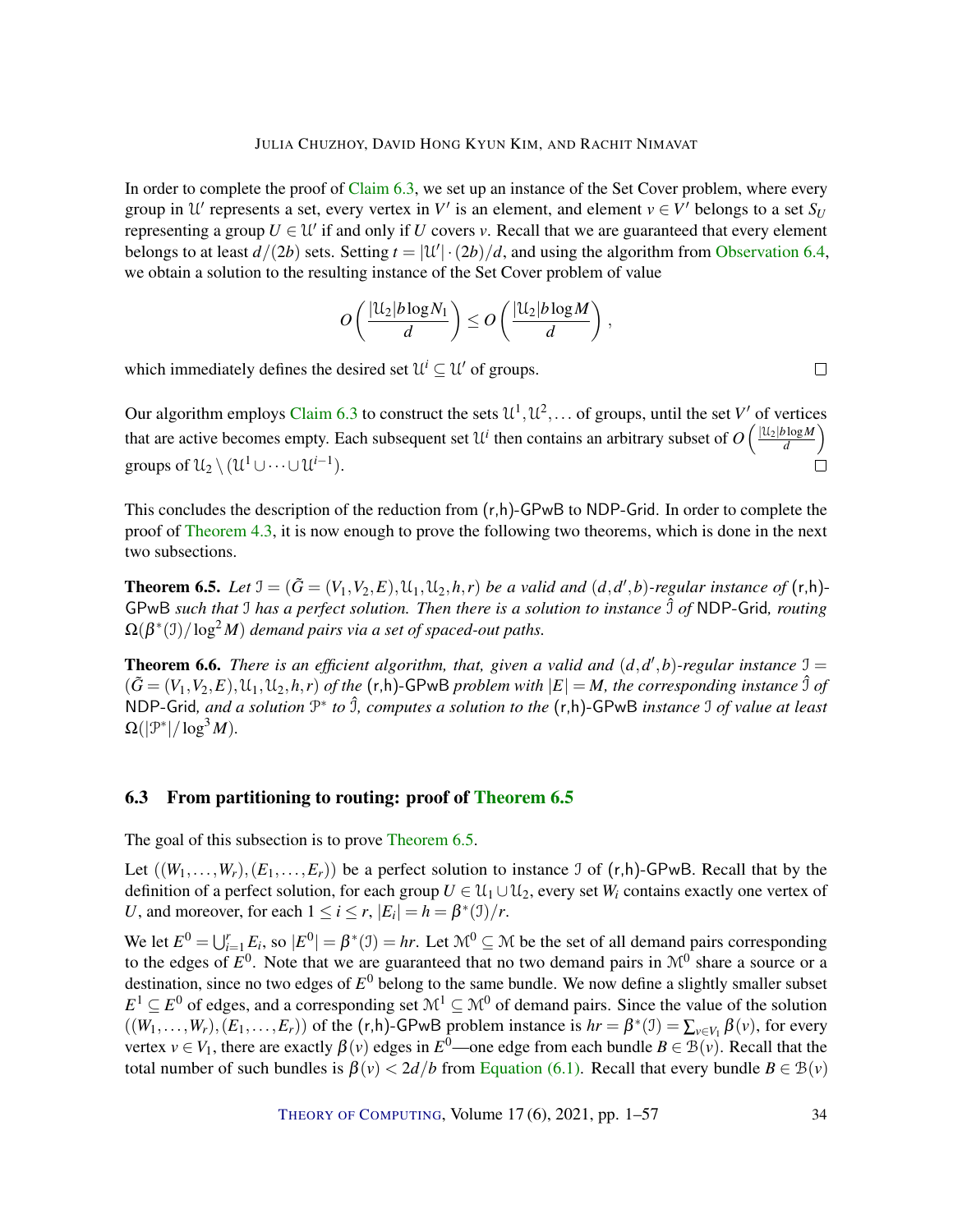corresponds to a distinct group  $U(B) \in \mathcal{U}_2$ , that covers *v*. Moreover, we have used the ordering  $\rho'$  of the groups in  $\mathcal{U}_2$  in order to define an ordering of the bundles in  $\mathcal{B}(v)$ . Let  $\{e_1^i, \ldots, e_{\beta(v_i)}^i\}$  be the set of all edges of  $E^0$  that are incident to vertex  $v_i$ . We assume that these edges are indexed according to the ordering of their corresponding bundles. We discard all but the first  $\lceil d/(2b) \rceil$  edges from this set. We then denote by  $E^1 \subseteq E^0$  the resulting set of edges, obtained after processing every vertex in  $V_1$ . It is easy to verify that  $|E^1| = \Omega(|E^0|).$  We let  $\mathcal{M}^1 \subseteq \mathcal{M}^0$  be the set of all demand pairs corresponding to the edges of  $E^1$ .

Assume now that we are given any subset  $\mathcal{M}' \subseteq \mathcal{M}^1$  of demand pairs. We define an ordering  $\eta(\mathcal{M}')$ of the demand pairs in M', by exploiting the perfect solution  $((W_1, \ldots, W_r), (E_1, \ldots, E_r))$  to instance I of  $(r,h)$ -GPwB, as follows. Recall that every demand pair  $(s,t) \in M<sup>1</sup>$  corresponds to some edge  $e \in E_1 \cup \cdots \cup E_r$ , that we denote by  $e(s,t)$ . First, we partition the demand pairs in M' into subsets  $\mathcal{M}'_1,\ldots,\mathcal{M}'_r$ , as follows: demand pair  $(s,t) \in \mathcal{M}'$  is added to subset  $\mathcal{M}'_i$  iff the corresponding edge  $e(s,t)$ lies in  $E_i$ . The demand pairs that lie in different sets  $\mathcal{M}'_1, \ldots, \mathcal{M}'_r$  are then ordered according to the natural order of these sets. Consider now some set  $\mathcal{M}'_i$  of demand pairs. We order the demand pairs in  $\mathcal{M}'_i$ according to the left-to-right order of their destination vertices on row  $R''$ . Let  $\eta(\mathcal{M}')$  be the resulting ordering of the demand pairs in  $M'$ . Next, we define a property of a subset of the demand pairs, called a *distance property.* We later show that, if we are given a subset  $\mathcal{M}' \subseteq \mathcal{M}^1$  of demand pairs that has the distance property, then all demand pairs in  $\mathcal{M}'$  can be routed via spaced-out paths. We also show that there is a large subset  $\mathcal{M}' \subseteq \mathcal{M}^1$  of the demand pairs that has the the distance property.

We now proceed to define a distance property. We assume that we are given a set  $\mathcal{M}' \subset \mathcal{M}^1$  of demand pairs, and consider the corresponding ordering  $\eta = \eta(\mathcal{M}')$  of these demand pairs. We denote  $\mathcal{M}' =$  $\{(s_1,t_1),\ldots,(s_{|\mathcal{M}'|},t_{|\mathcal{M}'|})\}$ , where the demand pairs are indexed according to their ordering in  $\eta$ . Notice that this ordering is not necessarily the same as the ordering of the set  $S(\mathcal{M}')$  of source vertices on row  $R'$ , or the ordering of the set  $T(\mathcal{M}')$  of the destination vertices on row  $R''$ .

Consider some pair  $s, s' \in S(\mathcal{M}')$  of source vertices, and assume that  $s = s_i$  and  $s' = s_j$ . We denote  $N_{\mathcal{M}'}(s, s') = |i - j| - 1$ —the number of the demand pairs in the ordering  $\eta$ , that lie between  $(s_i, t_i)$  and  $(s_j,t_j)$ .

**Definition 6.7.** Given a set  $\mathcal{M}' \subseteq \mathcal{M}^1$  of demand pairs, we say that two source vertices  $s, s' \in S(\mathcal{M}')$  are *consecutive* with respect to M' if  $s \neq s'$ , and no vertex of  $S(M')$  lies strictly between *s* and *s'* on row *R'*. We say that  $\mathcal{M}'$  has the *distance property* if for every pair  $s, s' \in S(\mathcal{M}')$  of source vertices that are consecutive with respect to  $\mathcal{M}', N_{\mathcal{M}'}(s, s') < d(s, s')/4$  holds, where  $d(s, s')$  is the distance between *s* and *s* 0 in graph *G*ˆ.

In order to complete the proof of [Theorem](#page-33-1) [6.5,](#page-33-1) we proceed in two steps. First, we show that there is a large enough subset  $\mathcal{M}' \subset \mathcal{M}^1$  of demand pairs that has the distance property. Next, we show that any such set  $M'$  of demand pairs can be routed via spaced-out paths.

<span id="page-34-0"></span>**Lemma 6.8.** *There is a subset*  $\mathcal{M}' \subseteq \mathcal{M}^1$  *of demand pairs that has the distance property, and*  $|\mathcal{M}'|$  =  $\Omega(|\mathfrak{M}^1|/\log^2 M) = \Omega(|\mathfrak{M}^0|/\log^2 M).$ 

<span id="page-34-1"></span>**Lemma 6.9.** Assume that  $\mathcal{M}' \subseteq \mathcal{M}^1$  is a subset of demand pairs that has the distance property. Then there is a spaced-out set  $\mathbb P$  of paths routing all pairs of  $\mathbb M'$  in graph  $\hat G.$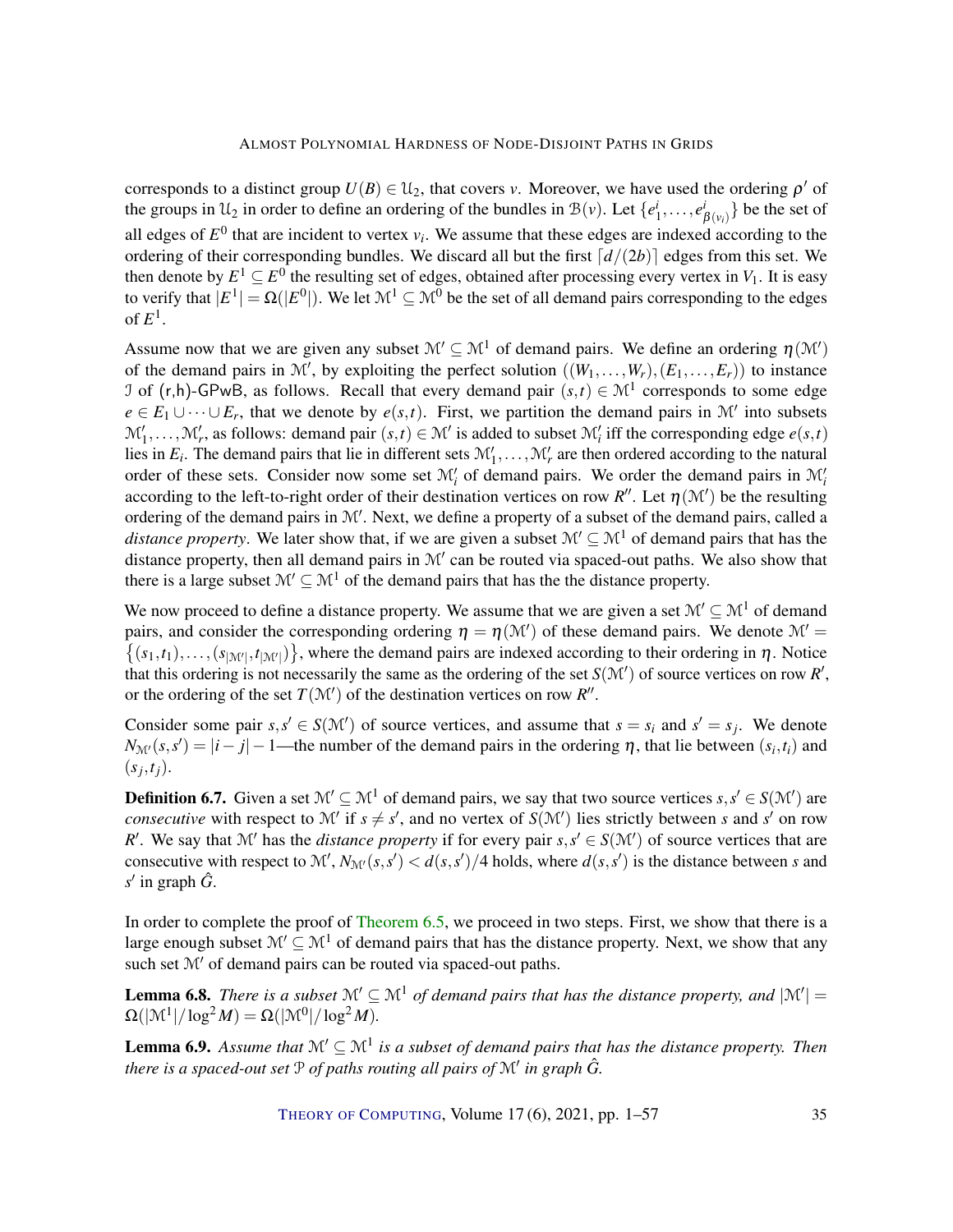The above two lemmas finish the proof of [Theorem](#page-33-1) [6.5,](#page-33-1) since  $|\mathcal{M}^0| = \beta^*(\mathcal{I})$ . We prove these lemmas in the following two subsections.

#### <span id="page-35-0"></span>6.3.1 Proof of [Lemma](#page-34-0) [6.8](#page-34-0)

Let  $\eta^1 = \eta(\mathcal{M}^1)$  be the ordering of the demand pairs in  $\mathcal{M}^1$ . We show that this ordering *almost* has the distance property: if *s*,*s'* are two consecutive sources with respect to  $\mathcal{M}^1$ , then  $N_{\mathcal{M}^1} \le O(d(s, s') \log^2 M)$ holds. We then use a simple procedure in order to select a subset  $\mathcal{M}'\subseteq\mathcal{M}^1$  of  $\Omega(|\mathcal{M}^1|/\log^2 M)$  demand pairs that has the distance property.

Analyzing ordering  $\eta^1$ . Recall that ordering  $\eta^1$  of the demand pairs in  $\mathcal{M}^1$  was defined using the perfect solution  $((W_1, \ldots, W_r), (E_1, \ldots, E_r))$  to instance J of  $(r, h)$ -GPwB. We have partitioned the demand pairs in  $\mathcal{M}^1$  into subsets  $\mathcal{M}_1, \ldots, \mathcal{M}_r$ , by using the partition  $\{E_1, \ldots, E_r\}$  of their corresponding edges. The demand pairs that lie in different sets  $M_1, \ldots, M_r$  are then ordered according to the natural order of these sets, while the demand pairs in each set M*<sup>i</sup>* are ordered according to the left-to-right order of their destination vertices on row  $R''$ . We need the following claim.

<span id="page-35-1"></span>**Claim 6.10.** Let  $s, s' \in S(\mathbb{M}^1)$  be any pair of source vertices that are consecutive with respect to  $\mathbb{M}^1$ . *Then*  $N_{\mathcal{M}^1}(s, s') \leq O(d(s, s') \log^2 M)$ *.* 

*Proof.* First, if *s* and *s*' belong to distinct blocks  $K_i$  on row  $R'$ , then, since the distance between every pair of blocks is at least *M*, while  $|M^1| \leq M$ , the assertion clearly holds. Therefore, we can assume that there is some block  $K_i$ , with  $s, s' \in K_i$ . Recall that block  $K_i$  represents vertex  $v_i \in V_1$ . Assume w.l.o.g. that  $v_i \in W_j$ , in the solution to the  $(r,h)$ -GPwB problem.

Let  $(s,t), (s',t') \in \mathbb{M}^1$  be the demand pairs corresponding to these source vertices; the demand pairs are uniquely defined, since the pairs in  $\mathcal{M}^1$  do not share their source or their destination vertices. Let  $e$  be the edge of  $\tilde{G}$  corresponding to the demand pair  $(s,t)$ , and let  $e'$  be the edge of  $\tilde{G}$  corresponding to the demand pair  $(s', t')$ . Then *e* and *e'* are both incident to the vertex  $v_i$ , and they lie in distinct bundles of  $\mathcal{B}(v_i)$ . Recall that we have used the ordering  $\rho'$  of the groups in  $\mathcal{U}_2$  in order to define an ordering of the bundles in  $\mathcal{B}(v_i)$ , which we used in turn in order to define an ordering  $\{e_i^1, \ldots, e_i^{\beta(v_i)}\}$  $\{a_i^{(v_i)}\}$  of the edges incident to  $v_i$  that belong to  $E^0$ . Only the first  $\lceil d/(2b) \rceil$  of these edges were added to  $E^1$ . Moreover, since the solution to instance I of (r,h)-GPwB that we have considered is perfect, every bundle incident to *v*<sub>*i*</sub> contributed exactly one edge to  $E^0$ . Therefore, if we denote  $e = e_i^z$ , then  $e' = e_i^{z+1}$  (or the other way around; we assume it is the former), and  $z + 1 \leq [d/(2b)]$ . Let  $U \in \mathcal{U}_2$  be the group corresponding to the bundle of *e*; that is, *e* connects  $v_i$  to a vertex of *U*. Let *U'* be defined similarly to edge *e'*. From our definition of a good ordering, there are at most  $O(|\mathfrak{U}_2|b\log^2 M/d)$  groups that lie between  $U$  and  $U'$  in the ordering  $\rho'$ . We will use this fact in order to bound  $N_{\mathcal{M}^1}(s, s')$ , that we denote, for convenience, by  $N(s, s')$ .

Let  $(s'',t'') \in \mathcal{M}^1$  be any demand pair that lies between  $(s,t)$  and  $(s',t')$  in the ordering  $\eta^1$ . Then the edge  $e'' \in E^1$  corresponding to this demand pair must also lie in set  $E_j$  that corresponds to the cluster  $W_j$  in the solution to instance J of  $(r,h)$ -GPwB, and moreover,  $t''$  must lie between  $t$  and  $t'$  on row  $R''$ . If  $t''$  lies in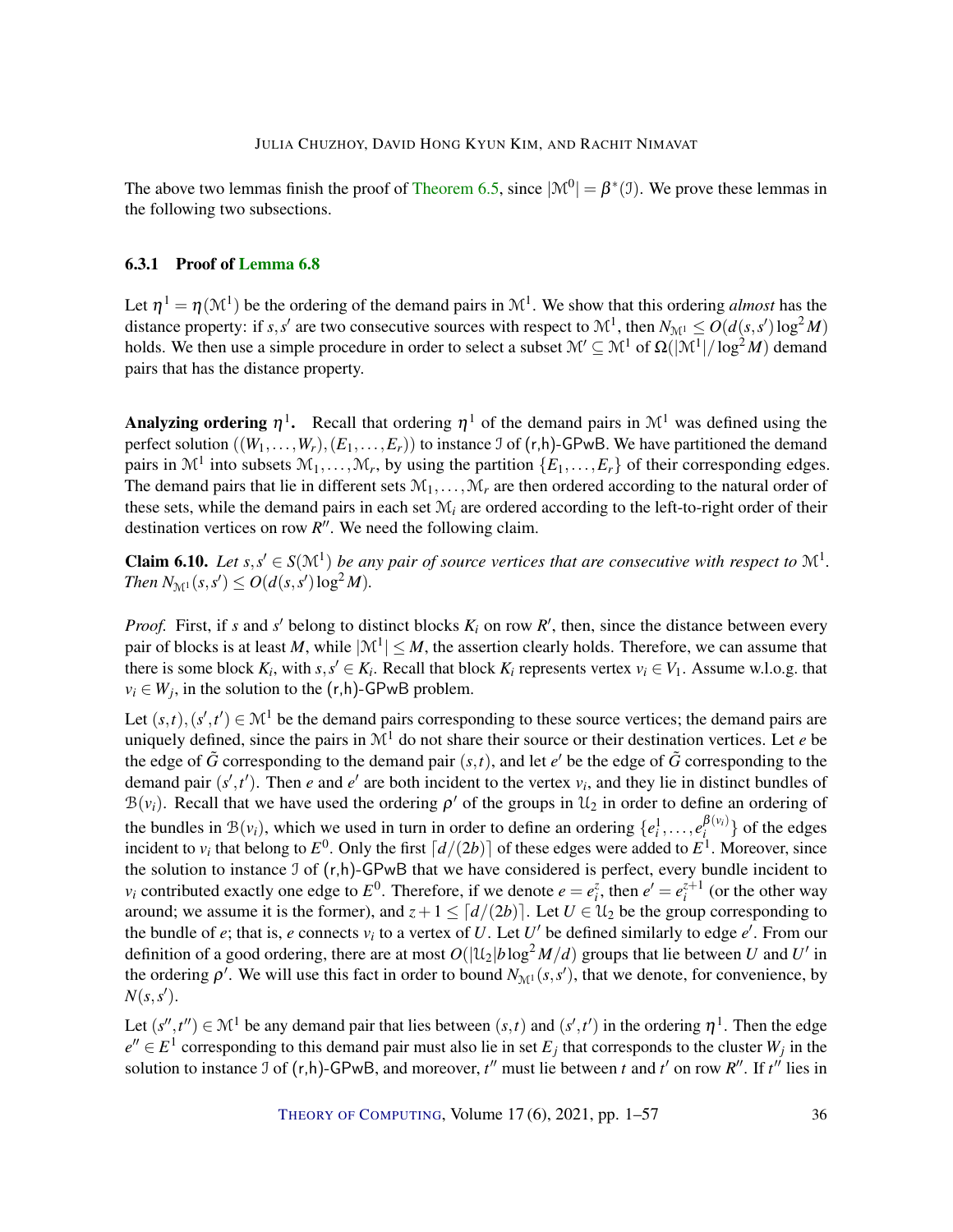some block  $K'_x$ , that represents a vertex  $v'_x \in V_2$ , then the group  $U''$  to which  $v'_x$  belongs must lie between *U* and *U'* in the ordering  $\rho'$ . Recall that, since  $\rho'$  is a good ordering of the groups in  $\mathcal{U}_2$ , there are at most  $O(|\mathcal{U}_2|b\log^2 M/d)$  groups that lie between *U* and *U'* in the ordering  $\rho'$ . Let us now consider any such group  $U''$ , that consists of *r* vertices. Exactly one vertex of  $U''$  lies in  $W_j$ ; we denote it by  $v'(U'')$ . This vertex has degree at most *d'* in  $\tilde{G}$ , and so  $\mathcal{B}(v'(U''))$  contains at most *d'*/*b* bundles. Therefore, at most  $d'/b$  edges that are incident to  $v'(U'')$  belong to  $E^1$ . Altogether, we conclude that:

$$
N(s, s') \le O\left(\frac{|\mathcal{U}_2|b\log^2 M}{d}\right) \cdot \frac{d'}{b}
$$
  
\n
$$
\le O\left(\frac{|\mathcal{U}_2|d'\log^2 M}{d}\right)
$$
  
\n
$$
\le O\left(\frac{|E(\tilde{G})|\log^3 M}{dr}\right)
$$
  
\n
$$
\le O\left(\frac{hb\log^3 M}{d}\right).
$$

(We have used Equation  $(6.3)$  for the penultimate inequality and Equation  $(6.2)$  for the last inequality.)

Recall that, from our construction,  $d(s, s') = 512 \cdot [h \cdot \log M/\beta(v_i)] \geq 256hb \log M/d$ , since, from [Equa](#page-29-1)[tion \(6.1\),](#page-29-1)  $\beta(v) < 2d/b$ . We conclude that  $N_{\mathcal{M}^1}(s, s') \le O(d(s, s') \log^2 M)$ .  $\Box$ 

We obtain the following immediate corollary of [Claim](#page-35-1) [6.10.](#page-35-1)

<span id="page-36-1"></span>**Corollary 6.11.** *There is a constant c, such that, for any pair*  $s, s' \in S(\mathbb{M}^1)$  *of source vertices (that are* not necessarily consecutive with respect to  $\mathcal{M}^1$ ),  $N_{\mathcal{M}^1}(s,s')\leq cd(s,s')\log^2 M$  holds.

**Defining** M'. We denote  $M^1 = \{(s_1,t_1),\ldots,(s_{|\mathcal{M}^1|},t_{|\mathcal{M}^1|})\}$ , where the demand pairs are indexed according to the ordering  $\eta^1$ . We now let:

$$
\mathcal{M}' = \left\{ (s_i, t_i) \mid i = 1 \mod \left\lceil 8c \log^2 M \right\rceil \right\}.
$$

We let  $\eta$  be the ordering of the demand pairs in M', induced by  $\eta$ <sup>1</sup>. It is immediate to verify that  $|\mathcal{M}'| = \Omega(|\mathcal{M}^1|/\log^2 M) = \Omega(|\mathcal{M}^0|/\log^2 M)$ , and that  $\eta = \eta(\mathcal{M}')$ . Moreover, if  $s, s' \in S(\mathcal{M}')$  is any pair of source vertices, then  $N_{\mathcal{M}'}(s,s') \leq N_{\mathcal{M}'}\left\lceil \frac{8c\log^2 M}{s'} \right\rceil \leq d(s,s')/4$  from [Corollary](#page-36-1) [6.11.](#page-36-1) Therefore,  $\mathcal{M}'$ has the distance property.

#### <span id="page-36-0"></span>6.3.2 Proof of [Lemma](#page-34-1) [6.9](#page-34-1)

Recall that *R'* and *R''* are the rows of  $\hat{G}$  containing the vertices of  $S(\mathcal{M})$  and  $T(\mathcal{M})$  respectively, and that *R*' and *R*'' lie at distance at least  $\lambda/4$  form each other and from the top and the bottom boundaries of  $\hat{G}$ , where  $\lambda > M^2$  is the dimension of the grid. Let *R* be any row lying between *R'* and *R''*, within distance at least  $\lambda/16$  from each of them.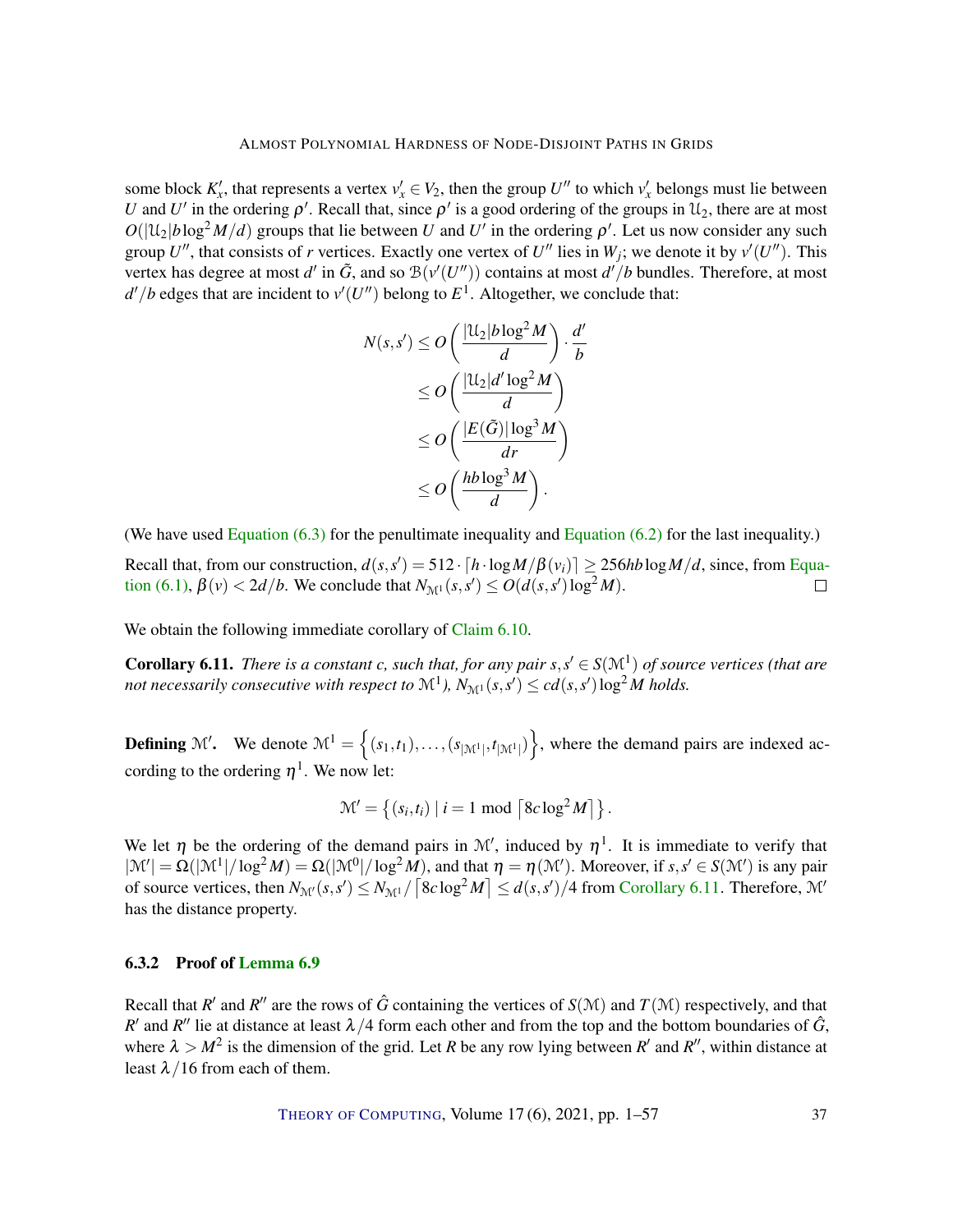We denote  $M' = |\mathcal{M}'|$ , and  $\mathcal{M}' = \{(s_1,t_1),\ldots,(s_{M'},t_{M'})\}$ , where the pairs are indexed according to their ordering in  $\eta = \eta(\mathcal{M}')$ . To recap, the ordering  $\eta$  of  $\mathcal{M}'$  was defined as follows. We have defined a partition  $\mathcal{M}_1, \ldots, \mathcal{M}_r$  of the demand pairs in  $\mathcal{M}'$ , according to the partition  $E_1, \ldots, E_r$  of their corresponding edges. For each  $1 \le i \le r$ , the demand pairs in  $\mathcal{M}_i$  appear consecutively in  $\eta$ , ordered according to the leftto-right ordering of their destination vertices on row  $R''$ , while the order of the demand pairs lying in different sets M*<sup>i</sup>* follows the indexing of these subsets.

Let  $X = \{x_i | 1 \le i \le M'\}$  be a set of vertices of *R*, where  $x_i$  is the  $(2i)$ th vertex of *R* from the left. We will construct a set  $\mathbb{P}^*$  of spaced-out paths routing all demand pairs in  $\mathcal{M}'$ , so that the path  $P_i$  routing  $(s_i, t_i)$  intersects the row *R* at exactly one vertex—the vertex  $x_i$ . Notice that row *R* partitions the grid  $\hat{G}$ into two subgrids: a top subgrid  $G^t$  spanned by all rows that appear above  $R$  (including  $R$ ), and a bottom subgrid  $G^b$  spanned by all rows that appear below *R* (including *R*).

It is now enough to show that there are two sets of spaced-out paths: set  $\mathcal{P}^1$  routing all pairs in  $\{(s_i, x_i) \mid 1 \le i \le M'\}$  in the top grid  $G^t$ , and set  $\mathcal{P}^2$  routing all pairs in  $\{(t_i, x_i) \mid 1 \le i \le M'\}$  in the bottom grid *G b* , so that both sets of paths are internally disjoint from *R*.

**Routing in the top grid.** Consider some vertex  $v_j \in V_1$ , and the corresponding block  $K_j$ . We construct a subgrid  $\hat{K}_j$  of  $\hat{G}$ , containing  $K_j$ , that we call a box, as follows. Let  $\mathfrak{C}_j$  be the set of all columns of  $\hat{G}$ intersecting  $K_j$ . We augment  $\mathcal{C}_j$  by adding 2*M* columns lying immediately to the left and 2*M* columns lying immediately to the right of  $C_j$ , obtaining a set  $\hat{C}_j$  of columns. Let  $\hat{\mathcal{R}}$  contain three rows: row *R'*; the row lying immediately above  $R'$ ; and the row lying immediately below  $R'$ . Then box  $\hat{K}_j$  is the subgrid of  $\hat{G}$  spanned by the rows in  $\hat{\mathcal{R}}$  and the columns in  $\hat{C}_j$ . Since every block is separated by at least 10*M* columns from every other block, as well as from the left and the right boundaries of  $\hat{G}$ , the resulting boxes are all disjoint, and every box is separated by at least 2*M* columns of *G*ˆ from every other box, and from the left and the right boundaries of  $\hat{G}$ .

We will initially construct a set  $\mathcal{P}^1$  of spaced-out paths in  $G^t$ , such that each path  $P_i \in \mathcal{P}^1$ , for  $1 \le i \le M'$ , originates from the vertex  $x_i$ , and visits the boxes  $\hat{K}_1, \hat{K}_2, \ldots, \hat{K}_{N_1}$  in this order. We will ensure that each such path  $P_i$  contains the corresponding source vertex  $s_i$ . Eventually, by suitably truncating each such path  $P_i$ , we will ensure that it connects  $x_i$  to  $s_i$ .

**Claim 6.12.** *Consider some vertex*  $v_j \in V_1$ *, and the corresponding box*  $\hat{K}_j$ *. Denote*  $Y_j = S(\mathcal{M}') \cap V(K_j)$ *,*  $M_j=|Y_j|$ , and assume that  $Y_j=\{s_{i_1},s_{i_2},\ldots,s_{i_{M_j}}\}$ , where the indexing of the vertices of  $Y_j$  is consistent with the indexing of the vertices of  $S(M')$  induced by the ordering  $\eta$  of the demand pairs in  $\mathcal{M}'$ , and  $i_1 < i_2 < \ldots < i_{M_j}$ . Then there is a set  $\mathcal{W}_j$  of  $M'$  columns of the box  $\hat{K}_j$ , such that:

- *set* W*<sup>j</sup> does not contain a pair of consecutive columns; and*
- *for each*  $1 \le z \le M_j$ , the *i*<sub>z</sub>th column of  $W_j$  from the left contains the source vertex  $s_{i_z}$ .

*Proof.* Observe that from Observation [6.1,](#page-31-0) the vertices  $s_{i_1}, s_{i_2}, \ldots, s_{i_{M_j}}$  must appear in this left-to-right order on *R'*, while the vertices  $x_{i_1}, x_{i_2}, \ldots, x_{i_{M_j}}$  appear in this left-to-right order on *R*. Moreover, for all  $1 \le z < M_j$ ,  $i_{z+1} - i_z - 1 = N_{\mathcal{M}'}(s_{i_z}, s_{i_{z+1}}) \le d(s_{i_z}, s_{i_{z+1}})/4$ , from the distance property of  $\mathcal{M}_j$ . We add to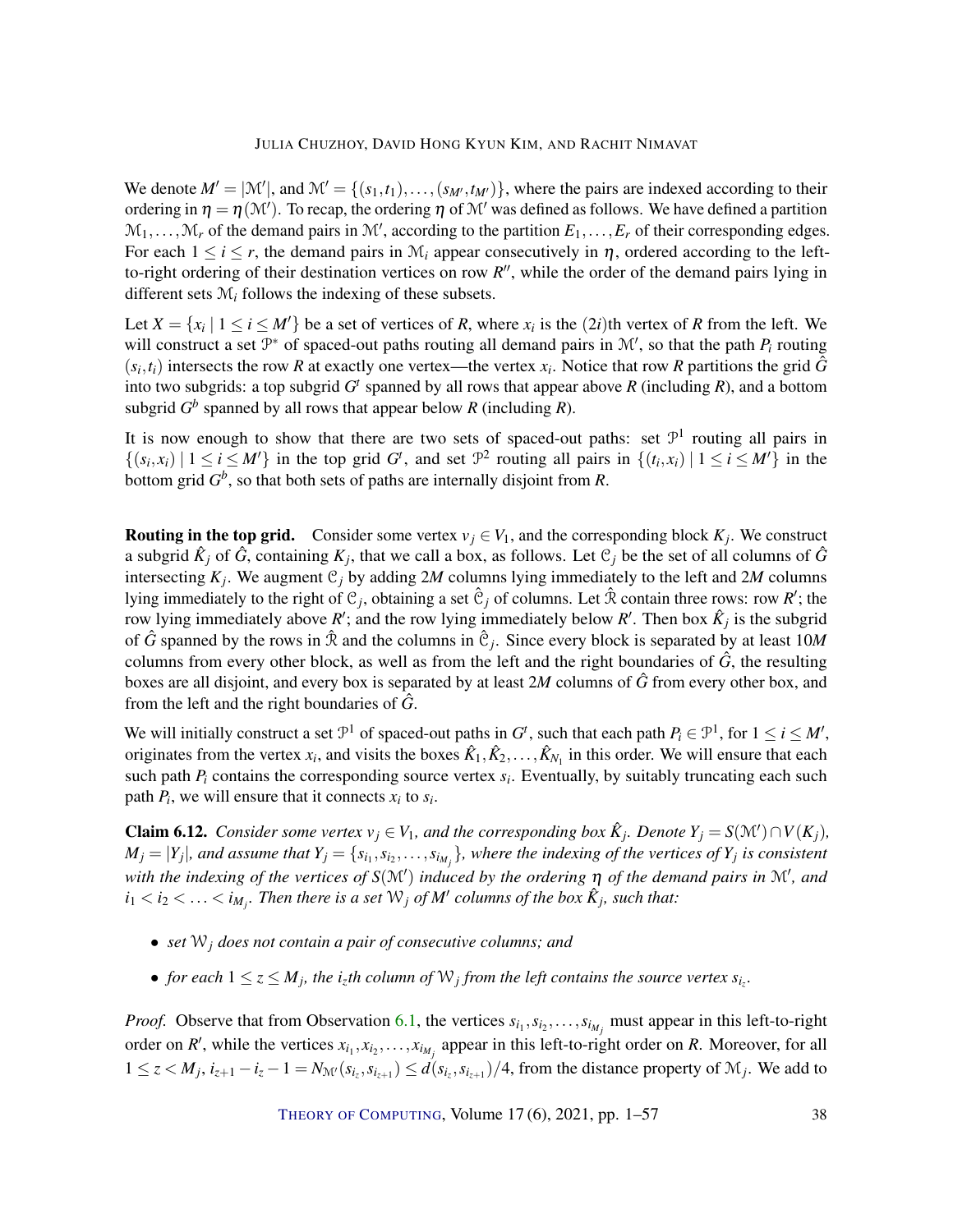$W_j$  all columns of  $\hat{K}_j$  where the vertices of  $Y_j$  lie. For each  $1 \le z < M_j$ , we also add to  $W_j$  an arbitrary set of  $(i_{z+1} - i_z - 1)$  columns lying between the column of  $s_{i_z}$  and the column of  $s_{i_{z+1}}$ , so that no pair of columns in  $W_j$  is consecutive. Finally, we add to  $W_j$   $(i_1 - 1)$  columns that lie to the left of the column of  $s_{i_1}$ , and  $(M' - i_{M_j})$  columns that lie to the right of the column of  $s_{i_{M_j}}$ . We make sure that no pair of columns in  $W_j$  is consecutive—it is easy to see that there are enough columns to ensure that.  $\Box$ 

<span id="page-38-0"></span>**Claim 6.13.** *There is a set*  $\mathcal{P}^1 = \{P_1, \ldots, P_{M'}\}$  *of spaced-out paths in*  $G^t$ *, that are internally disjoint from R*, such that for each  $1 \le i \le M'$ , path  $P_i$  originates from vertex  $x_i$ , and for all  $1 \le j \le N_1$ , it contains the *ith column of* W*j; in particular, it contains vertex s<sup>i</sup> .*

We defer the proof of the claim to [Section](#page-48-1) [C](#page-48-1) of the appendix; see [Figure](#page-38-1) [4](#page-38-1) for an illustration of the routing.



<span id="page-38-1"></span>Figure 4: Routing in the top grid

**Routing in the bottom grid.** Consider some vertex  $v'_j \in V_2$ , and the corresponding block  $K'_j$ . We construct a box  $\hat{K}'_j$  containing  $K'_j$  exactly as before. As before, the resulting boxes are all disjoint, and every box is separated by at least 2*M* columns of  $\hat{G}$  from every other box, and from the left and the right boundaries of *G*ˆ.

As before, we will initially construct a set  $\mathcal{P}^2$  of spaced-out paths in  $G^b$ , such that each path  $P'_i \in \mathcal{P}^2$ , for  $1 \le i \le M'$ , originates from the vertex  $x_i$ , and visits the boxes  $\hat{K}'_1, \hat{K}'_2, \dots, \hat{K}'_{N_2}$  in turn. We will ensure that each such path  $P_i'$  contains the corresponding destination vertex  $t_i$ . Eventually, by suitably truncating each such path  $P'_i$ , we will ensure that it connects  $x_i$  to  $t_i$ .

**Claim 6.14.** Consider some vertex  $v'_j \in V_2$ , and the corresponding box  $\hat{K}'_j$ . Denote  $Y'_j = T(\mathcal{M}') \cap V(K'_j)$ ,  $M'_j=|Y'_j|$ , and assume that  $Y'_j=\{t_{i_1},t_{i_2},\ldots,t_{i_{M'_j}}\}$ , where the indexing of the vertices of  $Y'_j$  is consistent with the ordering  $\eta = \eta(\mathcal{M}')$  of the demand pairs in  $\mathcal{M}'$ , and  $i_1 < i_2 < \ldots < i_{M'_j}$ . Then there is a set  $\mathcal{W}'_j$ *of*  $M'$  columns of the box  $\hat{K}'_j$ , such that:

•  $\mathcal{A}$  *set*  $\mathcal{W}'_j$  does not contain a pair of consecutive columns; and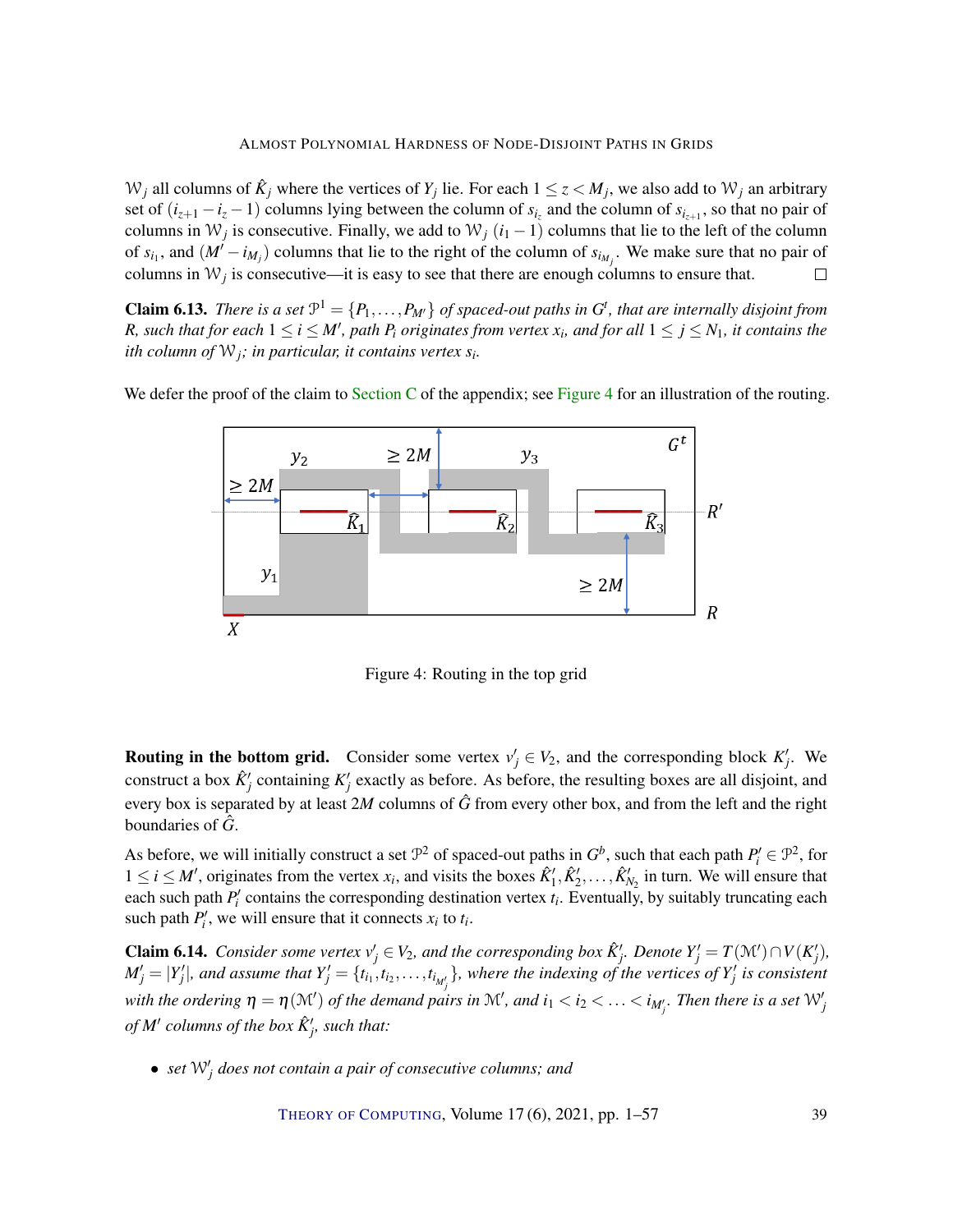• *for each*  $1 \le z \le M'_j$ , the *i*<sub>z</sub>th column of  $W'_j$  from the left contains the destination vertex  $t_{i_z}$ .

*Proof.* From the definition of the ordering  $\eta$  of  $\mathcal{M}'$ , the demand pairs  $(s_{i_1}, t_{i_1}), (s_{i_2}, t_{i_2}), \ldots, (s_{i_{M_j}}, t_{i_{M_j}})$ appear consecutively in this order in  $\eta$ . Moreover, from the construction of the NDP-Grid instance  $(\hat{G}, \mathcal{M})$ , every pair of destination vertices in  $T(\mathcal{M}')$  is separated by at least one vertex. We add to  $\mathcal{W}'_j$  all columns in which the vertices  $t_{i_1}, t_{i_2}, \ldots, t_{i_{M_j}}$  lie. We also add to  $\mathcal{W}'_j$   $i_1 - 1$  columns that lie to the left of the column of  $t_{i_1}$ , and  $M' - i_{M'_j}$  columns that lie to the right of the column of  $t_{i_{M_j}}$  in  $\hat{K}'_j$ . We make sure that no pair of columns in  $W'_j$  is consecutive—it is easy to see that there are enough columns to ensure that.  $\Box$ 

The proof of the following claim is identical to the proof of [Claim](#page-38-0) [6.13](#page-38-0) and is omitted here.

**Claim 6.15.** There is a set  $\mathcal{P}^2 = \{P'_1, \ldots, P'_{M'}\}$  of spaced-out paths in  $G^b$ , that are internally disjoint from *R*, such that for each  $1 \le i \le M'$ , path  $P'_i$  originates from vertex  $x_i$ , and for all  $1 \le j \le N_2$ , it contains the *ith column of*  $W'_j$ ; *in particular it contains t<sub>i</sub>.* 

By combining the paths in sets  $\mathcal{P}^1$  and  $\mathcal{P}^2$ , we obtain a new set  $\mathcal{P}^* = \{P_1^*, \ldots, P_{M'}^*\}$  of spaced-out paths, such that for all  $1 \le i \le M'$ , path  $P_i^*$  contains  $s_i, x_i$  and  $t_i$ . By suitably truncating each such path, we obtain a collection of spaced-out paths routing all demand pairs in  $\mathcal{M}'$ .

### <span id="page-39-0"></span>6.4 From routing to partitioning: proof of [Theorem](#page-33-2) [6.6](#page-33-2)

In this subsection we conclude the proof of [Theorem](#page-33-2) [4.3,](#page-17-1) by proving Theorem [6.6.](#page-33-2) Let  $\mathcal{M}^* \subseteq \mathcal{M}$  be the set of the demand pairs routed by the solution  $\mathcal{P}^*$ , and let  $E^* \subseteq E$  be the set of all edges *e*, whose corresponding demand pair belongs to  $\mathcal{M}^*$ . Let  $\tilde{G}' \subseteq \tilde{G}$  be the subgraph of  $\tilde{G}$  induced by the edges in  $E^*$ . Notice that whenever two edges of  $\tilde{G}$  belong to the same bundle, their corresponding demand pairs share a source or a destination. Since all paths in  $\mathcal{P}^*$  are node-disjoint, all demand pairs in  $\mathcal{M}^*$  have distinct sources and destinations, and so no two edges in  $E^*$  belong to the same bundle.

Note that, if  $|\mathcal{P}^*| \le 2^{64}h \log^3 M$ , then we can return the solution  $((W_1,\ldots,W_r),(E_1,\ldots,E_r))$ , where  $W_1 = V(\tilde{G})$  and  $W_2 = W_3 = \cdots = W_r = \emptyset$ ; set  $E_1$  contains an arbitrary subset of  $\left[\frac{|\mathcal{P}^*|}{2^{64} \log^3 |G|}\right]$  $2^{64}$   $\log^3 M$  $\Big] \leq h$  edges of  $E^*$ , and all other sets  $E_i$  are empty. Since no two edges of  $E^*$  belong to the same bundle, we obtain a feasible solution to the (r,h)-GPwB problem instance of value  $\Omega(|\mathcal{P}^*|/\log^3 M)$ . Therefore, from now on, we assume that  $|\mathcal{P}^*| > 2^{64}h \log^3 M$ .

Our algorithm computes a solution to the  $(r,h)$ -GPwB instance J by repeatedly partitioning  $\tilde{G}'$  into smaller and smaller subgraphs, by employing suitably defined balanced cuts.

Recall that, given a graph **H**, a *cut* in **H** is a bi-partition  $(A, B)$  of its vertices. We denote by  $E_H(A, B)$  the set of all edges with one endpoint in *A* and another in *B*, and by  $E_H(A)$  and  $E_H(B)$  the sets of all edges with both endpoints in *A* and in *B*, respectively. Given a cut  $(A, B)$  of **H**, the *value* of the cut is  $|E_H(A, B)|$ . We will omit the subscript **H** when clear from context.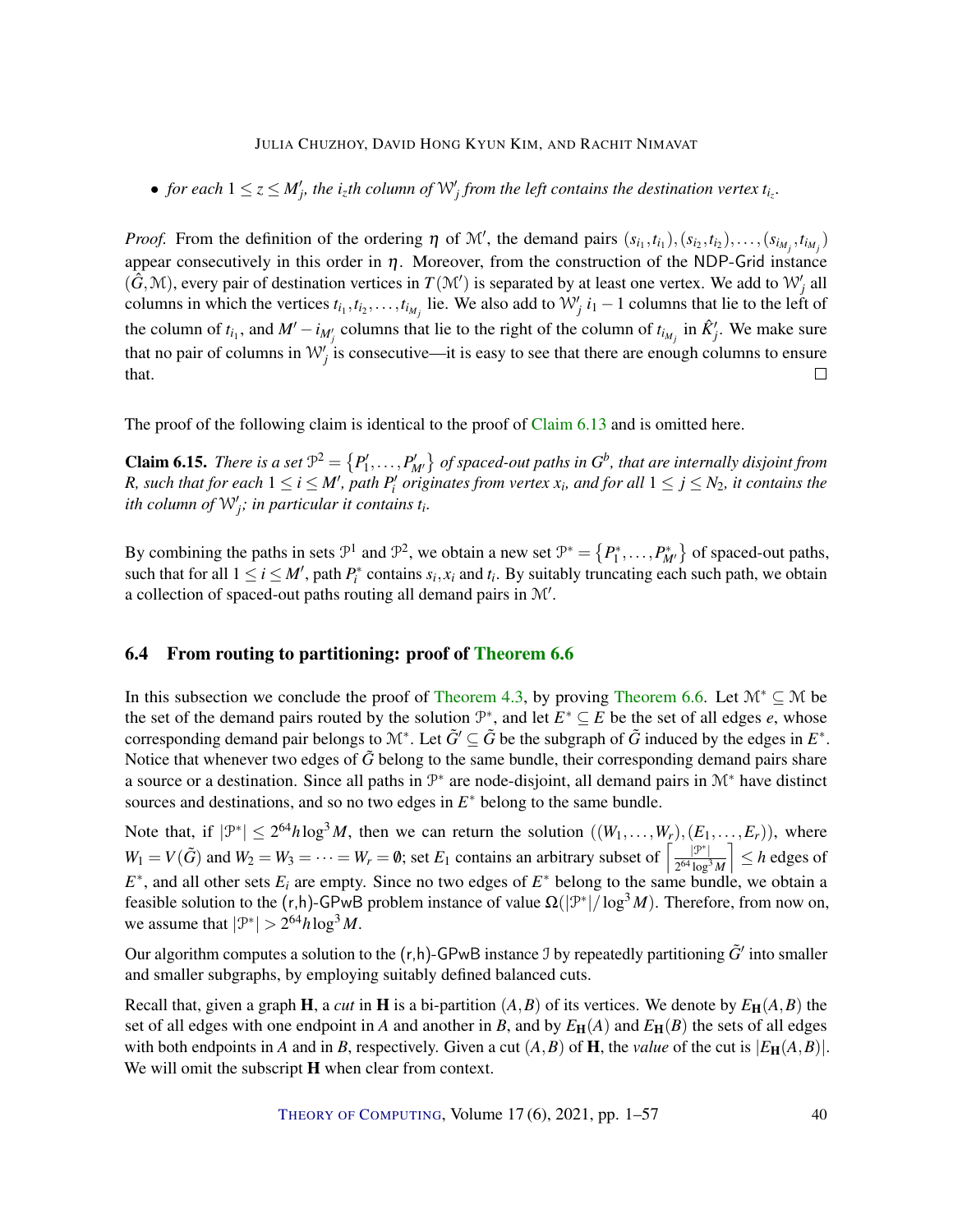**Definition 6.16.** Given a graph H and a parameter  $0 < \rho < 1$ , a cut  $(A, B)$  of H is called a  $\rho$ -edge-balanced cut if  $|E(A)|, |E(B)| \ge \rho \cdot |E(H)|$ .

The following theorem is central to the proof of [Theorem](#page-33-2) [6.6.](#page-33-2)

<span id="page-40-0"></span>Theorem 6.17. *There is an efficient algorithm, that, given a vertex-induced subgraph* H *of G*˜<sup>0</sup> *with*  $|E(H)| > 2^{64}h \log^3 M$ , computes a 1/32-edge-balanced cut of H, of value at most  $\frac{|E(H)|}{64 \log M}$ .

We prove [Theorem](#page-33-2) [6.17](#page-40-0) below, after we complete the proof of Theorem [6.6](#page-33-2) using it. Our algorithm maintains a collection  $\mathcal G$  of disjoint vertex-induced subgraphs of  $\tilde G'$ , and consists of a number of phases. The input to the first phase is the collection  $\mathcal G$  containing a single graph—the graph  $\tilde G'$ . The algorithm continues as long as G contains a graph  $H \in \mathcal{G}$  with  $|E(H)| > 2^{64} \cdot h \log^3 M$ ; if no such graph H exists, then the algorithm terminates. Each phase is executed as follows. We process every graph  $H \in \mathcal{G}$  with  $|E(H)| > 2^{64} \cdot h \log^3 M$  one-by-one. When graph **H** is processed, we apply [Theorem](#page-40-0) [6.17](#page-40-0) to it, obtaining a 1/32-edge-balanced cut  $(A, B)$  of **H**, of value at most  $\frac{|E(H)|}{64 \log M}$ . We then remove **H** from *G*, and add **H**[A] and  $H[B]$  to  $G$  instead. This completes the description of the algorithm. We use the following claim to analyze it.

<span id="page-40-1"></span>Claim 6.18. Let  $G'$  be the final set of disjoint subgraphs of  $\tilde{G}'$  obtained at the end of the algorithm. Then  $\sum_{\mathbf{H}\in\mathcal{G}'}|E(\mathbf{H})|\geq \Omega(|E(\tilde{G}')|)$ *, and*  $|\mathcal{G}'|\leq r$ *.* 

*Proof.* We construct a binary partitioning tree  $\tau$  of graph  $\tilde{G}'$ , that simulates the graph partitions computed by the algorithm. For every subgraph  $\mathbf{H} \subseteq \tilde{G}'$  that belonged to  $\mathcal G$  over the course of the algorithm, tree  $\tau$  contains a node  $v(H)$ . The root of the tree is the node  $v(\tilde{G}')$ . If, over the course of our algorithm, we have partitioned the graph **H** into two disjoint vertex-induced subgraphs  $H'$  and  $H''$ , then we add edges  $(v(H), v(H'))$  and  $(v(H), v(H''))$  to the tree, and  $v(H'), v(H'')$  become the children of  $v(H)$  in  $\tau$ .

The *level* of a node  $v(H)$  in the tree is the length of the path connecting  $v(H)$  to the root of the tree; so the root of the tree is at level 0. The *depth* of the tree, that we denote by ∆, is the length of the longest leaf-to-root path in the tree. Since the cuts computed over the course of the algorithm are 1/32–edge-balanced,  $Δ ≤ \frac{log M}{log (32/8)}$  $\frac{\log M}{\log(32/31)}$ . Consider now some level  $0 \le i \le \Delta$ , and let  $V_i$  be the set of all nodes of the tree  $\tau$  lying at level *i*. Let  $V_i'$  be a set of nodes consisting of all nodes of  $V_i$ , and all nodes that lie at levels  $0, \ldots, (i-1)$  that are leaves of the tree. Let  $\hat{E}_i = \bigcup_{v(\mathbf{H}) \in V'_i} E(\mathbf{H})$  be the set of all edges contained in all subgraphs **H** of  $\tilde{G}'$ , whose corresponding node  $v(H)$  lies in  $V'_i$ . Finally, let  $m_i = |\tilde{E}_i|$ . Then  $m_0 = |E(\tilde{G}')|$ , and for all  $1 \le i \le \Delta$ , the number of edges discarded over the course of phase *i* is  $m_{i-1} - m_i \leq m_{i-1}/(64 \log M) \leq m_0/(64 \log M)$ —this is since, whenever we partition a graph **H** into two subgraphs, we lose at most  $|E(H)|/(64 \log M)$  of its edges. Overall, we get that:

$$
m_0-m_\Delta\leq \frac{\Delta m_0}{64\log M}\leq \frac{\log M}{\log 32/31}\cdot \frac{m_0}{64\log M}\leq \frac{m_0}{2},
$$

and so  $\sum_{\mathbf{H} \in \mathcal{G}} |E(\mathbf{H})| = m_{\Delta} \ge m_0/2$ . This finishes the proof of the first assertion. We now turn to prove the second assertion. Recall that no two edges of *E* <sup>∗</sup> may belong to the same bundle. Since  $h = \beta^*(\mathcal{I})/r = (\sum_{v \in V_1} \beta(v))/r$ , for any subset  $E' \subseteq E^*$  of edges,  $|E'| \leq \sum_{v \in V_1} \beta(v) \leq hr$  must hold, and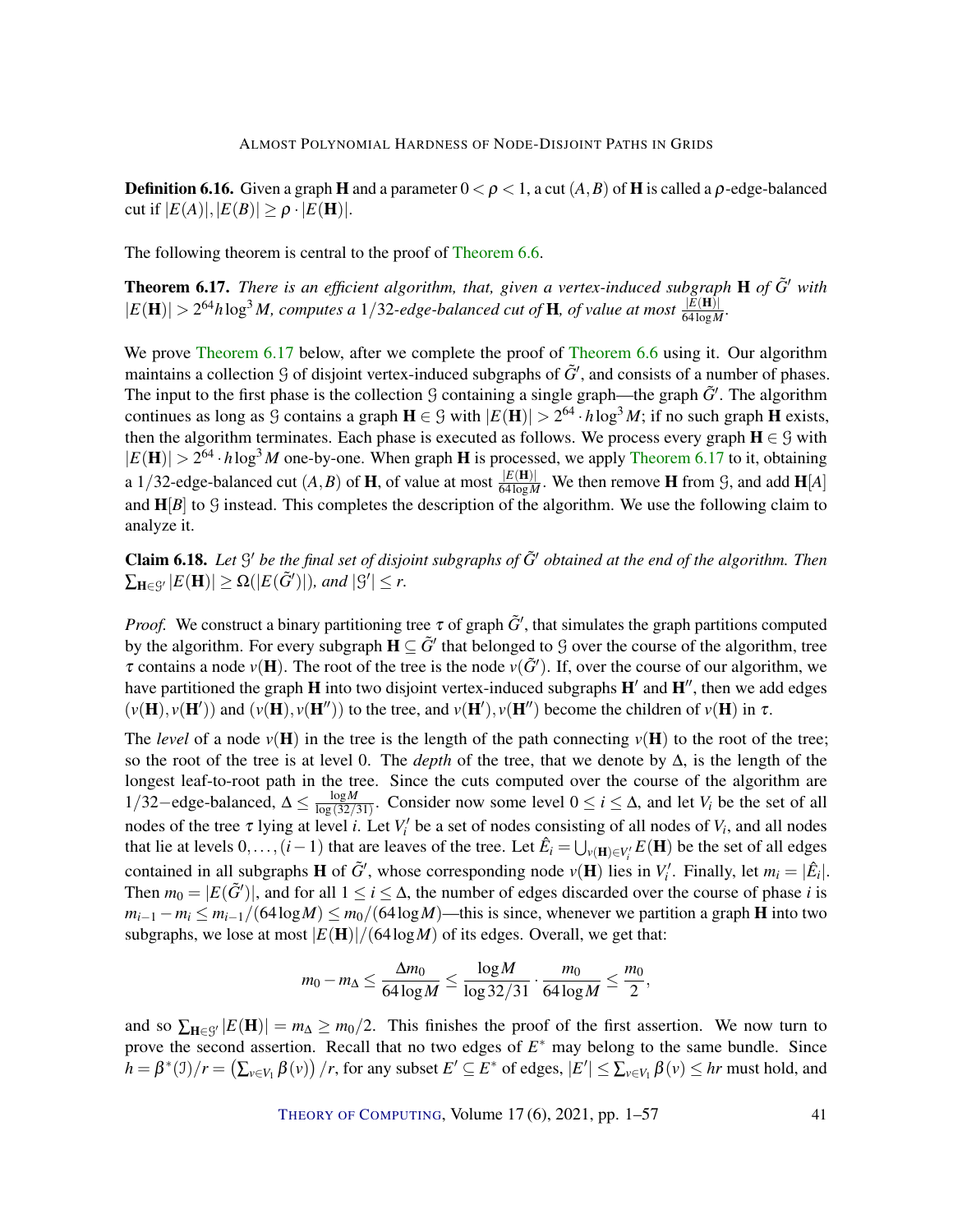in particular,  $|E^*| \leq hr$ . It is now enough to prove that for every leaf vertex  $v(H)$  of  $\tau$ ,  $|E(H)| \geq h$ holds—since all graphs in  $G'$  are mutually disjoint, and each such graph corresponds to a distinct leaf of  $\tau$ , this would imply that  $|S'| \leq r$ .

Consider now some leaf vertex  $v(H)$  of  $\tau$ , and let  $v(H')$  be its parent. Then  $|E(H')| \ge 2^{64}h \log^3 M$ , and, since the partition of **H**' that we have computed was  $1/32$ -balanced,  $|E(H)| \ge |E(H')|/32 \ge h$ . We conclude that  $|S'| \leq r$ .  $\Box$ 

We are now ready to define the solution  $((W_1, \ldots, W_r), (E_1, \ldots, E_r))$  to the  $(r,h)$ -GPwB problem instance J. Let  $\mathcal{G}'$  be the set of the subgraphs of  $\tilde{G}'$  obtained at the end of our algorithm, and denote  $\mathcal{G}'$  =  $\{H_1, H_2, \ldots, H_z\}$ . Recall that from [Claim](#page-40-1) [6.18,](#page-40-1)  $z \le r$ . For  $1 \le i \le z$ , we let  $W_i = V(H_i)$ . If  $|E(H_i)| \le h$ , then we let  $E_i = E(\mathbf{H}_i)$ ; otherwise, we let  $E_i$  contain any subset of *h* edges of  $E(\mathbf{H}_i)$ . Since  $|E(\mathbf{H}_i)| \le$  $2^{64}h \log^3 M$ , in either case,  $|E_i| \ge \Omega(|E(H_i)|/\log^3 M)$ . For  $i > z$ , we set  $W_i = \emptyset$  and  $E_i = \emptyset$ . Since, as observed before, no pair of edges of *E* <sup>∗</sup> belongs to the same bundle, it is immediate to verify that we obtain a feasible solution to the  $(r,h)$ -GPwB problem instance. The value of the solution is:

$$
\sum_{i=1}^r |E_i| \geq \sum_{i=1}^r \Omega(|E(\mathbf{H}_i)|/\log^3 M) = \Omega(|E(\tilde{G}')|/\log^3 M) = \Omega(|\mathcal{P}^*|/\log^3 M),
$$

from [Claim](#page-40-1) [6.18.](#page-40-1) In order to complete the proof of [Theorem](#page-33-2) [6.6,](#page-33-2) it now remains to prove [Theorem](#page-40-0) [6.17.](#page-40-0)

**Proof of [Theorem](#page-40-0) [6.17.](#page-40-0)** Let **H** be a vertex-induced subgraph of  $\tilde{G}'$  with  $|E(H)| > 2^{64}h\log^3 M$ . Our proof consists of two parts. First, we show an efficient algorithm to compute a drawing of  $H$  with relatively few crossings. Next, we show how to exploit this drawing in order to compute a 1/32-edge-balanced cut of H of small value. We start by defining a drawing of a given graph in the plane and the crossings in this drawing.

**Definition 6.19.** A *drawing* of a given graph H' in the plane is a mapping, in which every vertex of H is mapped to a point in the plane, and every edge to a continuous curve connecting the images of its endpoints, such that whenever a point *x* belongs to three such curves, *x* is an endpoint of all three curves; no curve intersects itself; and no curve contains an image of any vertex other than its endpoints. A *crossing* in such a drawing is a point contained in the images of two edges.

<span id="page-41-0"></span>**Lemma 6.20.** There is an efficient algorithm that, given a solution  $\mathcal{P}^*$  to the NDP-Grid problem instance  $\hat{\beta}$ , and a vertex-induced subgraph  $\mathbf{H} \subseteq \tilde{G}'$ , computes a drawing of  $\mathbf{H}$  with at most 2048  $\cdot$   $|E(\mathbf{H})|$   $\lceil h \log M \rceil$ *crossings.*

*Proof.* We consider the natural embedding of the grid  $\hat{G}$  into the plane. We will use this drawing of  $\hat{G}$  in order to guide our drawing of the graph **H**. Notice that this embedding of  $\hat{G}$  naturally defines a drawing of every path  $P \in \mathcal{P}^*$ , obtained by taking the union of the images of the edges of *P*. We will map vertices of **H** to points that lie inside some faces defined by the cells of the grid. Consider a vertex  $v_i \in V(H) \cap V_1$ , and let  $K_i$  be the block representing this vertex. Let  $\kappa_i$  be any cell of the grid  $\hat{G}$  that has a vertex of  $K_i$  on its boundary. We map the vertex  $v_i$  to a point  $p_i$  lying in the middle of the cell  $\kappa_i$  (it is sufficient that  $p_i$  is far enough from the boundaries of the cell). For every vertex  $v'_j \in V(H) \cap V_2$ , we select a cell  $\kappa'_j$  whose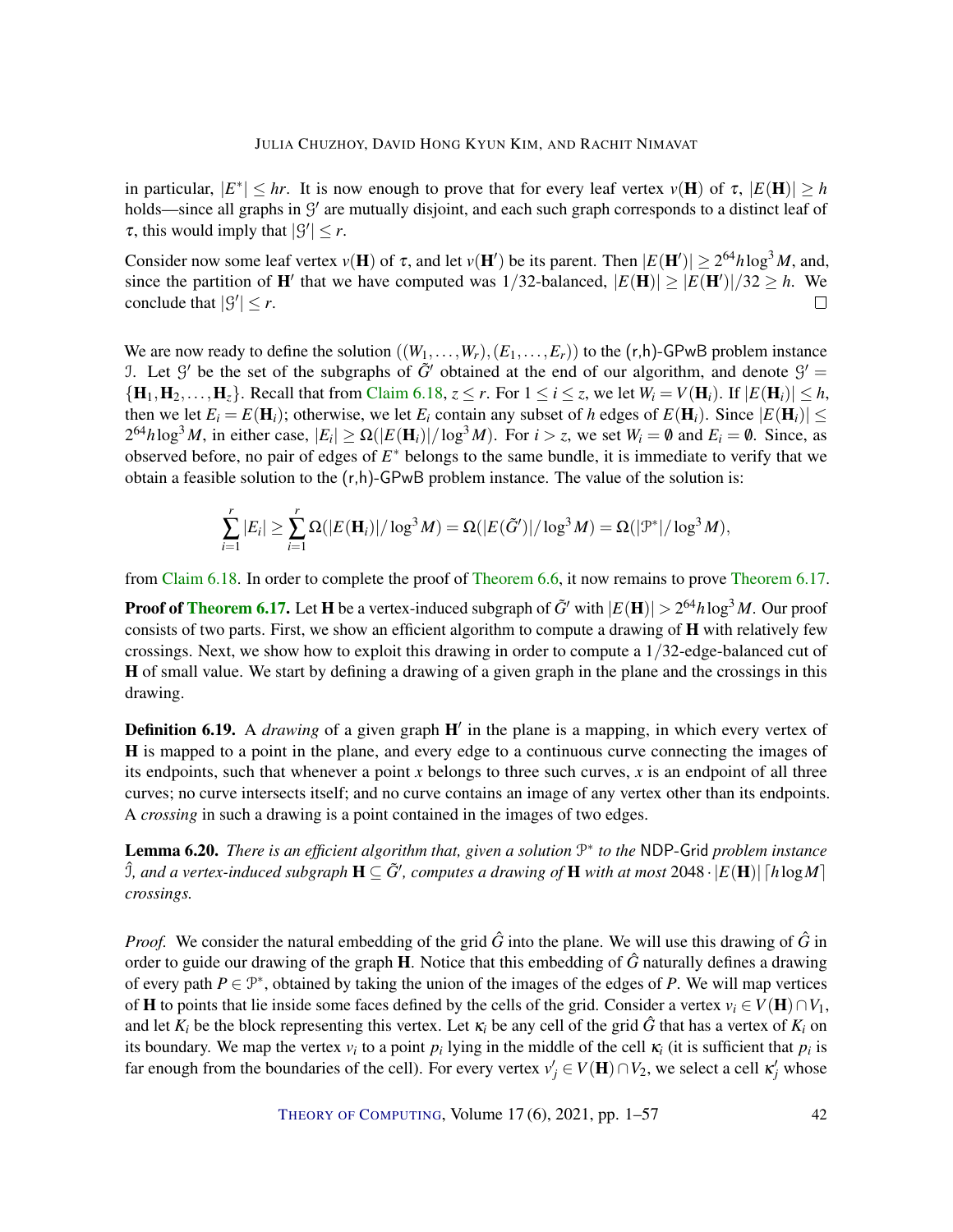boundary contains a vertex of the corresponding block  $K'_j$ , and map  $v'_j$  to a point  $p'_j$  lying in the middle of  $\kappa'_j$  similarly.

Next, we define the drawings of the edges of  $E(\mathbf{H})$ . Consider any such edge  $e = (v_i, v'_j) \in E(\mathbf{H})$ , with  $v_i \in V_1$  and  $v'_j \in V_2$ , and let  $(s,t) \in \mathcal{M}^*$  be its corresponding demand pair. Let  $K_i$  and  $K'_j$  be the blocks containing *s* and *t* respectively, and let  $P \in \mathcal{P}^*$  be the path routing the demand pair  $(s, t)$  in our solution to the NDP-Grid problem instance  $\hat{\mathcal{I}}$ . The drawing of the edge *e* is a concatenation of the following three segments: (i) the image of the path *P*, that we refer to as a type-1 segment; (ii) a straight line connecting *s* to the image of  $v_i$ , that we refer to as a type-2 segment; and (iii) a straight line connecting  $t$  to the image of  $v'_{j}$ , that we refer to as a type-3 segment. If the resulting curve has any self-loops, then we delete them.

We now bound the number of crossings in the resulting drawing of  $H$ . Since the paths in  $\mathcal{P}^*$  are nodedisjoint, whenever the images of two edges  $e$  and  $e'$  cross, the crossing must be between the type-1 segment of  $e$ , and either the type-2 or the type-3 segment of  $e'$  (or the other way around).

Consider now some edge  $e = (v_i, v'_j) \in E(H)$  with  $v_i \in V_1$  and  $v'_j \in V_2$ , and let  $K_i$  and  $K'_j$  be the blocks representing  $v_i$  and  $v'_j$  respectively. Let  $(s,t) \in \mathcal{M}^*$  be the demand pair corresponding to *e*. Assume that a type-1 segment of some edge *e'* crosses a type-2 segment of *e*. This can only happen if the path  $P' \in \mathcal{P}^*$  routing the demand pair  $(s', t')$  corresponding to the edge *e*' contains a vertex of  $K_i$ . Since  $|V(K_i)| \leq 1024 \cdot \lceil h \log M \rceil$ , at most  $1024 \cdot \lceil h \log M \rceil$  type-1 segments of other edges may cross the type-2 segment of *e*. The same accounting applies to the type-3 segment of *e*. Overall, the number of crossings in the above drawing is bounded by:

$$
\sum_{e \in E(\mathbf{H})} 2 \cdot 1024 \cdot \lceil h \log M \rceil = 2048 \cdot |E(\mathbf{H})| \lceil h \log M \rceil.
$$

Next, we show an efficient algorithm that computes a small balanced partition of any given graph  $H'$ , as long as its maximum vertex degree is suitably bounded, and we are given a drawing of  $H<sup>'</sup>$  with a small number of crossings.

<span id="page-42-0"></span>**Lemma 6.21.** *There is an efficient algorithm that, given any graph*  $\bf{H}$  *with*  $|E(\bf{H})| = m$  *and maximum vertex degree at most d, and a drawing*  $\varphi$  *of* **H** *with at most*  $cr \leq md\alpha$  *crossings for some*  $\alpha > 1$ *, such that m* > 2 <sup>20</sup>*d*α*, computes a* <sup>1</sup>/32*-edge-balanced cut* (*A*,*B*) *of* <sup>H</sup> *of value* <sup>|</sup>*E*(*A*,*B*)| ≤ <sup>64</sup><sup>√</sup> 8*md*α*.*

Before we complete the proof of the lemma, we show that the proof of [Theorem](#page-40-0) [6.17](#page-40-0) follows from it. Let  $m = |E(H)|$ . Note that the maximum vertex degree in graph **H** is bounded by  $\max_{v \in V_1 \cup V_2} {\{\beta(v)\}}$ , as  $E(H)$ cannot contain two edges that belong to the same bundle. From the definition of valid instances,  $h \ge \beta(v)$ for all  $v \in V_1 \cup V_2$ , and so the maximum vertex degree in **H** is bounded by  $d = h$ . From [Lemma](#page-41-0) [6.20,](#page-41-0) the drawing  $\varphi$  of **H** has at most 2048|E(**H**)| [hlogM]  $\leq 2^{12}$ mdlogM crossings. Setting  $\alpha = 2^{12} \log M$ , the number of crossings cr in  $\varphi$  is bounded by  $md\alpha$ . Moreover, since  $m > 2^{64}h \log^3 M$ , we get that *m* >  $2^{20}d\alpha$ . We can now apply [Lemma](#page-42-0) [6.21](#page-42-0) to graph **H** to obtain a 1/32-edge-balanced cut (*A*, *B*) with  $|E(A,B)| \leq 64\sqrt{8md\alpha} \leq 64\sqrt{2^{15}m h \log M} \leq 64\sqrt{m^2/(2^{49}\log^2 M)} \leq \frac{|E(H)|}{64\log M}$  $\frac{|E(\mathbf{H})|}{64 \log M}$ , since we have assumed that  $|E(H)| = m > 2^{64}h \log^3 M$ . It now remains to prove [Lemma](#page-42-0) [6.21.](#page-42-0)

**Proof of [Lemma](#page-42-0) [6.21.](#page-42-0)** We start by providing some intuition for the proof. In general, it is well known that a graph *G* that can be drawn in the plane with at most cr crossings has a balanced separator (a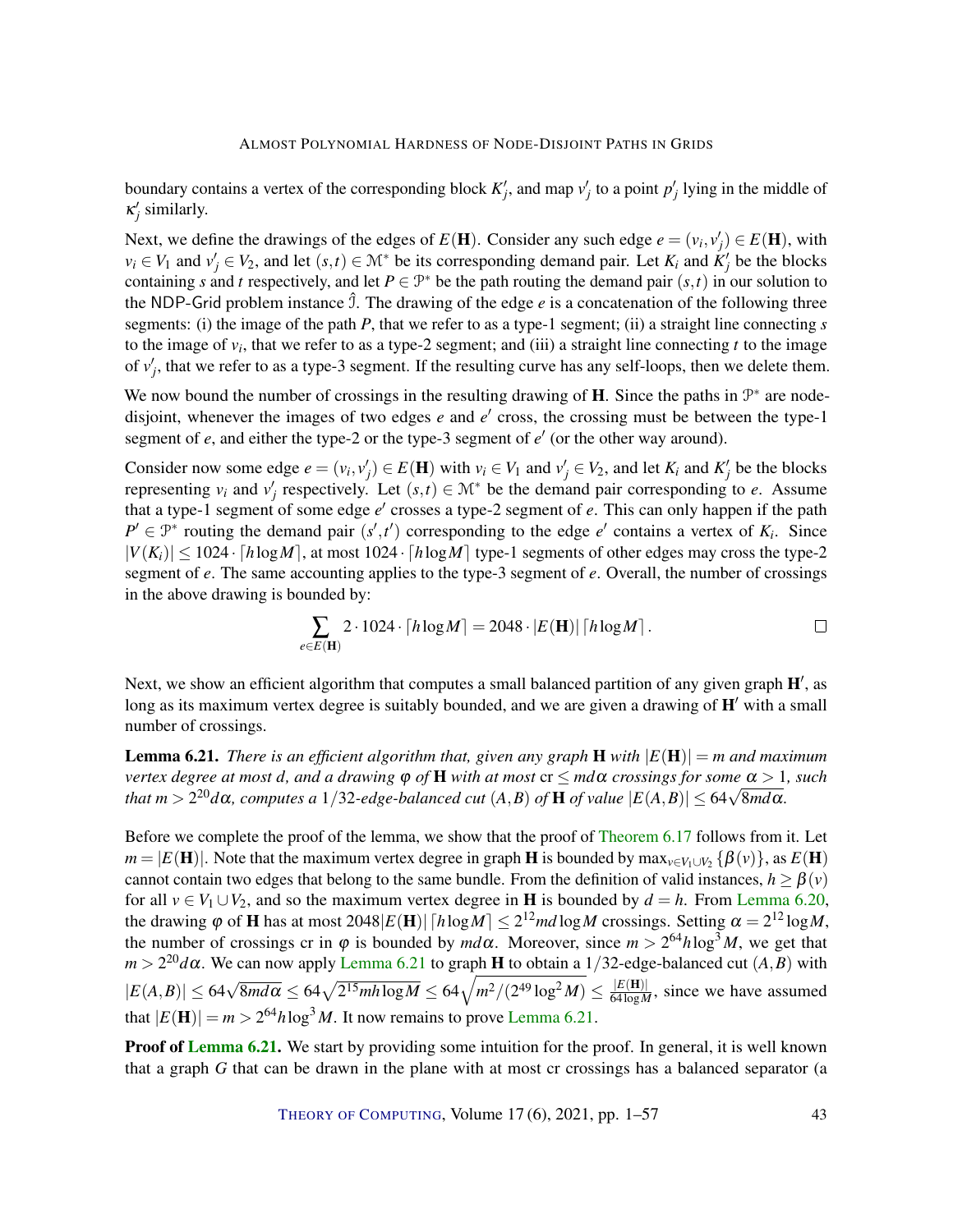<span id="page-43-1"></span>

<span id="page-43-0"></span>Figure 5: Grid *Q<sup>v</sup>* obtained from *v*

vertex-cut), containing  $O(\sqrt{|V(G)|+c})$  vertices. However, in our case, we need to compute an edge-cut, and since some vertex degrees may be quite large, using this bound and then deleting all edges incident to the vertices in the separator is not sufficient to us. In order to overcome this difficulty, we slightly transform our graph into a constant-degree graph, and then work with the transformed graph directly.

For each vertex  $v \in V(H)$ , we denote the degree of *v* in H by  $d_v$ . We assume without loss of generality that for all  $v \in V(H)$ ,  $d_v \ge 1$ : otherwise, we can remove all isolated vertices from **H** and then apply our algorithm to compute a  $1/32$ -edge-balanced cut  $(A, B)$  in the remaining graph. At the end we can add the isolated vertices to *A* or *B*, while ensuring that the cut remains  $1/32$ -balanced, and without increasing its value.

We construct a new graph  $\hat{H}$  from graph H as follows. For every vertex  $v \in V(H)$ , we add a  $(d_v \times d_v)$ -grid  $Q<sub>v</sub>$  to  $\hat{H}$ , so that the resulting grids are mutually disjoint. We call the edges of the resulting grids *regular edges*. Let  $e_1(v),...,e_{d_v}(v)$  be the edges of **H** incident to *v*, indexed in the clockwise order of their entering the vertex *v* in the drawing  $\varphi$  of **H**. We denote by  $\Pi(v) = \{p_1(v), \dots, p_{d_v}(v)\}\$  the set of vertices on the top boundary of  $Q_v$ , where the vertices are indexed in the clock-wise order of their appearance on the boundary of  $Q_v$ . We refer to the vertices of  $\Pi(v)$  as the *portals* of  $Q_v$  (see [Figure](#page-43-0) [5\)](#page-43-0). Let  $\Pi = \bigcup_{v \in V(H)} \Pi(v)$ be the set of all portals. For every edge  $e = (u, v) \in E(H)$ , we add a new *special edge* to graph  $\hat{H}$ , as follows. Assume that  $e = e_i(v) = e_i(u)$ . Then we add an edge  $(p_i(v), p_i(u))$  to  $\hat{H}$ . We think of this edge as the special edge representing *e*. This finishes the definition of the graph  $\hat{H}$ . It is immediate to see that the drawing  $\varphi$  of **H** can be extended to a drawing  $\varphi'$  of  $\hat{H}$  without introducing any new crossings, that is, the number of crossings in  $\varphi'$  remains at most cr. Note that every portal vertex is incident to exactly one special edge, and the maximum vertex degree in  $\hat{H}$  is 4. We will use the following bound on  $|V(\hat{H})|$ :

**Observation 6.22.**  $|V(\hat{\mathbf{H}})| \leq 2md$ .

*Proof.* Clearly, 
$$
|V(\hat{\mathbf{H}})| = \sum_{v \in V(\mathbf{H})} d_v^2 \le \sum_{v \in V(\mathbf{H})} d \cdot d_v \le 2md
$$
.

Let  $\hat{H}'$  be the graph obtained from  $\hat{H}$  by replacing every intersection point in the drawing  $\varphi'$  of  $\hat{H}$  with a vertex. Then  $\hat{H}'$  is a planar graph with  $|V(\hat{H}')| \le |V(\hat{H})| + \text{cr} \le 2md + md\alpha \le 4md\alpha$ , as  $\alpha \ge 1$ . We assign weights to the vertices of  $\hat{H}'$  as follows: every vertex of  $\Pi$  is assigned the weight 1, and every other vertex is assigned the weight 0. Note that the weight of a vertex is exactly the number of special edges incident to it, and the total weight of all vertices is  $W = |\Pi| = 2m$ . We will use the following version of the planar separator theorem [\[52,](#page-55-7) [40,](#page-54-13) [2\]](#page-51-7).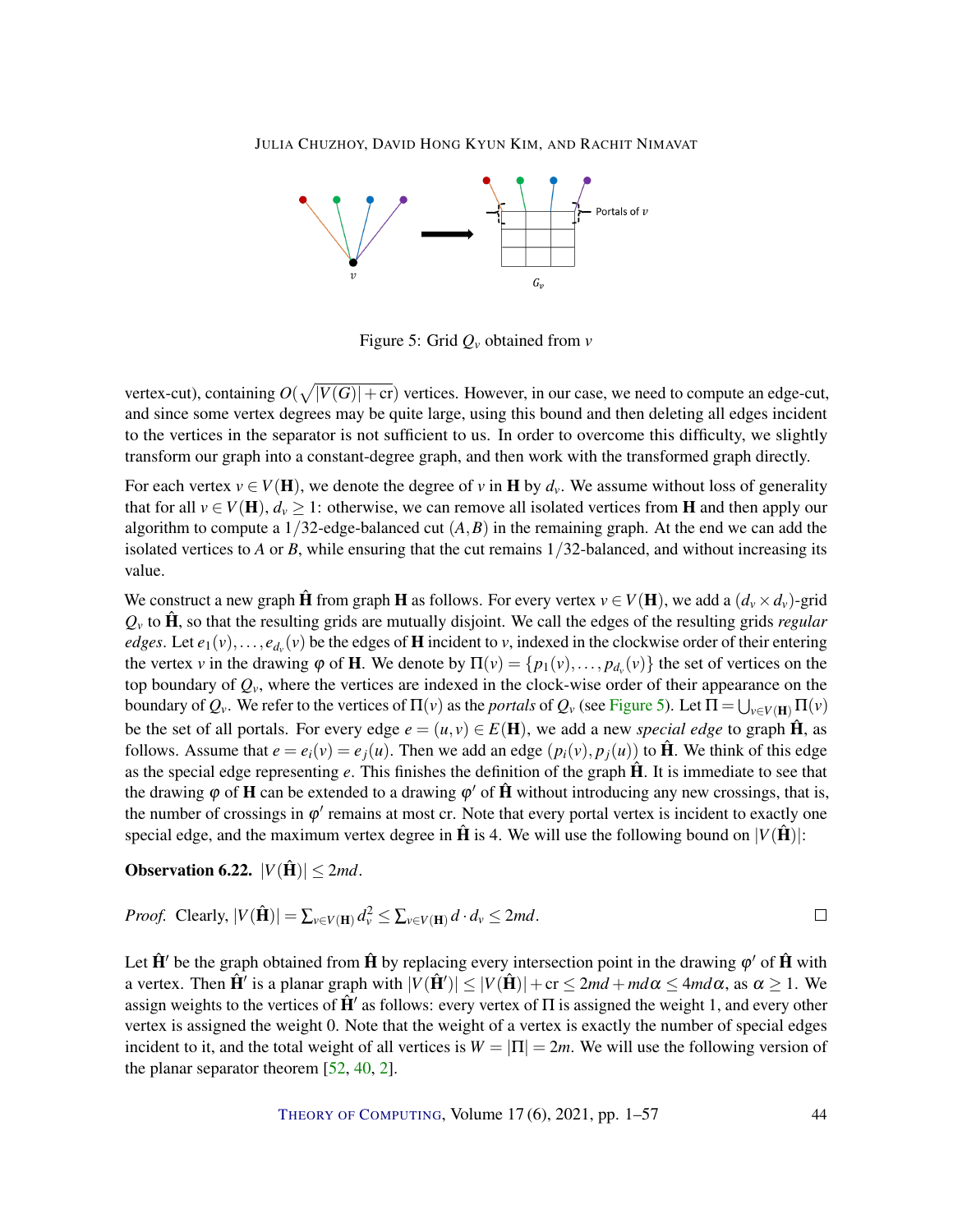<span id="page-44-2"></span><span id="page-44-0"></span>**Theorem 6.23** ([\[40\]](#page-54-13)). *There is an efficient algorithm, that, given a planar graph*  $G = (V, E)$  *with n vertices, and an assignment*  $w:V\to R^+$  *of non-negative weights to the vertices of*  $G$ *, with*  $\sum_{v\in V}w(v)=W$ *, computes a partition*  $(A, X, B)$  *of*  $V(G)$ *, such that:* 

- *no edge connecting a vertex of A to a vertex of B exists in G;*
- $\bullet$  ∑<sub>*v*∈*A*</sub>  $w(v)$ , ∑<sub>*v*∈*B*</sub>  $w(v)$  ≤ 2*W* /3*;* and
- $|X| \leq 2$ √ 2*n.*

We apply [Theorem](#page-44-0) [6.23](#page-44-0) to graph  $\hat{\mathbf{H}}'$ , to obtain a partition  $(A, X, B)$  of  $V(\hat{\mathbf{H}}')$ , with  $|X| \leq 2\sqrt{2|V(\hat{\mathbf{H}}')|} \leq$ 2√8*md*α. Since  $W = \sum_{v \in V(\hat{\mathbf{H}}')} w(v) = 2m$ , we get that  $|A ∩ \Pi| = \sum_{v \in A} w(v) \le 2W/3 \le 4m/3$ , and similarly  $|B \cap \Pi| \leq 4m/3$ . Assume without loss of generality that  $|A \cap \Pi| \leq |B \cap \Pi|$ . We obtain a bipartition  $(A', B')$  of  $V(\hat{H}')$  by setting  $A' = A \cup X$  and  $B' = B$ . Since  $|X| \leq 2\sqrt{8md\alpha} \leq m/3$  (as  $m > 2^{20}d\alpha$ ), we are guaranteed that  $|A' \cap \Pi|, |B' \cap \Pi| \leq 4m/3$  holds. Moreover, as all vertex degrees in  $\hat{H}'$  are at most  $4, |E_{\hat{\mathbf{H}}'}(A', B')| \leq 4|X| \leq 8\sqrt{8md\alpha}.$ 

Note that cut  $(A', B')$  in graph  $\hat{H}'$  naturally defines a cut  $(A'', B'')$  in graph  $\hat{H}$ , where a vertex  $v \in$  $V(\hat{H})$  is added to *A*<sup>*n*</sup> if it lies in the set *A'*, and it is added to *B''* otherwise. It is easy to verify that  $|A'' \cap \Pi|, |B'' \cap \Pi| \leq 4m/3$  still holds. Moreover, the number of edges in the cut may only decrease, that is,  $|E_{\hat{\mathbf{H}}}(A'',B'')| \leq |E_{\hat{\mathbf{H}}'}(A',B')| \leq 8\sqrt{8md\alpha}$ . For convenience, we will denote the cut  $(A'',B'')$  by  $(A',B')$ from now on, and we will only continue working with this cut.

Unfortunately, the cut  $(A', B')$  of  $\hat{H}$  does not directly translate into a balanced cut in **H**, since for some vertices  $v \in V(H)$ , the corresponding grid  $Q_v$  may be split between A' and B'. We now show how to overcome this difficulty, by moving each such grid entirely to one of the two sides. Before we proceed, we state a simple fact about grid graphs.

<span id="page-44-1"></span>**Observation 6.24.** Let  $z > 1$  be an integer, and let *Q* be the  $(z \times z)$ -grid. Let *U* be the set of vertices lying on the top row of *Q*, and let  $(X, Y)$  be a bi-partition of  $V(Q)$ . Then  $|E_Q(X, Y)| \ge \min\{|U \cap X|, |U \cap Y|\}.$ 

*Proof.* It is easy to verify that for any bi-partition  $(X', Y')$  of *U* into two disjoint subsets, there is a set  $P$ of min  $\{|X'|, |Y'|\}$  node-disjoint paths in *Q* connecting vertices of *X'* to vertices of *Y'*. The observation follows from the maximum flow–minimum cut theorem.  $\Box$ 

We say that a vertex  $v \in V(H)$  is *split* by the cut  $(A', B')$  if  $V(Q_v) \cap A'$  and  $V(Q_v) \cap B' \neq \emptyset$ . We say that it is *split evenly* iff if  $|\Pi(v) \cap A'|$ ,  $|\Pi(v) \cap B'| \ge d_v/8$ ; otherwise we say that it is *split unevenly*. We modify the cut  $(A', B')$  in the following two steps, to ensure that no vertex of  $V(H)$  remains split.

**Step 1 [Unevenly split vertices].** We process each vertex  $v \in V(H)$  that is unevenly split one-by-one. Consider any such vertex *v*. If  $|\Pi(v) \cap A'| > |\Pi(v) \cap B'|$ , then we move all vertices of  $Q_v$  to  $A'$ ; otherwise we move all vertices of  $Q_v$  to  $B'$ . Assume without loss of generality that the former happens. Notice that from [Observation](#page-44-1) [6.24,](#page-44-1)  $|E(A', B')|$  does not increase, since  $E(Q_v)$  contributed at least  $|\Pi(v) \cap B'|$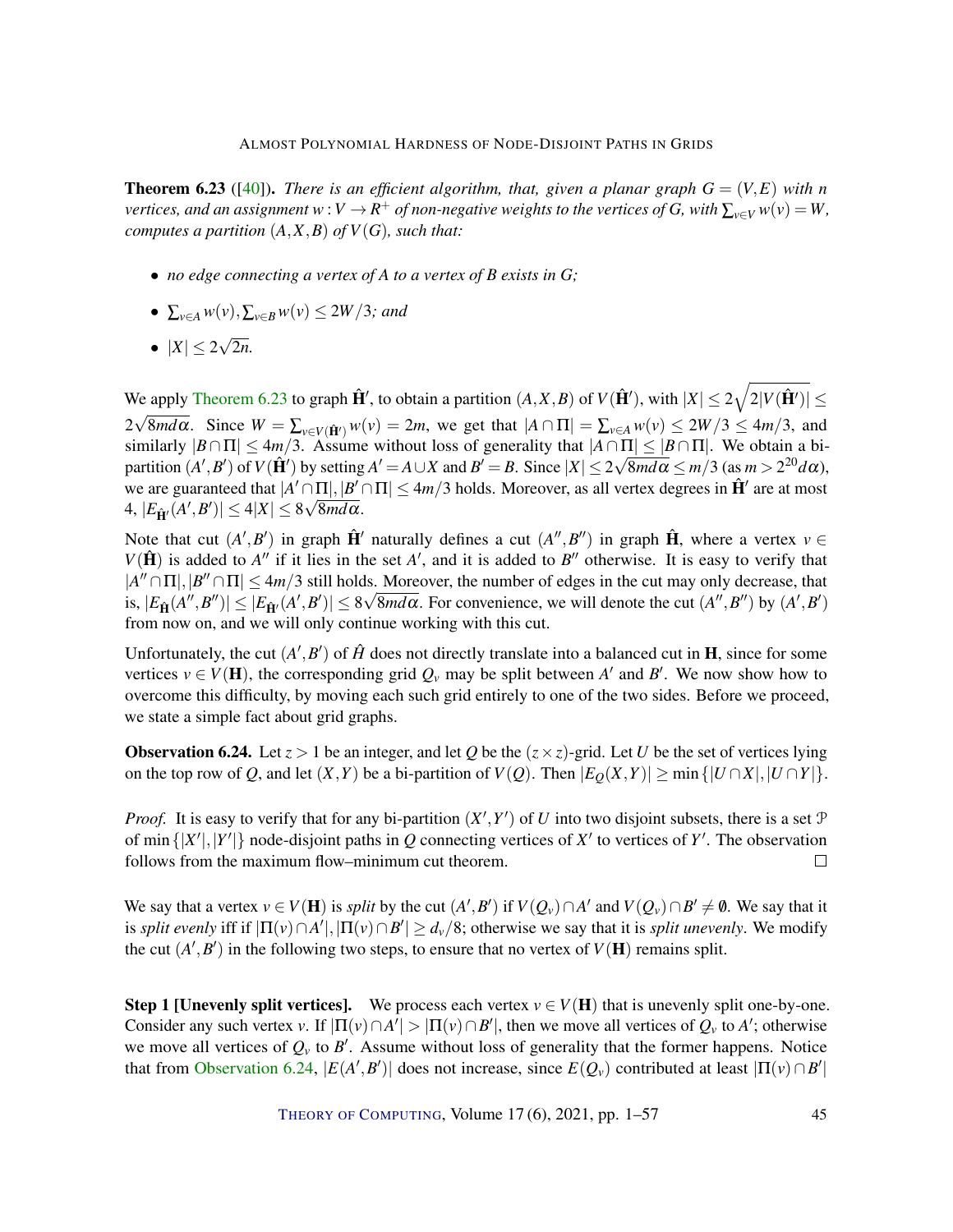regular edges to the cut before the current iteration. Moreover,  $|\Pi(v) \cap A'|$  increases by the factor of at most 8/7. Therefore, at the end of this procedure, once all unevenly split vertices of **H** are processed,  $|A' \cap \Pi|, |B' \cap \Pi| \le \frac{8}{7} \cdot \frac{4}{3}m = \frac{32}{21}m$  and  $|E(A', B')| \le 8\sqrt{8md\alpha}$ .

**Step 2 [Evenly split vertices].** In this step, we process each vertex  $v \in V(H)$  that is evenly split one-byone. Consider an iteration where some such vertex  $v \in V(H)$  is processed. If  $|A' \cap \Pi| \leq |B' \cap \Pi|$ , then we move all vertices of  $Q_v$  to  $A'$ ; otherwise we move them to  $B'$ . Assume without loss of generality that the former happened. Then before the current iteration  $|A' \cap \Pi| \leq |\Pi|/2 \leq m$ , and, since  $|\Pi(v)| \leq d < m/21$ ,  $|A' \cap \Pi| \leq \frac{32}{21}m$ , while  $|B' \cap \Pi| \leq \frac{32}{21}m$  as before. Moreover, from [Observation](#page-44-1) [6.24,](#page-44-1) before the current iteration, the regular edges of  $Q_v$  contributed at least  $d(v)/8$  edges to  $E(A', B')$ , and after the current iteration, no regular edges of  $Q_v$  contribute to the cut, but we may have added up to  $d(v)$  new special edges to it. Therefore, after all vertices of **H** that are evenly split are processed,  $|E(A', B')|$  grows by the factor of at most 8, and remains at most 64<sup>√</sup> 8*md*α.

We are now ready to define the final cut  $(A^*, B^*)$  in graph **H**. We let  $A^*$  contain all vertices  $v \in$ *V*(**H**) with  $V(Q_v) \subseteq A'$ , and we let *B*<sup>\*</sup> contain all remaining vertices of *V*(**H**). Clearly,  $|E_H(A^*,B^*)| \le$  $|E_{\hat{\mathbf{H}}'}(A', B')| \leq 64\sqrt{8md\alpha}$ . It remains to show that  $|E_{\mathbf{H}}(A^*)|, |E_{\mathbf{H}}(B^*)| \geq |E(\mathbf{H})|/32$ . We show that  $|E_{\hat{\mathbf{H}}'}(A', B')| \leq 64\sqrt{8md\alpha}$ . It remains to show that  $|E_{\mathbf{H}}(A^*)|, |E_{\mathbf{H}}(B^*)| \geq |E(\mathbf{H$  $|E_{\mathbf{H}}(A^*)| \ge |E(\mathbf{H})|/32$ ; the proof that  $|E_{\mathbf{H}}(B^*)| \ge |E(\mathbf{H})|/32$  is symmetric. Observe that  $\sum_{v \in B^*} d_v =$  $|B' \cap \Pi| \le \frac{32m}{21}$ , while  $\sum_{v \in V(H)} d_v = 2m$ . Therefore,  $\sum_{v \in A^*} d_v \ge 2m - \frac{32m}{21} = \frac{10m}{21}$ . But  $|E_H(A^*, B^*)| \le$  $64√8mdα \leq 64√m<sup>2</sup>/2<sup>17</sup> < m/4$  (since *m* > 2<sup>20</sup>*d*α). Therefore,

$$
|E_{\mathbf{H}}(A^*)| = \frac{\sum_{v \in A^*} d_v - |E_{\mathbf{H}}(A^*, B^*)|}{2} \ge \frac{5m}{21} - \frac{m}{8} \ge \frac{m}{32}.
$$

# <span id="page-45-0"></span>7 Hardness of NDP and EDP on wall graphs

In this section we extend our results to NDP and EDP on wall graphs, completing the proofs of [The](#page-4-1)[orem](#page-4-1) [1.1](#page-4-1) and [Theorem](#page-5-0) [1.2.](#page-5-0) We first prove hardness of NDP-Wall, and show later how to extend it to EDP-Wall. Let  $\hat{G} = G^{\ell,h}$  be a grid of length  $\ell$  and height *h*, where  $\ell > 0$  is an even integer, and  $h > 0$ . We denote by  $\hat{G}^{\prime}$  the wall corresponding to  $\hat{G}$ , as defined in [Section](#page-6-0) [2.](#page-6-0) We prove the following analogue of [Theorem](#page-17-1) [4.3.](#page-17-1)

<span id="page-45-1"></span>**Theorem 7.1.** *There is a constant*  $c^* > 0$ *, and there is an algorithm, that, given a valid and a*  $(d, d', b)$ *regular instance*  $\mathfrak{I} = (\tilde{G}, \mathfrak{U}_1, \mathfrak{U}_2, h, r)$  *of* (r,h)-GPwB, for some  $d, d', b > 0$ , with  $|V(\tilde{G})| = N$  and  $|E(\tilde{G})| =$ *M*, in time  $poly(NM)$  constructs an instance  $\hat{\mathcal{I}}' = (\hat{G}', \mathcal{M})$  of NDP-Wall with  $|V(\hat{G}')| = O(M^4 \log^2 M)$ , *such that the following hold:*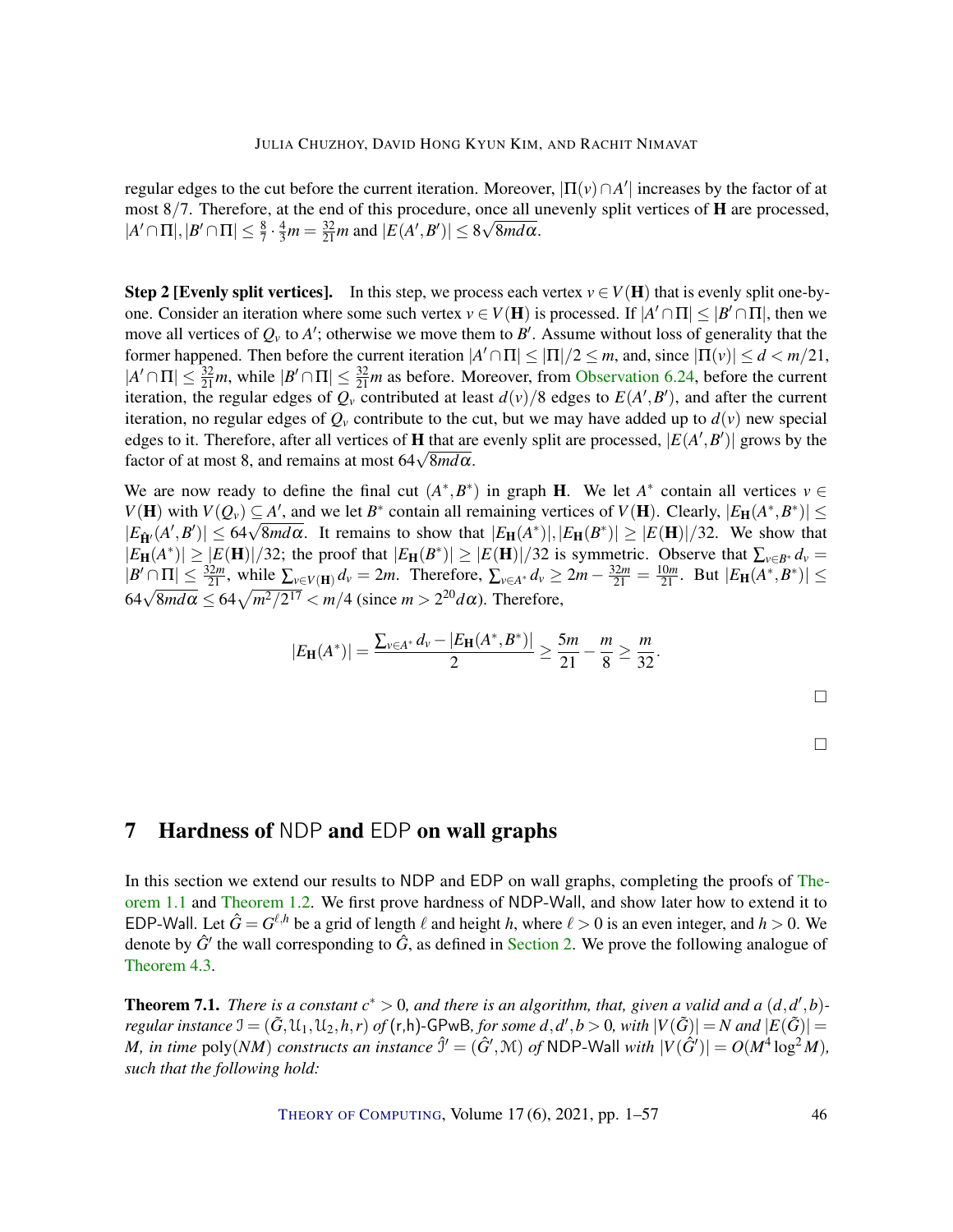- *if* I has a perfect solution (of value  $\beta^* = \beta^*(1)$ ), then instance  $\hat{\beta}'$  has a solution  $\mathcal{P}'$  that routes at  $least = \frac{\beta^*}{\beta^*}$ *c* ∗ log<sup>2</sup> *M demand pairs via node-disjoint paths; and*
- *there is an algorithm with running time* poly(*NM*)*, that, given a solution* P ∗ *to the* NDP-Wall *problem instance*  $\hat{J}'$ , constructs a solution to the  $(r,h)$ -GPwB instance I, of value at least  $\frac{|\mathcal{P}^*|}{r^*h}$  $\frac{|J'|}{c^*\cdot \log^3 M}$ .

Notice that plugging [Theorem](#page-45-1) [7.1](#page-45-1) into the hardness-of-approximation proof instead of [Theorem](#page-17-1) [4.3,](#page-17-1) we extend the hardness result to the NDP problem on wall graphs and complete the proof of [Theorem](#page-4-1) [1.1.](#page-4-1)

**Proof of [Theorem](#page-17-1) [7.1.](#page-45-1)** Let  $\hat{\mathcal{I}} = (\hat{G}, \mathcal{M})$  be the instance of NDP-Grid constructed in Theorem [4.3.](#page-17-1) In order to obtain an instance  $\hat{\jmath}'$  of NDP-Wall, we replace the grid  $\hat{G}$  with the corresponding wall  $\hat{G}'$  as described above; the set of the demand pairs remains unchanged. We now prove the two assertions about the resulting instance  $\hat{\mathcal{I}}'$ , starting from the second one.

Suppose we are given a solution  $\mathcal{P}^*$  to the NDP-Wall problem instance  $\hat{\mathcal{I}}'$ . Since  $\hat{G}' \subseteq \hat{G}$ , and the set of demand pairs in instances  $\hat{\jmath}$  and  $\hat{\jmath}'$  is the same,  $\mathcal{P}^*$  is also a feasible solution to the NDP-Grid problem instance  $\hat{J}$ , and so we can use the efficient algorithm from [Theorem](#page-17-1) [4.3](#page-17-1) to construct a solution to the  $(r,h)$ -GPwB instance J, of value at least  $\frac{p^*}{r^*}$ *c* ∗ ·log<sup>3</sup> *M* .

It now remains to prove the first assertion. Assume that J has a perfect solution. From [Theorem](#page-17-1) [4.3,](#page-17-1) instance  $\hat{J}$  of NDP-Grid has a solution  $\hat{J}$  that routes at least  $\frac{\hat{J}^*}{g}$  $\frac{p}{c^* \log^2 M}$  demand pairs via paths that are spaced-out. It is now enough to show that there is a solution of value  $\frac{\beta^*}{\sigma^* \log n}$  $\frac{p}{c^* \log^2 M}$  to the corresponding instance  $\hat{\jmath}'$  of NDP-Wall.

Consider the spaced-out set  $P$  of paths in  $\hat{G}$ . Recall that for every pair  $P, P'$  of paths,  $d(V(P), V(P')) \geq 2$ , and all paths in  $\mathcal P$  are internally disjoint from the boundaries of the grid  $\hat G$ . For each path  $P \in \mathcal P$ , we will slightly modify *P* to obtain a new path  $P'$  contained in the wall  $\hat{G}'$ , so that the resulting set  $\mathcal{P}' = \{P' \mid P \in \mathcal{P}\}\$  of paths is node-disjoint.

For all  $1 \leq i < \ell, 1 \leq j \leq \ell$ , let  $e_i^j$ *i i*denote the *i*th edge from the top lying in column  $W_j$  of the grid  $\hat{G}$ , so that  $e^i_j = (v(i, j), v(i+1, j))$ . Let  $E^* = E(\hat{G}) \setminus E(\hat{G}')$  be the set of edges that were deleted from the grid  $\hat{G}$  when constructing the wall  $\hat{G}'$ . We call the edges of  $E^*$  *bad edges*. Notice that only vertical edges may be bad, and, if  $e_i^j \in E(W_j)$  is a bad edge, for  $1 < j < \ell$ , then  $e_i^{j+1}$  $i^{j+1}$  is a good edge. Consider some bad edge  $e_i^j = (v(i, j), v(i+1, j))$ , such that  $1 < j < \ell$ , so  $e_i^j$  $\hat{g}$ <sup>*i*</sup> does not lie on the boundary of  $\hat{G}$ . Let  $Q_i^j$  $\int\limits_i^j$  be the path  $(v(i, j), v(i, j+1), v(i+1, j+1), v(i+1, j)$ ). Clearly, path  $Q_i^j$  $i$ <sup> $j$ </sup> is contained in the wall  $\hat{G}'$ . For every path  $P \in \mathcal{P}$ , we obtain the new path  $P'$  by replacing every bad edge  $e_i^j \in P$  with the corresponding path  $Q_i^j$  $i<sub>i</sub>$ . It is easy to verify that *P*<sup> $\prime$ </sup> is a path with the same endpoints as *P*, and that it is contained in the wall  $\hat{G}$ <sup>*'*</sup>. Moreover, since the paths in  $\mathcal P$  are spaced-out, the paths in the resulting set  $\mathcal P' = \{P' | P \in \mathcal P\}$ are node-disjoint.

This completes the proof of [Theorem](#page-5-0) [1.1.](#page-4-1) In order to prove Theorem [1.2,](#page-5-0) we show an approximationpreserving reduction from NDP-Wall to EDP-Wall.

<span id="page-46-0"></span>**Claim 7.2.** Let  $\mathcal{I} = (G, \mathcal{M})$  be an instance of NDP-Wall, and let  $\mathcal{I}'$  be the instance of EDP-Wall consisting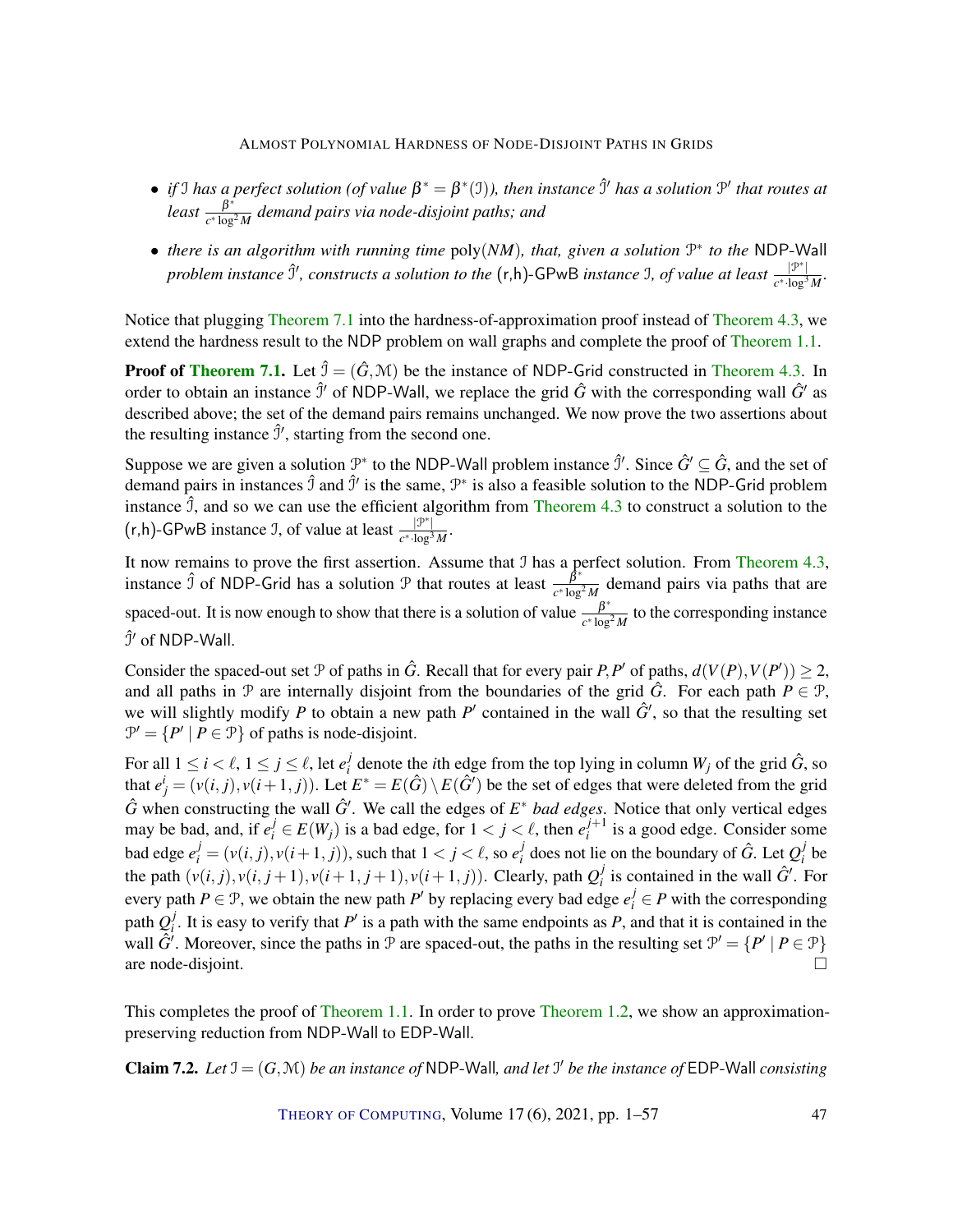*of the same graph G and the same set* M *of demand pairs. Let* OPT *and* OPT<sup>0</sup> *be the optimal solution values for* J and J', respectively. Then OPT<sup>'</sup> ≥ OPT, and there is an efficient algorithm, that, given any *solution*  $\mathcal{P}'$  *to instance*  $\mathcal{I}'$  *of* EDP-Wall, *computes a solution*  $\mathcal{P}$  *to instance*  $\mathcal{I}$  *of* NDP-Wall *of value*  $\Omega(|\mathcal{P}'|)$ *.* 

Notice that, from [Claim](#page-46-0) [7.2,](#page-46-0) if there is an  $\alpha$ -approximation algorithm for EDP-Wall with running time *f*(*n*), for  $\alpha > 1$  that may be a function of the graph size *n*, then there is an  $O(\alpha)$ -approximation algorithm for NDP-Wall with running time  $f(n) + poly(n)$ . Therefore, the proof of [Claim](#page-46-0) [7.2](#page-46-0) will complete the proof of [Theorem](#page-5-0) [1.2](#page-5-0)

*Proof.* The assertion that OPT<sup>'</sup> > OPT is immediate, as any set P of node-disjoint paths in the wall *G* is also a set of edge-disjoint paths.

Assume now that we are given a set  $\mathcal{P}'$  of edge-disjoint paths in  $G$ . We show an efficient algorithm to compute a subset  $P \subseteq P'$  of  $\Omega(|P'|)$  paths that are node-disjoint. Since the maximum vertex degree in *G* is 3, the only way for two paths  $P, P' \in \mathcal{P}'$  to share a vertex *x* is when *x* is an endpoint of at least one of these two paths. If *x* is an endpoint of *P*, and  $x \in V(P')$ , then we say that *P* has a conflict with *P'*.

We construct a directed graph *H*, whose vertex set is  $\{v_P \mid P \in \mathcal{P}'\}$ , and there is an edge  $(v_P, v_{P'})$  iff *P* has a conflict with  $P'$ . It is immediate to verify that the maximum out-degree of any vertex in  $H$  is at most 4, as each of the two endpoints of a path *P* may be shared by at most two additional paths. Therefore, every subgraph  $H' \subseteq H$  of *H* contains a vertex of total degree at most 8. We construct a set *U* of vertices of *H*, such that no two vertices of *U* are connected by an edge, using a standard greedy algorithm: while  $H \neq \emptyset$ , select a vertex  $v \in V(H)$  with total degree at most 8 and add it to *U*; remove *v* and all its neighbors from *H*. It is easy to verify that at the end of the algorithm,  $|U| = \Omega(|V(H)|) = \Omega(|\mathcal{P}'|)$ , and no pair of vertices in *U* is connected by an edge. Let  $\mathcal{P} = \{P \mid \nu_P \in U\}$ . Then the paths in  $\mathcal P$  are node-disjoint, and  $|\mathcal{P}| = \Omega(|\mathcal{P}'|).$  $\Box$ 

# Appendix

# <span id="page-47-0"></span>A Proof of [Theorem](#page-10-0) [2.6](#page-10-0)

Suppose *G* is a YES-INSTANCE, and let  $\chi$  be a valid coloring of  $V(G)$ . Let  $\pi_1, \ldots, \pi_6$  be 6 different permutations of  $\{r, g, b\}$ . For each  $1 \le i \le 6$ , permutation  $\pi_i$  defines a valid coloring  $\chi_i$  of *G*: for every vertex  $v \in V(G)$ , if *v* is assigned a color  $c \in \{C\}$  by  $\chi$ , then  $\chi_i$  assigns the color  $\pi_i(c)$  to *v*. Notice that for each vertex *v* and for each color  $c \in \mathcal{C}$ , there are exactly two indices  $i \in \{1, \ldots, 6\}$ , such that  $\chi_i$  assigns the color *c* to *v*. Notice also that for each edge  $(u, v)$ , if  $c, c' \in C$  is any pair of distinct colors, then there is exactly one index  $i \in \{1, \ldots, 6\}$ , such that *u* is assigned the color *c* and *v* is assigned the color *c'* by  $\chi_i$ .

Let *B* be the set of all vectors of length  $\ell$ , whose entries belong to  $\{1,\ldots,6\}$ , so that  $|B| = 6^{\ell}$ . For each such vector  $b \in B$ , we define a perfect global assignment  $f_b$  of answers to the queries, as follows. Let  $Q \in \mathbb{Q}^E$  be a query to the edge-player, and assume that  $Q = (e_1, \ldots, e_\ell)$ . Fix some index  $1 \le j \le \ell$ , and assume that  $e_j = (v_j, u_j)$ . Assume that  $b_j = z$ , for some  $1 \le z \le 6$ . We assign to  $v_j$  the color  $\chi_z(v_j)$ , and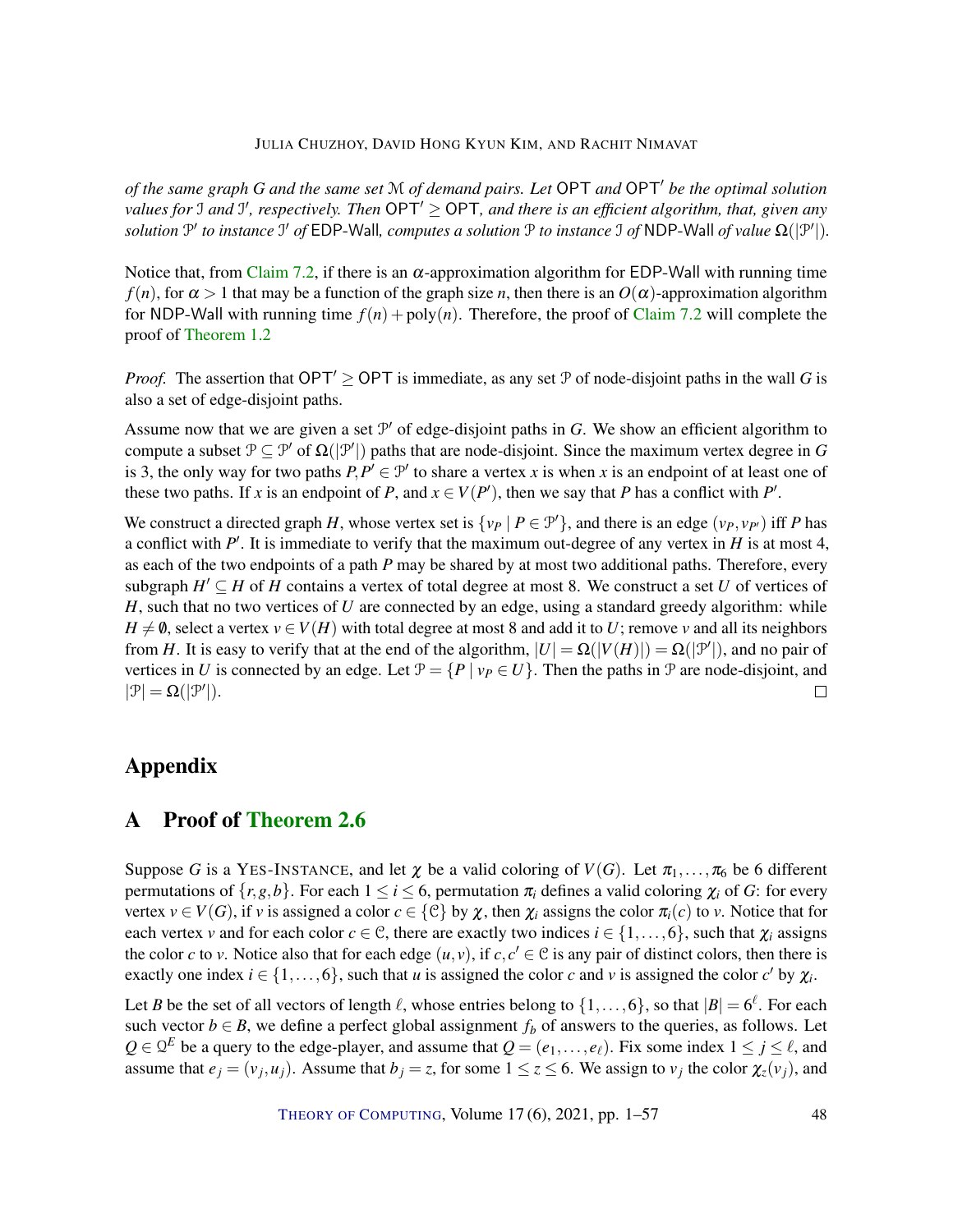we assign to  $u_j$  the color  $\chi_z(u_j)$ . Since  $\chi_z$  is a valid coloring of  $V(G)$ , the two colors are distinct. This defines an answer  $A \in \mathcal{A}^E$  to the query Q, that determines  $f_b(Q)$ .

Consider now some query  $Q' \in Q^V$  to the vertex-player, and assume that  $Q' = (v_1, \ldots, v_\ell)$ . Fix some index  $1 \le j \le \ell$ , and assume that  $b_j = z$ , for some  $1 \le z \le 6$ . We assign to  $v_j$  the color  $\chi_z(v_j)$ . This defines an answer  $A' \in A^V$  to the query  $Q'$ , that determines  $f_b(Q')$ . Notice that for each  $1 \le j \le \ell$ , the answers that we choose for the *j*th coordinate of each query are consistent with the valid coloring  $\chi_{b_j}$  of *G*. Therefore, it is immediate to verify that for each  $b \in B$ ,  $f_b$  is a perfect global assignment.

We now fix some query  $Q \in \mathbb{Q}^E$  of the edge-prover, and some answer  $A \in \mathcal{A}^E$  to it. Assume that  $Q = (e_1, \ldots, e_\ell)$ , where for  $1 \le j \le \ell$ ,  $e_j = (v_j, u_j)$ . Let  $c_j, c'_j$  are the assignments to  $v_j$  and  $u_j$  given by the *j*th coordinate of *A*, so that  $c_j \neq c'_j$ . Recall that there is exactly one index  $z_j \in \{1, \ldots, 6\}$ , such that  $\chi_{z_j}$  assigns the color  $c_j$  to  $v_j$  and the color  $c'_j$  to  $u_j$ . Let  $b^* \in B$  be the vector, where for  $1 \le j \le \ell$ ,  $b_j^* = z_j$ . Then  $f_{b^*}(Q) = A$ , and for all  $b \neq b^*$ ,  $f_b(Q) \neq A$ .

Finally, fix some query  $Q' \in Q^V$  of the vertex-prover, and some answer  $A' \in A^V$  to it. Let  $Q' = (v_1, \ldots, v_\ell)$ . Assume that for each  $1 \le j \le \ell$ , the *j*th coordinate of *A'* contains the color  $c_j$ . Recall that there are exactly two indices  $z \in \{1, \ldots, 6\}$ , such that  $\chi_z$  assigns the color  $c_j$  to  $v_j$ . Denote this set of two indices by  $Z_j$  ⊆ {1,...,6}. Consider now some vector *b* ∈ *B*. If, for all  $1 \le j \le \ell$ , *b<sub>j</sub>* ∈  $Z_j$ , then  $f_b(Q') = A'$ ; otherwise,  $f_b(Q') \neq A'$ . Therefore, the total number of vectors  $b \in B$ , for which  $f_b(Q') = A'$  is exactly  $2^{\ell}$ .

### <span id="page-48-0"></span>B Proof of [Observation](#page-32-0) [6.4](#page-32-0)

We use the standard greedy algorithm. Start with  $S' = \emptyset$ , and then iterate. In each iteration *i*, we consider the current partial solution S', and let *J<sub>i</sub>* be the set of all elements *j*, such that  $j \notin \bigcup_{S \in S'} S$ . We let  $S_i \in S$ be the set containing largest number of elements in  $J_i$ , add  $S_i$  to  $S'$ , and continue to the next iteration. The algorithm terminates once  $J_i = \emptyset$ .

In order to analyze the algorithm, consider the *i*th iteration. Notice that, since every element belongs to at least  $m/t$  sets of S, there must be at least one set  $S \in S$  that contains at least  $|J_i|/t$  elements of  $J_i$ . Therefore, set *S*<sup>*i*</sup> that the algorithm chooses covers at least  $|J_i|/t$  elements of  $J_i$ , and  $|J_{i+1}| \leq (1 - 1/t)|J_i|$ . Overall, we get that for all *i*,  $|J_i| \le (1 - 1/t)^{i-1}n$ , and so both  $|S'|$ , and the number of iterations are bounded by  $O(t \log n)$ .

# <span id="page-48-1"></span>C Proof of [Claim](#page-38-0) [6.13](#page-38-0)

The goal of this section is to prove [Claim](#page-38-0) [6.13.](#page-38-0) We show an efficient algorithm to construct a set  $\mathcal{P}^1 = \{P_1, \ldots, P_{M'}\}$  of spaced-out paths, that originate at the vertices of *X* on *R*, and traverse the boxes  $\hat{K}_j$  in a snake-like fashion (see [Figure](#page-38-1) [4\)](#page-38-1). We will ensure that for each  $1 \le i \le M'$  and  $1 \le j \le N_1$ , the intersection of the path  $P_i$  with the box  $\hat{K}_j$  is the *i*th column of  $W_j$ , and that  $P_i$  contains the vertex  $x_i$ .

Fix some index  $1 \le j \le N_1$ , and consider the box  $\hat{K}_j$ . Let  $I'_j$  and  $I''_j$  denote the top and the bottom boundaries of  $\hat{K}_j$ , respectively. For each  $1 \le i \le M'$ , let  $W^i_j$  denote the *i*th column of  $W_j$ , and let  $x'(j, i)$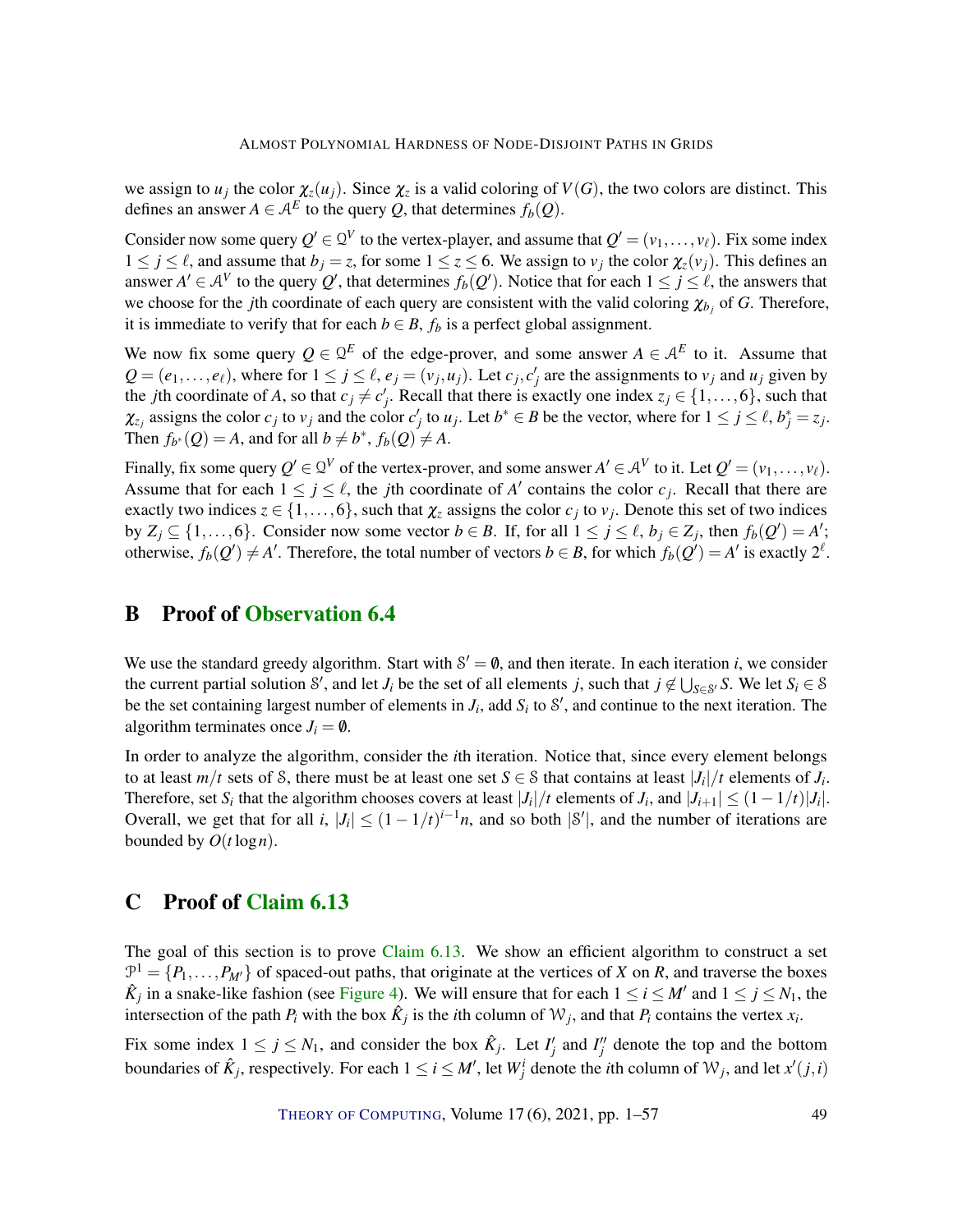<span id="page-49-2"></span>and  $x''(j,i)$  denote the topmost and the bottommost vertices of  $W_j^i$ , respectively.

For convenience, for each  $1 \le i \le M'$  we denote  $x''(0,i) = x_i$ , and we let  $I''_0 \subseteq R$  be a subpath of *R* containing exactly 2*M* vertices, such that  $x_1, \ldots, x_{M'} \in I_0''$ . The following claim is central to the proof.

<span id="page-49-0"></span>**Claim C.1.** There is an efficient algorithm to construct, for each  $1 \le j \le N_1$ , a set  $\mathcal{P}_j = \left\{P_j^1, \ldots, P_j^{M'}\right\}$ *of paths, such that:*

- For each  $1 \leq j \leq N_1$  and  $1 \leq i \leq M'$ , path  $P^i_j$  connects  $x''(j-1,i)$  to  $x'(j,i)$ ;
- *the set*  $\bigcup_{j=1}^{N_1} \mathcal{P}_j$  *of paths is spaced-out; and*
- *all paths in*  $\bigcup_{j=1}^{N_1} \mathcal{P}_j$  *are contained in*  $G^t$ *, and are internally disjoint from R.*

Notice that by combining the paths in  $\bigcup_{j=1}^{N_1} \mathcal{P}_j$  with the set  $\bigcup_{j=1}^{N_1} \mathcal{W}_j$  of columns of the boxes, we obtain the desired set  $\mathcal{P}^1$  of paths, completing the proof of [Claim](#page-38-0) [6.13.](#page-38-0) In the remainder of this section we focus on proving [Claim](#page-49-0) [C.1.](#page-49-0)

Recall that each box  $\hat{K}_j$  is separated by at least 2*M* columns from every other such box, and from the left and right boundaries of  $\hat{G}$ . It is also separated by at least 4*M* rows from the top boundary of  $\hat{G}$  and from the row *R*. We exploit this spacing in order to construct the paths, by utilizing a special structure called a *snake*, that we define next.

Given a set L of consecutive rows of  $\hat{G}$  and a set W of consecutive columns of  $\hat{G}$ , we denote by  $\Upsilon(\mathcal{L}, \mathcal{W})$ the subgraph of  $\hat{G}$  spanned by the rows in  $\mathcal L$  and the columns in W; we refer to such a graph as a *corridor*. Let  $\Upsilon = \Upsilon(\mathcal{L}, \mathcal{W})$  be any such corridor. Let *L'* and *L''* be the top and the bottom row of  $\mathcal{L}$  respectively, and let *W*<sup>*'*</sup> and *W*<sup>*''*</sup> be the first and the last column of W respectively. The four paths  $\Upsilon \cap L', \Upsilon \cap L'', \Upsilon \cap W'$ and  $\Upsilon ∩ W''$  are called the top, bottom, left and right boundaries of  $\Upsilon$  respectively, and their union is called the *boundary* of Y. The width of the corridor Y is  $w(Y) = \min\{|\mathcal{L}|, |\mathcal{W}|\}$ . We say that two corridors Y, Y' are *internally disjoint* if every vertex  $v \in \Upsilon \cap \Upsilon'$  belongs to the boundaries of both corridors. We say that two internally disjoint corridors  $\Upsilon, \Upsilon'$  are *neighbors* if  $\Upsilon \cap \Upsilon' \neq \emptyset$ . We are now ready to define snakes.

A *snake*  $\forall$  of length *z* is a sequence  $(Y_1, Y_2, \ldots, Y_z)$  of *z* corridors that are pairwise internally disjoint, such that for all  $1 \le z', z'' \le z$ , the corridor  $\Upsilon_{z'}$  is a neighbor of  $\Upsilon_{z''}$  iff  $|z'-z''|=1$ . The width of the snake is defined to be the minimum of two quantities: (i)  $\min_{1 \le z' < z} \{ |Y_{z'} \cap Y_{z'+1}| \}$ ; and (ii)  $\min_{1 \le z' \le z} \{ w(Y_{z'}) \}$ . Notice that, given a snake *Y*, there is a unique simple cycle  $\sigma(\mathcal{Y})$  contained in  $\bigcup_{z'=1}^z \Upsilon_{z'}$ , such that, if *D* denotes the disc on the plane whose boundary is  $\sigma(\theta)$ , then every vertex of  $\bigcup_{z'=1}^{\infty} \Upsilon_{z'}$  lies in *D*, while every other vertex of  $\hat{G}$  lies outside *D*. We call  $\sigma(\mathcal{Y})$  the *boundary* of  $\mathcal{Y}$ . We say that a vertex *u* belongs to a snake *Y*, and denote  $u \in \mathcal{Y}$ , if  $u \in \bigcup_{z'=1}^z \Upsilon_{z'}$ . We use the following simple claim, whose proof can be found, e. g., in [\[19\]](#page-52-1).

<span id="page-49-1"></span>**Claim C.2.** Let  $\mathcal{Y} = (Y_1, \ldots, Y_z)$  be a snake of width *w*, and let A and A' be two sets of vertices with  $|A| = |A'| \leq w - 2$ , such that the vertices of A lie on a single boundary edge of  $\Upsilon_1$ , and the vertices of A' *lie on a single boundary edge of* ϒ*<sup>z</sup> . There is an efficient algorithm, that, given the snake* Y*, and the sets A and A* <sup>0</sup> *of vertices as above, computes a set* Q *of node-disjoint paths contained in* Y*, that connect every vertex of A to a distinct vertex of A'.* 

THEORY OF C[OMPUTING](http://dx.doi.org/10.4086/toc), Volume 17(6), 2021, pp. 1–57 50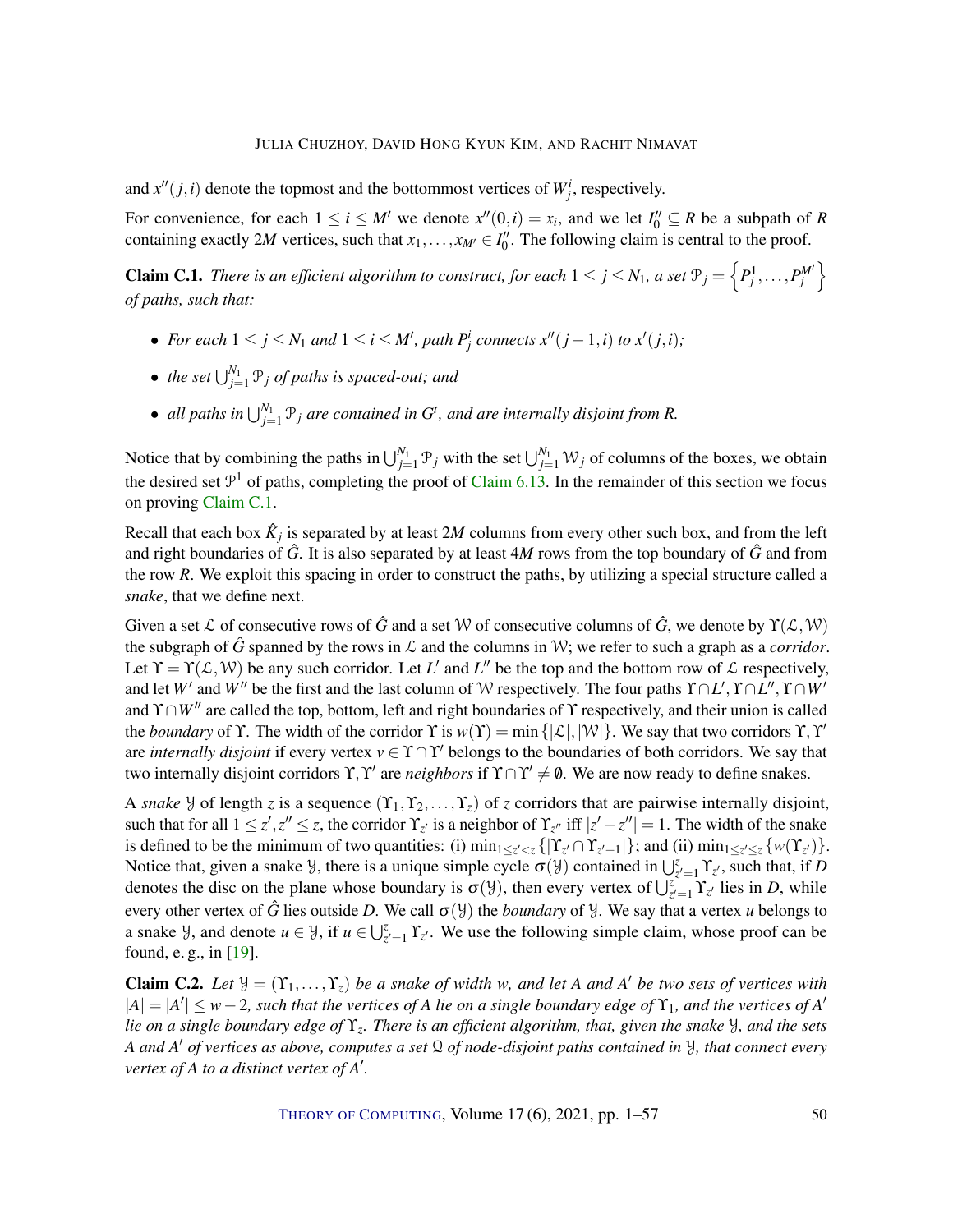Let  $L, L'$  be any pair of rows of  $G$ . Let  $\mathcal Q$  be a set of node-disjoint paths connecting some set of vertices  $B \subseteq L$  to  $B' \subseteq L'$ . We say that the paths in Q are *order-preserving* if the left-to-right ordering of their endpoints on  $L$  is same as that of their endpoints on  $L'$ .

<span id="page-50-0"></span>**Corollary C.3.** Let  $\mathcal{Y} = (Y_1, \ldots, Y_z)$  be a snake of width *w*, and let *B* and *B*<sup>*'*</sup> be two sets of  $r \leq \lfloor w/2 \rfloor - 1$ *vertices each, such that the vertices of B lie on the bottom boundary edge of*  $\Upsilon_1$ *, the vertices of B' lie on the top boundary edge of*  $\Upsilon_z$  *and for every pair*  $v, v' \in B \cup B'$  *of vertices,*  $d_{\hat{G}}(v, v') \geq 2$ *. There is an efficient algorithm, that, given the snake* Y*, and the sets B and B* <sup>0</sup> *of vertices as above, computes a set* Qˆ *of spaced-out order-preserving paths contained in* Y*.*

*Proof.* Let  $B = \{b_1, b_2, \ldots, b_r\}$  and  $B' = \{b'_1, b'_2, \ldots, b'_r\}$ . Assume that the vertices in both sets are indexed according to their left-to-right ordering on their corresponding rows of the grid. Since set *B* does not contain a pair of neighboring vertices, we can augment it to a larger set *A*, by adding a vertex between every consecutive pair of vertices of *B*. In other words, we obtain a vertex set  $A = \{a_1, \ldots, a_{2r-1}\}$ , such that for all  $1 \le i \le r$ ,  $a_{2i-1} = b_i$ , and the vertices of *A* are indexed according to their left-to-right ordering on the bottom boundary of  $\Upsilon_1$ . Similarly, we can augment the set *B*<sup>*'*</sup> to a set  $A' = \{a'_1, \ldots, a'_{2r-1}\}$  of vertices, such that for all  $1 \le i \le r$ ,  $a'_{2i-1} = b'_{i}$ , and the vertices of *A'* are indexed according to their left-to-right ordering on the top boundary of ϒ*<sup>z</sup>* .

We apply [Claim](#page-49-1) [C.2](#page-49-1) to the sets  $A$ , $A'$  of vertices, obtaining a set  $\Omega$  of node-disjoint paths, that are contained in *Y*, and connect every vertex of *A* to a distinct vertex of *A'*. For all  $1 \le i \le r$ , let  $Q_i$  be the path originating from  $a_i$ . We claim that  $\Omega$  is an order-preserving set of paths. Indeed, assume for contradiction that some path  $Q_i \in \mathcal{Q}$  connects  $a_i$  to  $a'_i$ , for  $i \neq i'$ . Notice that the path  $Q_i$  partitions the snake *y* into two subgraphs: one containing  $(i-1)$  vertices of *A* and  $(i' - 1)$  vertices of *A'*; and the other containing the remaining vertices of *A* and *A'* (excluding the endpoints of  $Q_i$ ). Since  $i \neq i'$ , there must be a path  $Q_{i''} \in \mathcal{Q}$  intersecting the path  $Q_i$ , a contradiction to the fact that  $\Omega$  is a set of node-disjoint paths.

Similarly, it is easy to see that for all  $1 \le i < r$ ,  $d(Q_{2i-1}, Q_{2i+1}) \ge 2$ . This is since the removal of the path *Q*2*<sup>i</sup>* partitions the snake Y into two disjoint subgraphs, with path *Q*2*i*−<sup>1</sup> contained in one and path *Q*2*i*+<sup>1</sup> contained in the other.

Our final set of path is  $\hat{Q} = \{Q_{2i-1} : 1 \le i \le r\}$ . From the above discussion, it is a spaced-out set of paths contained in *Y*, and for each  $1 \le i \le r$ , path  $Q_{2i-1} \in \hat{Q}$  connects  $b_i$  to  $b'_i$ .  $\Box$ 

In order to complete the proof, we need the following easy observation.

**Observation C.4.** There is an efficient algorithm that constructs, for each  $1 \le j \le N_1$ , a snake  $\mathcal{Y}_j$  of width at least 2*M* in  $G^t$ , such that all resulting snakes are mutually disjoint, and for each  $1 \le j \le N_1$ :

- the bottom boundary of the first corridor of  $\mathcal{Y}_j$  contains  $I''_{j-1}$ ;
- the top boundary of the last corridor of  $\mathcal{Y}_j$  contains  $I'_j$ ; and
- all snakes are disjoint from *R*, except for  $\mathcal{Y}_1$ , that contains  $I''_0 \subseteq R$  as part of is boundary, and does not contain any other vertices of *R*.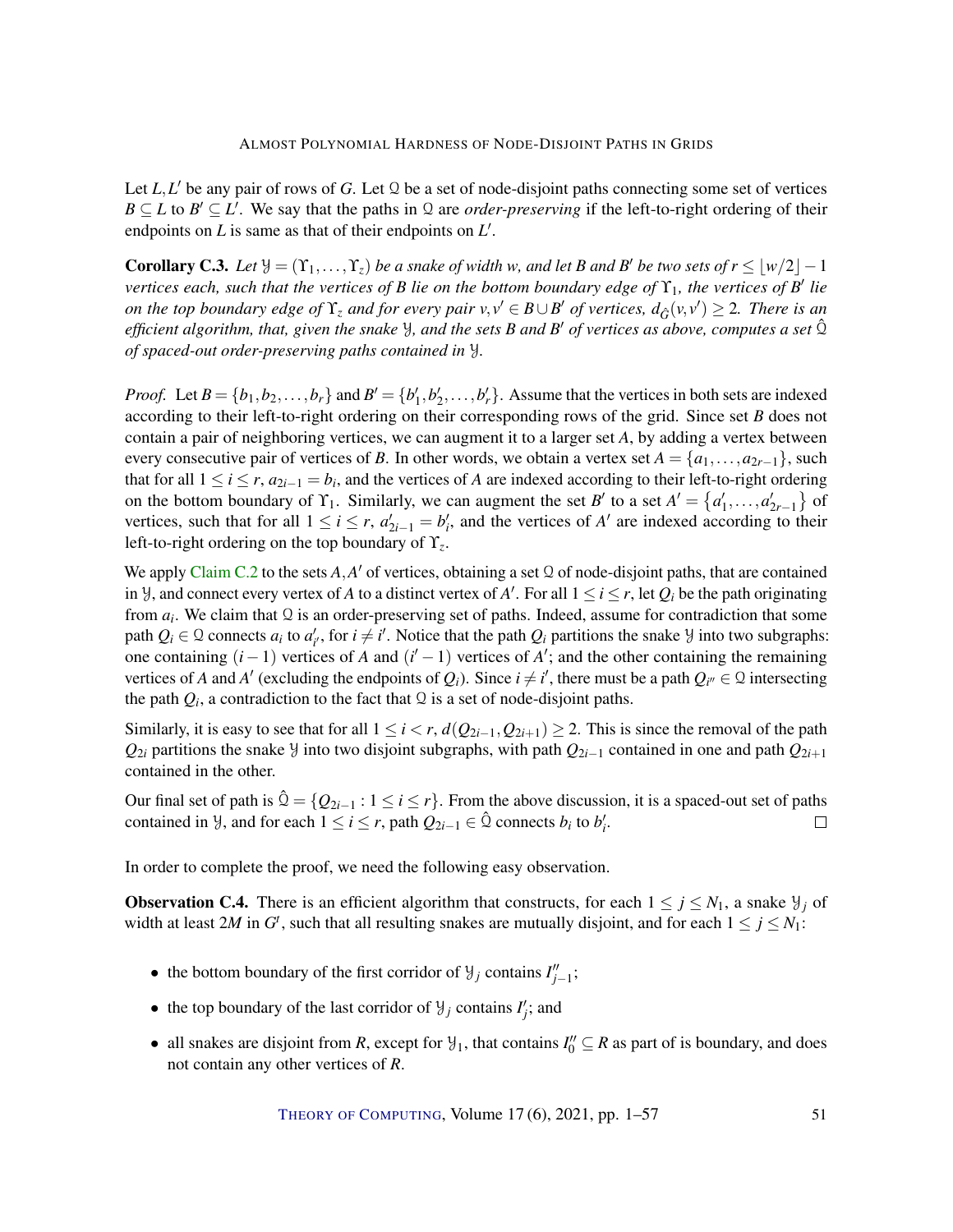The construction of the snakes is immediate and exploits the ample space between the boxes  $\hat{K}_j$ ; (see [Figure](#page-38-1) [4](#page-38-1) for an illustration). From [Corollary](#page-50-0) [C.3,](#page-50-0) for each  $1 \le j \le N_1$ , we obtain a set  $\mathcal{P}_j$  of spacedout paths contained in  $\mathcal{Y}_j$ , such that for each  $1 \leq i \leq M'$ , there is a path  $P^i_j \in \mathcal{P}_j$  connecting vertex  $x''(j-1,i)$  to vertex  $x'(j,i)$ . For each  $1 \le i \le M'$ , let  $P_i$  be the path obtained by concatenating the paths  ${P_1^i, W_1^i, P_2^i, \ldots, P_{N_1}^i, W_{N_1}^i}$ . The final set of paths is  $\mathcal{P}^1 = {P_1, \ldots, P_{M'}}$ .

# <span id="page-51-0"></span>D Acknowledgment

We thank the anonymous reviewers for carefully reading this manuscript and for their many helpful suggestions on simplifying and improving the presentation, especially for the suggestion on how to derandomize the original randomized reduction.

# References

- <span id="page-51-6"></span>[1] NOGA ALON, SANJEEV ARORA, RAJSEKAR MANOKARAN, DANA MOSHKOVITZ, AND OMRI WEINSTEIN: Inapproximabilty of densest *k*-subgraph from average case hardness, 2011. Manuscript. [6](#page-5-1)
- <span id="page-51-7"></span>[2] NOGA ALON, PAUL SEYMOUR, AND ROBIN THOMAS: Planar separators. *SIAM J. Discr. Math.*, 7(2):184–193, 1994. [\[doi:10.1137/S0895480191198768\]](http://dx.doi.org/10.1137/S0895480191198768) [44](#page-43-1)
- <span id="page-51-5"></span>[3] MATTHEW ANDREWS: Approximation algorithms for the edge-disjoint paths problem via Raecke decompositions. In *Proc. 51st FOCS*, pp. 277–286. IEEE Comp. Soc., 2010. [\[doi:10.1109/FOCS.2010.33\]](http://dx.doi.org/10.1109/FOCS.2010.33) [5](#page-4-2)
- <span id="page-51-2"></span>[4] MATTHEW ANDREWS, JULIA CHUZHOY, VENKATESAN GURUSWAMI, SANJEEV KHANNA, KUNAL TALWAR, AND LISA ZHANG: Inapproximability of edge-disjoint paths and low congestion routing on undirected graphs. *Combinatorica*, 30(5):485–520, 2010. [\[doi:10.1007/s00493-010-](http://dx.doi.org/10.1007/s00493-010-2455-9) [2455-9\]](http://dx.doi.org/10.1007/s00493-010-2455-9) [3,](#page-2-1) [5](#page-4-2)
- <span id="page-51-1"></span>[5] MATTHEW ANDREWS AND LISA ZHANG: Logarithmic hardness of the undirected edge-disjoint paths problem. *J. ACM*, 53(5):745–761, 2006. [\[doi:10.1145/1183907.1183910\]](http://dx.doi.org/10.1145/1183907.1183910) [3](#page-2-1)
- <span id="page-51-3"></span>[6] YONATAN AUMANN AND YUVAL RABANI: Improved bounds for all optical routing. In *Proc. 6th Ann. ACM-SIAM Symp. on Discrete Algorithms (SODA'95)*, pp. 567–576. SIAM, 1995. [ACM DL.](http://dl.acm.org/citation.cfm?id=313651.313820) [4,](#page-3-0) [5](#page-4-2)
- <span id="page-51-4"></span>[7] BARUCH AWERBUCH, RAINER GAWLICK, TOM LEIGHTON, AND YUVAL RABANI: On-line admission control and circuit routing for high performance computing and communication. In *Proc. 35th FOCS*, pp. 412–423. IEEE Comp. Soc., 1994. [\[doi:10.1109/SFCS.1994.365675\]](http://dx.doi.org/10.1109/SFCS.1994.365675) [5](#page-4-2)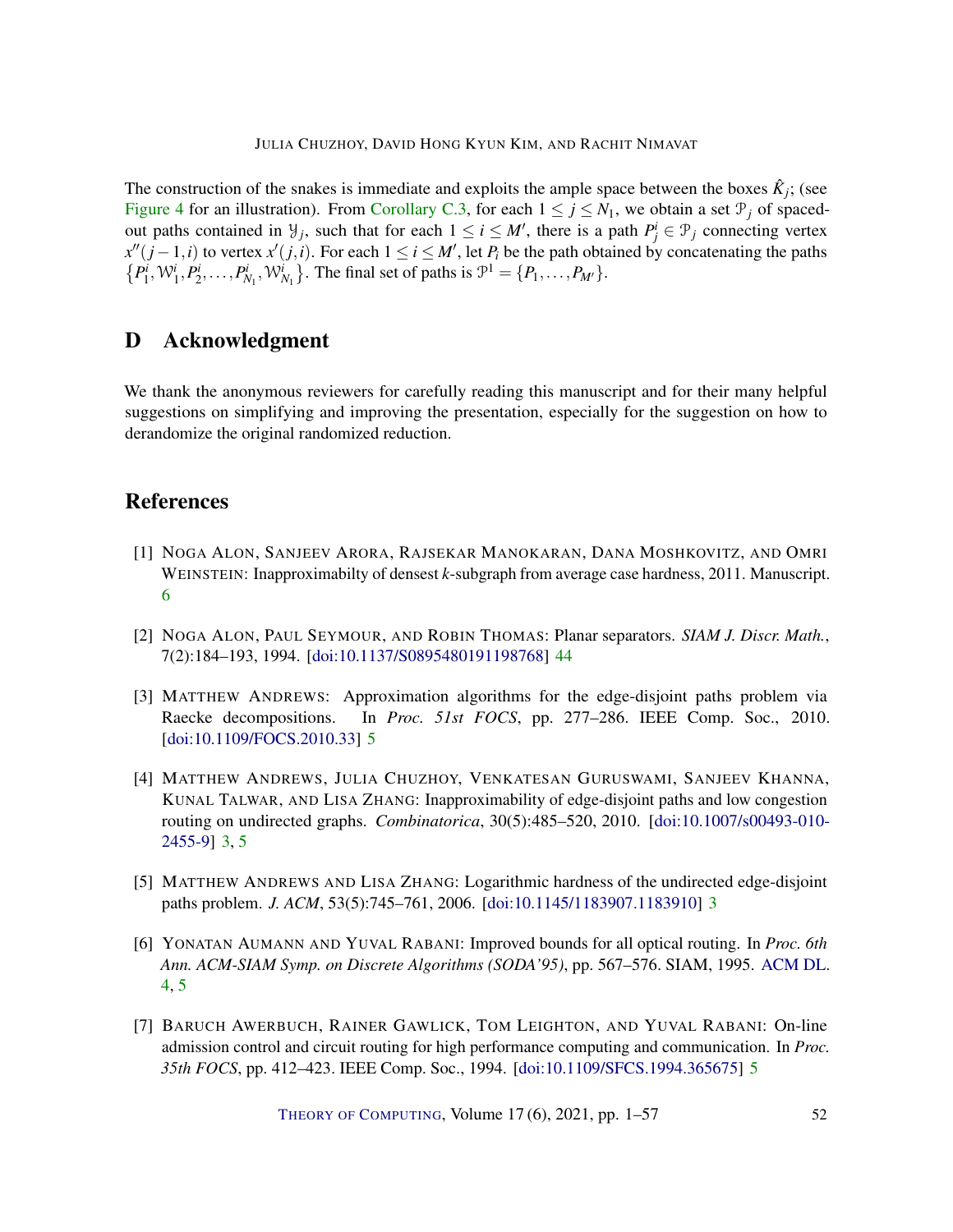- <span id="page-52-11"></span>[8] ADITYA BHASKARA, MOSES CHARIKAR, EDEN CHLAMTAC, URIEL FEIGE, AND ARAVINDAN VIJAYARAGHAVAN: Detecting high log-densities: an  $O(n^{1/4})$  approximation for densest *k*-subgraph. In *Proc. 42nd STOC*, pp. 201–210. ACM Press, 2010. [\[doi:10.1145/1806689.1806719\]](http://dx.doi.org/10.1145/1806689.1806719) [6](#page-5-1)
- <span id="page-52-5"></span>[9] ANDREI Z. BRODER, ALAN M. FRIEZE, STEPHEN SUEN, AND ELI UPFAL: Optimal construction of edge-disjoint paths in random graphs. *SIAM J. Comput.*, 28(2):541–573, 1998. [\[doi:10.1137/S0097539795290805\]](http://dx.doi.org/10.1137/S0097539795290805) [5](#page-4-2)
- <span id="page-52-4"></span>[10] ANDREI Z. BRODER, ALAN M. FRIEZE, AND ELI UPFAL: Existence and construction of edge disjoint paths on expander graphs. *SIAM J. Comput.*, 23(5):976–989, 1994. Preliminary version in [STOC'92.](https://doi.org/10.1145/129712.129727) [\[doi:10.1137/S0097539792232021\]](http://dx.doi.org/10.1137/S0097539792232021) [5](#page-4-2)
- <span id="page-52-9"></span>[11] CHANDRA CHEKURI AND ALINA ENE: Poly-logarithmic approximation for maximum node disjoint paths with constant congestion. In *Proc. 24th Ann. ACM-SIAM Symp. on Discrete Algorithms (SODA'13)*, pp. 326–341. SIAM, 2013. [\[doi:10.1137/1.9781611973105.24\]](http://dx.doi.org/10.1137/1.9781611973105.24) [5](#page-4-2)
- <span id="page-52-7"></span>[12] CHANDRA CHEKURI, SANJEEV KHANNA, AND F. BRUCE SHEPHERD: Multicommodity flow, well-linked terminals, and routing problems. In *Proc. 37th STOC*, pp. 183–192. ACM Press, 2005. [\[doi:10.1145/1060590.1060618\]](http://dx.doi.org/10.1145/1060590.1060618) [5](#page-4-2)
- <span id="page-52-3"></span>[13] CHANDRA CHEKURI, SANJEEV KHANNA, AND F. BRUCE SHEPHERD: An  $O(\sqrt{n})$  approximation and integrality gap for disjoint paths and unsplittable flow. *Theory of Computing*, 2(7):137–146, 2006. [\[doi:10.4086/toc.2006.v002a007\]](http://dx.doi.org/10.4086/toc.2006.v002a007) [4](#page-3-0)
- <span id="page-52-10"></span>[14] CHANDRA CHEKURI, SANJEEV KHANNA, AND F. BRUCE SHEPHERD: Edge-disjoint paths in planar graphs with constant congestion. *SIAM J. Comput.*, 39(1):281–301, 2009. Preliminary version in [STOC'06.](https://doi.org/10.1145/1132516.1132621) [\[doi:10.1137/060674442\]](http://dx.doi.org/10.1137/060674442) [5](#page-4-2)
- <span id="page-52-6"></span>[15] CHANDRA CHEKURI, MARCELO MYDLARZ, AND F. BRUCE SHEPHERD: Multicommodity demand flow in a tree and packing integer programs. *ACM Trans. Algorithms*, 3(3):27:1–27:23, 2007. [\[doi:10.1145/1273340.1273343\]](http://dx.doi.org/10.1145/1273340.1273343) [5](#page-4-2)
- <span id="page-52-8"></span>[16] JULIA CHUZHOY: Routing in undirected graphs with constant congestion. *SIAM J. Comput.*, 45(4):1490–1532, 2016. [\[doi:10.1137/130910464\]](http://dx.doi.org/10.1137/130910464) [5](#page-4-2)
- <span id="page-52-0"></span>[17] JULIA CHUZHOY AND DAVID HONG KYUN KIM: On approximating node-disjoint paths in grids. In *Proc. 18th Internat. Workshop on Approximation Algorithms for Combinat. Opt. Probl. (APPROX'15)*, pp. 187–211. Schloss Dagstuhl–Leibniz-Zentrum fuer Informatik, 2015. [\[doi:10.4230/LIPIcs.APPROX-RANDOM.2015.187\]](http://dx.doi.org/10.4230/LIPIcs.APPROX-RANDOM.2015.187) [3,](#page-2-1) [4](#page-3-0)
- <span id="page-52-2"></span>[18] JULIA CHUZHOY, DAVID HONG KYUN KIM, AND SHI LI: Improved approximation for node-disjoint paths in planar graphs. In *Proc. 48th STOC*, pp. 556–569. ACM Press, 2016. [\[doi:10.1145/2897518.2897538\]](http://dx.doi.org/10.1145/2897518.2897538) [3](#page-2-1)
- <span id="page-52-1"></span>[19] JULIA CHUZHOY, DAVID HONG KYUN KIM, AND RACHIT NIMAVAT: New hardness results for routing on disjoint paths. In *Proc. 49th STOC*, pp. 86–99. ACM Press, 2017. [\[doi:10.1145/3055399.3055411\]](http://dx.doi.org/10.1145/3055399.3055411) [3,](#page-2-1) [4,](#page-3-0) [7,](#page-6-1) [50](#page-49-2)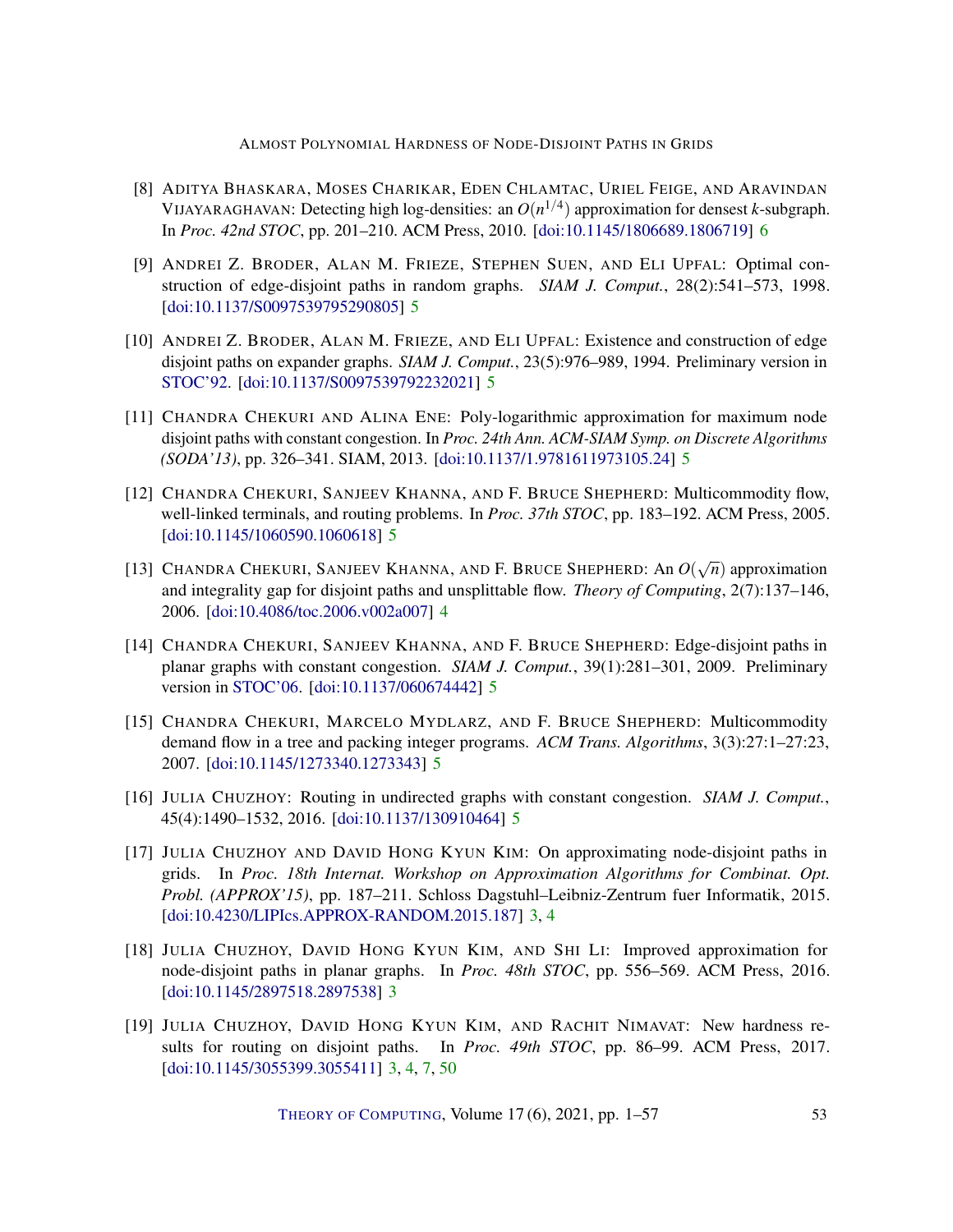- <span id="page-53-0"></span>[20] JULIA CHUZHOY, DAVID HONG KYUN KIM, AND RACHIT NIMAVAT: Almost polynomial hardness of node-disjoint paths in grids. In *Proc. 50th STOC*, pp. 1220–1233. ACM Press, 2018. [\[doi:10.1145/3188745.3188772\]](http://dx.doi.org/10.1145/3188745.3188772) [1](#page-0-0)
- <span id="page-53-3"></span>[21] JULIA CHUZHOY, DAVID HONG KYUN KIM, AND RACHIT NIMAVAT: Improved approximation for node-disjoint paths in grids with sources on the boundary. In *Proc. 45th Internat. Colloq. on Automata, Languages, and Programming (ICALP'18)*, pp. 38:1–38:14. Schloss Dagstuhl–Leibniz-Zentrum fuer Informatik, 2018. [\[doi:10.4230/LIPIcs.ICALP.2018.38\]](http://dx.doi.org/10.4230/LIPIcs.ICALP.2018.38) [4](#page-3-0)
- <span id="page-53-8"></span>[22] JULIA CHUZHOY AND SHI LI: A polylogarithmic approximation algorithm for edge-disjoint paths with congestion 2. *J. ACM*, 63(5):45:1–45:51, 2016. Preliminary version in [FOCS'12.](https://doi.org/10.1109/FOCS.2012.54) [\[doi:10.1145/2893472\]](http://dx.doi.org/10.1145/2893472) [5](#page-4-2)
- <span id="page-53-2"></span>[23] SHIMON EVEN, ALON ITAI, AND ADI SHAMIR: On the complexity of timetable and multicommodity flow problems. *SIAM J. Comput.*, 5(4):691–703, 1976. [\[doi:10.1137/0205048\]](http://dx.doi.org/10.1137/0205048) [3](#page-2-1)
- <span id="page-53-9"></span>[24] URIEL FEIGE: Relations between average case complexity and approximation complexity. In *Proc. 34th STOC*, pp. 534–543. ACM Press, 2002. [\[doi:10.1145/509907.509985\]](http://dx.doi.org/10.1145/509907.509985) [6](#page-5-1)
- <span id="page-53-11"></span>[25] URIEL FEIGE, MAGNÚS M. HALLDÓRSSON, GUY KORTSARZ, AND ARAVIND SRINI-VASAN: Approximating the domatic number. *SIAM J. Comput.*, 32(1):172–195, 2002. [\[doi:10.1137/S0097539700380754\]](http://dx.doi.org/10.1137/S0097539700380754) [9](#page-8-1)
- <span id="page-53-7"></span>[26] KRZYSZTOF FLESZAR, MATTHIAS MNICH, AND JOACHIM SPOERHASE: New algorithms for maximum disjoint paths based on tree-likeness. *Math. Programming*, 171:433–461, 2018. Preliminary version in [ESA'16.](https://doi.org/10.4230/LIPIcs.ESA.2016.42) [\[doi:10.1007/s10107-017-1199-3\]](http://dx.doi.org/10.1007/s10107-017-1199-3) [5](#page-4-2)
- <span id="page-53-5"></span>[27] ALAN M. FRIEZE: Edge-disjoint paths in expander graphs. *SIAM J. Comput.*, 30(6):1790–1801, 2001. Preliminary version in [SODA'00.](http://dl.acm.org/citation.cfm?id=338219.338631) [\[doi:10.1137/S0097539700366103\]](http://dx.doi.org/10.1137/S0097539700366103) [5](#page-4-2)
- <span id="page-53-6"></span>[28] NAVEEN GARG, VIJAY V. VAZIRANI, AND MIHALIS YANNAKAKIS: Primal-dual approximation algorithms for integral flow and multicut in trees. *Algorithmica*, 18(1):3–20, 1997. [\[doi:10.1007/BF02523685\]](http://dx.doi.org/10.1007/BF02523685) [5](#page-4-2)
- <span id="page-53-12"></span>[29] THOMAS HOLENSTEIN: Parallel repetition: Simplification and the no-signaling case. *Theory of Computing*, 5(8):141–172, 2009. Preliminary version in [STOC'07.](https://doi.org/10.1145/1250790.1250852) [\[doi:10.4086/toc.2009.v005a008\]](http://dx.doi.org/10.4086/toc.2009.v005a008) [11](#page-10-2)
- <span id="page-53-1"></span>[30] RICHARD KARP: On the complexity of combinatorial problems. *Networks*, 5(1):45–68, 1975. [\[doi:10.1002/net.1975.5.1.45\]](http://dx.doi.org/10.1002/net.1975.5.1.45) [3](#page-2-1)
- <span id="page-53-4"></span>[31] KEN-ICHI KAWARABAYASHI AND YUSUKE KOBAYASHI: An *O*(log*n*)-approximation algorithm for the edge-disjoint paths problem in Eulerian planar graphs. *ACM Trans. Algorithms*, 9(2):16:1– 16:13, 2013. [\[doi:10.1145/2438645.2438648\]](http://dx.doi.org/10.1145/2438645.2438648) [5](#page-4-2)
- <span id="page-53-10"></span>[32] SUBHASH KHOT: Ruling out PTAS for graph min-bisection, dense *k*-subgraph, and bipartite clique. *SIAM J. Comput.*, 36(4):1025–1071, 2006. [\[doi:10.1137/S0097539705447037\]](http://dx.doi.org/10.1137/S0097539705447037) [6](#page-5-1)

THEORY OF C[OMPUTING](http://dx.doi.org/10.4086/toc), Volume 17(6), 2021, pp. 1–57 54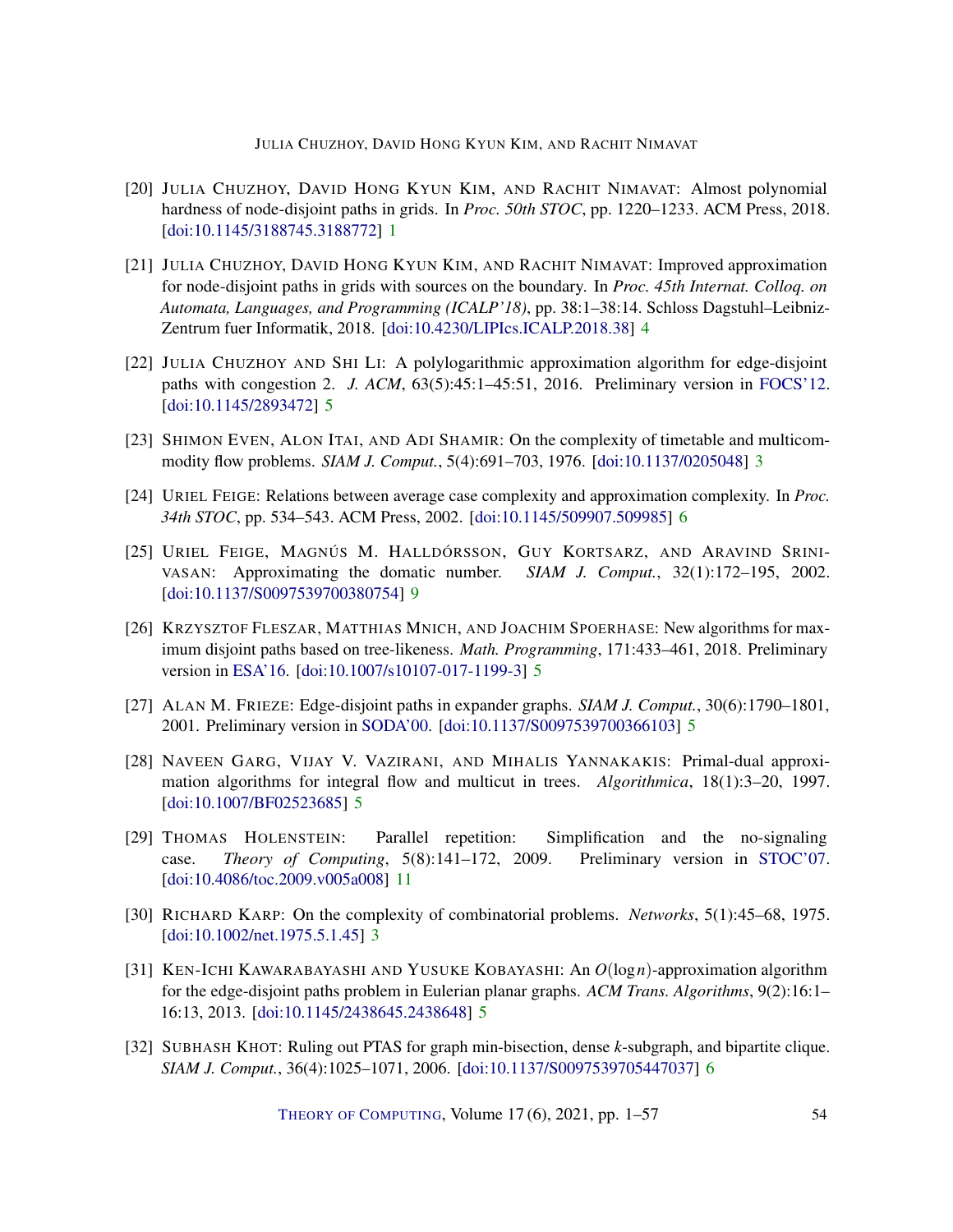- <span id="page-54-5"></span>[33] JON KLEINBERG: An approximation algorithm for the disjoint paths problem in even-degree planar graphs. In *Proc. 46th FOCS*, pp. 627–636. IEEE Comp. Soc., 2005. [\[doi:10.1109/SFCS.2005.18\]](http://dx.doi.org/10.1109/SFCS.2005.18) [5](#page-4-2)
- <span id="page-54-7"></span>[34] JON KLEINBERG AND RONITT RUBINFELD: Short paths in expander graphs. In *Proc. 37th FOCS*, pp. 86–95. IEEE Comp. Soc., 1996. [\[doi:10.1109/SFCS.1996.548467\]](http://dx.doi.org/10.1109/SFCS.1996.548467) [5](#page-4-2)
- <span id="page-54-4"></span>[35] JON M. KLEINBERG AND ÉVA TARDOS: Disjoint paths in densely embedded graphs. In *Proc. 36th FOCS*, pp. 52–61. IEEE Comp. Soc., 1995. [\[doi:10.1109/SFCS.1995.492462\]](http://dx.doi.org/10.1109/SFCS.1995.492462) [4,](#page-3-0) [5](#page-4-2)
- <span id="page-54-3"></span>[36] JON M. KLEINBERG AND ÉVA TARDOS: Approximations for the disjoint paths problem in highdiameter planar networks. *J. Comput. System Sci.*, 57(1):61–73, 1998. [\[doi:10.1006/jcss.1998.1579\]](http://dx.doi.org/10.1006/jcss.1998.1579) [4,](#page-3-0) [5](#page-4-2)
- <span id="page-54-2"></span>[37] STAVROS G. KOLLIOPOULOS AND CLIFFORD STEIN: Approximating disjoint-path problems using packing integer programs. *Math. Programming*, 99(1):63–87, 2004. [\[doi:10.1007/s10107-](http://dx.doi.org/10.1007/s10107-002-0370-6) [002-0370-6\]](http://dx.doi.org/10.1007/s10107-002-0370-6) [3,](#page-2-1) [4](#page-3-0)
- <span id="page-54-1"></span>[38] MARK R. KRAMER AND JAN VAN LEEUWEN: The complexity of wire-routing and finding minimum area layouts for arbitrary VLSI circuits. *Adv. Comput. Res.*, 2:129–146, 1984. [3](#page-2-1)
- <span id="page-54-6"></span>[39] TOM LEIGHTON AND SATISH RAO: Multicommodity max-flow min-cut theorems and their use in designing approximation algorithms. *J. ACM*, 46(6):787–832, 1999. [\[doi:10.1145/331524.331526\]](http://dx.doi.org/10.1145/331524.331526) [5](#page-4-2)
- <span id="page-54-13"></span>[40] RICHARD J. LIPTON AND ROBERT ENDRE TARJAN: A separator theorem for planar graphs. *SIAM J. Appl. Math.*, 36(2):177–189, 1979. [\[doi:10.1137/0136016\]](http://dx.doi.org/10.1137/0136016) [44,](#page-43-1) [45](#page-44-2)
- <span id="page-54-0"></span>[41] JAMES F. LYNCH: The equivalence of theorem proving and the interconnection problem. *SIGDA Newsl.*, 5(3):31–36, 1975. [\[doi:10.1145/1061425.1061430\]](http://dx.doi.org/10.1145/1061425.1061430) [3](#page-2-1)
- <span id="page-54-11"></span>[42] PASIN MANURANGSI: Almost-polynomial ratio ETH-hardness of approximating densest *k*subgraph. In *Proc. 49th STOC*, pp. 954–961. ACM Press, 2017. [\[doi:10.1145/3055399.3055412\]](http://dx.doi.org/10.1145/3055399.3055412) [6](#page-5-1)
- <span id="page-54-9"></span>[43] HARALD RÄCKE: Minimizing congestion in general networks. In *Proc. 43rd FOCS*, pp. 43–52. IEEE Comp. Soc., 2002. [\[doi:10.1109/SFCS.2002.1181881\]](http://dx.doi.org/10.1109/SFCS.2002.1181881) [5](#page-4-2)
- <span id="page-54-8"></span>[44] PRABHAKAR RAGHAVAN AND CLARK D. THOMPSON: Randomized rounding: a technique for provably good algorithms and algorithmic proofs. *Combinatorica*, 7(4):365–374, 1987. [\[doi:10.1007/BF02579324\]](http://dx.doi.org/10.1007/BF02579324) [5](#page-4-2)
- <span id="page-54-10"></span>[45] PRASAD RAGHAVENDRA AND DAVID STEURER: Graph expansion and the unique games conjecture. In *Proc. 42nd STOC*, pp. 755–764. ACM Press, 2010. [\[doi:10.1145/1806689.1806792\]](http://dx.doi.org/10.1145/1806689.1806792) [6](#page-5-1)
- <span id="page-54-12"></span>[46] ANUP RAO: Parallel repetition in projection games and a concentration bound. *SIAM J. Comput.*, 40(6):1871–1891, 2011. Preliminary version in [STOC'08.](https://doi.org/10.1145/1374376.1374378) [\[doi:10.1137/080734042\]](http://dx.doi.org/10.1137/080734042) [11](#page-10-2)

THEORY OF C[OMPUTING](http://dx.doi.org/10.4086/toc), Volume 17(6), 2021, pp. 1–57 55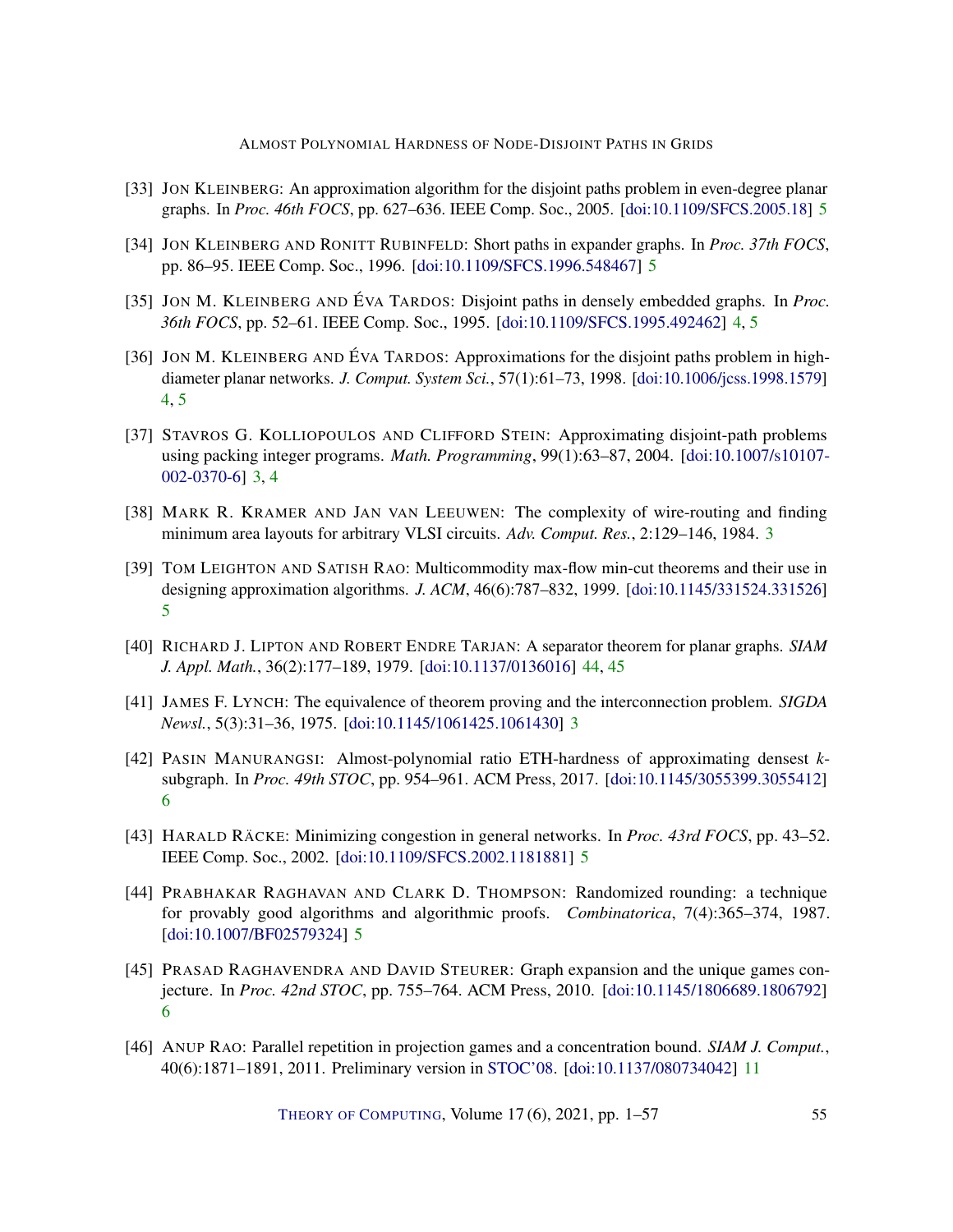- <span id="page-55-4"></span>[47] SATISH RAO AND SHUHENG ZHOU: Edge disjoint paths in moderately connected graphs. *SIAM J. Comput.*, 39(5):1856–1887, 2010. [\[doi:10.1137/080715093\]](http://dx.doi.org/10.1137/080715093) [5](#page-4-2)
- <span id="page-55-6"></span>[48] RAN RAZ: A parallel repetition theorem. *SIAM J. Comput.*, 27(3):763–803, 1998. [\[doi:10.1137/S0097539795280895\]](http://dx.doi.org/10.1137/S0097539795280895) [11](#page-10-2)
- <span id="page-55-2"></span>[49] NEIL ROBERTSON AND PAUL D. SEYMOUR: Outline of a disjoint paths algorithm. In *Paths, Flows and VLSI-Layout*. Springer, 1990. [WorldCat.org.](https://www.worldcat.org/title/paths-flows-and-vlsi-layout/oclc/22347123) [3](#page-2-1)
- <span id="page-55-3"></span>[50] NEIL ROBERTSON AND PAUL D. SEYMOUR: Graph minors. XIII. The disjoint paths problem. *J. Combin. Theory–B*, 63(1):65–110, 1995. [\[doi:10.1006/jctb.1995.1006\]](http://dx.doi.org/10.1006/jctb.1995.1006) [3](#page-2-1)
- <span id="page-55-5"></span>[51] LOÏC SÉGUIN-CHARBONNEAU AND F. BRUCE SHEPHERD: Maximum edge-disjoint paths in planar graphs with congestion 2. *Math. Programming*, 188:295–317, 2021. Preliminary version in [FOCS'11.](https://doi.org/10.1109/FOCS.2011.30) [\[doi:10.1007/s10107-020-01513-1\]](http://dx.doi.org/10.1007/s10107-020-01513-1) [5](#page-4-2)
- <span id="page-55-7"></span>[52] PETER UNGAR: A theorem on planar graphs. *J. London Math. Soc.*, 26(4):256–262, 1951. [\[doi:10.1112/jlms/s1-26.4.256\]](http://dx.doi.org/10.1112/jlms/s1-26.4.256) [44](#page-43-1)

#### <span id="page-55-0"></span>AUTHORS

Julia Chuzhoy Professor Toyota Technological Institute at Chicago Chicago, IL, USA cjulia@ttic.edu <https://ttic.uchicago.edu/~cjulia>

<span id="page-55-1"></span>David Hong Kyun Kim Software Engineer Google Sunnyvale, CA, USA  $d$ ave.hongk@gmail.com <http://people.cs.uchicago.edu/~hongk>